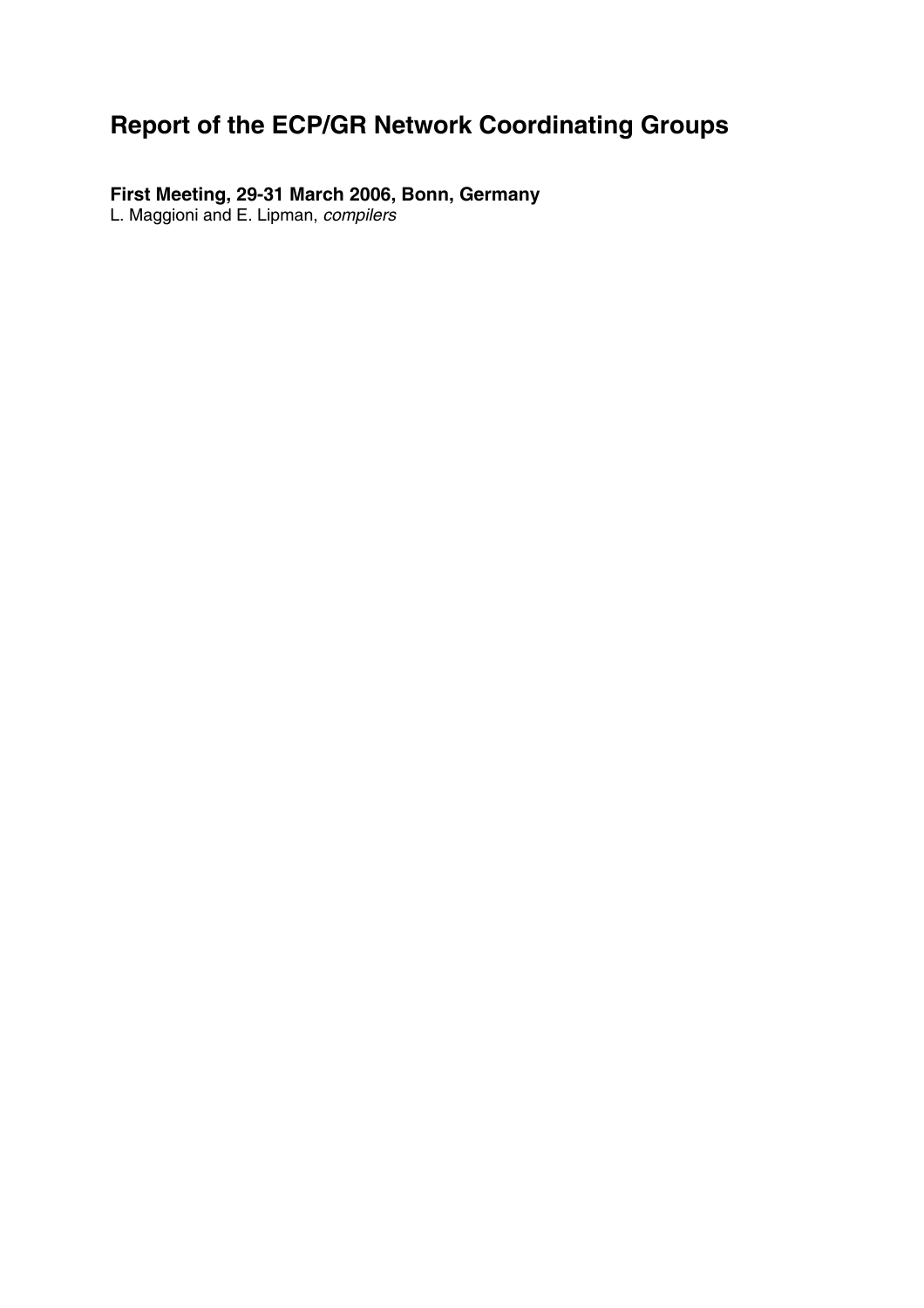**The International Plant Genetic Resources Institute (IPGRI)** is an independent international scientific organization that seeks to improve the well-being of present and future generations of people by enhancing conservation and the deployment of agricultural biodiversity on farms and in forests. It is one of 15 Future Harvest Centres supported by the Consultative Group on International Agricultural Research (CGIAR), an association of public and private members who support efforts to mobilize cutting-edge science to reduce hunger and poverty, improve human nutrition and health, and protect the environment. IPGRI has its headquarters in Maccarese, near Rome, Italy, with offices in more than 20 other countries worldwide. The Institute operates through four programmes: Diversity for Livelihoods, Understanding and Managing Biodiversity, Global Partnerships, and Improving Livelihoods in Commodity-based Systems.

The international status of IPGRI is conferred under an Establishment Agreement which, by January 2006, had been signed by the Governments of Algeria, Australia, Belgium, Benin, Bolivia, Brazil, Burkina Faso, Cameroon, Chile, China, Congo, Costa Rica, Côte d'Ivoire, Cyprus, Czech Republic, Denmark, Ecuador, Egypt, Greece, Guinea, Hungary, India, Indonesia, Iran, Israel, Italy, Jordan, Kenya, Malaysia, Mali, Mauritania, Morocco, Norway, Pakistan, Panama, Peru, Poland, Portugal, Romania, Russia, Senegal, Slovakia, Sudan, Switzerland, Syria, Tunisia, Turkey, Uganda and Ukraine.

 Financial support for IPGRI's research is provided by more than 150 donors, including governments, private foundations and international organizations. For details of donors and research activities please see IPGRI's Annual Reports, which are available in printed form on request from ipgripublications@cgiar.org or from IPGRI's Web site (www.ipgri.cgiar.org).

 **The European Cooperative Programme for Crop Genetic Resources Networks (ECP/GR)** is a collaborative programme among most European countries aimed at facilitating the long-term conservation and the increased utilization of plant genetic resources in Europe. The Programme, which is entirely financed by the member countries and is coordinated by IPGRI, is overseen by a Steering Committee composed of National Coordinators nominated by the participating countries and a number of relevant international bodies. The Programme operates through nine networks in which activities are carried out through a number of permanent working groups or through *ad hoc* actions. The ECP/GR networks deal with either groups of crops (cereals; forages; fruit; oil and protein crops; sugar, starch and fibre crops; vegetables, medicinal and aromatic plants) or general themes related to plant genetic resources (documentation and information; *in situ* and on-farm conservation; interregional cooperation). Members of the working groups and other scientists from participating countries carry out an agreed workplan with their own resources as inputs in kind to the Programme.

 The geographical designations employed and the presentation of material in this publication do not imply the expression of any opinion whatsoever on the part of IPGRI or the CGIAR concerning the legal status of any country, territory, city or area or its authorities, or concerning the delimitation of its frontiers or boundaries. Similarly, the texts and taxonomic definitions in these proceedings reflect the views of the respective authors and not necessarily those of the compilers or their institutions.

 Mention of a proprietary name does not constitute endorsement of the product and is given only for information.

**Citation**:

Maggioni, L. and E. Lipman, compilers. 2006. Report of the ECP/GR Network Coordinating Groups. First Meeting, 29-31 March 2006, Bonn, Germany. International Plant Genetic Resources Institute, Rome, Italy.

ISBN-13: 978-92-9043-739-0 ISBN-10: 92-9043-739-1

IPGRI Via dei Tre Denari 472/a 00057 Maccarese Rome, Italy

© International Plant Genetic Resources Institute, 2006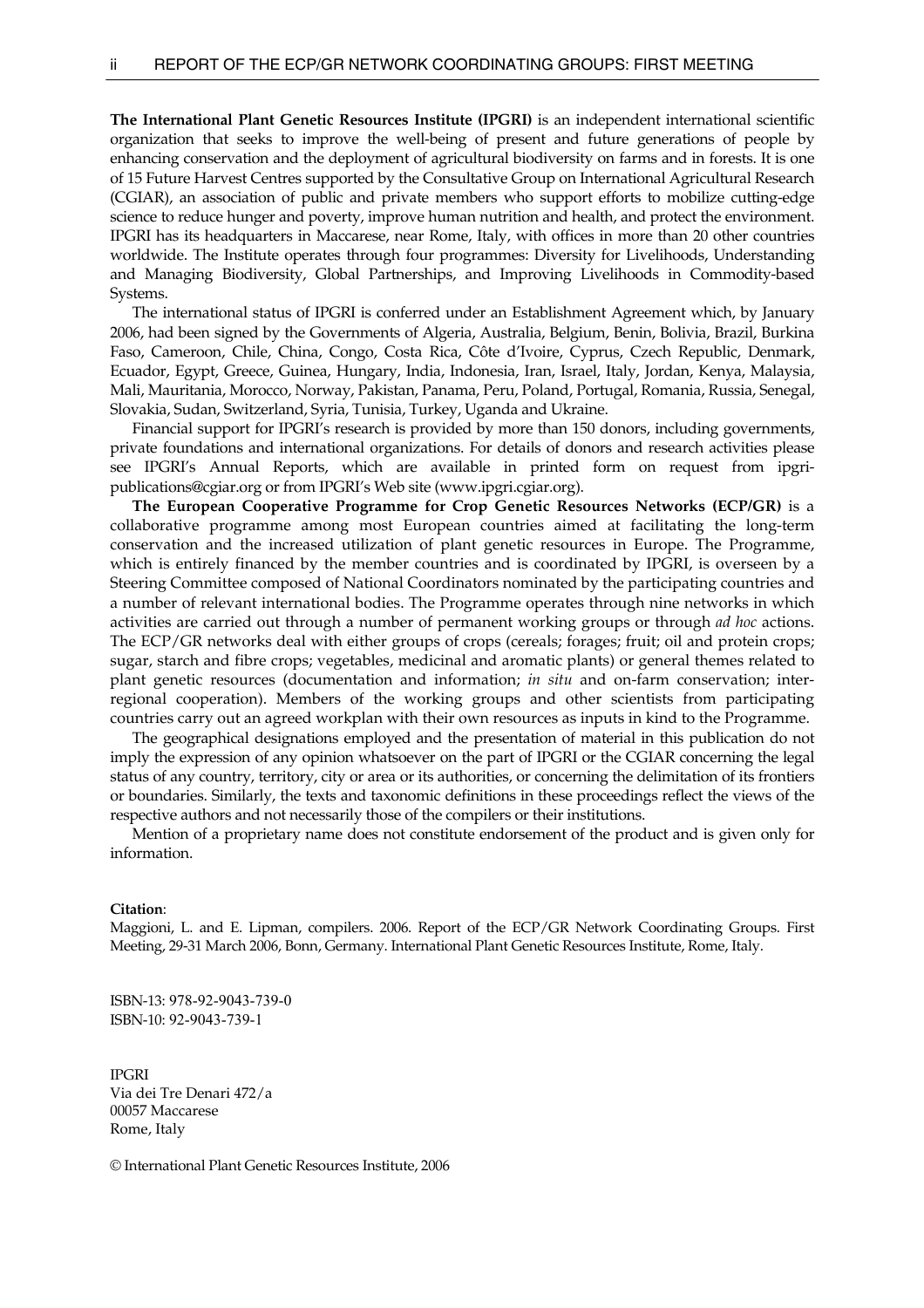## **CONTENTS**

| <b>PART I. PLENARY SESSIONS</b>                                                                                                                                                                                                                          | 1                |
|----------------------------------------------------------------------------------------------------------------------------------------------------------------------------------------------------------------------------------------------------------|------------------|
| <b>Introduction</b>                                                                                                                                                                                                                                      | 1                |
| <b>Welcome from local host</b><br><b>Briefing on ECP/GR Phase VII</b>                                                                                                                                                                                    | 1<br>2           |
| Changes in the operating environment                                                                                                                                                                                                                     | $\overline{c}$   |
| The International Treaty on Plant Genetic Resources for Food and Agriculture<br>Update on the standard Material Transfer Agreement negotiation process<br>EURISCO - A window on Europe's plant genetic diversity<br><b>The European Seed Association</b> | 2<br>5<br>6<br>7 |
| Global Crop Diversity Trust: a Foundation for Food Security -Development of<br><b>Conservation Strategies</b>                                                                                                                                            | 8                |
| <b>Network cross-cutting issues</b>                                                                                                                                                                                                                      | 11               |
| The Network Coordinating Groups (NCGs) - Introduction to cross-cutting issues,<br>including terms of reference of the NCGs                                                                                                                               | 11               |
| <b>Documentation issues</b>                                                                                                                                                                                                                              | 12               |
| The In Situ and On-farm Conservation Network as a Service Network<br><b>Inter-regional Cooperation</b>                                                                                                                                                   | 15<br>17         |
| Suggested elements to link Network operations to national programmes<br>A European Genebank Integrated System: the ECP/GR-funded AEGIS project                                                                                                           | 19               |
| (feasibility study)                                                                                                                                                                                                                                      | 20               |
| <b>AEGIS Vision for the future</b>                                                                                                                                                                                                                       | 21               |
| ECP/GR: How to move to a mode of responsibility sharing?                                                                                                                                                                                                 | 25               |
| <b>PART II. PARALLEL SESSIONS: NETWORK-SPECIFIC ISSUES</b>                                                                                                                                                                                               | 33               |
| In situ and On-farm Conservation Network                                                                                                                                                                                                                 | 33               |
| Network-specific issues                                                                                                                                                                                                                                  | 33               |
| <b>Network progress</b>                                                                                                                                                                                                                                  | 33<br>34         |
| In situ Network response to suggestions from Crop Networks<br><b>Updating workplans</b>                                                                                                                                                                  | 34               |
| Suggestions for planning Phase VIII (2009-2013)                                                                                                                                                                                                          | 35               |
| <b>Documentation and Information Network</b>                                                                                                                                                                                                             | 35               |
| <b>Network-specific issues</b>                                                                                                                                                                                                                           | 35               |
| Progress so far                                                                                                                                                                                                                                          | 35               |
| <b>Activities for second half of Phase VII</b>                                                                                                                                                                                                           | 36               |
| Proposals for Phase VIII (2009–2013)                                                                                                                                                                                                                     | 37               |
| <b>Inter-regional Cooperation Network</b>                                                                                                                                                                                                                | 38               |
| <b>Monitoring progress in Phase VII</b>                                                                                                                                                                                                                  | 38               |
| <b>Updated workplan for Phase VII</b>                                                                                                                                                                                                                    | 38               |
| <b>Issues of common interest within the Network</b><br><b>Issues of common interest across the Network</b>                                                                                                                                               | 39<br>39         |
| Suggestions for Phase VIII (2009-2013)                                                                                                                                                                                                                   | 39               |
| <b>Cereals Network</b>                                                                                                                                                                                                                                   | 39               |
| <b>Network-specific issues</b>                                                                                                                                                                                                                           | 39               |
| <b>Progress within the Working Groups</b>                                                                                                                                                                                                                | 40               |
| <b>Updating workplans</b>                                                                                                                                                                                                                                | 40               |
| <b>Cross-cutting items for the Networks</b>                                                                                                                                                                                                              | 40               |
| Planning and prioritizing Phase VIII (2009-2013)<br><b>Participation in Global Crop Strategies</b>                                                                                                                                                       | 40<br>41         |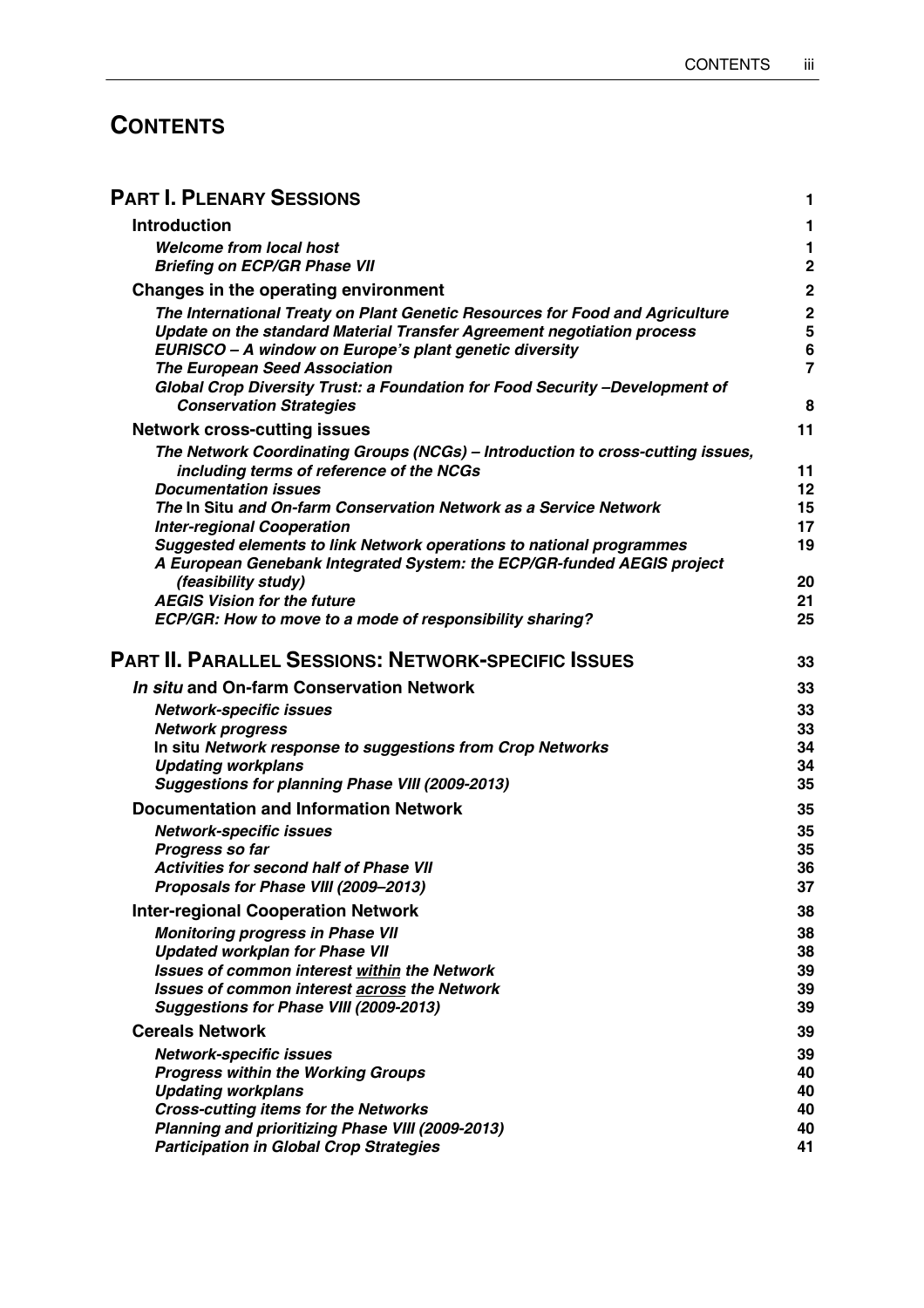|                                                                                                                     | 41       |
|---------------------------------------------------------------------------------------------------------------------|----------|
| <b>Workplan progress</b>                                                                                            | 41       |
| <b>Updating workplans</b>                                                                                           | 42       |
| Suggestions for planning of Phase VIII (2009-2013)                                                                  | 42       |
| <b>Fruit Network</b>                                                                                                | 43       |
| <b>Monitoring progress</b>                                                                                          | 43       |
| <b>Updated workplans</b>                                                                                            | 43       |
| Conclusions and recommendations of interest within the Network                                                      | 43       |
| <b>Conclusions and recommendations of common interest across Networks</b><br>Suggestions for Phase VIII (2009-2013) | 43<br>44 |
| <b>Sugar, Starch and Fibre Crops Network</b>                                                                        | 45       |
| <b>Network-specific issues</b>                                                                                      | 45       |
| Updating workplan (changes of current milestones)                                                                   | 46       |
| <b>Workplan for the rest of Phase VII</b>                                                                           | 46       |
| <b>Synergies and common features</b>                                                                                | 46       |
| <b>Budget</b>                                                                                                       | 46       |
| Suggestions for Phase VIII (2009-2013)<br><b>General suggestions</b>                                                | 47<br>47 |
|                                                                                                                     |          |
| <b>Vegetables, Medicinal and Aromatic Plants Network</b>                                                            | 48       |
| <b>Structure of the VEGMAP NCG</b><br><b>Network-specific issues</b>                                                | 48<br>48 |
| Recommendations for Phase VIII (2009-2013)                                                                          | 50       |
|                                                                                                                     |          |
|                                                                                                                     |          |
| <b>PART III. RECOMMENDATIONS AND CONCLUSIONS</b>                                                                    | 51       |
| Recommendations from the NCG meeting to the ECP/GR Steering Committee                                               | 51       |
| <b>AEGIS</b>                                                                                                        | 51       |
| <b>Global Conservation System</b>                                                                                   | 51       |
| Efficiency in conservation, documentation and facilitated use of PGR                                                | 51       |
| Increase inter-regional cooperation (Europe with other regions)                                                     | 51       |
| Role of EURISCO as a central platform of ex situ, in situ and on-farm data                                          | 51       |
| Implications of the International Treaty                                                                            | 52       |
| Strengthening efficiency of national programmes                                                                     | 52<br>52 |
| <b>Coverage of crops</b><br><b>Budget implications</b>                                                              | 52       |
| <b>ECP/GR and EU relationship</b>                                                                                   | 52       |
| <b>APPENDICES</b>                                                                                                   | 53       |
| Appendix I. Report of the ECP/GR Oil and Protein Crops Network Coordinating<br>Group Meeting, 16-17 May 2006, Paris | 54       |
| <b>Appendix II. Networks' Budgets</b>                                                                               | 59       |
| Appendix III. Acronyms and abbreviations                                                                            | 74       |
| <b>Appendix IV. Agenda</b>                                                                                          | 76       |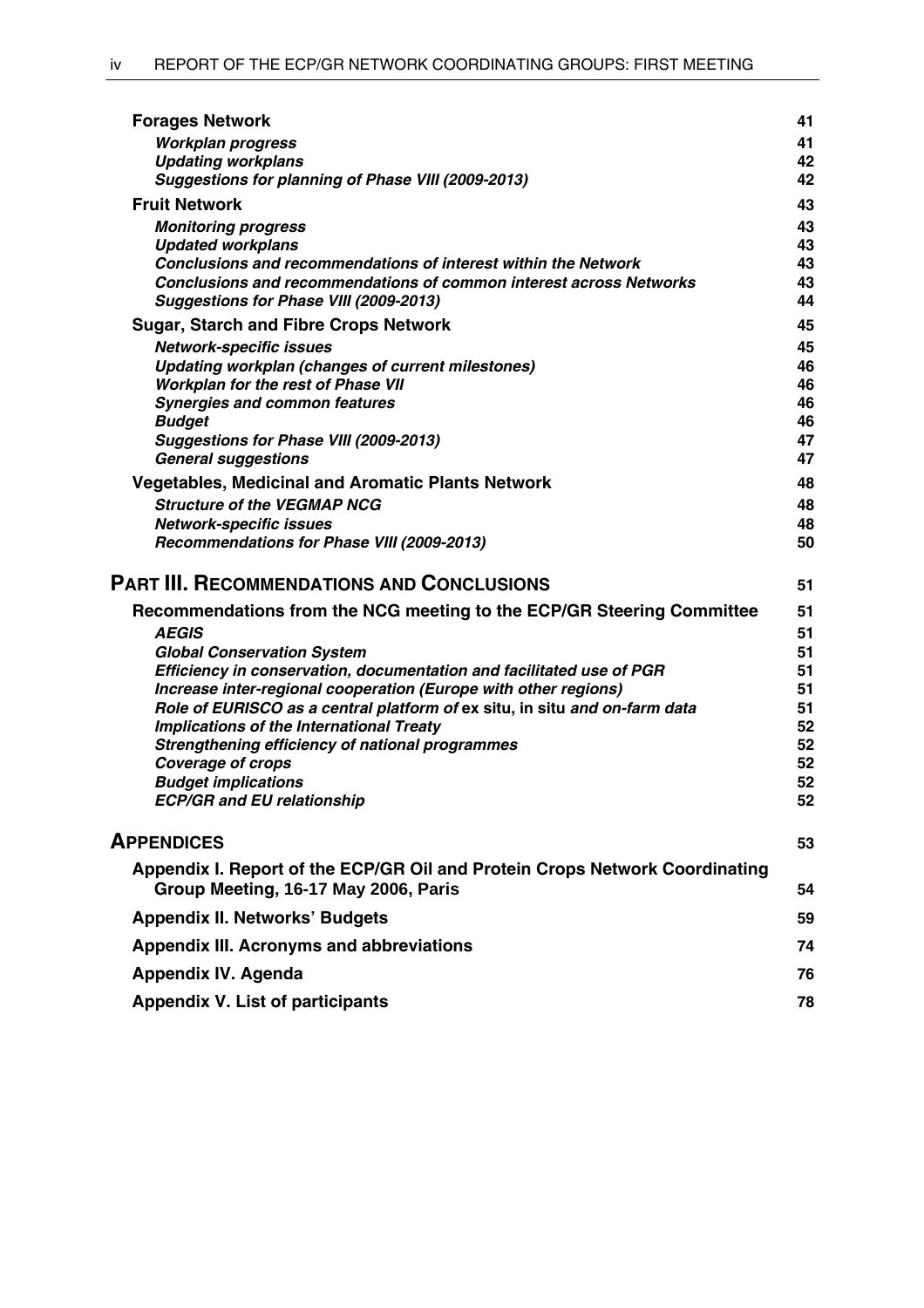## **PART I. PLENARY SESSIONS**

## **Introduction**

The European Cooperative Programme for Plant Genetic Resources Networks (ECP/GR) is structured into six crop-specific networks (Cereals; Fruit; Forages; Oil and Protein Crops; Sugar, Starch and Fibre Crops; Vegetables and Medicinal and Aromatic Plants), and three thematic networks (Documentation and Information; Inter-regional Cooperation; *In situ* and On-farm Conservation).

 Each Network is guided by a Network Coordinating Group (NCG) composed of the Working Group or Task Force leaders plus a number of other co-opted Network members.

 This meeting of the NCGs' members was scheduled by the ECP/GR Steering Committee as part of the activities of ECP/GR in its Phase VII (2004-2008); it is the only regular meeting planned in order to facilitate fulfilment of the NCGs' responsibilities and delivery of the requested outputs, and is therefore an important step in the preparation of the upcoming Mid-Term Meeting of the ECP/GR Steering Committee, to be held in September 2006.

 The meeting was attended by a total of 47 participants (37 NCG members, 4 observers and 6 IPGRI staff). The only Network which was not represented at this meeting was the Oil and Protein Crops.1

## *Welcome from local host*

 $\overline{a}$ 

Frank Begemann, Head of the Information and Coordination Centre for Biological Diversity, (IBV), who also spoke on behalf of the President of the Federal Agency for Agriculture and Food (Bundesanstalt für Landwirtschaft und Ernährung, BLE), welcomed the participants to the Meeting of the ECP/GR Network Coordinating Groups. He explained that IBV is now a Division of the BLE. The move to its new premises took place on 1 December 2005. He then described the structure of the BLE, the largest agency in the Federal Ministry of Food, Agriculture and Consumer Protection (Bundesministerium für Ernährung, Landwirtschaft und Verbraucherschutz, BMELV), giving a brief historical review of the development and reorganization of the German institutes leading to the creation of the BLE in 1995.

 BLE's tasks were primarily focused on market intervention and import/export. They have been extended to cover new fields of activities: acting as the executive agency for BMELV project funding; dealing with new areas, such as rural development, organic farming, food quality and consumer needs, agricultural statistics/monitoring (i.e. participation in international monitoring/control of fish), and most recently (1 Dec. 2005) agrobiodiversity.

BLE has several other offices scattered in Germany.

 After this introduction and before proceeding with the meeting, F. Begemann wished to share with the participants the sad news he had just received from Vladimir Pekić (former ECP/GR National Coordinator for Serbia and Montenegro), informing the gathering of the untimely death of Dražen Jelovac, of the Maize Research Institute in Zemun Polje. Among his many roles and responsibilities, Dražen was the manager of the European Maize Central Crop Database since its inception. He also was the SEEDNet representative in the ECP/GR Information and Documentation Network and participated in many ECP/GR, SEEDNet and national activities over the past two decades.

<sup>1</sup> The Oil and Protein Crops Network NCG met in Paris on 16-17 May 2006 and provided a detailed report which is included as Appendix I.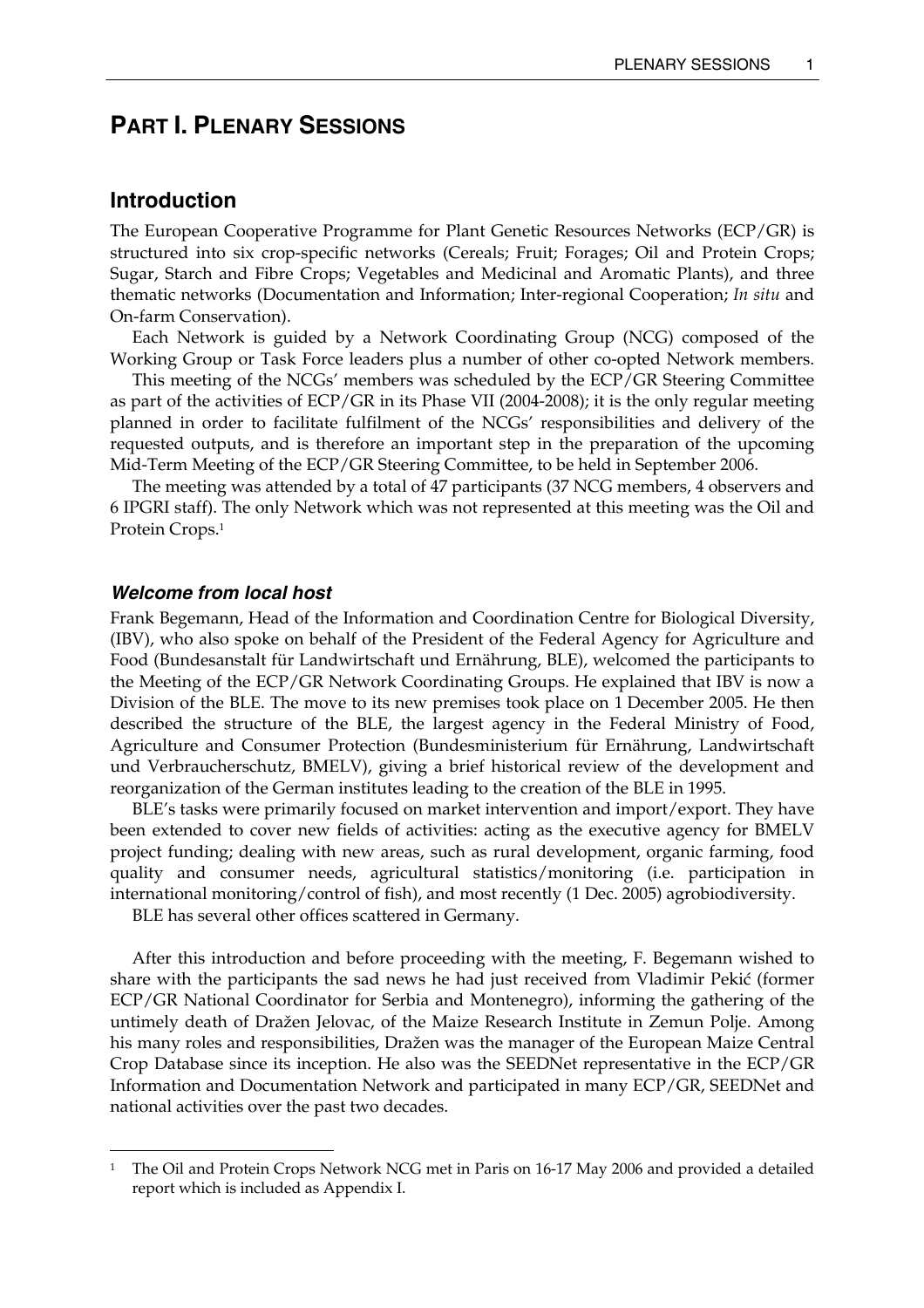Ken Tobutt, Chair of the morning session, presented the agenda of the meeting (see Appendix IV).

 The participants introduced themselves briefly, indicating to which NCG they belonged and their role (e.g. Chair of a Working Group, database manager, etc.) (see List of participants, Appendix V).

 Jozef Turok (IPGRI) and Barbara Weber (BMELV) were attending, both as observers, for the first morning session only.

## *Briefing on ECP/GR Phase VII*

Lorenzo Maggioni introduced the main changes which have been made to the structure and mode of operation of the ECP/GR programme since it entered its VII<sup>th</sup> Phase (2004–2008), following the decisions made by the Steering Committee in its last meeting in Izmir, Turkey, October 2003.2

 These changes have resulted in a new structure, reduced to nine Networks, with a reinforced coordinating role of the Network Coordinating Groups within each Network. Three new Working Groups were established (Cucurbits, Fibre Crops (Flax and Hemp) and Leafy Vegetables), bringing the total number of Working Groups up to 18. Twelve of these were given high priority during this Phase and were recommended to focus their activities on priority areas: 1) Characterization and evaluation; 2) Task sharing; 3) *In situ* and on-farm conservation; and 4) Documentation. For the first time Networks' budgets were assigned to each Network and the responsibility for defining how to spend these funds was given to the NCGs. This meeting is an occasion for the NCGs to review progress made at the mid-term of Phase VII and to readjust their workplans and budgets. A number of documents prepared by the Secretariat in support of the Networks' activities and to explain the mode of operation of ECP/GR were highlighted. These are available from the ECP/GR Web site (http://www.ecpgr.cgiar.org) and include the Terms of Reference for the ECP/GR operational bodies, the Networks' budget allocation for Phase VII, the Working Group standardized reporting format and the guidelines for the mechanism of participation in ECP/GR meetings on the basis of the "Country quota" system.

## **Changes in the operating environment**

# *The International Treaty on Plant Genetic Resources for Food and Agriculture*

*Jan Engels and Lorenzo Maggioni, IPGRI* 

 $\overline{a}$ 

## **Background to the International Treaty**

The International Undertaking on plant genetic resources (PGR), established in 1983, is the predecessor of the International Treaty on Plant Genetic Resources for Food and Agriculture (ITPGRFA). The Undertaking was a legally non-binding agreement, based on the principle that PGR are a "heritage of mankind" and consequently should be available without restriction, and it addressed both plant breeders' rights and farmers' rights.

 The Convention on Biological Diversity (CBD) entered into force in December 1993. It recognized the sovereign rights of States over biodiversity within their borders; its Contracting Parties are bound by the Convention to create conditions to facilitate access to

<sup>2</sup> See Report of the Ninth Steering Committee Meeting, also available on Internet at http://www.ecpgr.cgiar.org/SteeringCommittee/SC9.htm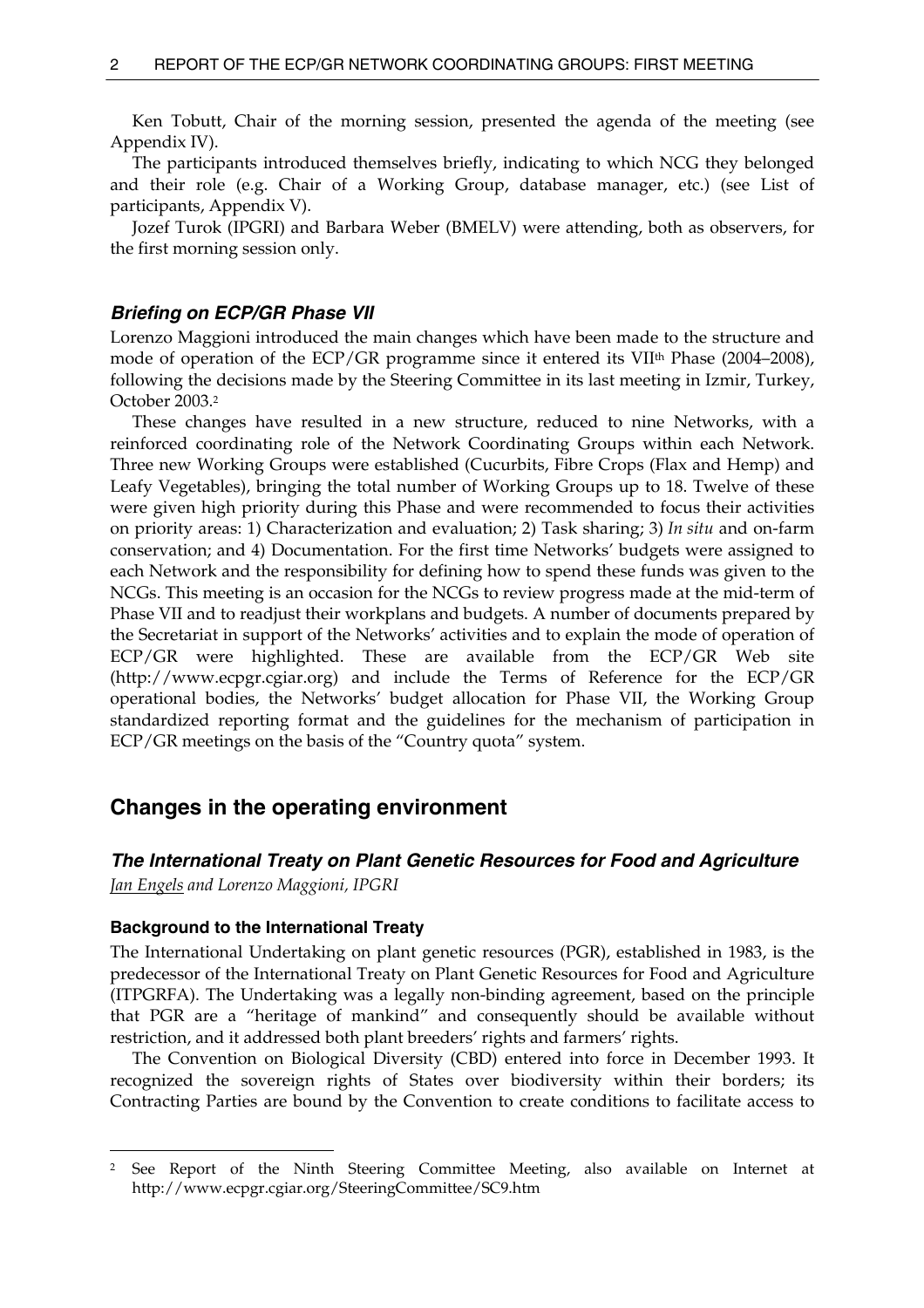genetic resources; and the access is on mutually agreed terms and subject to Prior Informed Consent (i.e. it favours bilateral rather than multilateral agreements).

## **Rationale for the ITPGRFA**

Outstanding issues on plant genetic resources for food and agriculture (PGRFA) that were not addressed within the CBD were assigned to FAO as part of Resolution 3 of the Nairobi Final Act, i.e. the CBD covers only genetic resources provided by Contracting Parties that are the countries of origin of such resources or that acquired such resources in accordance with the Convention; the CBD did not address the legal status of *ex situ* material collected before entrance into force of the CBD, including the germplasm collections maintained by the CGIAR; or the questions on Farmers' Rights.

## **Rationale for special treatment of PGRFA**

Special treatment is necessary for PGRFA due to their special nature, compared to wild species, to take account of the peculiarities of crop improvement and the breeding process. Important considerations are: the fact that PGRFA diversity is predominantly man-made with a strong dependency on continued human management; the importance of intraspecific diversity for the crop improvement and evolutionary processes; they are frequently the products of improvement work over many generations; and it is usually hard to define the "origin" of products and that of their several distinctive properties. Other important considerations are: the interdependency of countries on PGRFA; no country is (entirely) selfsufficient in terms of PGRFA; the importance of PGRFA for food security and to ensure that crops continue to be able to feed the world, including both health and nutrition considerations; and that for this purpose access to a wide range of PGRFA and related information is essential.

## **Special access needs to PGRFA**

If the access were only to be possible through bilateral agreements, for instance in the case of rice at IRRI (International Rice Research Institute), with more than 85 000 accessions and germplasm that originated from 111 countries, it would require that any given country would have to negotiate a minimum of 110 contractual agreements to get access to "total" diversity; and for all countries to get access to all the material it would require a minimum of 12 210 agreements! Clearly this would lead to high transaction costs and developing countries that are "poor" in genetic resources would find themselves with very low negotiating power when trying to establish exchange agreements.

## **Current status of the Treaty**

The Treaty was negotiated by 164 members of the FAO Commission on Genetic Resources for Food and Agriculture over a period of almost eight years. The Treaty was adopted by the FAO Conference by consensus in November 2001 and it entered into force on 29 June 2004, 90 days after it was ratified by 40 states. At present, i.e. end of March 2006, 95 States and the European Commission are Parties.

## **Objectives and the major components of the Treaty**

The conservation and sustainable use of plant genetic resources for food and agriculture and the fair and equitable sharing of benefits arising from their use, in harmony with the CBD, together with its contributions to sustainable agriculture and food security are the main objectives. The Treaty is closely linked to FAO and CBD in attaining its objectives.

 One of the main achievements of the Treaty is the establishment of a Multilateral System of Access and Benefit-sharing (MLS). The principles of the MLS are: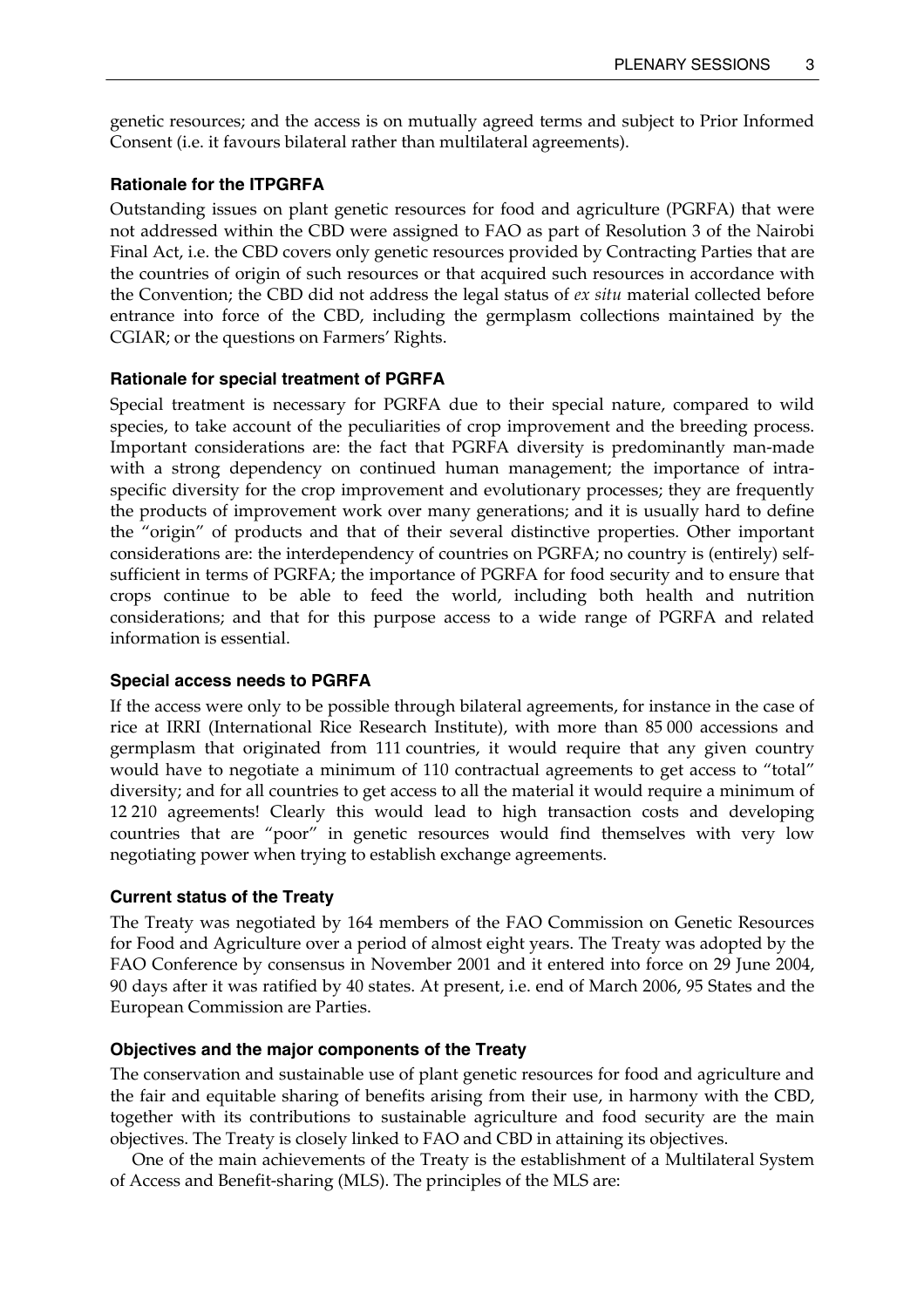- 1. The recognition of the sovereign rights of states over their own PGRFA;
- 2. That the authority to determine access to the PGRFA rests with governments and is subject to national legislation; and
- 3. In exercising this sovereign right, the contracting parties agreed to establish the MLS.

 The list of 35 crops/genepools and 34 forages species/genera, included in Annex I of the Treaty, define the scope for the MLS. These species or genera were selected on the basis of their importance for food security and country interdependency; "only" PGRFA that are under "*the management and control of the Contracting Parties and in the public domain*" will form part of the MLS; the Contracting Parties invite other holders of Annex I PGRFA (e.g. private sector) to include such material in the MLS; a multilateral agreement on rules regarding facilitated access and benefit-sharing will have to be established; and the MLS also includes genetic resources that are held by the CGIAR and other international institutions.

## **Facilitated access to PGRFA within the MLS**

Important aspects of the access to PGRFA that are part of the MLS include:

- The material being accessed is solely for purpose of utilization and conservation for research, breeding and training for food and agriculture;
- Access shall be expeditious, without need for tracking and free of charge;
- Access includes all available passport data and other associated non-confidential information;
- Recipients shall not claim any "*Intellectual property or other rights that limit facilitated access to the plant genetic resources for food and agriculture, or their genetic parts and components, in the form received from the MLS*";
- Access to PGRFA under development, including by farmers, is at the discretion of the developer during the period of its development;
- Access to material with intellectual property protection shall be consistent with relevant international agreements and with relevant national legislation;
- Materials accessed under the MLS and conserved shall continue to be made available under agreed terms by the recipients of those PGRs;
- Access to *in situ* material is granted according to national legislation; and
- Facilitated access to PGRFA is pursuant to a standard Material Transfer Agreement.

### **Benefit sharing within MLS**

As genetic resources that form part of the MLS are "pooled", there is no need to negotiate access and benefit-sharing contracts with individual owners. Therefore, the transaction costs will be low and this will benefit the users, that is farmers, plant breeders and researchers, and ultimately also consumers. The benefits arising from the use of the MLS material must be shared in a pooled and multilateral way and it should be noted that facilitated access to genetic resources and information itself is a major benefit.

 Non-monetary benefits that arise from the use, including commercial use, shall be shared fairly and equitably through the following mechanisms: a) exchange of information (on material, from research and utilization, on technologies); b) access to and transfer of technology, improved varieties and genetic material; assistance in using technologies; favourable access conditions on Intellectual Property-protected technologies; and c) capacitybuilding, including education, facilities and research.

 The sharing of monetary and other benefits of commercialization is based on the following principles: the involvement of the public and private sectors in collaborative research and technology development activities; if a product that incorporates material from the MLS is commercialized and its availability is restricted to others for further research and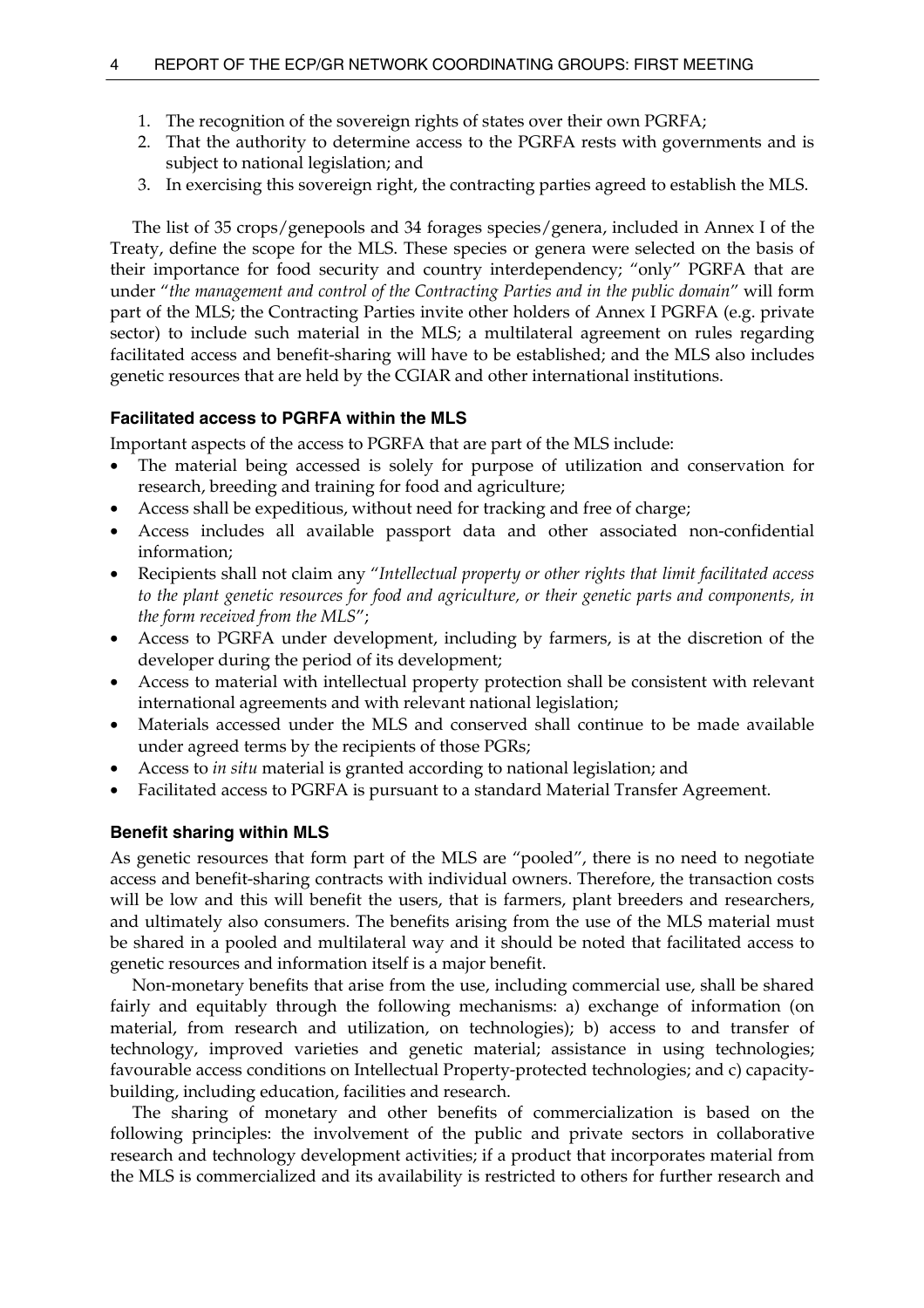breeding, payment of an equitable share of the benefits is due on the basis of a financial mechanism; if a product is available without restriction to others, payment is voluntary; and benefits should flow primarily to farmers in all countries, especially in developing countries, and countries with economies in transition.

#### **Standard Material Transfer Agreement (sMTA)**

In order to achieve the aforementioned access and benefit-sharing arrangements it will be indispensable to develop a sMTA as this is at the heart of the MLS. The sMTA will make the conditions of the MLS operational and it will operate at the level of private commercial law (see below, "Update on the sMTA negotiation process" by F. Begemann).

 In the remainder of the presentation, other key provisions of the Treaty such as the Farmers' Rights concept as well as the Supporting Components such as the Global Plan of Action for the Conservation and Sustainable Use of PGRFA (GPA), the agreements with the International Agricultural Centers regarding *ex situ* collections (about 600 000 accessions), the International Plant Genetic Resources Networks as well as the Global Information System were briefly described. Finally, the financial and institutional provisions of the Treaty were discussed and a schedule of forthcoming important meetings was presented.

#### *Discussion*

Following a request to elaborate on what benefits would be returning to farmers, J. Engels explained that this is an objective of the Treaty; however the implementation is delegated to the individual countries.

 B. Visser specified that the funding strategy of the International Treaty should contain plans for how the funds generated by the Multilateral System (MLS) would be spent and that they should eventually return to farmers in developing countries.

## *Update on the standard Material Transfer Agreement negotiation process*

F. Begemann gave an update on the standard Material Transfer Agreement (sMTA) negotiation process. He explained that the final agreement is expected to be adopted at the first meeting of the Governing Body of the International Treaty meeting to be held in June 2006 in Madrid, Spain. The adoption of this document, together with the adoption of a Treaty funding strategy and of rules of procedure, will allow the Treaty to become operational. Currently there is an agreed structure for the text of the sMTA and a preparatory meeting of the Contact Group is scheduled for April 2006 in Alnarp, Sweden, with the objective of finalizing the draft text of the sMTA.

 The sMTA will be applicable to all transactions related to Annex I crops of the ITPGRFA (approximately 60 crops), covering accessions under the management and control of the States and in the public domain. It will not be a contract between States but a private contract between the two signatories of this contract. One of the main issues that still needs to be clarified is the benefit-sharing resulting from ITPGRFA, Art. 13.2d(ii). The Treaty establishes that a recipient who commercializes a product that is a PGRFA and that incorporates material accessed from the Multilateral System (MLS) shall pay to the MLS an equitable share of the benefits arising from commercialization of that product, except whenever such a product is available without restriction to others for further research and breeding. However, a clarification is needed on the actual and practical meaning of some of the words in the text, such as: *"to commercialize", "product", "to incorporate"* and *"available without restriction"*. The European region has reached a common position on some of these points. For example, it is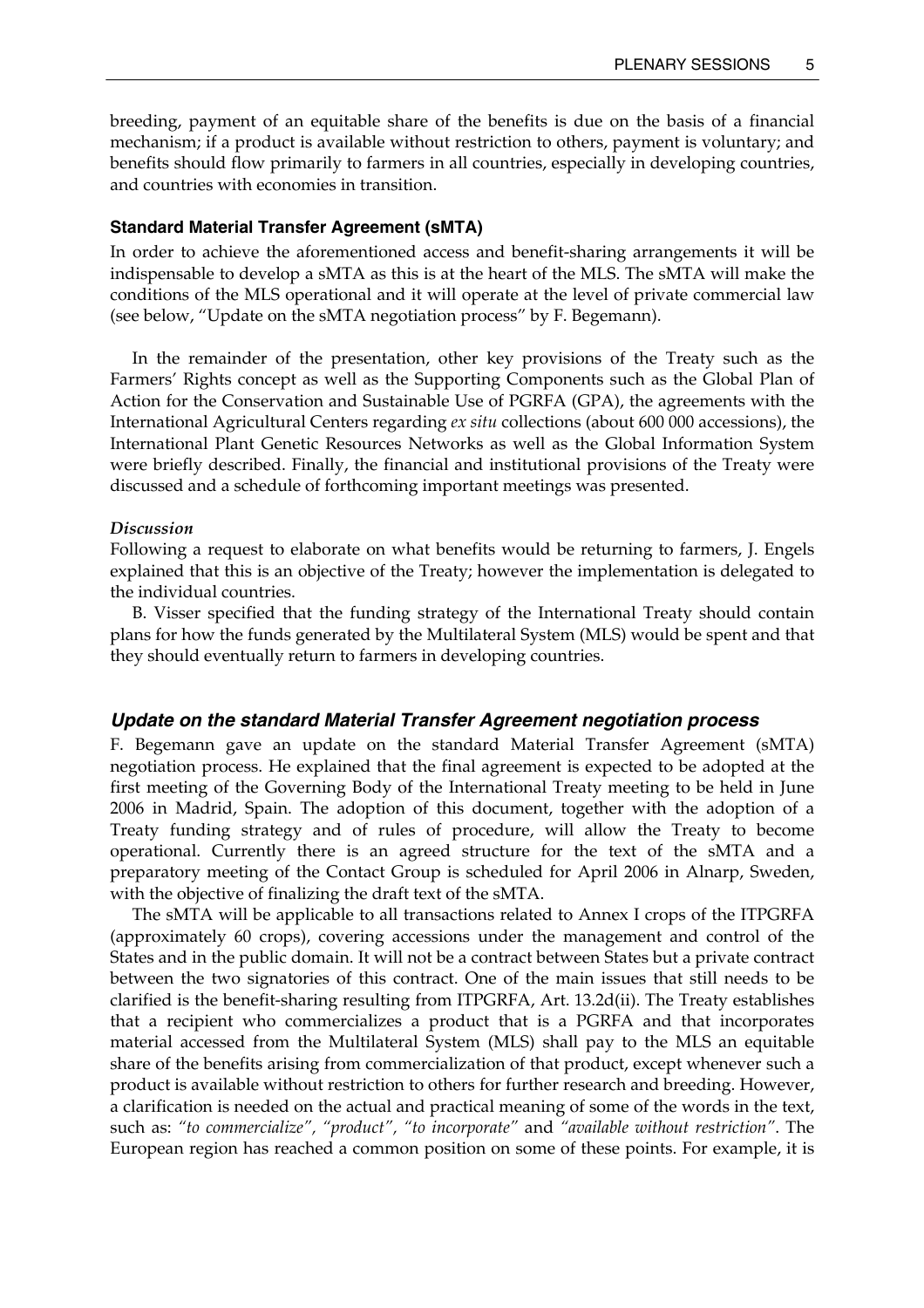considered that UPOV varieties should not trigger obligatory payments, since they are available without restriction for research and breeding.

 Once the final sMTA has been endorsed by the Governing Body of the Treaty, the use of the sMTA will be obligatory for all the PGR material under the Multilateral System, as designated by the member countries. A voluntary use of the sMTA for pre-CBD, pre-IT and non-Annex I crops will also be possible. It will be important that Member States clarify under which regime the different parts of their collections will be accessible.

 In the case of Germany, where the germplasm collections are not under the control of the federal government, letters will be sent to the public genebanks, as well as to the private collections, inviting them to place their germplasm within the Multilateral System.

## *EURISCO – A window on Europe's plant genetic diversity*

#### *Sónia Dias and Samy Gaiji, IPGRI*

S. Dias presented an overview of the EURISCO activities undertaken from the beginning of 2005 up to the present, with reflections on future needs and developments in order to meet the various commitments, both at national and international levels.

 The EURISCO catalogue (http://eurisco.ecpgr.org) currently records data on almost one million accessions maintained *ex situ* from 29 National Inventories (NIs) representing 33 European countries.

 During this developmental phase, several actions have been implemented, covering areas such as: monitoring surveys both on the catalogue and on the NIs; implementation of new download capabilities; improvements in data availability and quality in the catalogue, and increase of the uploads of updated data; monitoring visitors and users; public awareness actions resulting in several articles in the IPGRI Newsletter for Europe, fact sheets, posters, and several presentations made at international fora; the EURISCO model was also presented in the Latin American region, and its deployment as AMERISCO is an ongoing process. Other possibilities are also being sought to present and deploy the EURISCO model to other regions.

 The data flow model is very simple and straightforward. The National Focal Point (NFP) gathers the data at the national level for the NI. Data are then sent to EURISCO through the automatic upload mechanism. NFPs have the entire responsibility for the quantity and quality of passport data they make available. The characterization and evaluation data are channelled through the European Central Crop Databases (ECCDBs) of the ECP/GR. In order to guarantee a better data flow and its completeness at all levels, the ECP/GR Working Groups' members are encouraged to certify that national data are channelled to EURISCO and they are also encouraged to contact their respective National Focal Points and collaborate for data gathering from all available germplasm collections within the country.

 In the context of the CGIAR-funded Generation Challenge Programme, tests are under way with SINGER (System-wide Information Network for Genetic Resources) data using the BioCASE software; this is one of the examples and opportunities for EURISCO to benefit from ongoing developments in the area of information technology.

 The international role of EURISCO is to be an essential actor in the implementation of the Global Information System and in particular in the context of the International Treaty on Plant Genetic Resources for Food and Agriculture (ITPGRFA).

 In the future, it will be important to continue the support for international commitments (CBD, ITPGRFA, GPA, SEBI2010) and Network commitments (contributing to the Documentation and Information Network, National Inventories, European Central Crop Databases, AEGIS; activities carried out at regional level, inter-regional level, etc.).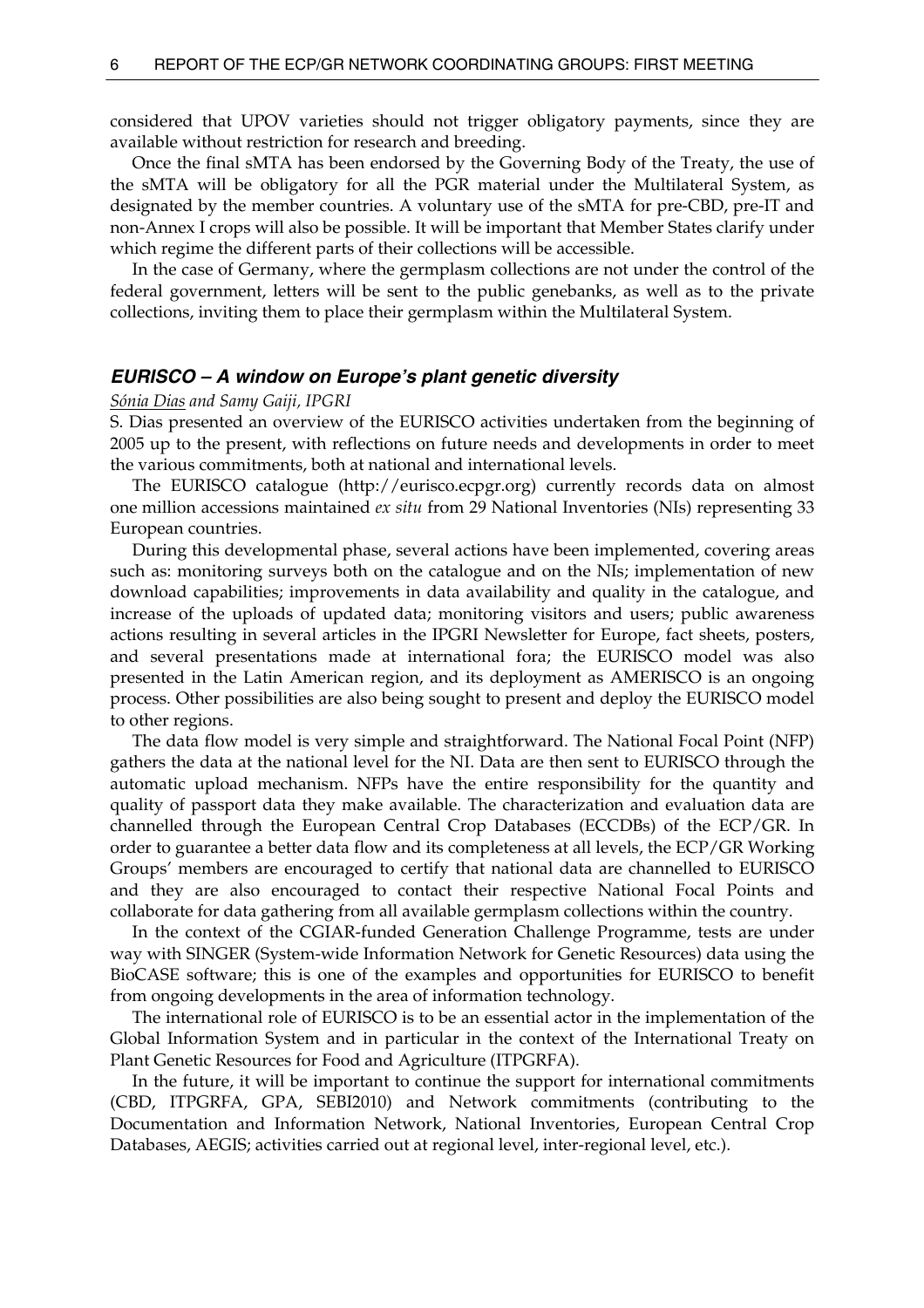Future steps considered also include: improvement of data quality and availability; refinement of taxonomic nomenclature/references; new search/download possibilities; raising awareness about the importance of PGR and associated information; increase of standards' harmonization; and linking to other information sources through Web services.

 To further improve the Catalogue it will be necessary to: identify ECCDBs that need support in the documentation and information area; identify ways to improve the recognition of EURISCO as the European Catalogue for European NIs; support the strengthening of the ECCDBs and NFPs complementary roles; seek funding opportunities for future actions; invest in public awareness on the role and function of EURISCO; consider linkages to other communities (e.g. botanical inventories); meet the commitment on interregional deployment of the EURISCO model.

## *The European Seed Association*

Gisbert Kley, representing the European Seed Association (ESA) (www.euroseeds.org), said that the new ESA was founded in the year 2000, as a central agency regrouping seed industry companies and their professional associations in the EU and European Economic Area.

 The mission of the ESA is to coordinate and facilitate any type of scientific research on all aspects important for the seed chain, as well as to devote its energy to the development and protection of the seed sector, in particular with regard to the protection of intellectual property, plant breeding and seed production.

 The association will also be used to keep up with the increasing pace of legislative developments at the EU as well as at the international level. Research in the pre-competitive stage is promoted, currently in cooperation with the EU variety office in Angers, France and the UPOV office in Geneva, Switzerland. The main PGR activities are currently devoted to sMTA negotiations. ESA considers it very important that the sMTA results in a simple and easy-to-handle document. Although public opinion believes that plant breeding is in the hands of big companies, this is only a partial picture, since small and medium-size companies are also very active and they need facilitated access to PGR. G. Kley concluded by saying that plant breeders are interested in all the progress achieved by ECP/GR and that their main need is easily accessible information on characterized genotypes.

#### *Discussion*

In reply to a question on whether breeders will consider the possibility of designating germplasm to the MLS, G. Kley said that the working collections of the breeding companies are generally made up of germplasm that had been selected and partially improved and that this is considered to be covered by trade secrecy. Therefore, breeders will be very reluctant to include any of their germplasm in the MLS. However, it was specified that UPOV varieties can be considered a contribution made by the breeders, since these are freely available for research.

 It was then asked whether breeders could make sure that UPOV varieties, once withdrawn from the official lists, will be formally maintained by the breeders and made available for use. G. Kley replied that varieties which had been withdrawn are often requested by organic farmers for multiplication and trade, but this is not an acceptable use, since withdrawn varieties should not re-enter in the market.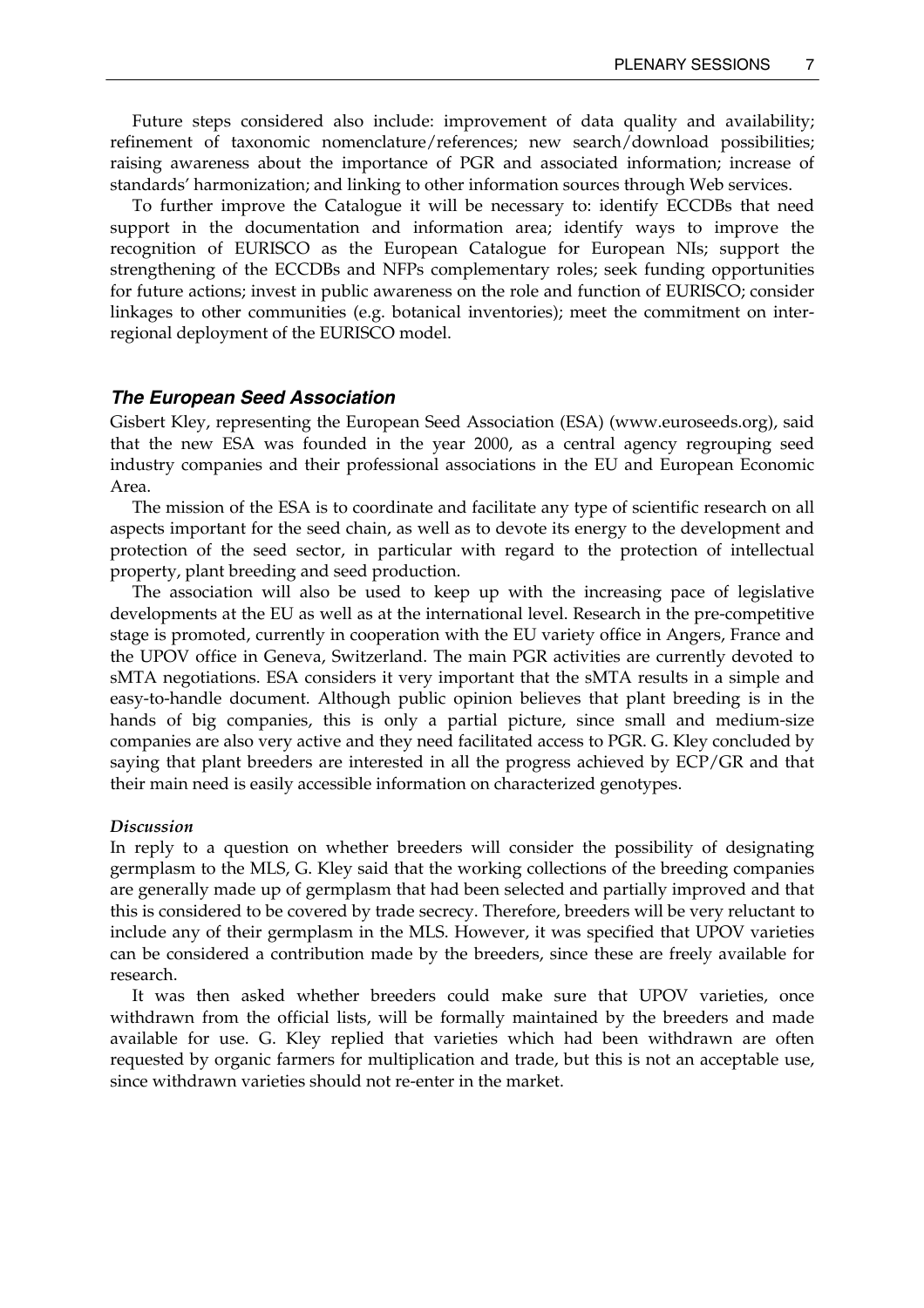## *Global Crop Diversity Trust: a Foundation for Food Security – Development of Conservation Strategies*

*B. Laliberté, Global Crop Diversity Trust* 

## **Introduction to the Trust**

The Global Crop Diversity Trust (referred to below as the Trust) is an independent fund established under international law on 21 October 2004. It is a public-private partnership and a joint initiative of FAO and IPGRI acting for the Future Harvest Centres of the CGIAR, the goal of which is to support an efficient and effective approach to the conservation of key crop diversity collections over the long term. It has at its centre an endowment fund with an initial target US\$ 260 million, generating approximately US\$ 12 million per year for conservation, in perpetuity. The Trust is an essential element of the funding strategy of the International Treaty on PGRFA, and its technical framework is provided by the Global Plan of Action for the Conservation and Sustainable Utilization of Plant Genetic Resources for Food and Agriculture (GPA).

## **Essential conservation activities**

The Trust will support conservation activities, defined as activities essential to maintain and make available an existing collection over the long term such as:

- Storage and maintenance (seed, *in vitro*, field)
- Safety-duplication
- Regeneration
- Characterization
- Documentation
- Health of germplasm
- Distribution/links to users

## **Eligibility principles and criteria**

A first filter for eligibility is provided by the eligibility principles of the Trust. Meeting these principles is the minimum requirement for a collection to be eligible for support:

- 1. PGR included in Annex I or referred to in Article 15.1(b) of the International Treaty
- 2. PGR accessible under internationally agreed terms of access and benefit sharing provided for in the multilateral system as set out in the International Treaty
- 3. Each holder of PGRFA commits to its long-term conservation and availability
- 4. Each recipient of funds from the Trust shall undertake to work in partnership with the aim of developing an efficient and effective regional and global conservation system

 The Trust has foreseen an interim agreement (referred to the Solemn Undertaking for Access) until the recipient country becomes a contracting Party to the International Treaty. This interim agreement should be signed by Official Level (Minister/Government Officer) responsible for PGR, confirming no legal obstacles to the recipient institute fulfilling its undertaking, to ensure that the material will be made available for the purpose of utilization and conservation for research, breeding or training in accordance with the terms and conditions set out in Part IV of the International Treaty.

 To further define these broad principles, the Trust has developed a set of criteria to be met before a collection will be considered for long-term conservation support. In cases where a collection meets the eligibility principles but is unable to meet all of the eligibility criteria, the Trust will consider providing support for the upgrading and capacity building needed to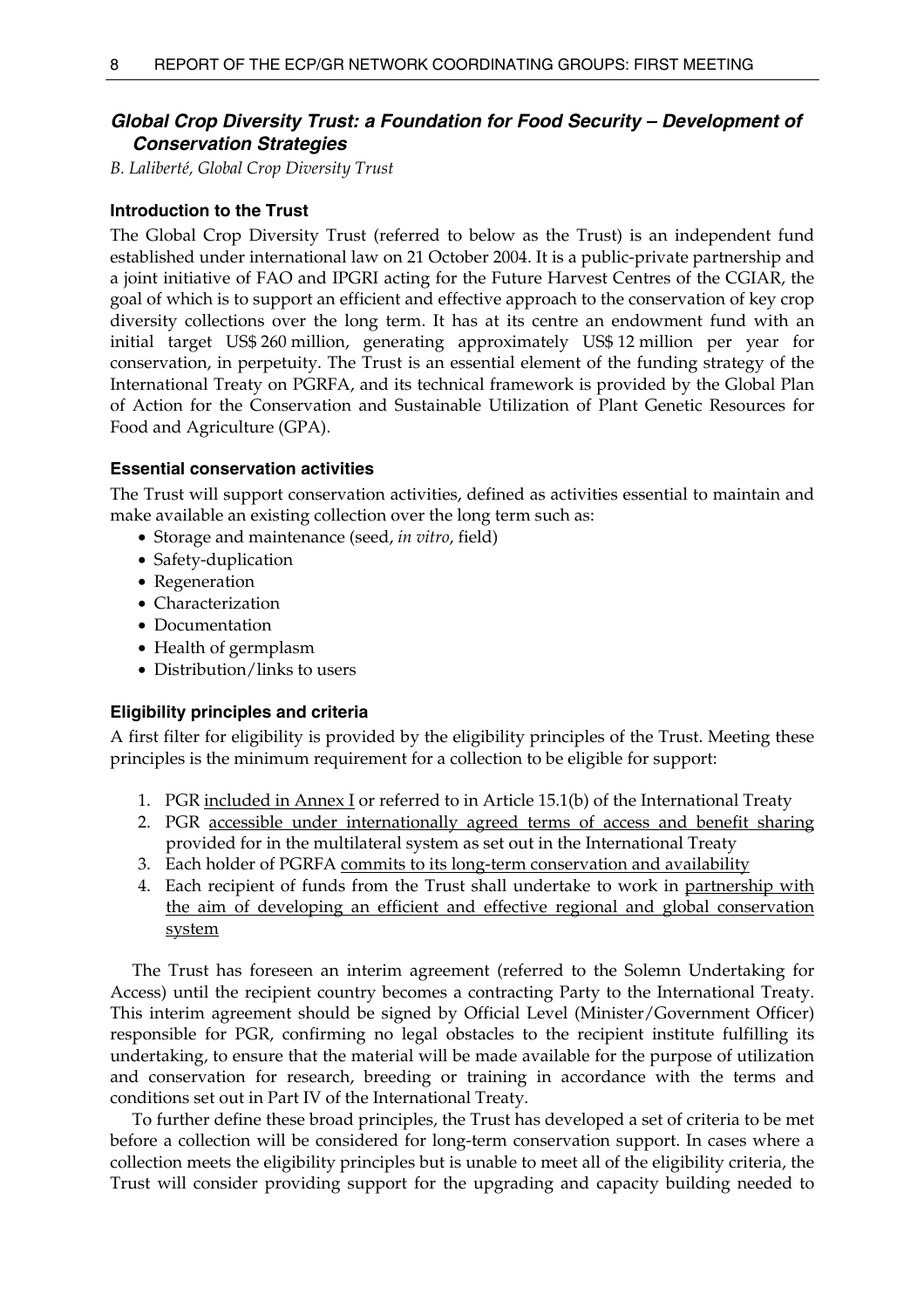enable the collection to meet the criteria. In either case the Trust may provide financial support directly to the holder of the collection in question and/or to third party institutions for the provision of specific conservation services.

 These criteria, and the way in which they are applied, will be kept under review and revised as needed, based on experience. It is proposed that, at least initially, there will be six criteria as follows:

- 1. Links to users: the managers of the crop diversity demonstrate strong links to farmers, breeders, researchers and other users;
- 2. Importance of the collection: value, uniqueness, range of diversity within the collection and in the wider genepool both *ex situ* and *in situ*; the collection is to some extent threatened;
- 3. Legal status of collection and holder: recognized by country's authority and able to meet eligibility principles of access and benefit-sharing and commitment to long-term conservation;
- 4. Willingness to collaborate: to act in partnership to achieve a rational system of conservation and intent to share facilities, resources and information;
- 5. Proven capacity for germplasm conservation and management:
	- human resources and management systems to maintain crop diversity,
	- adequate qualified staff,
	- procedures in place for genebank management,
	- proper documentation system,
	- germplasm health,
	- distribution, etc.
- 6. Status of storage facilities: facilities are adequate to ensure long-term conservation and conform to agreed scientific and technical standards of management.

## **Counterpart contribution**

It is clear that the Trust will only ever be able to make a partial contribution to the total cost of conserving the world's genetic resources for food and agriculture. Grant recipients are also required to contribute financial or other resources to the costs of conserving the collections they hold. Such a counterpart contribution provides a means for recipients to demonstrate their own commitment to long-term conservation – a basic principle of eligibility for support from the Trust.

## **Conservation strategies**

 $\overline{a}$ 

The Global Crop Diversity Trust will support the development, through a series of consultations and studies, of a set of conservation strategies that will guide the allocation of resources to the most important and needy crop diversity collections. The conservation strategies will identify the collections that will be of highest priority for support by the Trust and the appropriate roles for the holders of priority collections as well as for other individuals and institutions concerned with the conservation, regeneration, documentation and distribution of crop diversity.

 The Trust supports two complementary and mutually reinforcing approaches to identifying and prioritizing eligible collections for upgrading and long-term conservation funding. One approach is to identify key *ex situ* collections of globally important crops<sup>3</sup> on a region-by-region basis. The other is to prioritize collections on a crop-by-crop basis at the

<sup>3</sup> These are identified as those crops appearing on Annex I or in Article 15 of the International Treaty.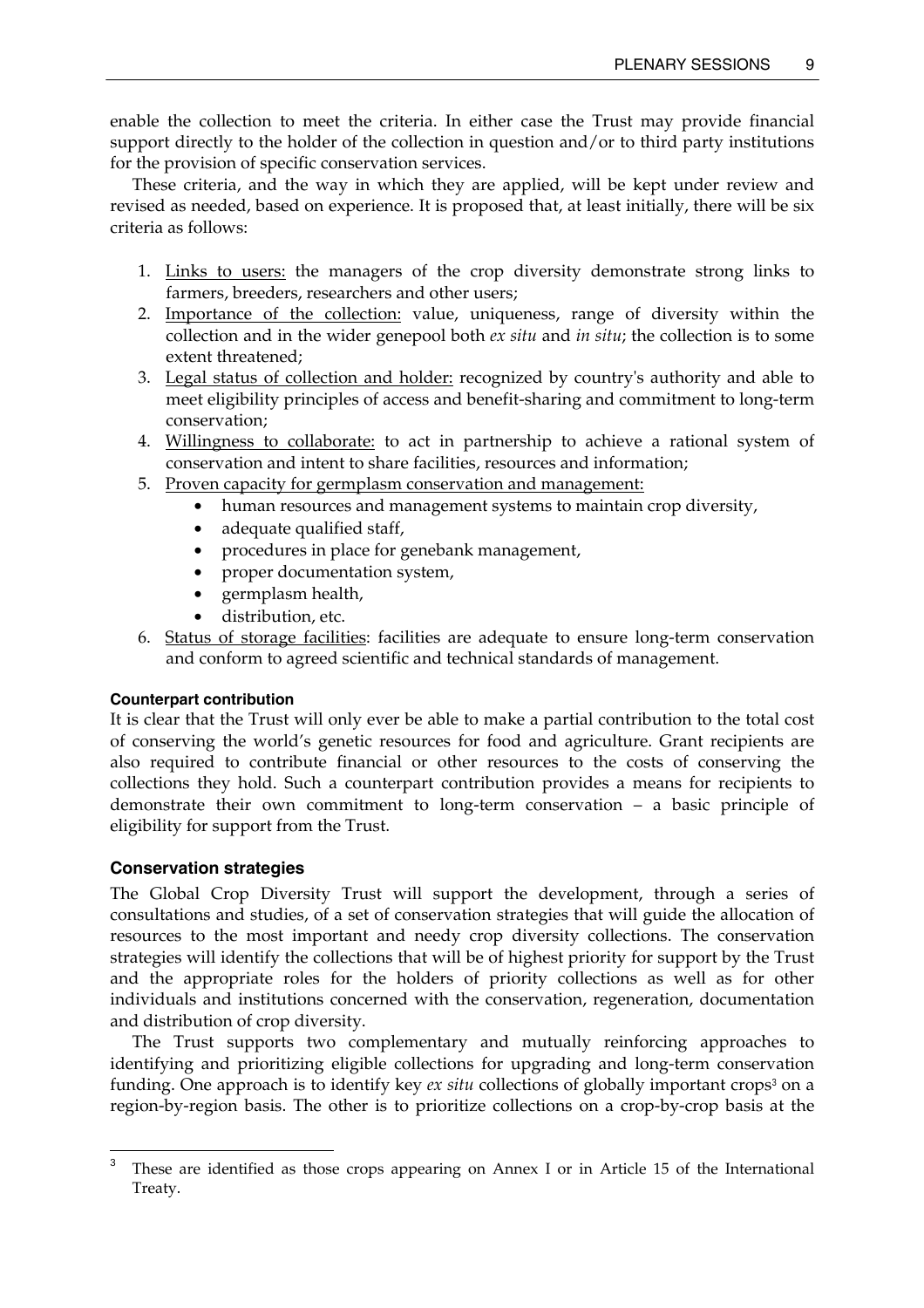global level. Both approaches will lead to the definition of strategies for rationalizing conservation.

 This process will bring together the managers of plant genetic resources and other experts from developing and developed countries to develop and implement the most cost-efficient and effective strategies for ensuring the long-term conservation and availability of the crops that are vital to the world's food security. Such strategies will not only involve the holders of the plant genetic resources, but also other institutions and individuals that can contribute to the conservation of priority crop diversity collections. The process is facilitated by experts and consists of gathering existing information on holdings, supplemented with inventories, as needed. The stakeholders will be consulted through surveys and consultation meetings. The Trust Secretariat, IPGRI and CGIAR Centres and FAO are providing backup.

### **Regional conservation strategies**

The regional conservation strategies aim at identifying key collections of important Annex I crops identified on a region-by-region basis. They will consist of a collective analysis by holders and experts of needs and the development of models for rationalization and costeffective conservation at regional level. They will facilitate the identification of regional priorities, identify needs for upgrade and capacity, and fund several collections in a single genebank. The following regional strategies are currently under way and all will be completed by mid-2006:

- Americas
- Asia (South, Southeast and East Asia)
- Pacific
- Central Asia and the Caucasus
- Eastern Africa
- Southern Africa
- West and Central Africa
- West Asia and North Africa

## **Global crop conservation strategies**

The crop strategies will identify critically important collections on a crop-by-crop basis, and assign priority ranking to them for support by the Trust. They will also identify any gaps in the regional strategies with regard to important plant diversity collections, ensuring that they receive support to deal with the gaps. The approach to developing crop strategies is based on the same philosophy as the regional approach, i.e. it will be largely driven by experts and holders of genetic resources of the crop in question. The process will begin with a preliminary period of research into the state of diversity in the collections of that crop by an expert consultant, with assistance from IPGRI and FAO. Additional experts will then be consulted, as needed, to assist in the prioritization of collections and service providers for funding. In many cases, existing crop networks will be able to mobilize for this purpose; in others, a group of national and international crop experts may need to come together on one or more occasions. They will identify collections to receive conservation support over the long term. The crop strategies currently initiated are for: banana, barley, chickpea, coconut, grass pea, lentil, maize, oats, pigeon pea, potato, rye, rice, sorghum, strawberry, triticale and wheat. The next strategies to be initiated in mid-2006 will be for: beans, cowpea, faba bean, pea and sunflower. All Annex I crop strategies to be initiated and/or completed by end of 2007.

 The CGIAR Centers are major players in both regional and crop strategy development and their role is mainly in providing background information on crop collections and conservation standards, participating in the stakeholder process to define a rational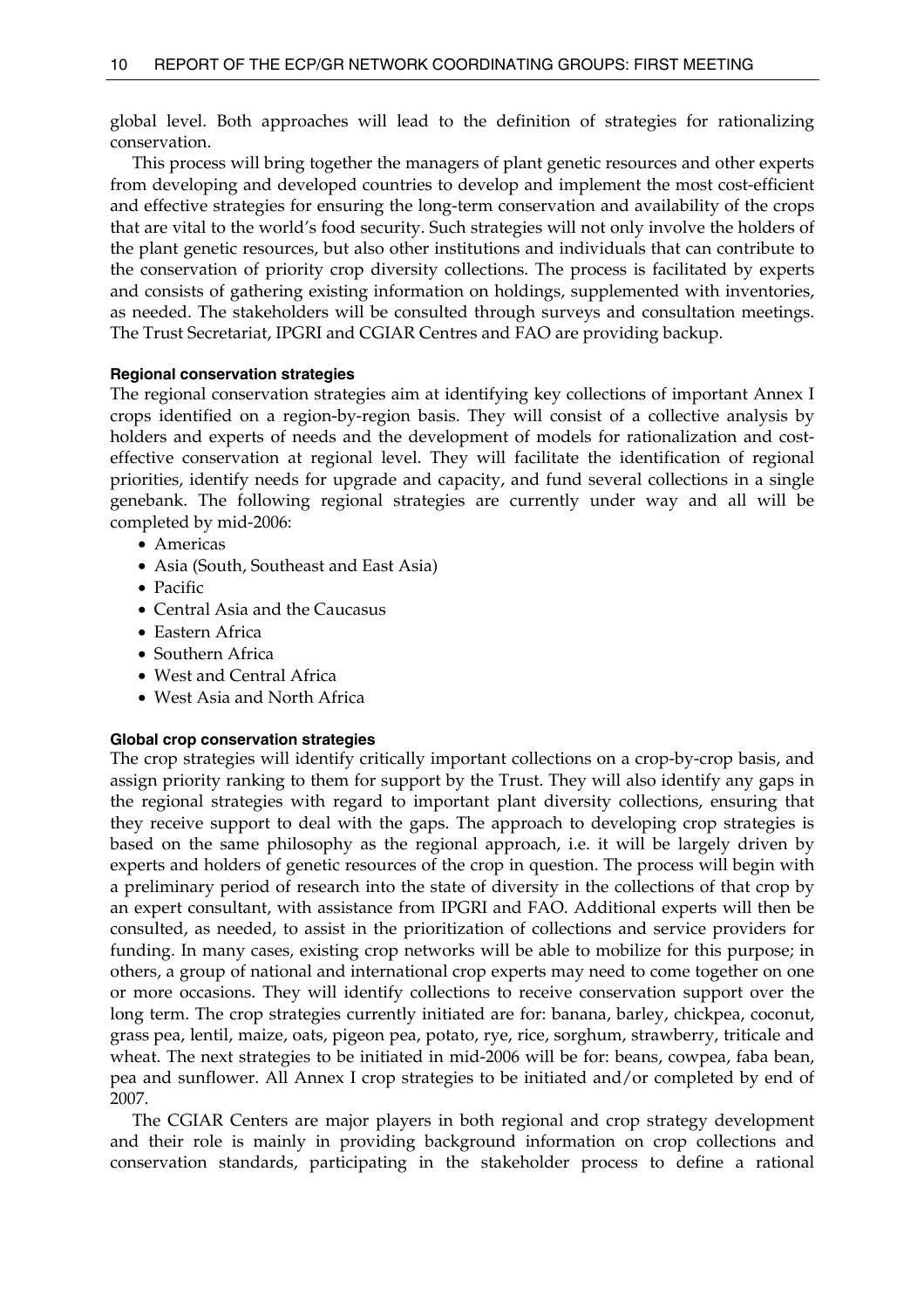conservation approach and technical backstopping to Trust grantees. They will also be beneficiaries of long-term funding.

The main steps for the development of the crop conservation strategies are the following:

- Agree on coordination, facilitation and process for developing the conservation strategy;
- Compile existing information on crop collections and fill gaps through surveys;
- Consultations with Crop and Regional Networks feedback on some key questions such as:
	- *Which collections are "most important" (size, extent/scope of diversity, wild relatives and other measurements as defined by partners)?*
	- *Which collections meet the Trust's eligibility principles?*
	- *Are funds required to manage these collections?*
	- *What collaborative arrangements will be needed for effective and efficient conservation?*
	- *What are the capacity building and upgrading activities needed to support this conservation system?*
- Development of a draft strategy for efficient and effective conservation of priority collections;
- Draft strategy reviewed by the Trust and external experts;
- Draft strategy circulated to partners;
- Appropriate forum consulted for endorsement;
- Final conservation strategy submitted to the Trust.

## **Network cross-cutting issues**

## *The Network Coordinating Groups (NCGs) – Introduction to cross-cutting issues, including terms of reference of the NCGs*

L. Maggioni summarized the Terms of Reference of the Network Coordinating Groups, defined as groups of a maximum of 5-7 people, established within each Network (crop and thematic) and composed of the Working Group or Task Force leaders plus a number of other co-opted Network members. The NCGs are coordinated by a *Network Coordinator*, selected by the Group among its members and with the task of delivering the NCG outputs to the ECP/GR Secretariat and to the ECP/GR Steering Committee.

 Responsibilities of the NCGs are to formulate proposals, in consultation with Working Groups (WGs), or in the case of thematic networks other active groups, for the attention of the Steering Committee on WG priorities and activities, following the planning and prioritizing mechanism established by the Steering Committee; they also need to define which of the WGs will remain prioritized during the 5-year Phase, according to the planning and prioritizing mechanism established by the Steering Committee. They are also expected, before the mid-term Steering Committee meeting, to assess in standard format the progress made by the Networks, including progress made and constraints encountered. They need to produce a report reviewing the division of tasks within the Network in the current Phase VII and a proposal for the subsequent Phase VIII, focused on the proposed Working Groups to remain active, the activities to be undertaken and an estimate of the necessary funds. At a later stage, towards the end of this Phase, on the basis of recommendations deriving from the Steering Committee meeting of September 2006, the NCGs will need to assess the progress made by the Networks during the second half of Phase VII and, in consultation with WGs, establish division of work within the Network in the subsequent Phase VIII, with a definition of specific priorities and objectives and of clear, measurable targets, dates for completion and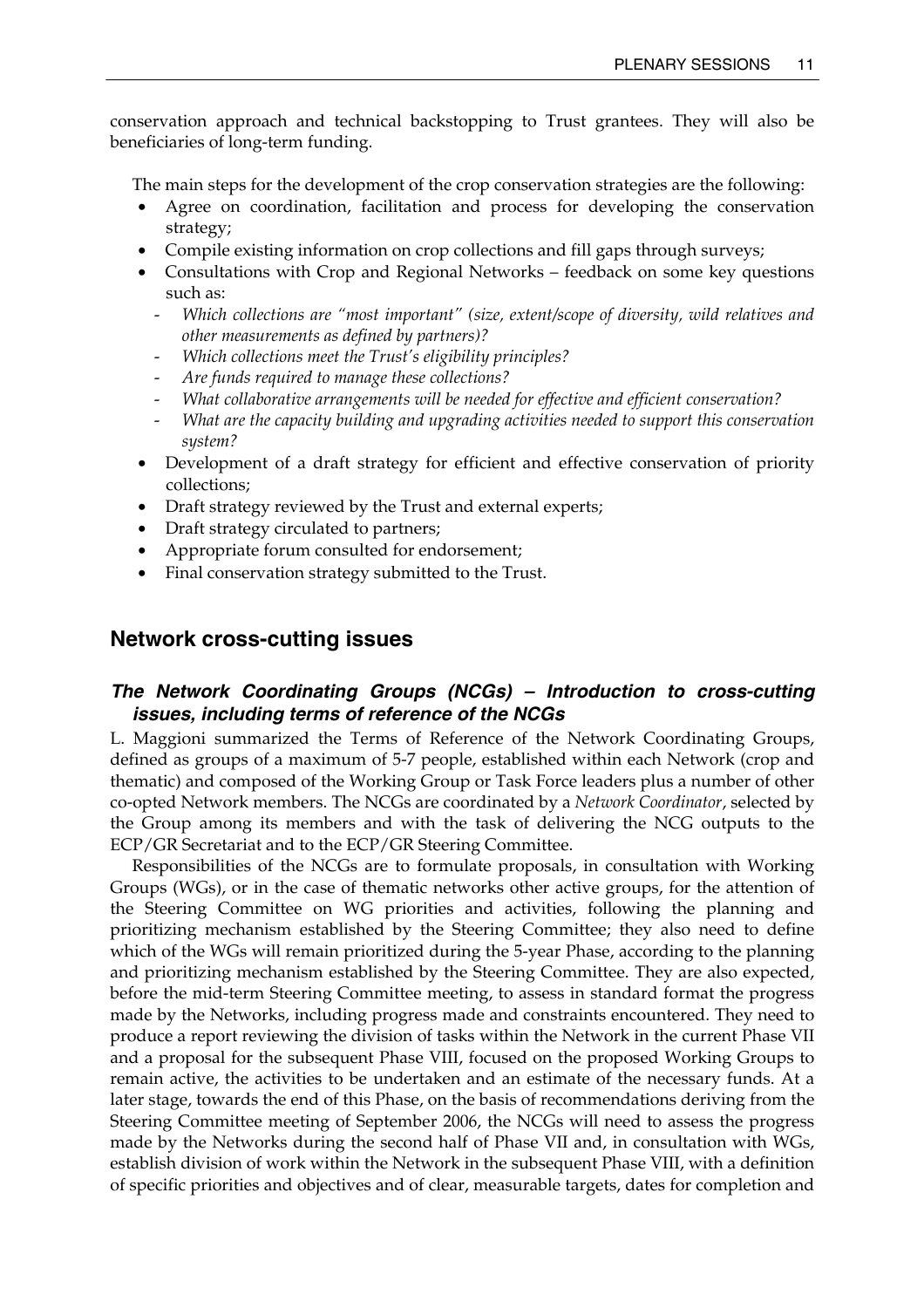estimates of funding required from ECP/GR, based on funds allocated by the Steering Committee to each Network/WG.

 Apart from their primary task of monitoring progress and forward planning within Networks, the NCGs were invited to take the opportunity of this meeting in order to reflect on cross-cutting issues and to make proposals for joint actions and problem solving. A document circulated by the Secretariat in advance of the meeting identified a number of cross-cutting issues to be addressed in the areas of Documentation, Sharing responsibilities, *In situ*/on-farm conservation, Pre-breeding, Public awareness and on the mode of operation of ECP/GR in general. The groups were also reminded that a specific budget for crosscutting issues initiatives was available and that the NCGs were the most appropriate bodies to initiate proposals on the use of these funds (a total of nearly 33 000 euro, of which only around 12 000 had been definitively allocated at the time of this meeting).

## *Documentation issues*

F. Begemann reported on the activities of the Documentation and Information Network (D&I Network) and current issues related to PGR documentation in Europe.

• A **meeting of the D&I Network Coordinating Group was held jointly with the EURISCO Advisory Group** in Bonn in April 2005. Major topics discussed were: the structure of the D&I Network (streamlined by suppression of the former Internet Advisory Group – new structure as in Fig. 1 below); PGR data flow in Europe; international role of EURISCO, and guidelines and priorities for EURISCO development at IPGRI; budget assigned to EURISCO by ECP/GR.4



**Fig. 1.** D&I Network Structure.

Some progress has been made in all areas, but there is still much to be done:

#### • **Development of** *in situ***/on-farm descriptors**

 $\overline{a}$ 

Whereas the documentation of *ex situ* germplasm is fully standardized (use of the FAO/IPGRI *Multi-crop Passport Descriptors),* there is no equivalent yet for the *in situ*/on-farm component. The development of these descriptors is under way, coordinated by IPGRI. First steps were made at the PGR-Forum Workshop on *in situ* data management methodology, 8-10 Sept. 2003, Prague, Czech Republic. A first draft version of the List of Descriptors for

<sup>4</sup> The summary report of the joint meeting is available on-line (http://www.ecpgr.cgiar.org/Networks/Info\_doc/Bonn\_April05.pdf).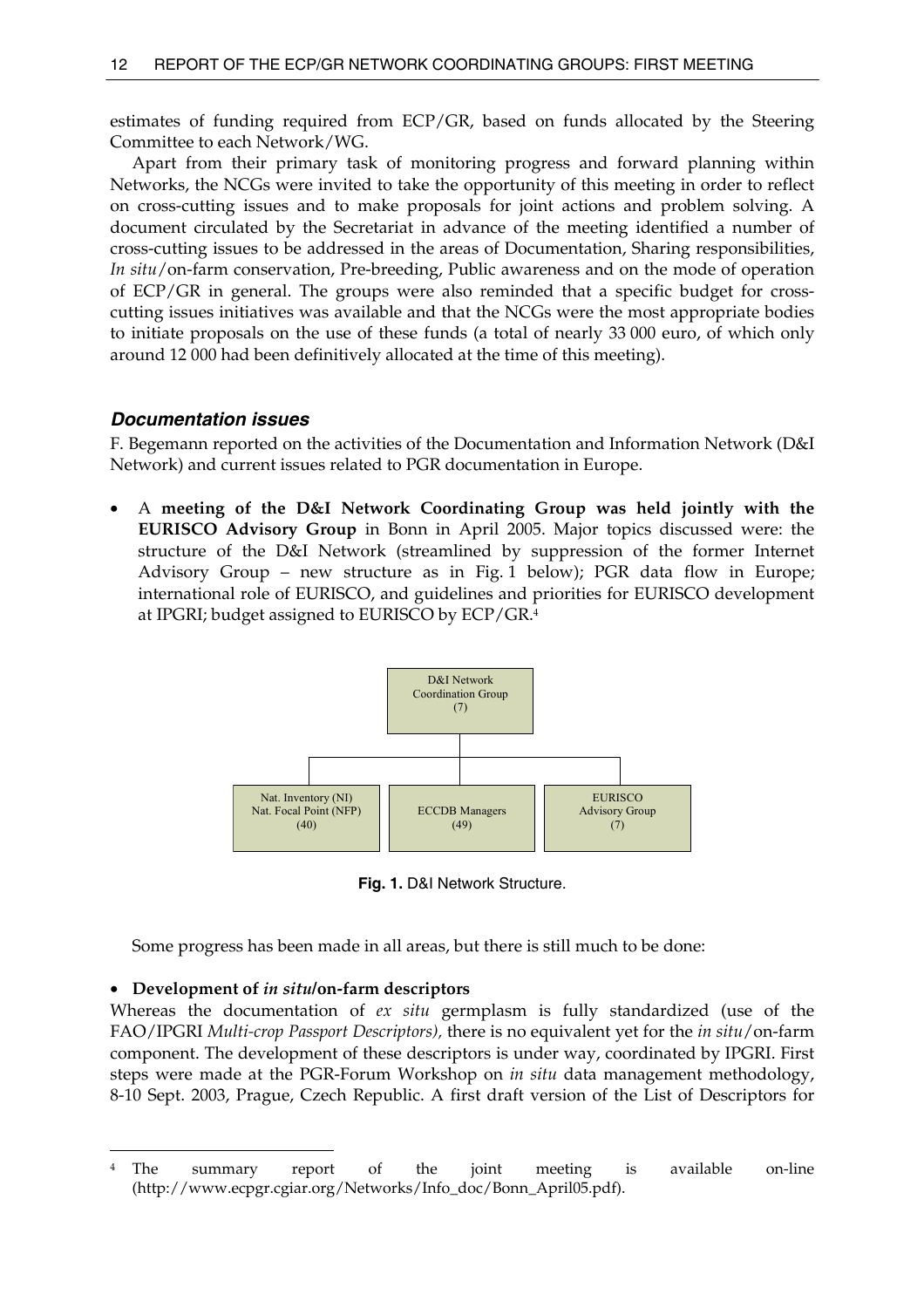Crop Wild Relatives was released in October 2005 (UNEP-GEF Project on Crop Wild Relatives).

 F. Begemann provided the following information regarding the related EU regulatory framework:

Financial support for on-farm-management (landraces):

Council Regulation 1257/99 to be continued as 1698/2005 European Agricultural Fund for Rural Development (EAFRD), Art. 39 (5): "Support may be provided for the conservation of genetic resources in agriculture for operations not covered by the provisions under paras. 1 to 4." Rules for implementation are under development (para. 28); they exclude research.

- Marketing of landraces (PGR *in situ*/on-farm):

EU 98/95 and Commission Directive on implementing rules (last version Nov. 2005) provide definitions and rules for marketing, including registration (certification):

- Conservation varieties
- Amateur varieties (of vegetable species)
- Preservation seed mixtures (mainly forages)

The Standing Committee on Seed is in charge of the development of the abovementioned Directive.

## • **Clarification of PGR data flow in Europe**

F. Begemann pointed out that the current level of organization/integration of all elements involved in the data flow is quite different for *ex situ, in situ* and on-farm data:

|                                                                                             | ex situ        | on-farm | in situ                |
|---------------------------------------------------------------------------------------------|----------------|---------|------------------------|
| Nomination of National Focal Points for<br>National Inventories by National<br>Coordinators |                |         |                        |
| <b>Establishment of National Inventories</b>                                                | many           | a few   |                        |
| Establishment of European Catalogue                                                         | <b>EURISCO</b> |         | (part of EURISCO)      |
| Data exchange formats between National<br>Inventories and European Catalogue                |                |         | (coordinated by IPGRI) |

Regarding EURISCO, the following suggestions were made:

## • **International role of EURISCO**

Global Biodiversity Information Facility (GBIF) developments should be monitored; IPGRI should call a meeting with FAO and ECP/GR Network representatives to reduce duplication of effort; revision of the process of accession data acquisition; create links with Global Crop Diversity Trust and other regions; the ECP/GR Inter-regional Cooperation Network could consider documentation workshops in other regions.

## • **Relations between EURISCO and ECCDBs**

ECCDBs should harmonize their structure with EURISCO; ECCDB managers could focus on user-oriented scientific activities (data analysis, tailored services,...); 3-4 ECCDBs should be selected to analyze discrepancies between EURISCO and ECCDB (wheat, forages, etc.); linkage with ECCDBs (including characterization and evaluation data) to be revisited at the EURISCO-Advisory Group meeting (2007, Rome).

 Further developments of EURISCO are expected to be implemented by the EPGRIS2 project, as detailed below.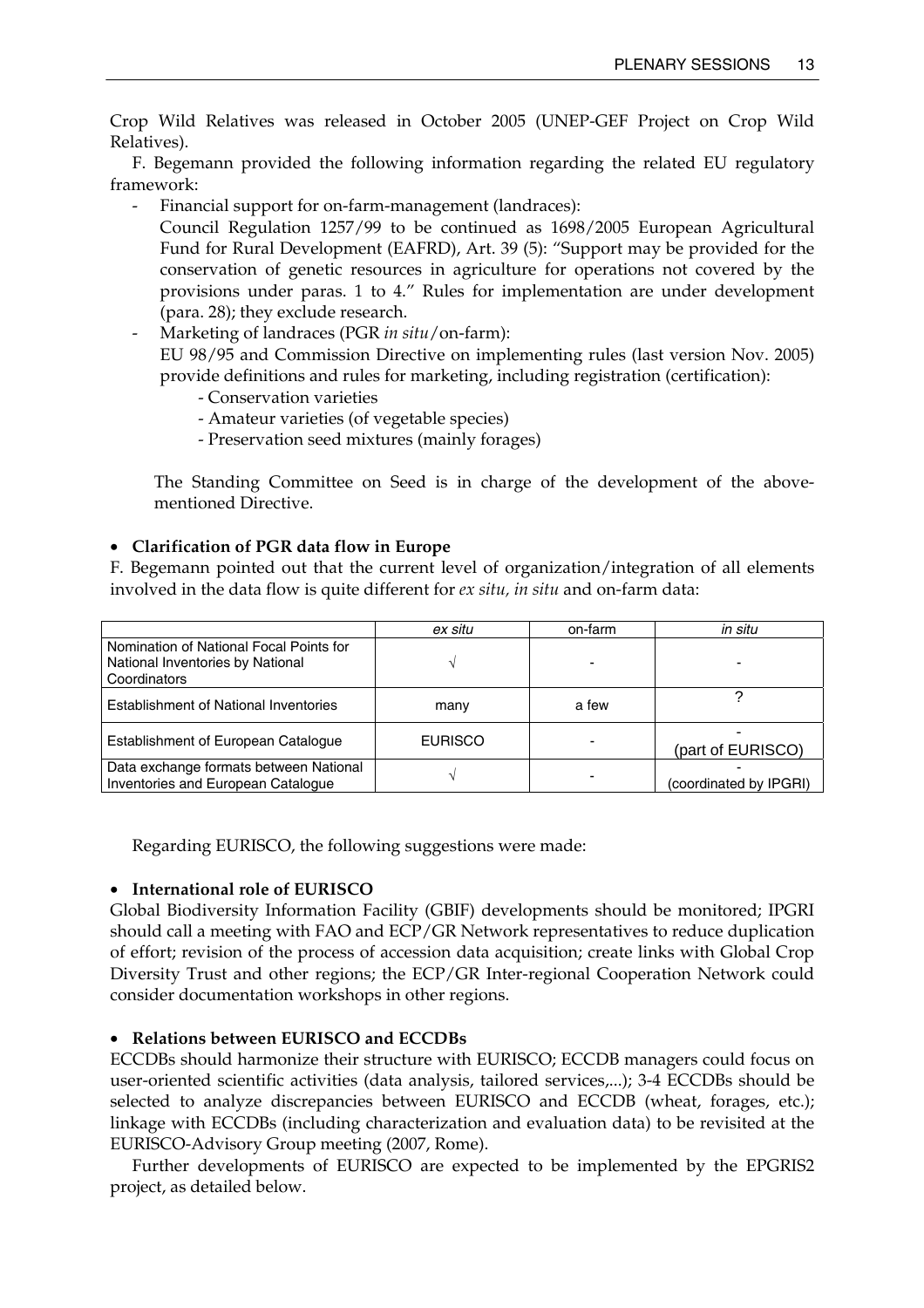## • **EPGRIS2** project (EU 870/2004) (coordinated by IGER, UK)

Project **objectives** are the further development of EURISCO by specifically focusing on:

- increasing the quantity of data in EURISCO and including characterization and evaluation data
- providing more efficient, user-friendly methods for data exchange between data providers and EURISCO
- training and supporting National Focal Points and others in the new capabilities of EURISCO, and promoting it throughout Europe
- implementing demonstrator portals for four crops important in Europe, bringing together information about the crops, their uses, plant genetic resources and other useful data (lettuce, *Lolium*, *Beta* and barley)
- providing a Web-based service for visualizing geographical origins of populations and the distribution pattern of associated data
- improving the quality of plant names in EURISCO, and extending its search capability to include common names in European languages

**Project aims** are defined as:

- increase access to information on Plant Genetic Resources held in Europe
- support the Member States in the further development and dissemination of National Inventories of PGR
- work in close collaboration with other international organizations
- ensure the capability to meet European obligations for documentation of plant genetic resources
- contribute to the Clearing House Mechanism (CHM) of the CBD and to the implementation of the Global Plan of Action

**Discussion of PGR data flow** *in situ***/on-farm**: there is also ongoing discussion on potential contributions of the EGRISI project (**E**uropean **G**enetic **R**esources *In Situ* **I**nventory) to the requirements regarding the *in situ*/on-farm data flow as already mentioned above: nomination of National Focal Points for National Inventories by National Coordinators; establishment of National Inventories for landraces and crop wild relatives; establishment of a European Catalogue (EURISCO – PGR Forum); data exchange formats between National Inventories and European Catalogue.

• Another recent activity of the D&I Network was the participation in the **Workshop on "Inventorying European Cultivated Plant Species"** held in Warsaw, Poland, January 2006. In the absence of H. Knüpffer, Siegfried Harrer (IBV) reported on the major outcomes of the workshop: it was agreed that it was too late to submit a project for the second call for proposals of EU870/2004, and there was a need to identify funding sources; a group was constituted with the responsibility for drafting a proposal. This group is chaired by H. Knüpffer.5

## *Discussion*

 $\overline{a}$ 

On the issue of the possible future European data structure, L. Maggioni confirmed that IPGRI agrees to the principle of placing *in situ* and *ex situ* data under the umbrella of the EURISCO catalogue.

<sup>5</sup> For more information see also the short report published in the IPGRI Newsletter for Europe 32:14 (also available at http://www.ipgri.cgiar.org/publications/pubfile.asp?ID\_PUB=1131).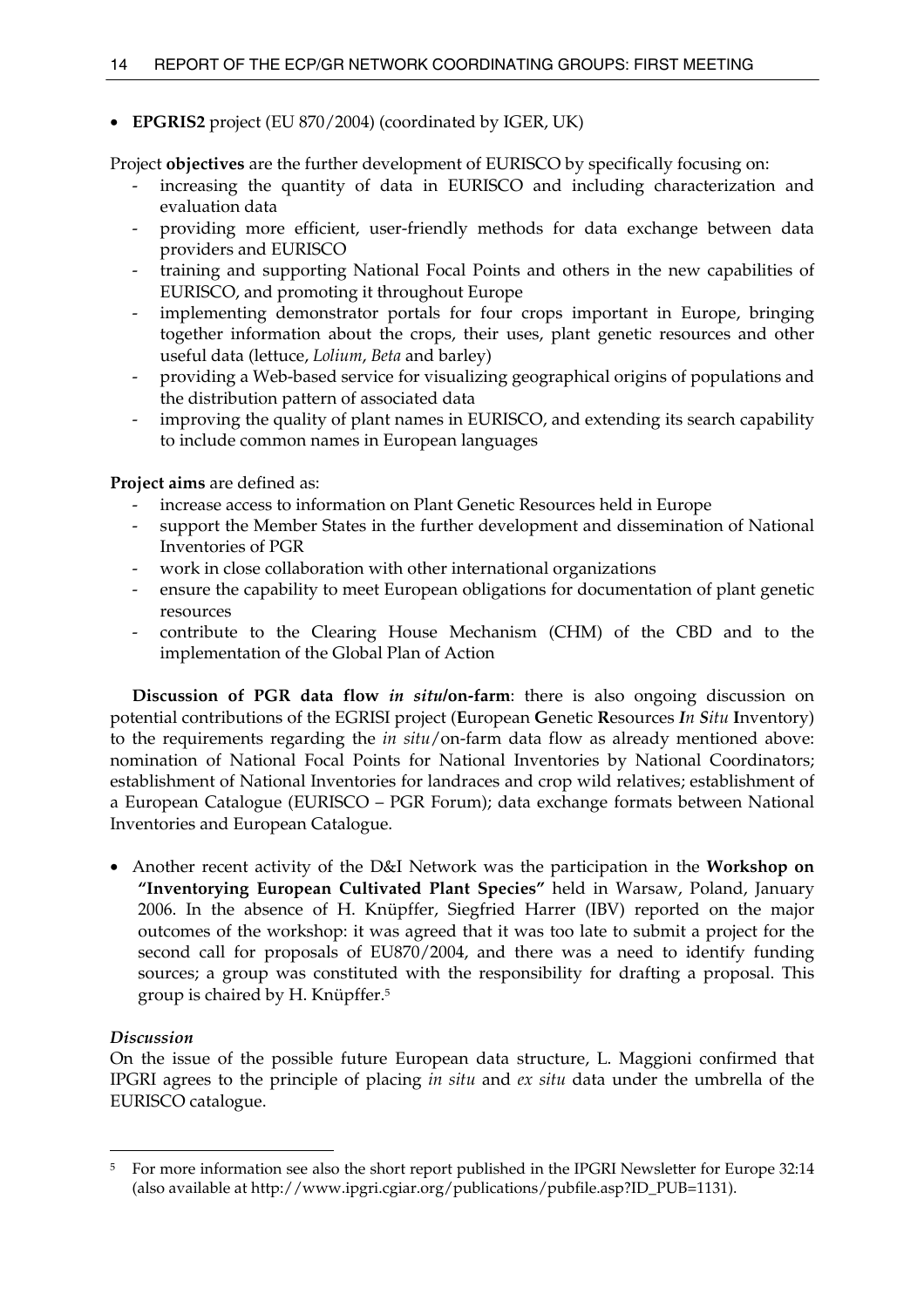Following a question by N. Maxted, F. Begemann confirmed that, regarding the development of *in situ* descriptors, the contribution made so far by the PGR Forum was acknowledged. Other initiatives are also taking place which are dealing with *in situ*, including on-farm information. Among these, there is a UNEP-GEF project, as well as a legislative process. The EGRISI project will offer an opportunity to strengthen the links between all these initiatives.

 K. Tobutt suggested the need to include someone from the *In situ* and On-farm Conservation NCG into the Documentation and Information NCG. N. Maxted, Coordinator of the *In situ* and On-farm Conservation NCG, supported this suggestion.

 P. Freudenthaler noted that the definition of the term "landraces" may eventually include the concept of amateur varieties in the European Regulation currently under preparation, although these varieties may be new and are certainly not landraces.

 F. Begemann remarked that, independently of the final text and definitions, it will be important to keep in mind that the term "landraces" will go through a regulatory process, of which the EU countries will need to take account.

## *The* **In Situ** *and On-farm Conservation Network as a Service Network*

N. Maxted explained that the objective of this session was the attempt to match Crop Networks' requirements to the *In situ* and On-farm Conservation Network's workplan. The overall objective was to meet targets and goals of the CBD, GPA, ITPGRFA, GSPC (Global Strategy for Plant Conservation), EPCS (European Plant Conservation Strategy), 2010 Biodiversity Target and SEBI 2010 (Streamlining European Biodiversity Indicators 2010 project).

 He explained that the *In situ* and On-farm Conservation Network is focusing on Genetic Reserve Conservation (the location, management and monitoring of genetic diversity in natural wild populations within defined areas designated for active, long-term conservation) and On-Farm Conservation (the sustainable management of genetic diversity of locally developed traditional crop varieties with associated wild and weedy species or forms by farmers within traditional agricultural, horticultural or agri-silvicultural cultivation systems). Achievements of the Genetic Reserve Task Force consisted in the organization of the First International Conference on Crop Wild Relative Conservation and Use held in Agrigento, Sicily, September 2005, the publication of five "Crop Wild Relative" bulletins and the production of a "Genetic Reserve Management" paper in the IPGRI Technical Bulletin series. The Task Forces' achievements were inter-related with and significantly enhanced by the results of the PGR Forum, which included the production of CWRIS (Crop Wild Relative Information System) and the European CWR Catalogue, from which individual National CWR Inventories could be downloaded. The On-farm Task Force produced a preliminary list of on-farm conservation activities (still to be published) and descriptors and methodologies, produced on a local basis. Planning for the future includes a Genetic Reserve subgroup meeting in September 2007 and the publication of three more "Crop Wild Relative" bulletins. The On-farm Task Force will hold two meetings (June 2006 and September 2007) and a Home garden/on-farm conservation definition meeting (date to be confirmed). Moreover, a publication on "European landrace conservation" is planned in the IPGRI Technical Bulletin series.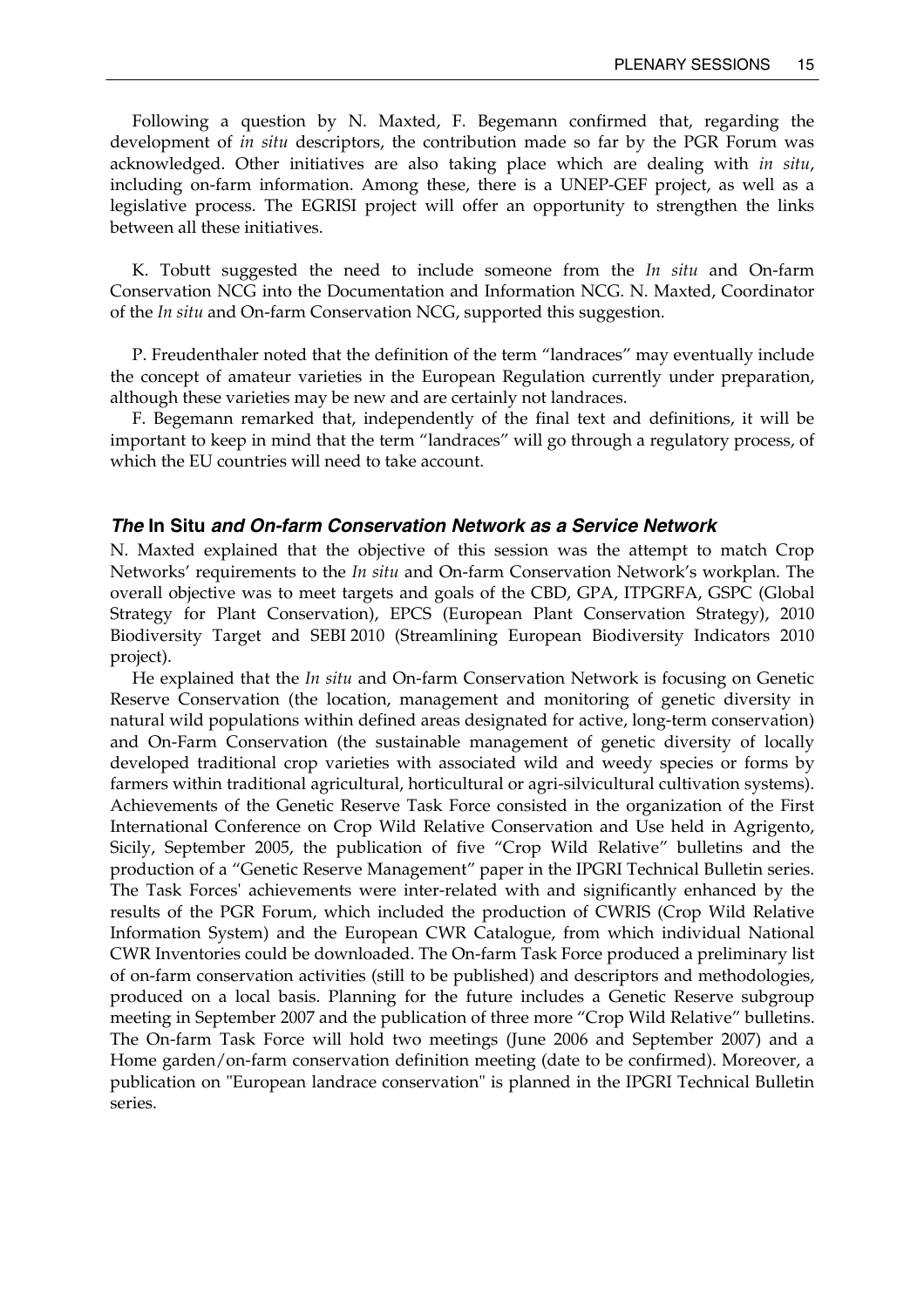The preparation of three projects was mentioned as a result of the activity of the Network:

- PGR Forum (European Crop Wild Relative Diversity Assessment and Conservation Forum): this was a Thematic Network funded under the EC Framework 5 and completed in November 2005, to provide a European forum, a Network of Excellence, for the assessment of the taxonomic (species) and genetic diversity of European wild crop relatives and develop appropriate methodologies that can be applied to conserve this diversity;
- ONFARMSAFE (**On-farm safe**guard of plant genetic resources), submitted under EC 870/2004 call 1, with the objective of sustaining and promoting on-farm conservation of landraces through use, where their current and potential value is greatest in Europe;
- EGRISI (**E**uropean **G**enetic **R**esources *In Situ* **I**nventory) to be submitted under EC 870/2004 call 2, with the objective to inventory European crop wild relatives (CWR) and crop landrace (LR) *in situ* resources and make the information available via a decentralized, permanent and widely accessible Web-based information system.

 The Crop Networks' coordinators were asked to give an overview of how they could see the *In Situ* and On-farm Conservation Network interacting with their Network and about their needs in the *in situ* context.

## **Cereals**

N. Maxted reported on a message received from H. Knüpffer, specifying that downloading of national data sets from the PGR Forum European CWR Catalogue available via CWRIS would be very important and that there is a need to do gap analysis in order to clarify which material is included inside or outside protected areas.

### **Forages**

B. Boller said that *in situ* conservation was very relevant and that the case of forages was very particular, since *in situ* conservation of forage plants relates to plant communities consisting of many different species of forage plants. These plant communities of permanent grassland were not usually ever sown and they develop under moderate human interference. Forage plants conserved *in situ* in this way could therefore be considered similar to crop wild relatives. Additionally, in some species like *Medicago sativa*, on-farm conservation of landraces is also of interest.

### **Fruit**

K. Tobutt said that pear, cherry, plum and grapes are considered native to Europe and landraces exist not only for these crops, but also for apple, apricot, almond and peach. A number of species that are relatives of the fruit crops also grow in Europe.

 Considering possible interactions between the Fruit Network and the *In Situ* Network, proposals for the short term were the following:

- *'In Situ'* presentation at forthcoming *Malus/Pyrus* meeting in 2006
- Fruit Network inputs to *In situ* meetings 2006 (1) or 2007 (2)
- Fruit Network Workshop on *in situ* and on-farm conservation 2008?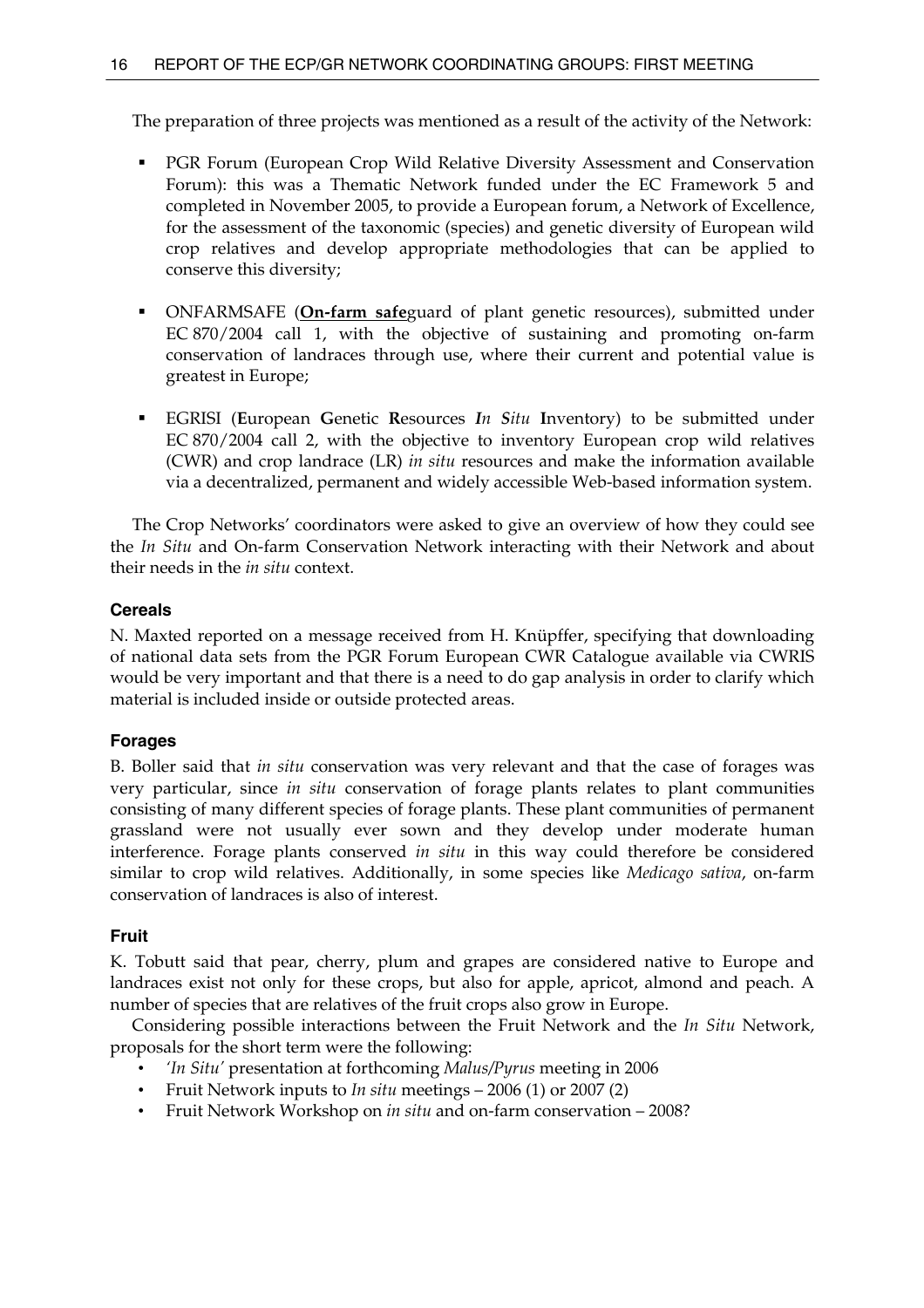The example of *Vitis* was mentioned and the following relevant issues were listed:

- *Vitis vinifera* subsp. *sylvestris* is native to Europe
- There is a very high level of genetic erosion
- Inventories of populations were made, but no reintroduction is practiced
- There are many autochthonous cultivars of *V. vinifera* subsp. v*inifera*
- Funding is needed
- Public awareness is needed to involve companies, growers, regions, etc.
- Several fruit crops are neglected by ECP/GR: *Fragaria, Cornus, Cydonia, Mespilus, Ribes, Rubus, Sambucus, Sorbus* and *Vaccinium*.

#### **Sugar, Starch and Fibre Crops**

L. Frese mentioned that the WG on Fibre Crops (Flax and Hemp) should consider distribution of the species *in situ*. On the other hand, *in situ* conservation of potato wild relatives and landraces should be delegated to South America.

 The *Beta* WG is interested in conservation reserves and there is a need for a more formalized information flow between networks and agencies at the national level.

 The European information systems already contain information that can be used for management. Information on the presence of wild species in protected or unprotected areas would be relevant as well as knowledge on how to manage the species in the reserves.

 It was considered that any information system (such as the ECP/GR databases) should always be developed in collaboration with those who hold the material. L. Frese offered to use *Beta* as a test case in order to prove whether ideas on *in situ* conservation developed in the office can be applicable in practice.

#### **Vegetables, Medicinal and Aromatic Plants**

D. Astley explained that the Network situation is complex, since there are many Working Groups (WGs) with many crop genera. Only some WGs can say that there are endemic crop wild relatives in Europe. In these cases there is interest in the geographical distribution of the species. Increasing interest is also dedicated to on-farm conservation in all the groups and there is increasing awareness of participatory breeding. Most actions are carried out at the national level; nothing is done at the group level. In certain areas collaboration with the *In situ* and On-farm Conservation Network would be welcome, mainly at the WG level.

 D. Baričevič added that the MAP WG would welcome collaboration with the *In situ* and On-farm Conservation Network, since all MAP species considered by the WG are autochthonous and grow in the wild. The WG is developing descriptors for *in situ* conservation; therefore there is a need to work in collaboration.

#### *Inter-regional Cooperation*

L. Dotlačil gave an update on the Inter-regional Cooperation Network's activities.

 The following areas of cooperation had originally been identified, following the circulation of a questionnaire about regional networks' needs and priorities: on-farm/*in situ* conservation; documentation and information system development; and policy implementation. Inter-regional cooperation activities were subsequently carried out as follows:

- Organization of a workshop on information and documentation for African networks (jointly with IPGRI-SSA (Sub-Saharan Africa) and GRENEWECA (Genetic Resources Network for West and Central Africa) in Cotonou, Benin, 2003). The objective was to identify needs and priorities in documentation, training, infrastructure and institutional support, and establish links with the EC-funded project EPGRIS;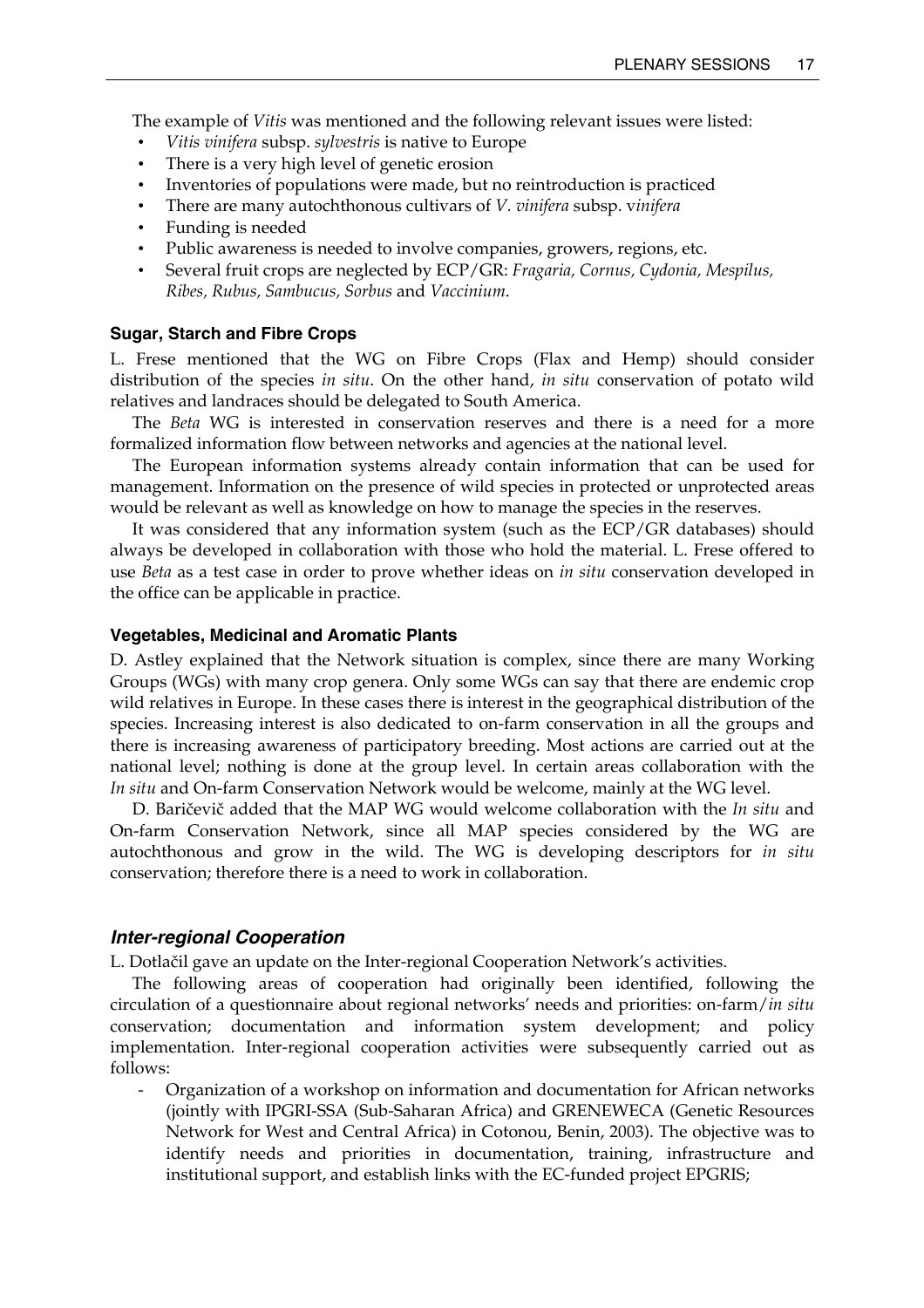- Participation of members of SSA networks in the EPGRIS meetings in Lisbon and Alnarp (2003);
- Organization of a workshop on policies implementation (Addis Ababa, Ethiopia, 2003), jointly with IPGRI-SSA, GRENEWECA and EAPGREN (Eastern Africa Plant Genetics Resources Network). The objectives were to enhance knowledge among genebank managers on the ITPGRFA and the CBD (in particular the Bonn Guidelines); to promote the sharing of experience and views regarding implementation of the new international agreements; to improve transparency on procedures at the national and regional level; to increase capacities among genebank managers to deal with the implementation of the international agreements, in particular issues of access and benefit sharing; to develop mechanisms for interregional collaboration on the implementation of the international agreements. During this workshop, a few priority areas were identified, including the development of national PGR programmes, awareness raising and the new roles for genebanks (documentation of indigenous knowledge, technical support to informal seed systems, germplasm enhancement, etc.). Regional proposals were advanced for a standard MTA and the establishment of a regional genebank or other mechanisms for sharing of responsibilities were taken into consideration.

 An account was then given of the last meeting of the NCG in Ljubljana, Slovenia, in April 2005.6 Areas of importance for further collaboration between ECP/GR and other networks were redefined as being: documentation, training, development of GR policies at national as well as institutional levels.

 Due to the very limited financial resources for network activities, it was pointed out that the Inter-regional Cooperation NCG could only have a facilitating function, through which other ECP/GR Networks and Working Groups could be informed about interests and needs for collaboration from other regions. The regional network coordinators were considered as the key persons in this context and establishing regular information channels was thought to be a first step towards an increased collaboration and stronger partnership. The group therefore agreed that the available funds allocated to the Inter-regional Cooperation Network could be best used if spent on the participation of key persons in relevant meetings. Information that could be shared on a regular basis by the task force with other networks and National Programmes could be the notification of workshops and training opportunities within the identified areas of collaboration.

## *Discussion*

 $\overline{a}$ 

F. Begemann reminded the meeting that the German agency *InWent* regularly runs training courses and that it is often difficult to find candidates for staff exchanges and training. The ECP/GR Inter-regional Cooperation Network could offer good links and advice on this.

 He also mentioned that the infrastructure of GRPI (Genetic Resources Policy Initiative) could be used with regard to training in documentation and policy matters. B. Visser reminded us that the Addis Ababa meeting took GRPI into account, and that GRPI works at the national level, while there is interest in looking at the institutional level and clarifying what it means in practice for genebank managers to have a policy in place.

 N. Maxted mentioned the imminent launching of an EU-funded project called Agro-Forte ("Agro-fortification: networking on sustainable use of PGR"), which will deal with the exchange of information and ideas among regional networks.

<sup>6</sup> Report available at http://www.ecpgr.cgiar.org/Networks/Inter\_reg\_coop/Minutes\_interregcoop\_NCG.doc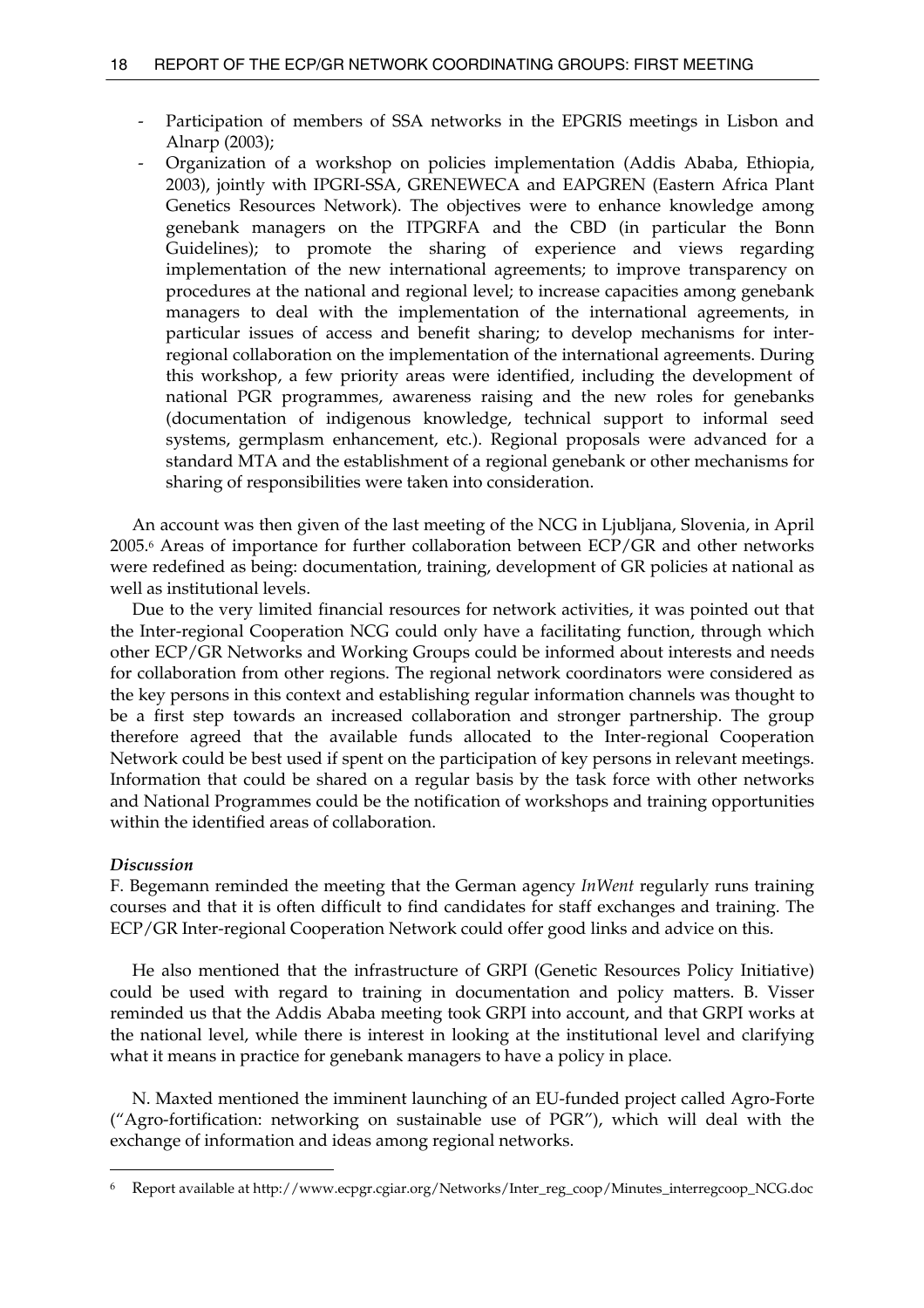## *Suggested elements to link Network operations to national programmes*

*S. Harrer and F. Begemann, IBV* 

S. Harrer described the PGR arrangements and the National Programme in Germany. Plant breeding research is carried out by the Federal Centre for Breeding Research on Cultivated Plants (BAZ), with a head office in Quedlinburg and various institutes distributed around Germany. In addition to this, research is also carried out at universities, institutes of the Laender and private companies. *Ex situ* conservation is guaranteed by genebanks and botanical gardens. The main collection is maintained at the Leibniz Institute of Plant Genetics and Crop Plant Research (IPK), Gatersleben, which includes branch stations at Gross Lüsewitz and Malchow for potato, and for oil and fodder plants, respectively. The BAZ maintains the fruit collection at the Institute of Fruit Breeding (IOZ) in Dresden–Pillnitz and the grapevine collection at the Institute of Grapevine Breeding (IRZ), Siebeldingen. The Land Institute for Crop Husbandry in Forcheim holds the tobacco collection.

 *In situ* conservation and on-farm management are carried out in 14 National Parks, 14 Biosphere Reserves, over 80 regional parks and in other protected areas, as well as on farms and in gardens.

 The National Work Programme on Plant Genetic Resources of Agricultural and Horticultural Crops was formally established in March 2002 and was developed under the leadership of the German Ministry of Food, Agriculture and Consumer Protection, with strong involvement of other relevant actors, such as the Federal and Laender governments, research institutions, breeding organizations and non-governmental organizations. The Programme is based on the structure of the Global Plan of Action (GPA).

The objectives of the programme are the following:

- To maintain the diversity of plant genetic resources for food and agriculture (PGRFA) and their wild relatives (*in situ* and *ex situ*) for the long term in a cost-efficient and scientifically sound way;
- To promote the use of PGR, e.g. through better characterization, evaluation, documentation and pre-breeding;
- To use a wider range of agricultural and horticultural (including ornamental) crops in market-oriented and sustainable production;
- To promote the conservation and rehabilitation of agricultural and horticultural ecosystems;
- To promote greater transparency in the shared responsibilities of the competent authorities at the Federal and Laender levels and among all stakeholders involved;
- To exploit synergies from closer cooperation at national and international levels.

 The supervision of the programme is ensured by an advisory and coordination committee (BeKo), which is supported by thematic working groups.

 Federal and Laender Governments, Research Institutions, NGOs and the private sector all participate in the implementation of the programme, according to their expertise and available capacities.

 A national Working Group on ECP/GR has the task of giving advice to the BeKo on crop specific and thematic questions, to "guide" the German participation in the ECP/GR, to prepare forthcoming ECP/GR meetings, to report back on the results and to contribute to the further development of ECP/GR. This group is composed of scientists/experts from the following institutions:

- Information and Coordination Centre for Biological Diversity (IBV)
- Federal Centre for Breeding Research on Cultivated Plants (BAZ)
- Leibniz Institute of Plant Genetics and Crop Plant Research (IPK)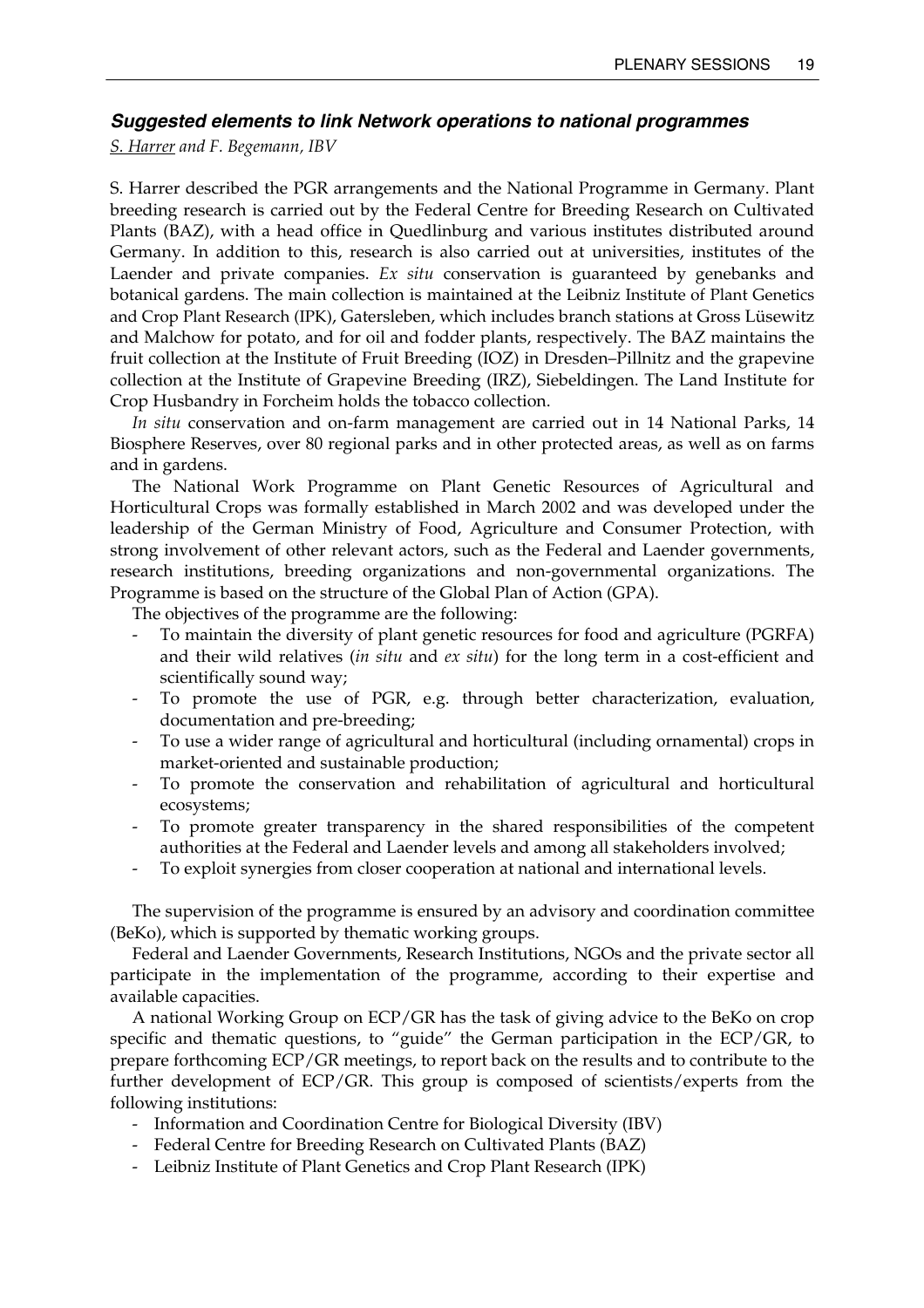- Plant Breeding Society (GPZ)
- Society for advancement of private German plant breeding (GFP)
- Federal Agricultural Research Centre (FAL)
- Kern (Network for the Conservation, Recultivation and Utilization of Crop Diversity), Federation of the Organic Food Industry (BÖLW), Association of Chambers of Agriculture (VLK), German Agency for Technical Cooperation (GTZ), Council for Agricultural Research in the Tropics and Subtropics (ATSAF)

 Following the German experience, the main elements proposed in order to link ECP/GR Network operations to national programmes consist of: creating a national ECP/GR expert group, with the broad involvement of all stakeholders; establishing a strong linkage between the Networks and the National Programme; and ensuring coordination in the preparation of the participation in ECP/GR meetings, analysis of results and the proposal of recommendations. Exchange of information is also very important, to be conveyed through meetings, email, Internet and Intranet.

## *A European Genebank Integrated System: the ECP/GR-funded AEGIS project (feasibility study)*

The AEGIS Project was presented by the project manager, Birgitte Lund. A short background was given on why and how this two-year feasibility study has been funded within the ECP/GR from mid-2004 to mid-2006.

 The project focuses on how long-term conservation responsibilities can be shared in Europe and it will give recommendations to the ECP/GR Steering Committee for the possible model of "A European Genebank Integrated System (AEGIS)". An AEGIS Steering Committee has the strategic oversight function. The technical Project Partners represent 11 countries plus the Nordic countries and the South East European Development Network (SEEDNet). The Project Partners work with four model crops: *Allium*, *Avena*, *Brassica* and *Prunus*. The project partners will take part in three meetings and each of the crop subgroups is going to prepare a sub-group report to be compiled in a final project report. Alternative models will be assessed and proposals of models for AEGIS will be formulated. Any legal issues and constraints which have so far been identified for development of the system have been raised and taken forward to be resolved.

 A document "A Strategic Framework for the Implementation of a European Genebank Integrated System – Discussion Paper" has been prepared by the Local AEGIS Task Force at IPGRI through a consultative process with the AEGIS Steering Committee and the project partners. The document has also been circulated among the ECP/GR Steering Committee members for their comments: they have subsequently been asked to endorse this document and for their agreement to publish it as an ECP/GR publication. The document describes the operational principles of an integrated genebank system in Europe and the implementation process including the benefits to be obtained with the establishment of such a system.

 According to this paper, the overall benefits of establishing a European genebank integrated system will be to improve collaboration among European countries for long-term germplasm conservation activities, in order to improve efficiency and quality, reduce redundancy and facilitate access. Such a system will be based on defined and agreed terms and conditions for an AEGIS quality management and monitoring system. The vision for the future is to establish a decentralized genebank, resulting from coordinated operations of the existing genebanks and other collection holdings in Europe. Germplasm, on an accession basis, will be offered to the system by each ECP/GR member country and the respective ECP/GR Crop Working Group will make the decision on whether the accession will be accepted and designated to the system. The ECP/GR Crop Working Groups will be given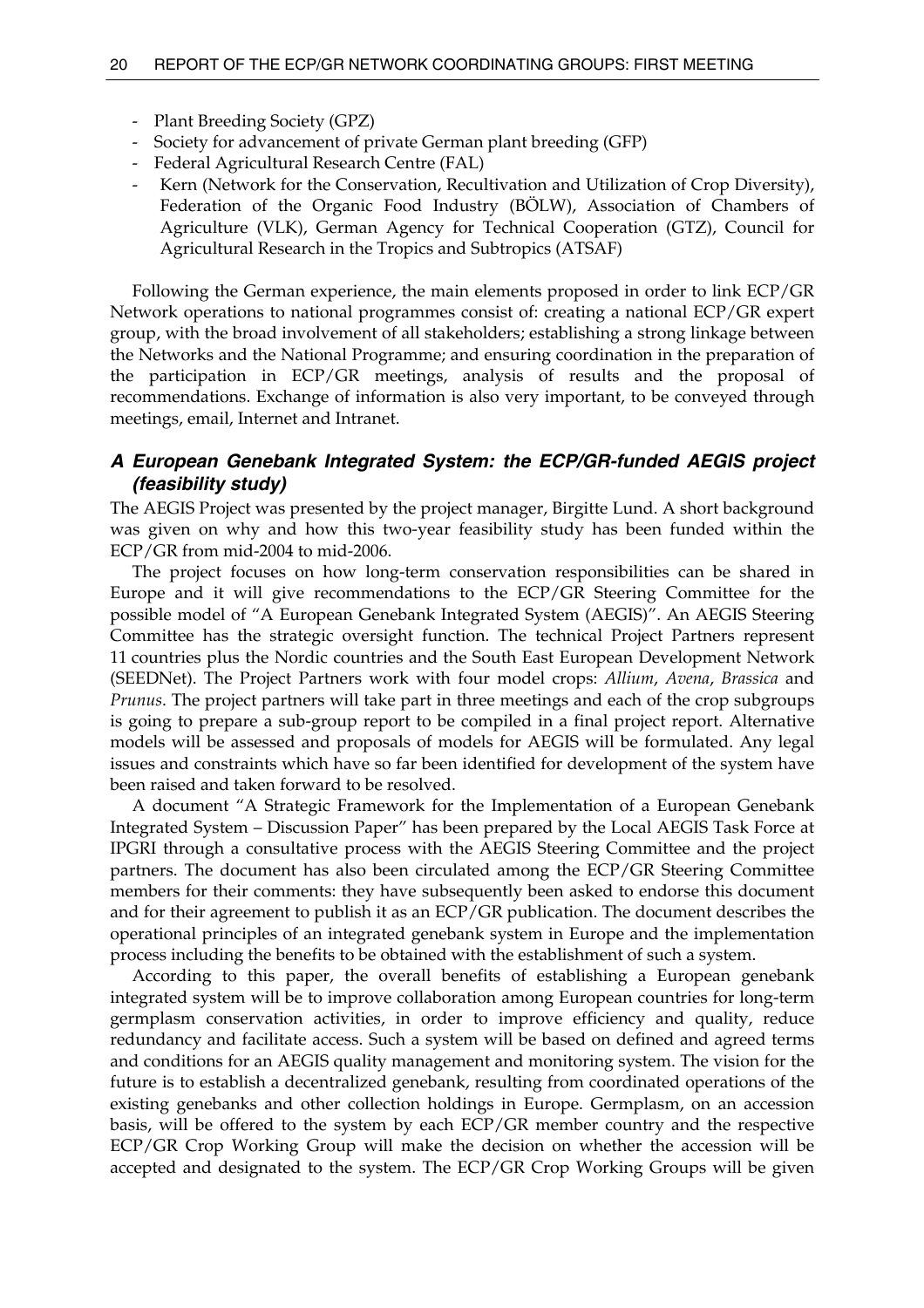the responsibility for preparing and coordinating the implementation of crop conservation action plans. This means that the accessions will most often be conserved and maintained in decentralized collections, i.e. in the same locations where they are currently stored. However, the documentation system will be centralized as in the European Central Crop Databases and in EURISCO.

 To continue the establishment of AEGIS it is necessary that the ECP/GR Steering Committee at their mid-term meeting in September 2006 will formally endorse the recommendations given in the final AEGIS project report. It is then proposed that the ECP/GR member countries will be invited to sign a collective Memorandum of Understanding in which the responsibilities of the countries will be described, so as to continue the process of implementation of AEGIS.

Additional information on AEGIS can be found at www.ecpgr.cgiar.org/AEGIS/AEGIS.htm.

## *AEGIS Vision for the future*

A possible scenario for how a European Genebank Integrated System (AEGIS) could be imagined in the future was presented by means of a role play projecting the "ideal" situation in the conservation and management of plant genetic resources as it could be imagined in 2015, following the successful implementation of AEGIS. The role play involved three participants, playing the parts of a Steering Committee member, a Crop Working Group member, and the ECP/GR Secretariat:

#### **1. ECP/GR Steering Committee perspective**

G. Kleijer, playing the role of a Steering Committee member giving a presentation on 29 March 2015, said that AEGIS started in 2007 within the framework of ECP/GR, based on formal country membership through the signature of a collective Memorandum of Understanding. The goal is to ensure better integration and sharing of responsibilities in Europe for the long-term conservation of genetically unique and important accessions. The AEGIS membership includes 44 member countries (all European countries) and 20 Working Groups are effectively operating with 20 Crop strategies and 21 Lead institutions. The number of unique AEGIS accessions amounts to one million and the AEGIS germplasm is conserved in 40 institutes in 35 countries.

 Regarding the sustainability of AEGIS, he said that the initial cost (activation energy) to implement the system was provided 60% by the European Union (2007-2010), and 40% by the member countries, covering the following:

- Meetings of the Working Groups for coordination and implementation of AEGIS;
- Four ECP/GR Steering Committee meetings (for consultation and implementation of AEGIS);
- Crop-specific analysis of the databases and identification of AEGIS accessions, complemented with molecular marker analysis for vegetatively propagated crops;
- Definition of a model for the establishment of AEGIS crop-based Conservation Quality Systems.

 He specified that 44 countries have collectively offered (designated) a total of 1.5 million accessions to AEGIS. Subsequently, the Working Groups delegated the particular institution holding the European Database for a specific crop to analyze these offers and to determine which accessions should be considered unique and important and become AEGIS accessions. The criteria for this definition were agreed by the WG on the basis of the Most Appropriate Accession concept. A total of 1 million accessions were accepted by the WGs as part of the AEGIS collection.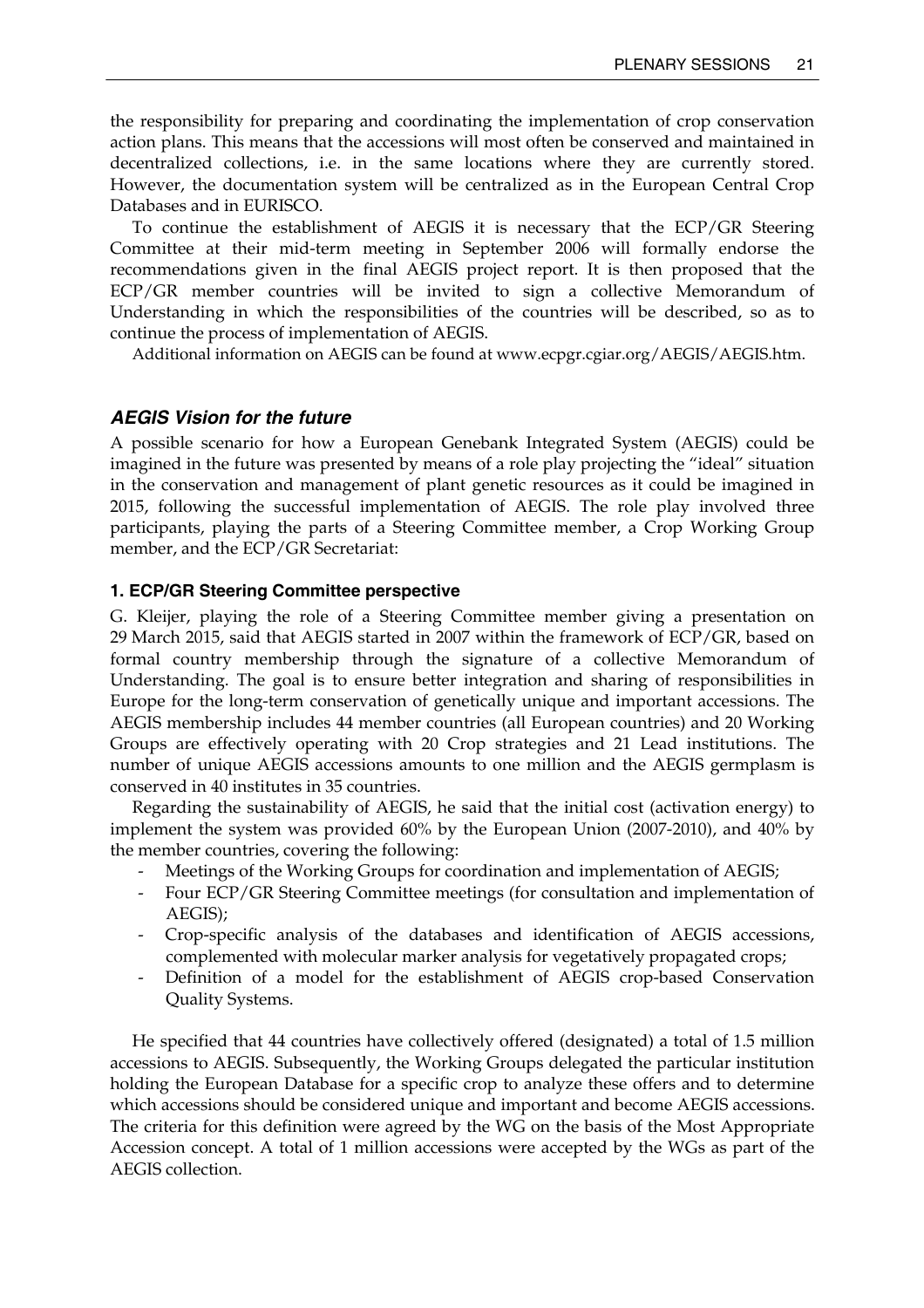On the basis of the AEGIS Memorandum of Understanding, the 1 million AEGIS accessions are:

- All conserved for the long-term according to quality standards agreed by the corresponding WG;
- All safety-duplicated as a black box in a second institution as well as in Svalbard;
- All available for utilization for research, breeding and training. They are being distributed according to the terms of the International Treaty sMTA;
- All documented with passport data; 75% are characterized, and 15% are evaluated. Data are available from the CCDBs and EURISCO.

 Regarding the sustainability of the conservation activities, he clarified that all routine conservation costs are carried by the respective holding institutions/countries. The routine management of the Central Database is offered by the lead institution. An AEGIS fund is available, as part of the ECP/GR programme and it is managed by the Working Groups according to their needs, in the framework given by the Steering Committee. It can be used to cover part of the regeneration or characterization costs, etc.

 The role of the National Coordinator, with a mandate and a budget from the Ministry of Agriculture, is to coordinate the PGR stakeholder community within the country and to undertake the following actions:

- Communicating to the ECP/GR Secretariat the country's offers of germplasm accessions for designation to AEGIS;
- Agreeing to the final and actual designation of AEGIS accessions for X number of crops, as determined by the Crop Working Group;
- Communicating to the ECP/GR Secretariat what else the country can offer to the AEGIS system in terms of equipment and expertise (database management, cryopreservation units, safety-duplication space, regeneration capacity, etc.);
- Overseeing implementation of conservation obligations at the national level, as well as compliance with quality standards and with transfer of material;
- Reporting to the ECP/GR Steering Committee, of which she/he is a member, on the implementation of AEGIS at national level.

 The ECP/GR Steering Committee oversees all the operations and functioning of AEGIS, with the following functions:

- Discusses the budget and its management;
- Monitors the implementation of crop conservation plans;
- Discusses problems in the integration of the various elements of AEGIS (effectiveness of quality standards, distribution of tasks throughout European institutions, national level problems requiring regional support, policy and financial issues, relationship with other regions and initiatives);
- Delegates coordination activities to the ECP/GR Secretariat.

 Finally, the agenda for the next Steering Committee meeting was presented, including the following items:

- ECP/GR budget for Phase X (AEGIS, Thematic Networks, Secretariat);
- EU contribution to AEGIS;
- Review of results of the internal review of the AEGIS Quality Standard System;
- Proposal from *Syldavia* to include *Newcrop* in AEGIS and its offer to provide leading institution, database management and regeneration facilities;
- Other business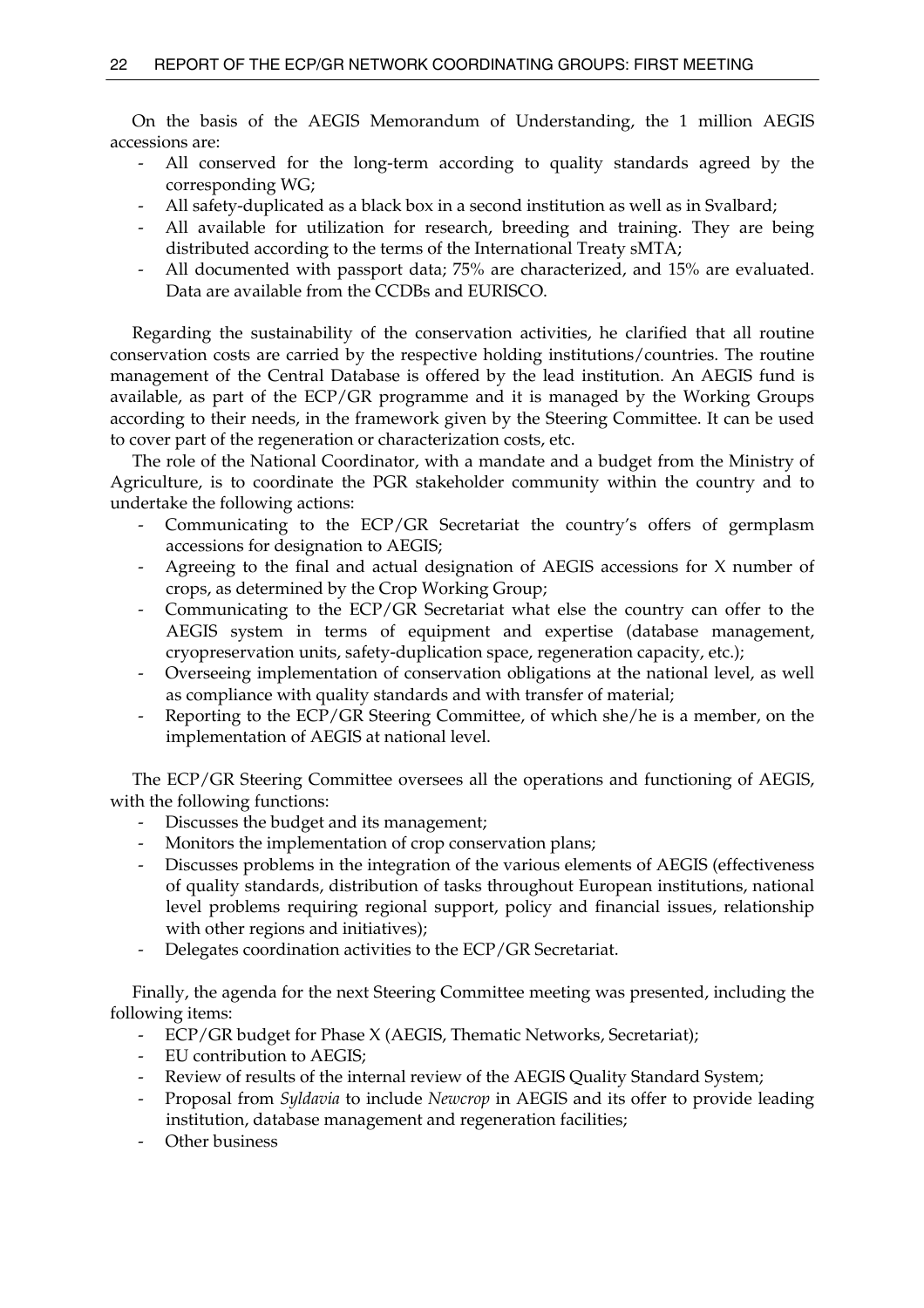#### **2. ECP/GR** *Allium* **Working Group perspective**

D. Astley played the role of a Working Group member giving a presentation in 2015, on the 33rd Anniversary of the *Allium* Working Group. At this date, 28 ECP/GR member countries collaborate in the *Allium* Working Group. The European *Allium* database (EADB) holds data for 13 450 accessions including seed and vegetatively propagated material. The Working Group coordinates two European Integrated Systems reflecting the different technical requirements and Quality Standards for the conservation of seed and vegetative material.

 The Working Group is structured in two sub-groups, that is the Vegetative *Allium* and the Seed *Allium* Networks.

 The ECP/GR Vegetative *Allium* Network works with collections of garlic, shallot and wild taxa. Historically garlic was identified as the priority crop and the working routines established were adapted for shallot and some wild taxa.

 In the case of garlic, 14 countries designated 3406 accessions available to AEGIS. The *Allium* database was used to identify clonal duplicates historically deposited in institutions as safety-duplicates. After removal of obvious duplicates all remaining accessions (2233) were fingerprinted using standard screening technologies at one of the institutional Molecular Screening Centres sanctioned by the Vegetative *Allium* subgroup. The fingerprinting identified 1666 accessions as being unique clonal material.

 Eight institutes collaborate to conserve both short-day and long-day garlic material in cryopreservation following agreed standard protocols.

 The work is governed by strict technical and quality assurance (QA) protocols. All new accessions are fingerprinted to determine "uniqueness" by one of the WG ratified and audited Molecular Screening Centres. All unique accessions are designated as the Most Appropriate Accession in the EADB and by agreement with the national donor. *In vitro* culture is used to "clean" the material to remove viruses. Each accession is cryopreserved as a European Vegetative Accession (EVA) and at least one European Safety-Duplicate (ESD). Currently a total of eight institutions act as cryorepositories for EVA and ESD material. Each institute is audited for QA biennially.

 Shallot conservation follows this scheme with three institutions acting as European cryorepositories.

 Wild taxa are more complex to deal with, hence material is still in field collections and only selected accessions are cryopreserved. The structure of the European network for cryopreserved *Allium* is shown in Fig. 2.



**Fig. 2.** European network for cryopreserved *Allium (a vision for 2015)*.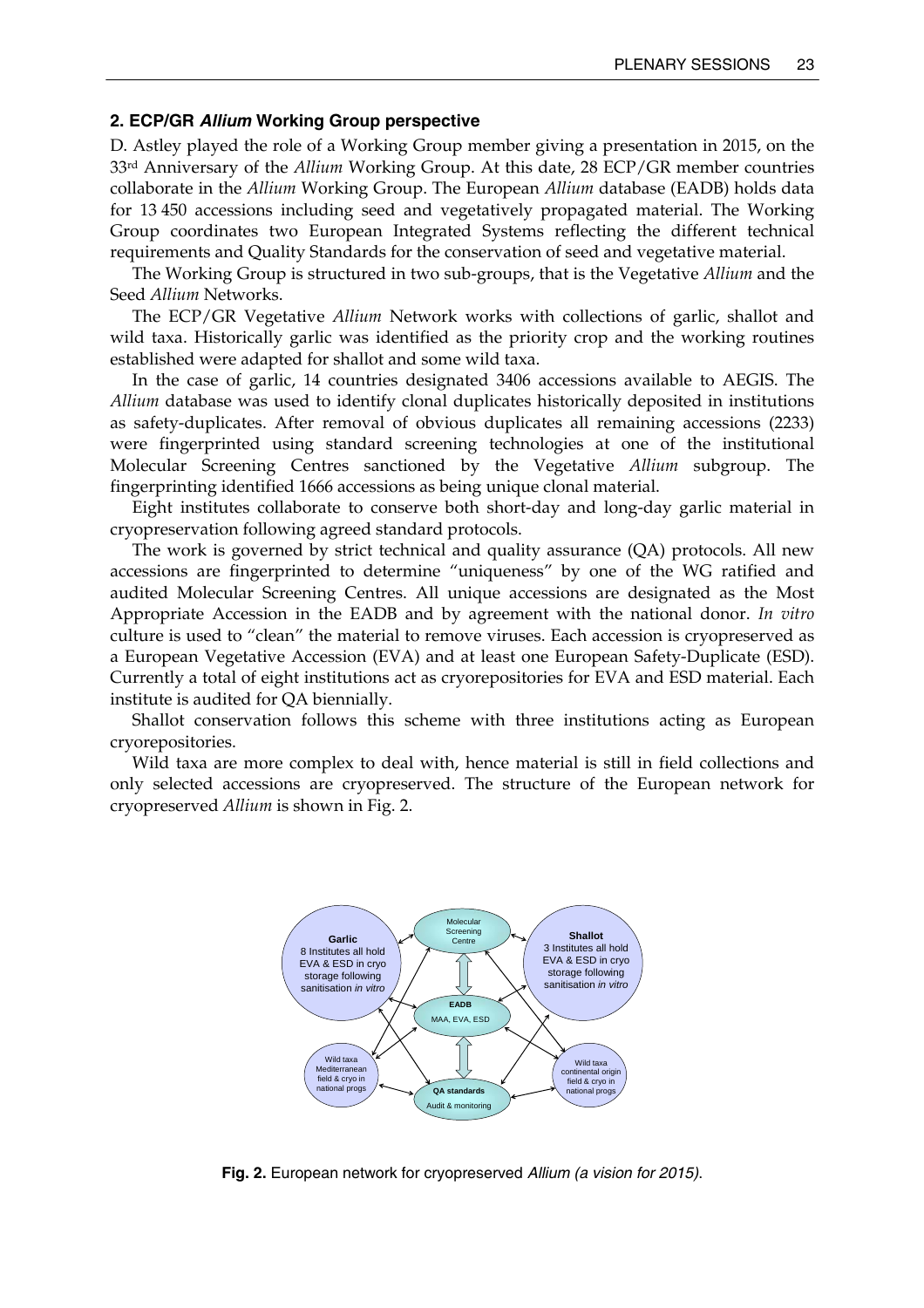The Vegetative *Allium* Network, including the WG Chair and the EADB manager, acts as the coordinating body for the network. The subgroup holds quarterly Internet video conferences to review workplan progress, characterization schedules and future goals. All partners are responsible for maintaining regular links with their National ECP/GR Coordinator, reporting on progress, technical developments and funding options. An emergency notification system is in place in the event of a resource failure in a national programme. The *Allium* Network's QA biennial institute audits are carried out by members of the ECP/GR cross-network cryopreservation group as independent experts. National programmes still maintain significant numbers of clonal accessions in the field as conservation/working collections outside of AEGIS.

 The second sub-group, i.e. the *Allium* Seed Crop Network has collaborating institutes in 28 ECP/GR member countries functioning as a decentralized system linked by the European *Allium* Database. A total of 9210 accessions were offered to the AEGIS programme by national programmes and 3010 have been identified as Most Appropriate Accessions for conservation, tagged in the EADB as European *Allium* Accessions (EAA). Fifteen genebanks currently act as European *Allium* Repositories for EAA following agreed QA standards. All EAA are safety-duplicated (ESD) in at least one other EA Repository, which is indicated clearly in the European *Allium* Database. Characterization data and links to evaluation projects are linked to the EAA in the European *Allium* Database. Failsafe agreements and early warning systems exist, based on ECP/GR bilateral agreements with all national partners. Twelve partner institutions have signed agreements to work as specialist seed regeneration centres for day-length sensitive material.

## **3. ECP/GR Secretariat perspective**

B. Lund played the role of the AEGIS coordinator, giving a presentation on the perspective of the ECP/GR Secretariat in 2015. She described its role and functions in the coordination of AEGIS as follows:

- To coordinate the activities carried out in the framework of AEGIS;
- To be responsible for the financial management of AEGIS;
- To provide support and assistance to the ECP/GR Steering Committee (technical and financial reports), the National ECP/GR Coordinators (during the process of designation of AEGIS accessions), and the Working Groups (facilitating implementation of workplan activities;
- To secure overall transparency in the system;
- To gather and distribute information (crop reports; workplans; protocols);
- To provide links to other regions.

 She specified that funding sources for AEGIS were the European Union and the European governments. An example of use of these funds consisted of molecular screening and cryopreservation.

 The Secretariat functions for AEGIS coordination were described as mainly report writing for the EU, the ECP/GR Steering Committee and the European countries. Reports were focused on use of funds, outcome of activities and meetings and general impact of AEGIS on the different partner genebanks/institutions, including positive and negative effects.

 The broker role of the Secretariat included the role of Focal Point for problem solving activities, with assistance from IPGRI staff expertise, on any legal policy, technical and administrative related matter. Moreover, the technical requirements and Quality Standards for conservation and management of seed and vegetative material were also monitored by the coordination office.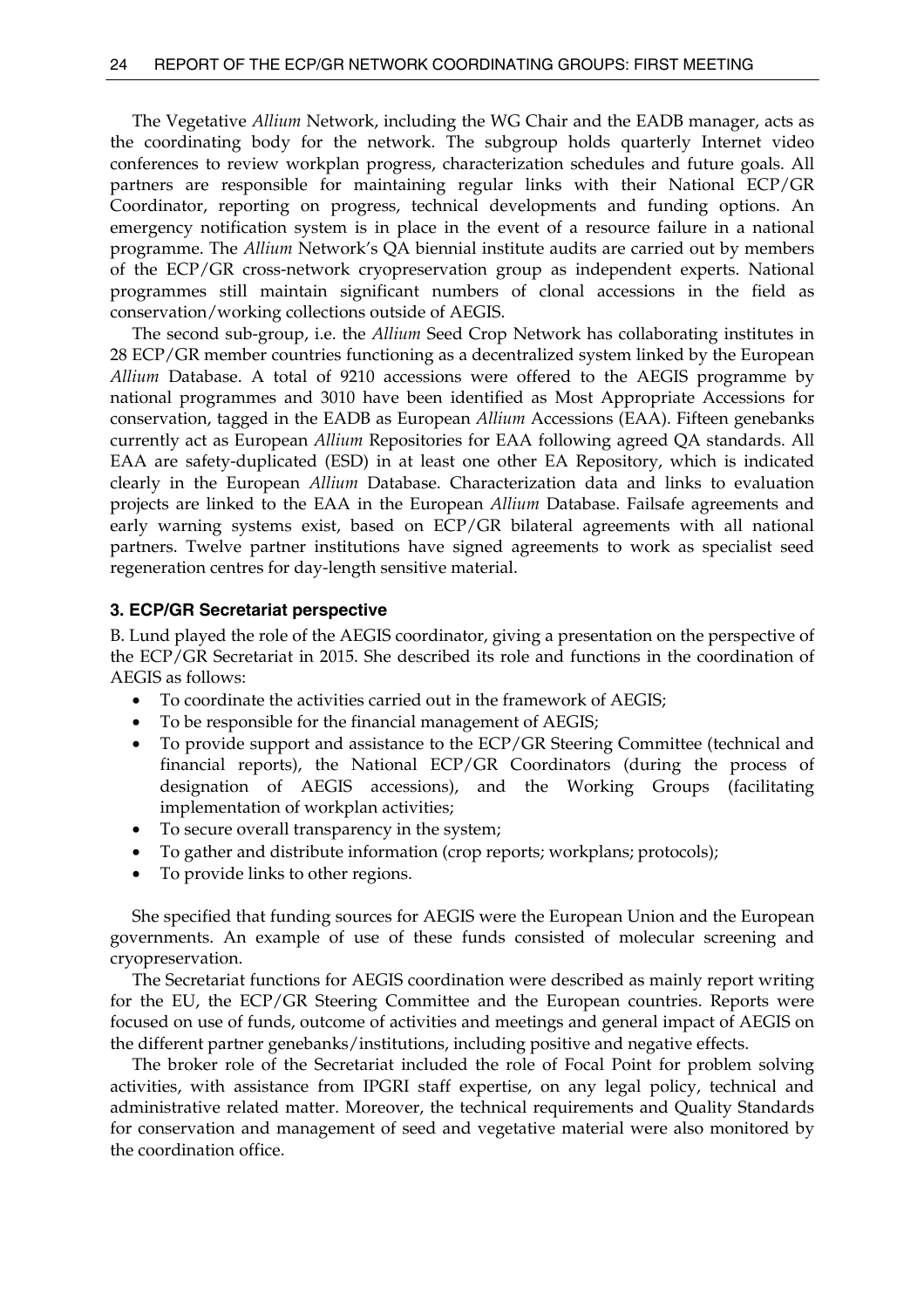The whole system was said to be kept transparent thanks to the facilitating role of the Secretariat, by facilitating audits for QA in each collaborating genebank/institute by subgroup colleagues, by ensuring reports and information exchange, by linking to all stakeholders and other regions and by providing an AEGIS Newsletter.

 Finally, she mentioned that the ECP/GR Secretariat function as Depository and Provider of AEGIS documents and information related to law, policy, system administration, technical issues, crop conservation management, quality monitoring and QA audit reports.

## *ECP/GR: How to move to a mode of responsibility sharing?*

*B. Visser, CGN and J. Engels, IPGRI* 

## **The first two decades**

The European Cooperative Programme for Crop Genetic Resources Networks (ECP/GR) was founded in 1980. It is a collaborative Programme among most European countries, aimed at facilitating the long-term conservation and the increased utilization of plant genetic resources in Europe on a cooperative basis. The Programme, which is entirely financed by the participating countries, largely operates through broadly focused Networks dealing traditionally with groups of crops or, more recently, with general themes related to plant genetic resources. ECP/GR has served as a possible model for the development of similar networks in other regions of the world. Its major distinction and possibly the main reason for its success, compared to other regional crop networks, is its self-funding basis.

 In Europe most activities regarding the conservation of plant genetic resources (PGR) were, and still are, nationally organized and hence highly fragmented. Over the previous two and a half decades ECP/GR has succeeded in forging collaboration between the countries and the predominantly national PGR communities involved. Such collaboration is essential since challenges to maintain PGR for future availability are large and capacity is limited, in Europe as well as elsewhere. National contributions only become valuable as contributions to a regional and/or global effort as they form the building blocks of a regional/global system.

#### **ECP/GR: major successes**

For the understanding of this paper it is important to summarize briefly the major achievements of ECP/GR.

- (a) Collaborators within ECP/GR have agreed on common minimum descriptor lists to characterize/evaluate their crop collections, and to render documentation on their collections interchangeable between collection holders;
- (b) As a next step, ECP/GR has undertaken to build European Central Crop Databases; until 2005, 60 such crop databases, holding passport data and, to varying degrees, characterization and primary evaluation data of the major collections of the respective crops in Europe, have been established. In addition the EPGRIS project, developed in the context of the ECP/GR Documentation and Information Network, has resulted in the establishment of the EURISCO database, encompassing a Web catalogue that automatically receives data from National Inventories. This database is already providing information on nearly one million accessions and has the potential to almost double its content in the next few years. The aim is to effectively provide access to all *ex situ* PGR information in Europe and thus facilitate locating and accessing PGR;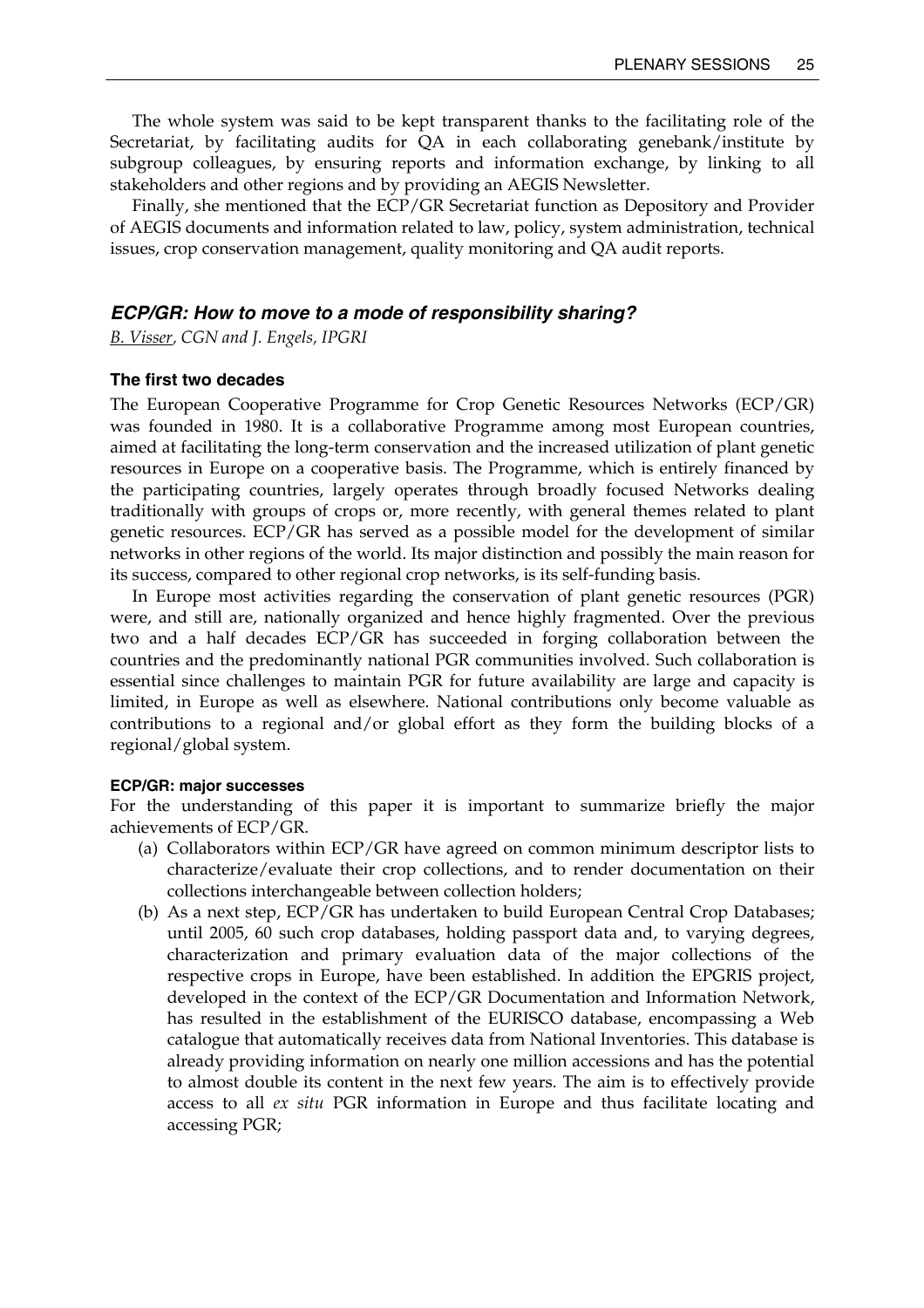(c) Furthermore, Crop Working Groups of ECP/GR have been able to submit successful project proposals for EU funding. In this way, European collections have been documented, characterized and evaluated, and so-called core collections have been established for a number of crops. Most of these core collections (except for the International Barley Core Collection, BCC) are "virtual" and contain a limited set of accessions optimally covering the genetic diversity existing in (the European part of the) crop genepool, including as much as possible the original samples and excluding duplications.

 Whereas ECP/GR has provided a forum for a number of additional activities, the aforementioned results probably stand out as ECP/GR's most prominent and lasting successes, together with the creation of a general spirit of mutual collaboration. This was built on the frequency of meetings among representatives of rather different and fragmented worlds, coming together to get to know each other and to develop reciprocal esteem and trust.

 The results detailed above strongly contribute to the possibilities for analyzing existing information on and the distribution of knowledge regarding existing collections and associated accession-level information in the European region amongst the PGR community and to users. This achievement, in turn, has increasingly allowed us to avoid duplication of efforts by collection holders. As a consequence, these results may have also contributed to reduce the amount of over-duplication of accessions in collections in Europe, and may have promoted better utilization of the collections. However, this anticipated positive outcome is not *per se* the result of explicit joint decision-making in ECP/GR, although - without any positive proof - it could be hypothesized that decisions at the national level on avoiding over-duplication may have been taken on several occasions and in various countries, as a result of the influence of concepts elaborated within the ECP/GR networks. As a first step these results have contributed to initiating a process that will eventually result in a more rational regional system.

#### **ECP/GR: apparent limitations so far**

Considering the above-mentioned commendable achievements, it is also fair to state that more advanced and concrete collaboration activities, encompassing task sharing in proper conservation efforts such as acquisition, regeneration, characterization, evaluation, storage, viability testing, etc., have not yet been achieved, possibly with the exception of some joint activities carried out in the framework of EU GENRES projects. Task sharing could potentially lower the costs and improve the quality of these collaborative activities considerably by allowing members to make optimal use of available expertise and facilities, with the aim of reducing collective costs and, directly or indirectly promoting the raising of quality standards. Such task sharing could allow either financial or in-kind cost savings between genebanks. Task sharing along these lines would also require and promote political commitment and mutual trust, aspects that have not or only to a very limited extent been addressed by ECP/GR. Hence, such task sharing would be a major second step towards establishing a rational regional system. Such task sharing was indeed the aim of the AEGIS initiative, addressed in more detail below.

## **Analyzing the pace of progress within ECP/GR**

Since task sharing between European countries is obviously a very important goal, whether in the form of AEGIS or otherwise, at first sight the relatively slow progress towards attaining this goal within the ECP/GR context, and the reservations registered during the AEGIS feasibility study, may be surprising and require a closer look. Analyzing why progress has been slow, and how bottlenecks can be removed and reservations or even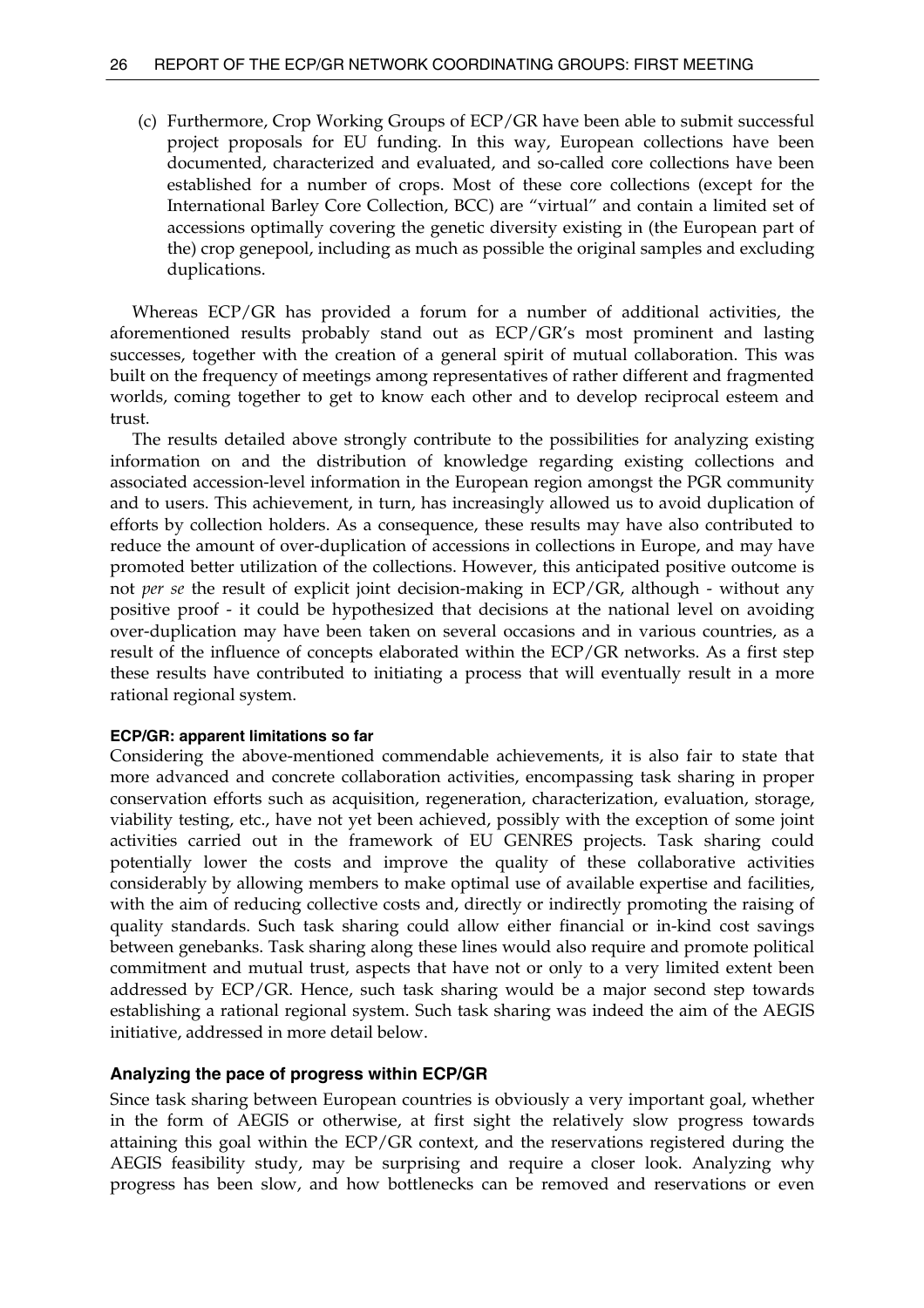objections may be changed into enthusiasm and commitment, is therefore a crucial task. Several motives and mechanisms that have so far prevented fast progress can be distinguished, and thus provide the basis for the identification of possible solutions that would remove existing concerns and constraints.

## • **Technical considerations**

The quality standards for conservation, as currently applied, vary considerably between countries and even within countries. This was identified as a constraint by several ECP/GR Crop Working Groups in their attempts to define preferred or acceptable conservation standards. The frequent disparity of the standards in use tends to reduce trust in the institutions with low or ill-defined standards, and thus hampers effective collaboration. A general improvement of the quality of operations across the collaborating institutions would be expected to result from a regionally integrated system. Regional strengths could be shared and weaknesses eliminated by the process of raising standards and establishing them across the networks.

## • **Political considerations**

Currently, *ex situ* germplasm collections fall under the national sovereign rights of a state and it is these same states that can use their rights to place germplasm material in a (regional) multilateral system. Decisions on task sharing require explicit agreements between participating countries on the rights and obligations of the providers and recipients of such germplasm. The rights and obligations formulated in the International Treaty and soon to be "translated" into the standard MTA, form a model that can also be applied to crops that are not included in Annex I of the Treaty and are maintained by European collection holders under the jurisdiction, management and control of European states. The new political context created by the entrance into force of the International Treaty should be influential in facilitating the adoption of its spirit and mechanism. This should be particularly true within the European region, which has been the most vocal during the Treaty negotiations in advocating the benefits of a Multilateral System extended to all crops. The European region now has the legal mechanism to operate consistently on the basis of its recommendations within its own regional territory. The AEGIS philosophy takes this approach further forward.

 In addition, agreements that may eventually form the foundation for AEGIS, would have to set out principles and criteria to identify the most appropriate accessions for inclusion in the AEGIS crop collections. Development of a decision tree to arrive at the identification of the most appropriate sample, and agreement on the identification process and its adoption are major components of such principles. A similar exercise undertaken by the Global Crop Diversity Trust may be of help in developing such a system as well.

### • **Implications for users**

Users of PGR in Europe are manifold, and some user groups depend on facilitated access to germplasm and associated information, now offered by national genebanks in their own language. Task sharing and re-allocation of expertise could hamper such access (if not to the germplasm proper, then to the available expertise), for instance if and when characterization and evaluation should become the responsibility of another genebank. Whereas for some individuals these concerns might sound hypothetical, for others they are very real. Agreements on a brokering role for national genebanks to identify available information and/or to assist in the communication between a user and the "foreign" genebank managing the associated information are needed to remove this potential drawback of task sharing. This role will in any case be critically important for the future operations of genebanks, whether or not as a prerequisite for system integration.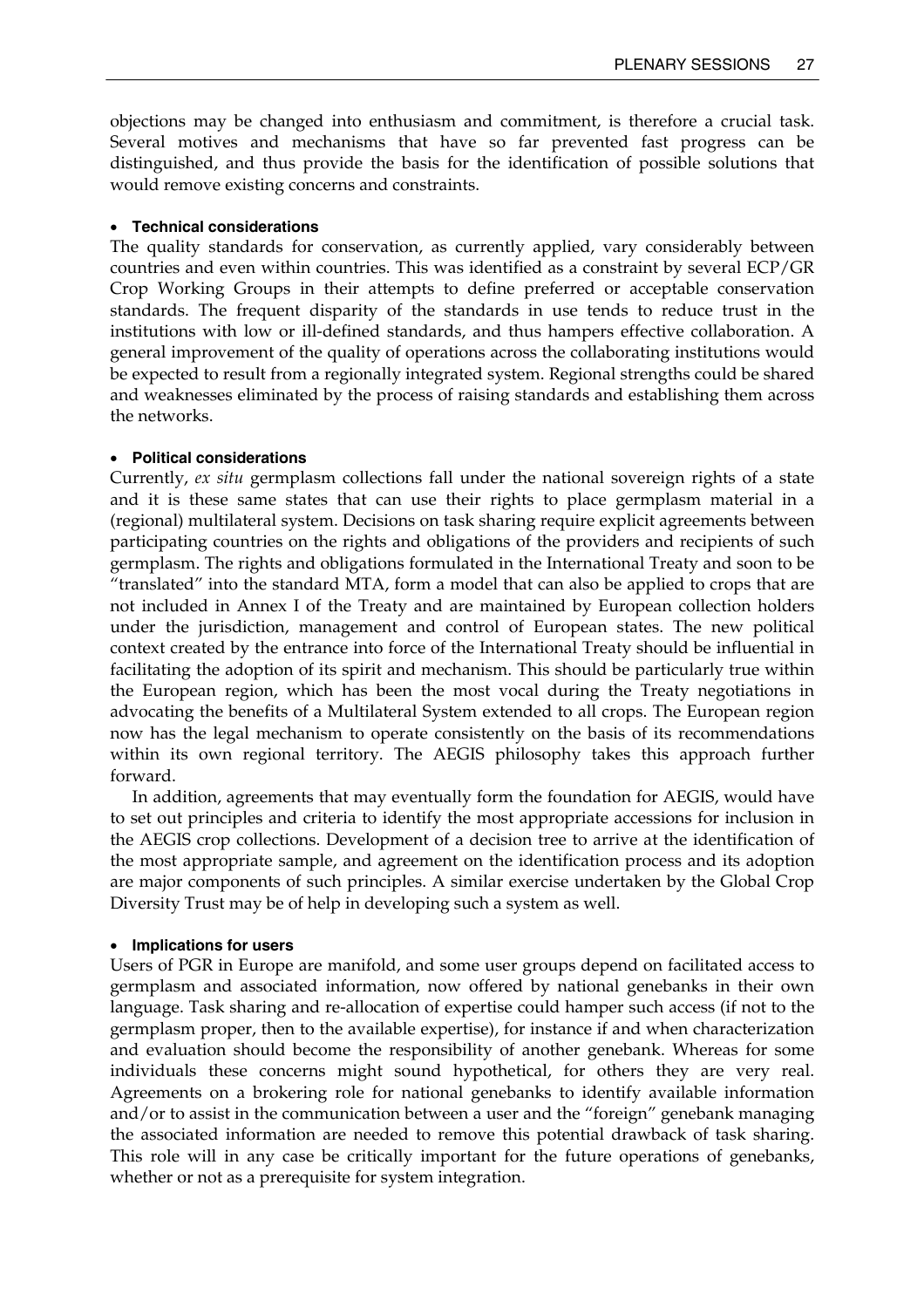## • **Implications for national capacity**

Any decision on task sharing should take into account an optimal use of existing expertise and facilities Europe-wide. In the current context of limited financial means, this would mean not only choosing the cheapest or qualitatively best expertise and facilities, but finding optimal uses for all currently and collectively available expertise and facilities. Such approach requires a shift in the mind frame and mind set of the ECP/GR members. It could also mean that in some cases less cheap or qualitatively second best expertise and facilities will have to be mobilized. So, as for the accessions, the idea is not to transfer existing expertise or re-allocate existing facilities, but to make full use of all those available. Such approach might take away the fear of the less well endowed genebanks that they might become marginalized in an Integrated System and even lose their jobs which might be taken over by the currently best functioning national systems. In order for such an approach to work, agreements will be required on minimum quality standards acceptable to and to be agreed upon by all. Furthermore, budgets will have to be found to allow those current collection holders not meeting minimum standards to upgrade their expertise and facilities.

## **Summary of current constraints**

The current constraints to progress within ECP/GR can be summarized as at least four separate elements:

- **Feeling insecure**: formal political support is still lacking and this causes concern about the possibility of the Networks assuming new roles;
- **Atmosphere of indecisiveness**: often it is not clear who can make which decisions;
- **Keep talking**: ECP/GR is essentially a forum for meetings and is not offering a framework for policy and strategy decisions;
- **Activities limited to technical aspects**: the growing number of technical working groups is not being accompanied by more involvement of the policy makers in the ongoing activities.

## **ECP/GR: a possible road to progress through AEGIS, a novel initiative**

In order to address the limitations and constraints to progress within ECP/GR, new ways of collaboration should be set into motion and a possible reorganization of its structure could be considered. Progress towards closer collaboration was started during the last ECP/GR Steering Committee in Izmir in September 2003. At this meeting, a concept note on AEGIS (a European Genebank Integrated System) was submitted by the German participants, who noted that "ECP/GR has only partially succeeded in facilitating a real prioritization of conservation activities (identification and safety-duplication of unique material, reduction of unnecessary redundancies, etc.)". Among the objectives for AEGIS, key proposals were to assess existing options for the sharing of responsibilities on an accession basis, a crop-bycrop basis and a sub-regional basis focusing on four model crops; to assess institutional capacities and bottlenecks for a decentralized integrated European Genebank System; and to outline conditions to be fulfilled to develop such a system. The Steering Committee adopted the proposal to develop the AEGIS project, and - for the first time in its existence - decided to provide the necessary project funds directly from the ECP/GR budget.

 Based on the experiences acquired in the AEGIS feasibility study, in 2005 the ECP/GR Secretariat and the IPGRI-based AEGIS Local Task Force drafted a Strategy Framework discussion paper, in close consultation with the AEGIS Steering Committee and the ECP/GR Steering Committee. It envisages developing AEGIS from its current theoretical project phase into a new fully regional collaborative operation. It is foreseen (1) that a formal AEGIS membership of individual countries will be established; (2) that unique and important germplasm accessions will be identified; and (3) that these will be designated (by countries)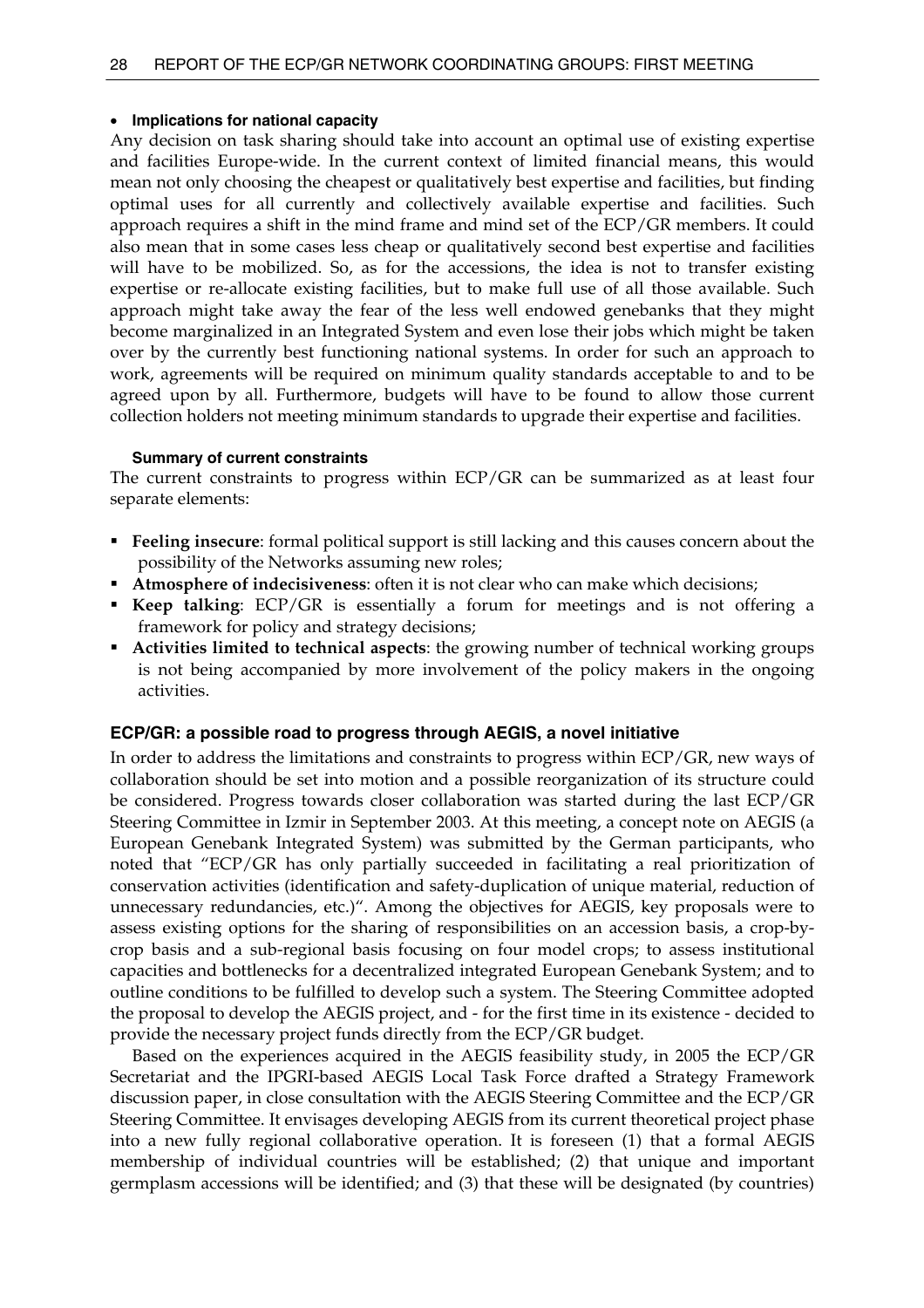to AEGIS, thus forming the AEGIS crop/species collection. The latter will in fact be decentralized collections of widely dispersed accessions that collectively form the European genebank integrated system. The Strategy Framework also stipulates that it is anticipated to start AEGIS with the implementation of legal, organizational and administrative frameworks. These frameworks will require close consultation between the technical level expertise in individual countries and the political and administrative levels. It is expected that the National Coordinators will have to play a key role in these consultations.

 The proposals contained in the Strategy Framework will need approval and AEGIS has now reached the stage in which consultations with the national policy-makers responsible for PGR policies in the respective European countries have to be initiated. One way to facilitate the "operationalization" of the ideas contained in the Strategy Framework would be to seek agreement amongst European states for the step-wise adoption of a Multilateral System of Access and Benefit-Sharing for all germplasm contained in the AEGIS collections, and thus, to effectively and greatly expand the coverage of the Multilateral System of the International Treaty in Europe, in line with the positions taken by the European delegation during the negotiations for the International Treaty. This coverage could even increase further if germplasm maintained by the private sector could be added to the envisaged AEGIS collections. Given the internationalized status of the breeding industry it seems only logical to initiate such discussions at the regional level, through discussions with the European Seed Association (ESA).

 It is foreseen that the necessary funding will be made available by the individual member states of AEGIS, wherever possible with the help of the European Union through project proposals. The "justification" of such an approach is based on the assumption that in the longer-term, AEGIS will provide a very strong basis for rationalizing collections, i.e. it will allow and encourage countries to decide to not continue conserving material that is elsewhere conserved better and remains freely available to all users within the System. It assumes that AEGIS will indeed "pay off" and really result in smaller collections and therefore in lower maintenance costs in the long term. In addition, funds for upgrading might also become available from the savings that a more rational system will entail.

 Without any doubt, AEGIS is a complex undertaking and it may be necessary to gain experience with this approach first before a fully developed European System will be achieved. It is foreseen that the establishment of AEGIS will be an evolutionary process, building on small steps and making use of existing arrangements.

 Three inter-dependent components are currently envisaged which should be the basis for the implementation of a European genebank integrated system:

- 1. **Crop level.** Strategies towards AEGIS collections should be finalized, starting with the four model crops.
- 2. **Country level.** It is essential to set into motion a policy framework, allowing the endorsement of a mind shift from the concept of "National" to "European" collections.
- 3. **Institutional level.** This complementary component consists in building experience with inter-genebank collaboration, in order to contribute to the development of standards and task-sharing.

 The putting into practice of the third component is proposed below as an additional case study to be promoted by ECP/GR in the context of the AEGIS development.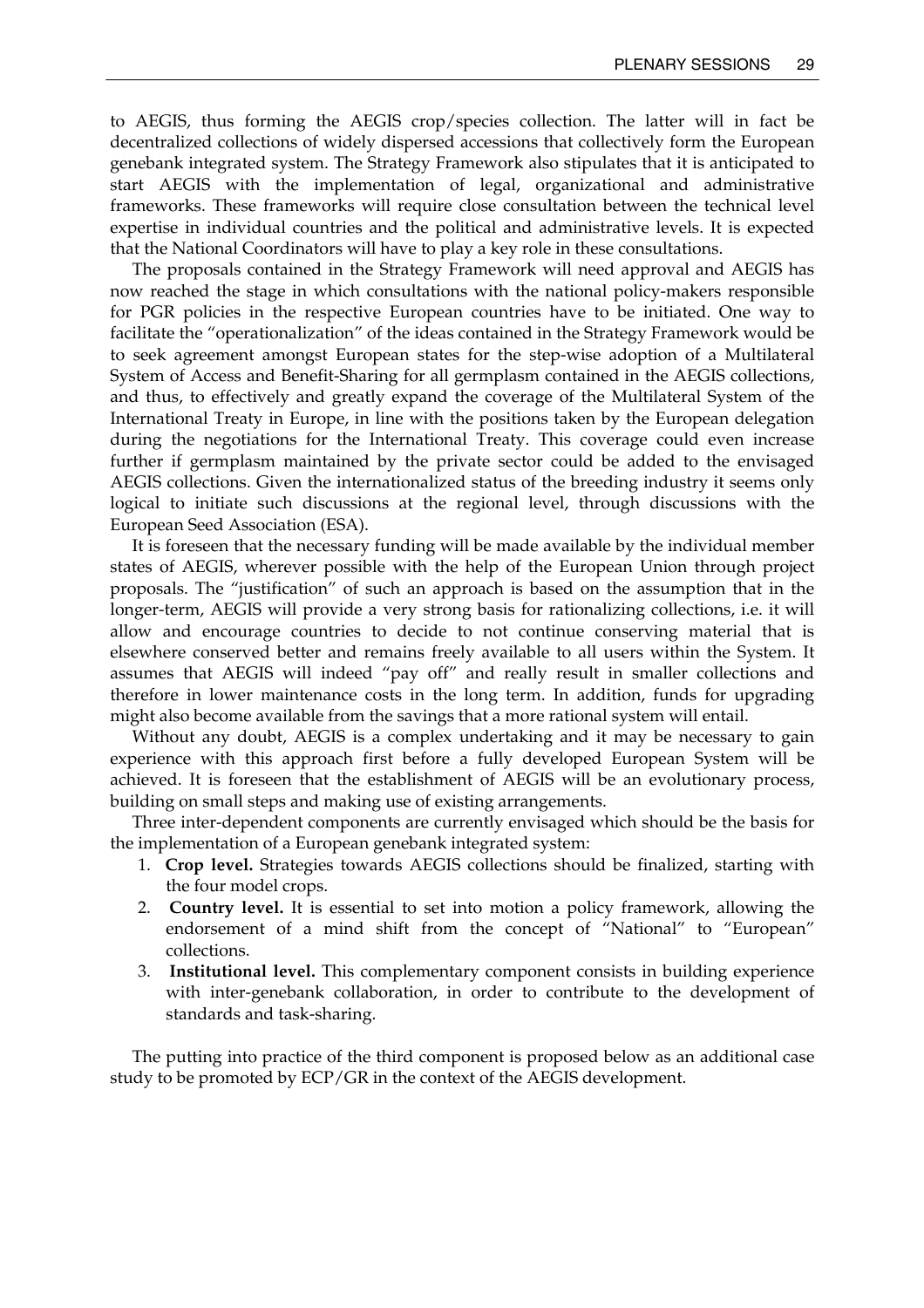#### **Two citations from the AEGIS Strategic Framework discussion paper**

A conservation system that is not based on sharing information and germplasm, and that does not take advantage of the opportunity to grow germplasm where it is biologically, environmentally and economically the most adequate location for regeneration, characterization, evaluation and research, fails in cooperating effectively.

Finding the best site for the job should result in a better use of prevailing specializations in terms of crops or conservation functions such as regeneration, documentation, taxonomic research and cryopreservation.

#### **Proposal for an additional ECP/GR case study in the AEGIS framework**

The idea behind this proposal is to study the institutional issues separately from the policy aspects related to the development of the AEGIS model as elaborated in the Strategy Framework discussion paper. This case study focuses on the institutions of the collection holders or genebanks rather than on crop collections (as the current AEGIS case studies do) or on countries (the suggestion proposed in the Strategy Framework Paper). Thus, this case study would complement ongoing and proposed activities within the AEGIS framework.

 The rationale is to make better use of existing facilities and expertise and to improve standards where necessary. The objective is to contribute to the rational regional system and the expected results are (i) to identify a task-sharing process and procedures; (ii) to establish technical collaboration between volunteer genebanks; (iii) to reach agreements on minimum standards and (iv) to adopt protocols for collaboration between genebanks.

The proposed approach of this feasibility study is as follows:

- Explain basic goals and options for institutional collaboration within AEGIS (framework for activities);
- Prepare an inventory of? genebank interests for task-sharing in Europe;
- I dentify which genebank is needing or offering which activity;
- Organize meetings between partners with mutual interests;
- Develop workplans and conclude contracts among partners;
- Document and report to AEGIS any agreements and results;
- Adopt successful examples as guidelines for others.

The principles behind this feasibility study include the bottom-up putting into operation of the AEGIS concept, with no re-allocation of germplasm unless as a result of specific requests. Only one condition would be established, that germplasm and associated information which is subject to the collaboration should be available to third parties as if in the MLS of the International Treaty. No other *a priori* prescribed procedures and conditions would be in place and the process would benefit from "learning by doing".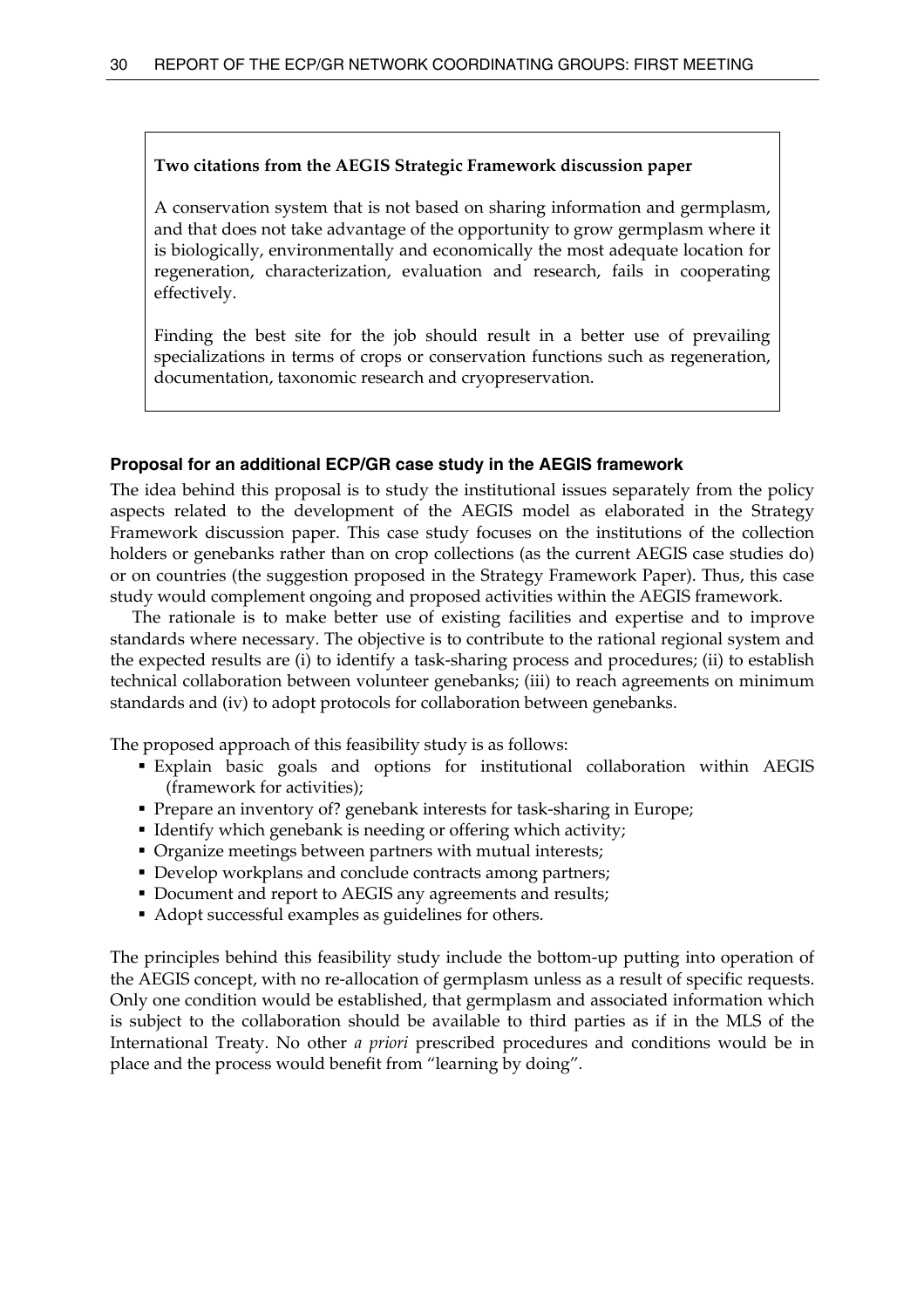#### **Concluding remarks**

The expected impact of task sharing for germplasm conservation in Europe will be the better use of existing funds; the possibility of using freed-up money to improve the quality of the work, including support for upgrading; higher work satisfaction for staff involved; and a major political signal sent to our own policy makers at the national level (and the EU), to our own funding sources and to other regions.

The hope is that ECP/GR can soon enter into a new mode, using AEGIS as the vehicle to achieve a more rational regional system and to offer justification for sustainable funding.

#### *Discussion*

G. Kleijer asked whether there would not be a risk of creating closer collaboration between bigger genebanks and excluding smaller genebanks.

 B. Visser agreed that there is such a risk and it is necessary to identify the strengths of the different genebanks (e.g. crop expertise, regeneration, documentation, etc.) in order to do things where it is most efficient.

 G. Kleijer commented that it is necessary to have a much broader view than simply waiting for a genebank to be willing to delegate some of its activities somewhere else.

 B. Visser agreed with this remark and specified that failing to take any action may position several players in a loser's situation.

F. Begemann reminded the audience that the  $7<sup>th</sup>$  FP will fund only "networks of excellence". These are already attracting most of the resources. It is therefore very advisable for germplasm-related institutions to try to become resource centres, thus to become capable of showing just where the excellence is. It will be necessary to capitalize on strengths, not to be slowed down by weaknesses.

 With reference to the role of the lead institutions for the Crop Working Group strategies, it was specified that these would mainly correspond to coordinating institutions and not to centres of excellence.

 K. Tobutt commented that centres of excellence might not be reliable references for genebanks, since expertise is often unstable, (i.e. it tends to be linked to the presence of individuals who may move on).

 C. Germeier remarked that it is necessary to formalize the subdivision of tasks, otherwise nothing can move forward.

 It was considered that agreements between countries for sharing of responsibilities for conservation of the collections, including staff exchanges and joint workplans, will not work simply on the basis of bilateral institutional arrangements, but will also need the involvement of the policy makers.

 L. Christensen remarked that the definition of "designated accessions" was still not clear to the NGB and this will need to be further clarified in order for the Nordic countries to be able to participate in AEGIS.

 J. Engels remarked that the concept of "designated accessions", which is defined in the AEGIS Strategy Framework Discussion Paper, will be tested, together with the entire AEGIS concept, in a few countries, possibly before the next ECP/GR Steering Committee, in order to face any possible reaction at the policy level. It is hoped that Czech Republic, Italy and the Netherlands will be the test cases.

 Regarding the designation of material, it was commented that the situation will be different in the various countries, since for example in Germany the genebank is not under federal government control. On the other hand, in France the concept of the national collection is a national issue.

 Regarding the criteria for selection of the AEGIS accessions, it was remarked that criteria for selection are not always defined, and in the case of smaller crops characterization descriptors are also not defined.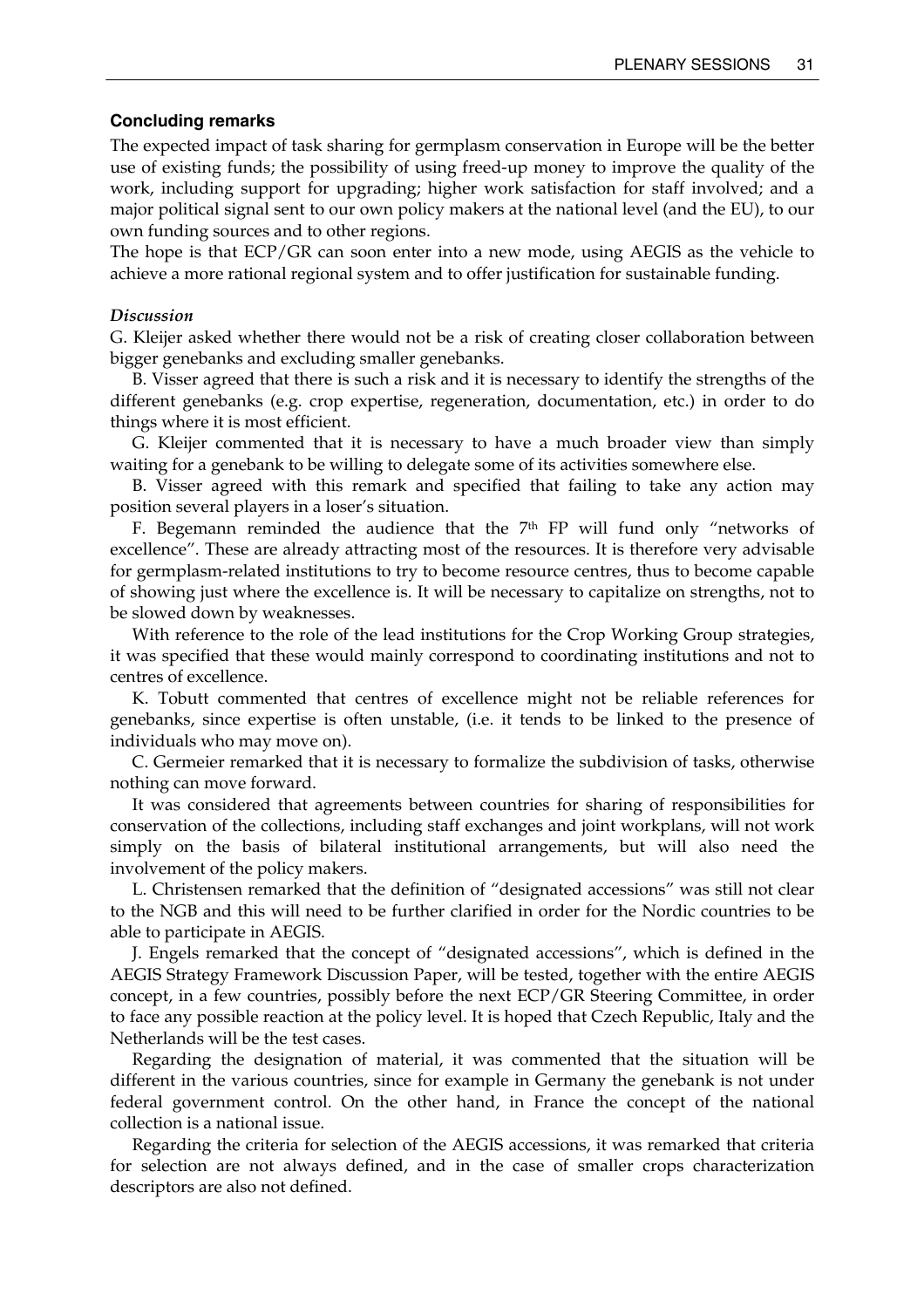The opportunity to find more about evaluation traits among the underutilized crops was acknowledged. Centres of excellence already working on these underutilized species should be identified.

 Different opinions were expressed on the most appropriate process needed to identify the maximum genetic diversity and the identification of AEGIS accessions. This process will be defined by each Working Group on a crop basis and the formulation of decision trees will be very useful, using the example which has been developed by the *Prunus* Working Group.

## *Conclusions*

- *General consensus was expressed for going forward with sharing responsibilities for conservation.*
- *It was suggested that National Coordinators should consult with the policy-makers before replying on the endorsement of the AEGIS discussion paper, which was recently circulated by the ECP/GR Secretariat.*
- *On the proposal from B. Visser to go forward with inter-institutional collaboration, there was agreement on the need to enlarge the discussion group to more people. The objective will be to elaborate what was presented at this meeting into a document showing the available options, to be discussed at the Steering Committee in September 2006. The discussion group will be expected to clarify the comparative advantages of various institutions in Europe. G. Kleijer and M. Lateur agreed to join B. Visser in this discussion group. Others, possibly from Eastern or Southern countries, will be welcome to join.*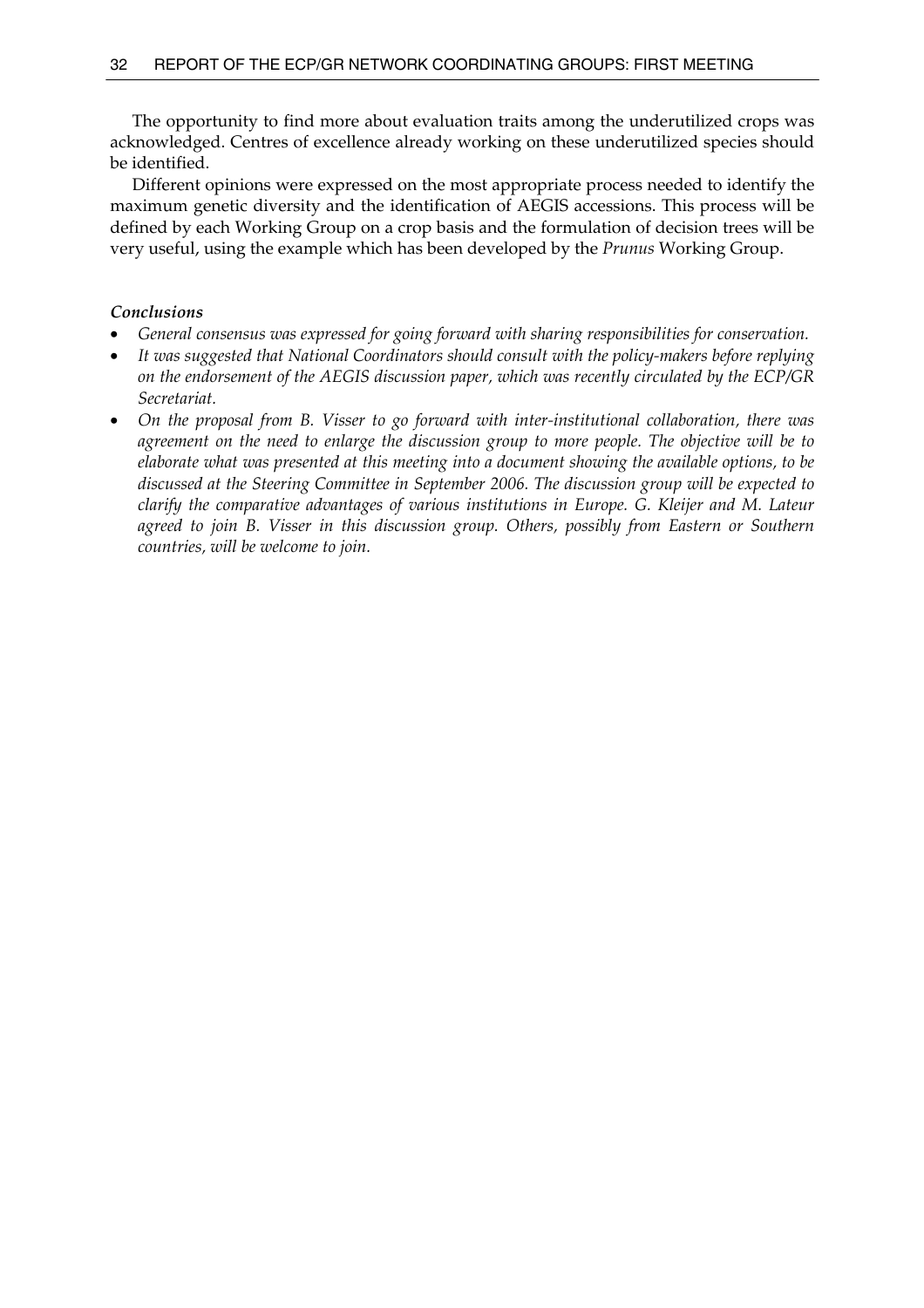# **PART II. PARALLEL SESSIONS: NETWORK-SPECIFIC ISSUES**

During the second day of the meeting, the Networks met in parallel sessions to discuss their specific agenda, including the following items: *status quo* and assessment of progress; suggestions for updating the workplan for the remaining part of Phase VII (2006-2008); suggestions for planning and prioritizing Phase VIII (2009-2013) for consideration by the Steering Committee meeting in September 2006.

 Each Network produced a report which was presented and discussed in plenary session the next day. These reports, including some minor amendments incorporated after the meeting, are given below.

# *In situ* **and On-farm Conservation Network**

Attending: Lothar Frese, Paul Freudenthaler, José Iriondo (Rapporteur), Nigel Maxted (Network Coordinator), Valeria Negri, Zdeněk Stehno

### *Network-specific issues*

- 1. Project funding applications
	- ONFARMSAFE (On-Farm Safeguard of Plant Genetic Resources)
		- First round of regulation 870/2004
		- Methodological development through landrace case studies on farm
	- EGRISI (European Genetic Resources *In Situ* Inventory)
		- Network supports the submission to the second round of regulation 870/2004
		- Crop wild relative and landrace inventories with assessments of threat and use
	- AEGRO (An Integrated European *In situ* Management Workplan: Implementing Genetic Reserves and On Farm Concepts)
		- application through case studies of genetic reserve and on-farm conservation
- 2. ECP/GR should proceed with the nomination of National Inventory *in situ* Focal Points but check the wording of the invitation with the Network
- 3. Cross-cutting issues
	- We recognize the need to meet the requirements of Crop Networks
	- We intend to address these requirements through our future network activities
	- We encourage the participation of *In situ* Network members in Crop Network meetings and vice-versa
	- Need to be aware of EU legislation on *in situ* conservation
	- We wish to promote the *in situ* utilization (involve end-users in conservation activities, e.g. plant breeders)

### *Network progress*

In spite of the Network having met only once, the following has been achieved:

• Development and submission of four project funding proposals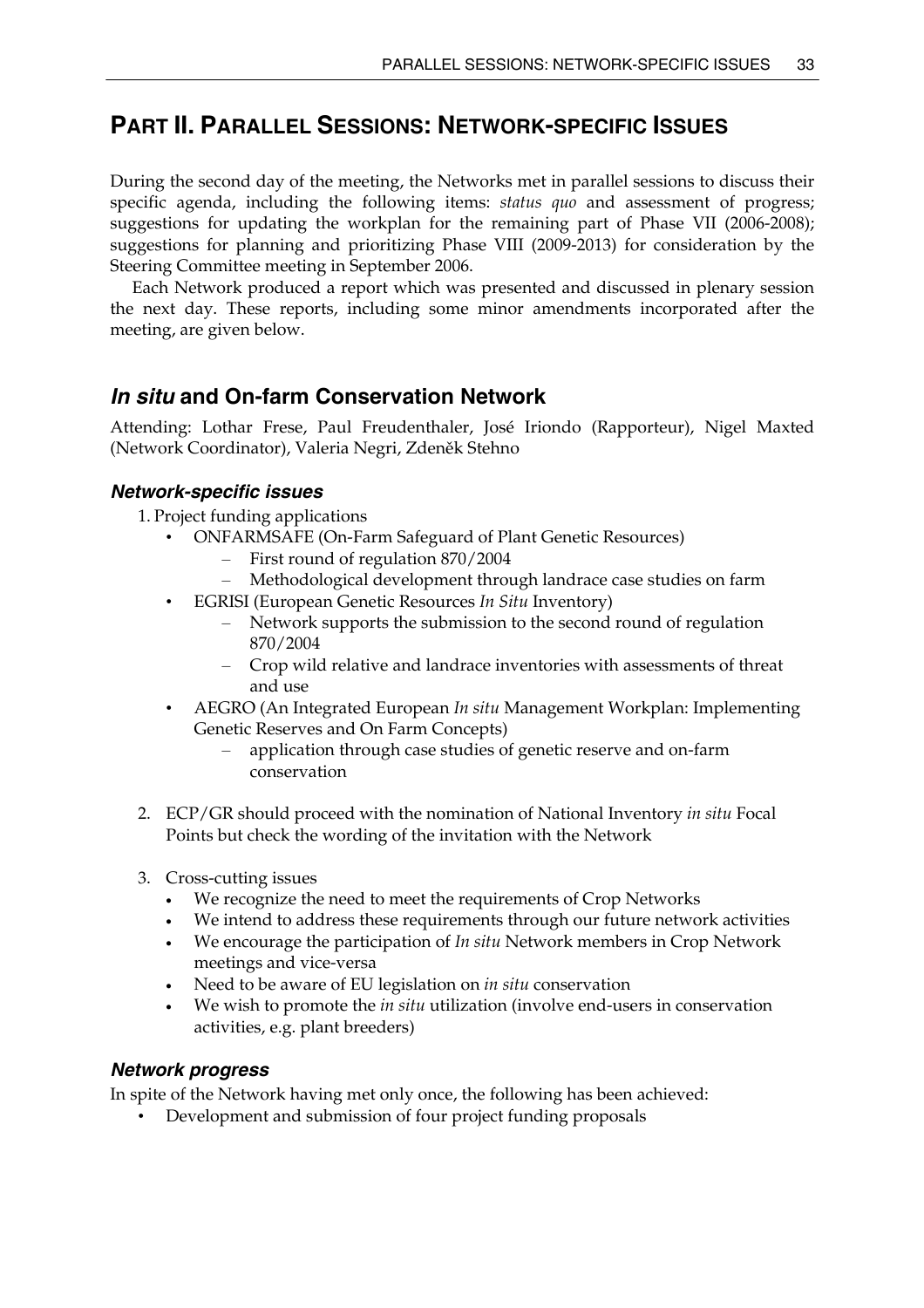- On-farm Task Force (no project funding ONFARMSAFE pending7)
	- directory of on-farm conservation organizations and individuals produced
	- information regarding seed legislation collected
	- draft descriptors for the documentation of on-farm conservation and management produced
	- methodologies for the conservation of traditional varieties involving farmers and local communities drafted
- Genetic Reserve Task Force (PGR Forum funding)
	- Creation of comprehensive catalogue of CWR + detailed case studies (Webaccessible)
	- Prioritization methodology for CWR active conservation
	- CWR data structures
	- CWRIS (Crop Wild Relative Information System)
	- *In situ* management and monitoring methodologies (IPGRI Technical Bulletin)
	- Threat and conservation assessment methodologies
	- Gap analysis methodologies
	- Genetic erosion and genetic pollution assessment methodologies (IPGRI Workshop Report)
	- Crop Wild Relative Newsletter and Web site

### **In situ** *Network response to suggestions from Crop Networks*

| For both CWR and landraces:                            | To be achieved through:          |
|--------------------------------------------------------|----------------------------------|
| • Public awareness                                     | · Web pages, newsletters         |
| • Inventory: expand case study data in CWRIS and       |                                  |
| make available for landraces                           |                                  |
| • Gap analysis                                         | $\cdot$ EGRISI                   |
| • Important plant areas                                | • EGRISI and AEGRO               |
| • Identification of key sites                          | • EGRISI and AEGRO               |
| • Promote the use of <i>in situ</i> conserved material | • ONFARMSAFE and stakeholder     |
|                                                        | survey                           |
| • Systematic links between Crop Networks and           | • Meetings and personal contacts |
| In situ Network                                        |                                  |
| • <i>In situ</i> methodologies                         | • Done and ONFARMSAFE            |
| • Analysis of change                                   | • IPGRI Genetic erosion project  |
| · Sustainable long-term approach                       | • All activities                 |

# *Updating workplans*

 $\overline{a}$ 

- Additional actions outside those originally planned
	- actions associated with current project applications
	- possibility of joint meeting with Crop Networks in 2008
	- stakeholder/user survey
- Budget review and proposals
	- minor changes will be considered to include additional actions (see Appendix II)

<sup>7</sup> The project ONFARMSAFE was not among the projects funded in the first call for proposals of AGRI GEN RES 870/04.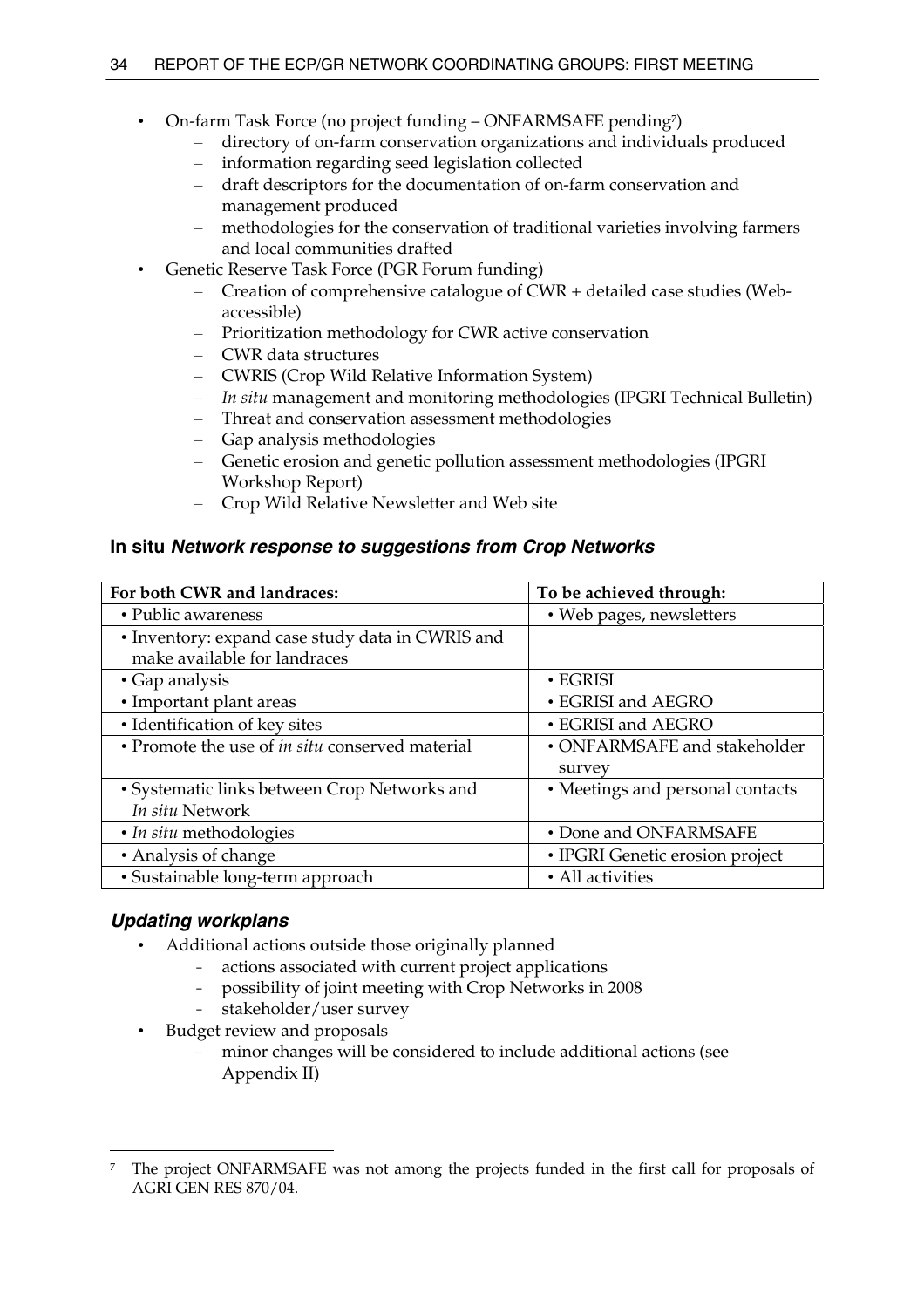### *Suggestions for planning Phase VIII (2009-2013)*

- **ONFARMSAFE**
- EGRISI
- Implementation project (implementing genetic reserves and on-farm concepts)
- Web pages, newsletters
- Task force meetings
- Budget: 94 000 euro (see Appendix II)

*Success for resource-intensive tasks is dependent on successful income from funding grants.* 

### *Discussion*

A very strong potential for interaction with the MAP WG was mentioned, with a suggestion for closer interaction and joint meetings. There was agreement on this point, although the Network considers equally important the interaction with all Crop Working Groups.

 It was specified that the proposed joint meeting with Crop Networks in 2008 would consist of the participation in a meeting of representatives of different Crop Networks, financed with existing budget readjustments.

 It was recommended to pay attention to the interface between *ex situ* and *in situ* germplasm.

 It was suggested that the *In situ* Network should draft the terms of reference for the identification/nomination of the Focal Points in charge of the *in situ* component in the National Inventory, with inputs from the Documentation and Information Network (see below, report of the D&I Network, section on *Activities for second half of Phase VII*, first point).

# **Documentation and Information Network**

Attending: Frank Begemann (Network Coordinator, Rapporteur), Ian D. Thomas, Sonia Dias (observer)

Unable to attend: Theo J.L. van Hintum, Helmut Knüpffer, Ahmet Semsettin Tan

### *Network-specific issues*

- Communication between Crop Networks and the D&I Network should be improved. One way could be through the ECCDB managers. There should be improved information flow from the D&I NCG through the ECCDB managers to the Crop WGs and vice versa*;*
- The two available seats in the NCG have been filled by Iva Faberová (agreed) and Véronique Jamilloux (agreed to invite her for the NCG)*.*

### *Progress so far*

- D&I Network structure has been amended/streamlined (see above, Fig. 1, p. 12)
- Meeting of D&I Network in 2005, Bonn
- PGR data flow discussed:
	- Agreed concept of PGR data flow in Europe (Fig. 3)
	- Some progress on exchange formats for *in situ*/on-farm; but further activities by IPGRI/UNEP and EGRISI expected (coordination of the formats by IPGRI)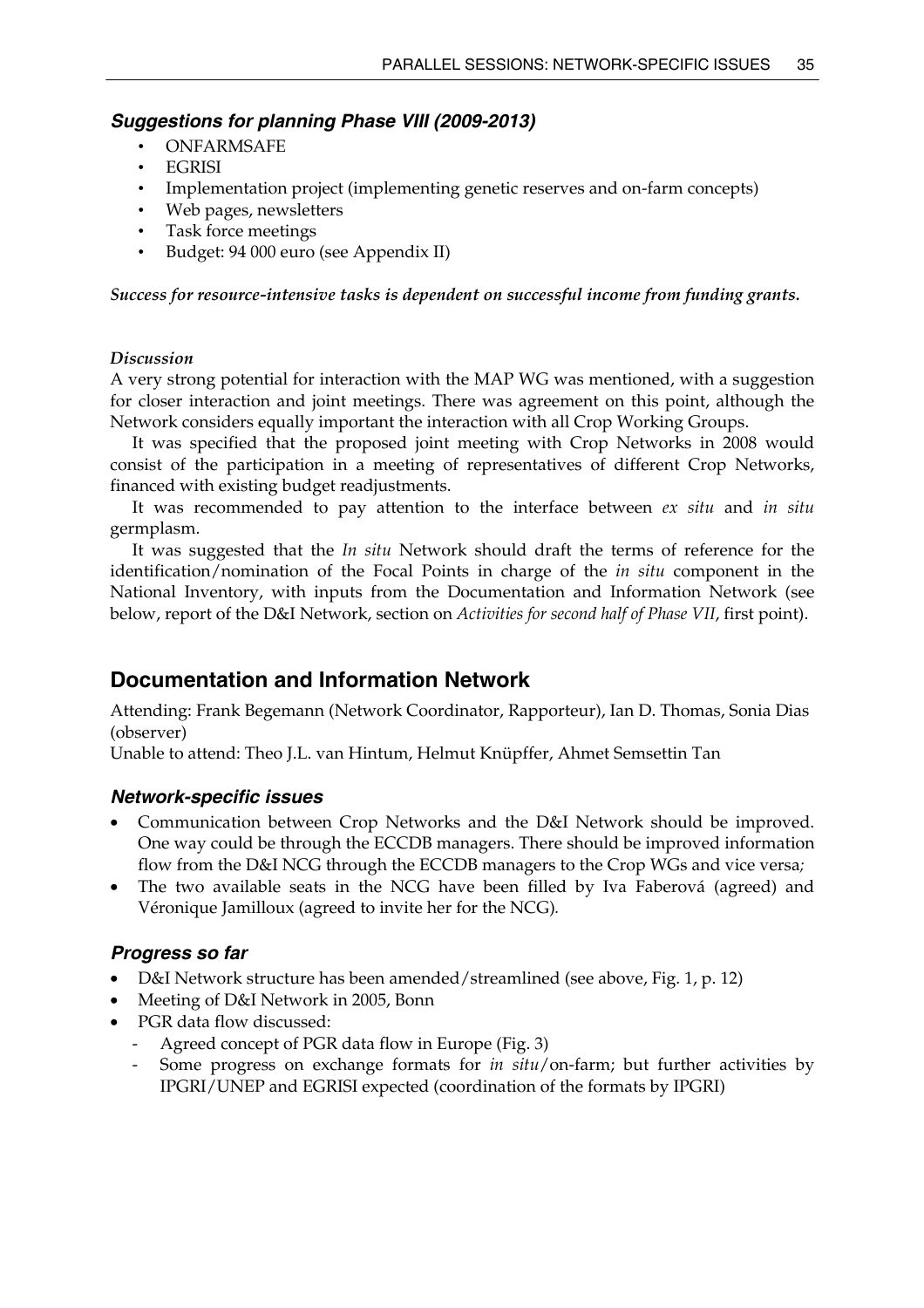

**Fig. 3.** PGR data flow in Europe.

- Role and functionality of EURISCO improved:
	- Agreement for EURISCO to be the overall system for *ex situ, in situ* and on-farm
	- Monitoring surveys constructed
	- Citation field for EURISCO and date of update of the downloaded data
	- New download functions operational
	- Increase of NI to provide data (800 000  $\rightarrow$  970 000)
	- Monitoring visitors started (increase of visitors)
	- Public awareness materials released (posters, articles, fact sheets)
	- Demonstration of EURISCO as a model to the Latin American region (workshop IPGRI, Cali, September 2005)
	- Preparations to include EURISCO as a GBIF (Global Biodiversity Information Facility) source
	- Preparation of the EPGRIS2 proposal
	- Collaboration with the *In situ* Network on the drafting of the EGRISI-proposal
- Meeting on Inventorying European cultivated plant species, Warsaw, Poland, January 2006

### *Activities for second half of Phase VII*

- ECP/GR Secretariat to contact the National Coordinators for clarification of whether or not *in situ*/on-farm NIs do already exist, and for the nomination of the respective Focal Points (as a preparatory step for further activities, i.e. EGRISI).
- To establish links with the relevant body (Standing Committee on Seeds) for the development of the implementing rules for marketing of PGR *in situ* ("conservation varieties, amateur varieties, seed mixtures") (EU 98/95) to clarify the notification and registration procedures.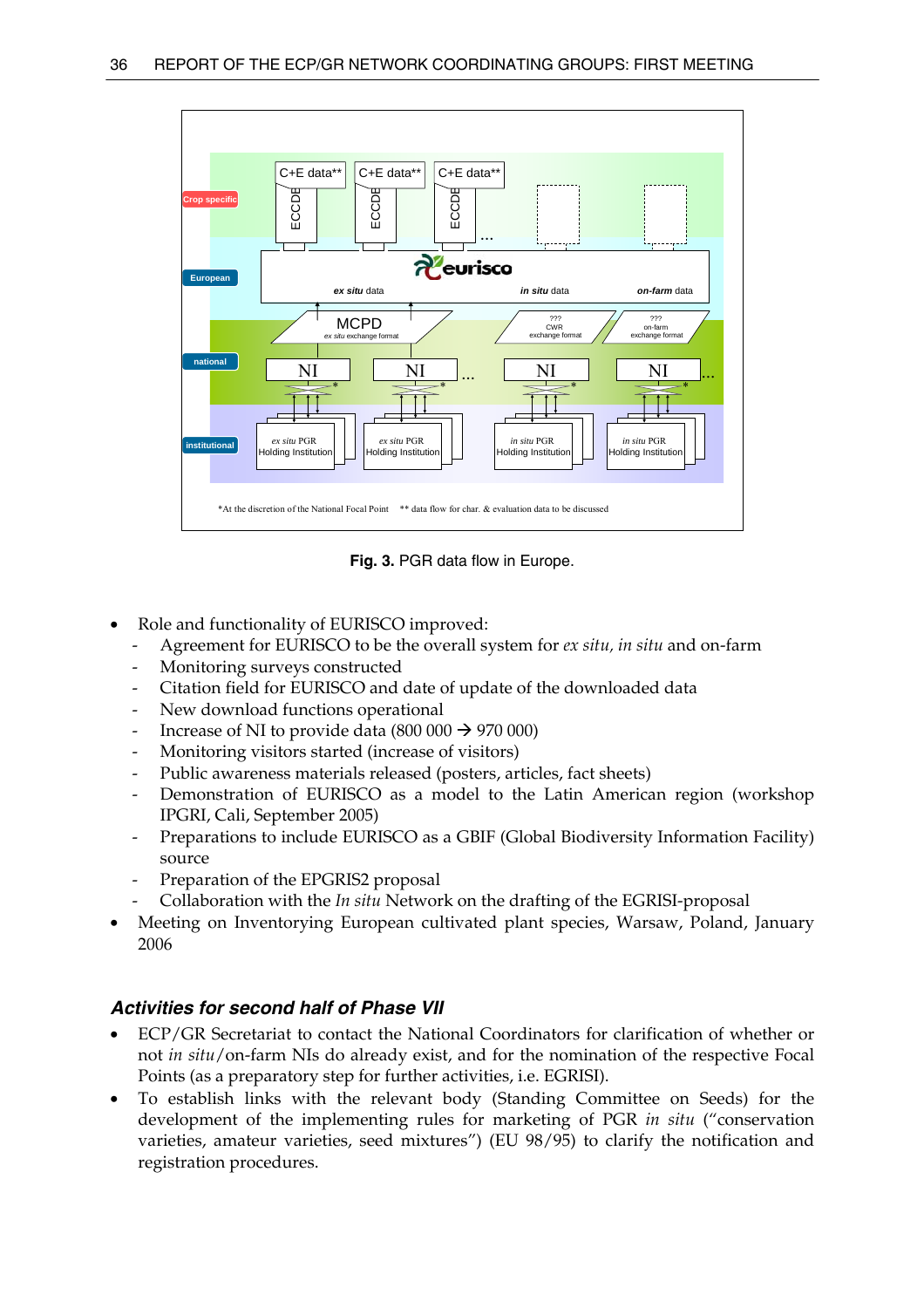- Further activities needed on the development and adoption of the exchange formats (*in situ*/on-farm) by IPGRI/UNEP and EGRISI (if funded) (process to be coordinated by IPGRI).
- IPGRI in consultation with FAO should consider reviewing the present MCPD (exchange format for *ex situ*) in the light of the upcoming sMTA under the ITPGRFA and, as appropriate, other fields being requested by the WGs.
- Improve linkage to the Global Crop Diversity Trust conservation strategies by using EURISCO, NIs and the respective ECCDBs (Annex I crops).
- New download functions of EURISCO to be implemented/improved.
- EPGRIS2:
	- If not approved, re-submit under the second call of EC Regulation 870/04
	- Seek funding for the following activities prioritized as follows:
		- Develop a generic approach to characterization and evaluation data to potentially be included into and as an extension of the *ex situ* exchange format
		- Taxonomic backbone (including ways to validate nomenclature and refer to synonyms) for EURISCO/NIs/ECCDBs
		- XML-schema in line with ongoing GBIF/BioCASE and to automatize/improve data flow between EURISCO and NIs/ECCDBs (case studies)
		- Capacity building for NFP/NI and ECCDB-managers
		- Crop portals of model crops as suggested (but then also developed) by the WGs
- IPGRI to investigate the potential establishment of Globally Unique Identifiers (GUIDs) for PGR as recommended by the last TDWG/GBIF (Taxonomic Databases Working Group/Global Biodiversity Information Facility) Workshop.
- Demonstration of EURISCO as a model to other regions.
- Continue collaboration with the *In situ* Network on the drafting of the EGRISI proposal.
- Training/meeting of selected NFP/NI in 2006/2007.
- D&I full Network meeting in 2007; possibly have it back-to-back with the start-up meeting of EPGRIS2 (if approved by the EC).
- NCG meeting in 2008, possibly with EURISCO Advisory Group (if funds available).

# *Proposals for Phase VIII (2009–2013)*

- To improve quality and quantity of PGR data, with particular emphasis on quality;
- To improve functionality of EURISCO, NIs and ECCDBs and through this the use of European PGR;
- To improve international/inter-regional collaboration with international information activities/systems;
- To continue to strengthen national and institutional capacity in Europe in relation to D&I (*ex situ, in situ*, on-farm).

 The revised budget for Phase VII and proposed budget for Phase VIII are included in Appendix II.

# *Discussion*

K. Tobutt emphasized the need for experts in vegetatively propagated crops to get involved in the revision of the MCPDs. It was reiterated that this revision process will take place at the global level (FAO/IPGRI) and that it will need to be transparent and inclusive of all the different expertises.

 C. Germeier stressed the importance of considering CropForge (a collaborative software development site, maintained by the biometric and bioinformatics unit of IRRI, providing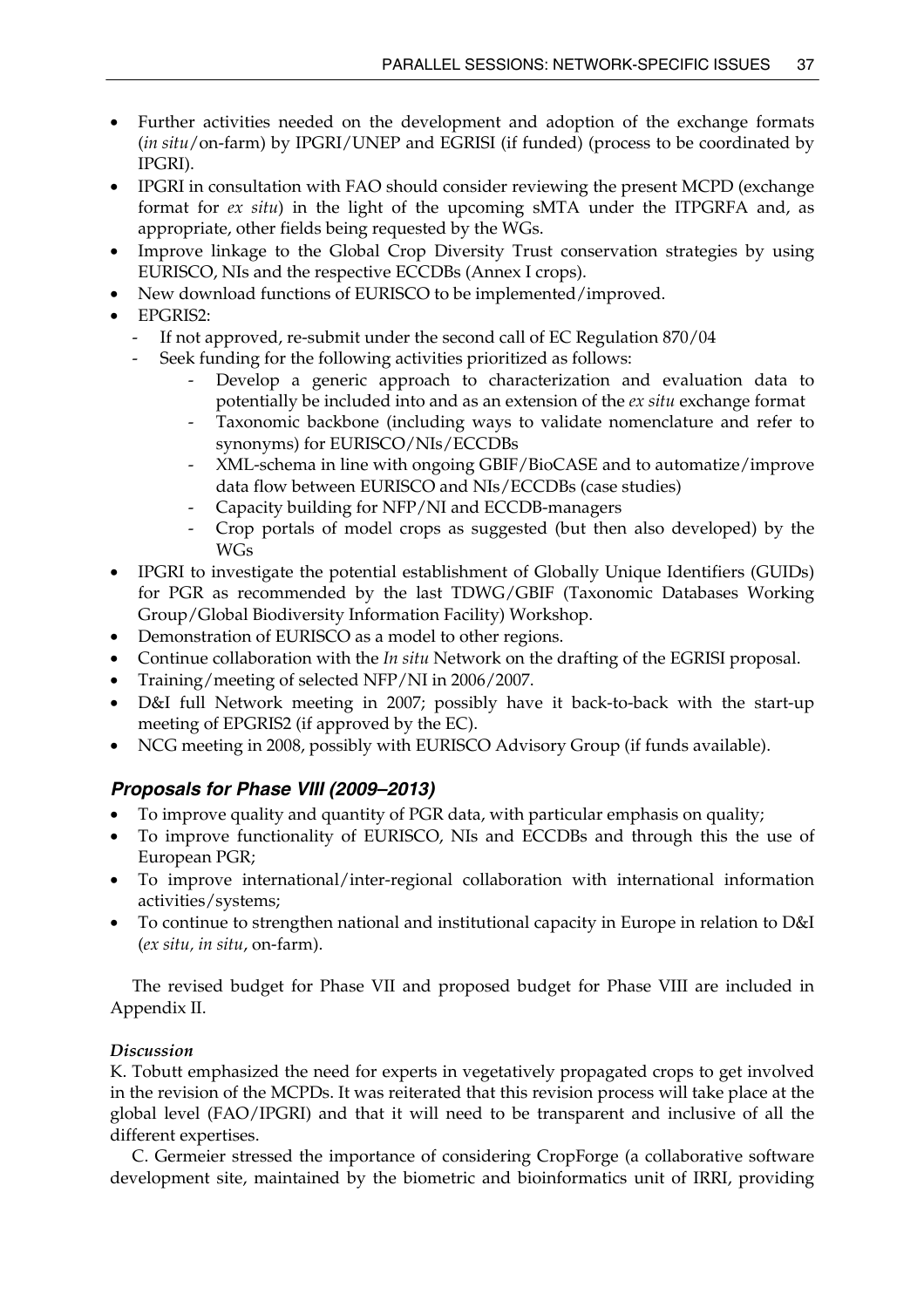tools and a centralized workspace for developers to control and manage software development) in the activities of the D&I Network.

 The high importance of improving communication between the NCG and ECCDB managers was acknowledged and reiterated.

### **Inter-regional Cooperation Network**

Attending: Tiberio Chiari (Rapporteur), Ladislav Dotlačil, Lambert Visser, Jan Engels (observer)

Unable to attend: Vladimir Meglič, Eva Thörn (Network Coordinator)

#### *Monitoring progress in Phase VII*

In Phase VI, activities comprised three areas of cooperation, i.e. On-farm/*in situ* conservation of PGR, Documentation and information system development, and Policy implementation.

 Two inter-regional workshops were run in 2003: Addis Ababa, Ethiopia, on policies; Cotonou, Benin, on information and documentation.

 In Phase VII, considering the limited progress in the area of on-farm/*in situ* management, and the need to develop this area of work within the European region in the first place, it has been proposed to focus efforts towards documentation and information systems, and policy implementation (directly related to task sharing, and the establishment of the AEGIS project).

 In addition, the issue of capacity building was indicated as a priority by other PGR networks.

 During the Network Coordinating Group Meeting held in Ljubljana, April 2005, a revised workplan was adopted, comprising eight activities. These activities deal with inter-regional meetings, documentation, and capacity building (such as training of trainers and staff exchange).

 The planned meeting of European national programmes in Belgrade earlier this year had to be postponed and it is in preparation later this year in Luxemburg with no ECP/GR funds. The participation of representatives from other regions in such an event could be considered.

#### *Updated workplan for Phase VII*

It is proposed that the meeting with regional network coordinators be co-organized with IPGRI and that it should include in its agenda the following topics: information exchange mechanisms, sharing of conservation responsibilities, capacity-building strategies and policies. Expected results are specific action plans for the identified areas, distribution of tasks and responsibilities amongst committed partners.

 The meeting will offer the opportunity to discuss the training of trainers in documentation and in genebank techniques and management. Moreover, the opportunity offered for capacity building by projects such as the EU project on "Agro-fortification: networking on sustainable use of PGR" (Agro-Forte) will be used.

 Considering the strategic role of the meeting, a reallocation of the remaining funds for the other activities is proposed.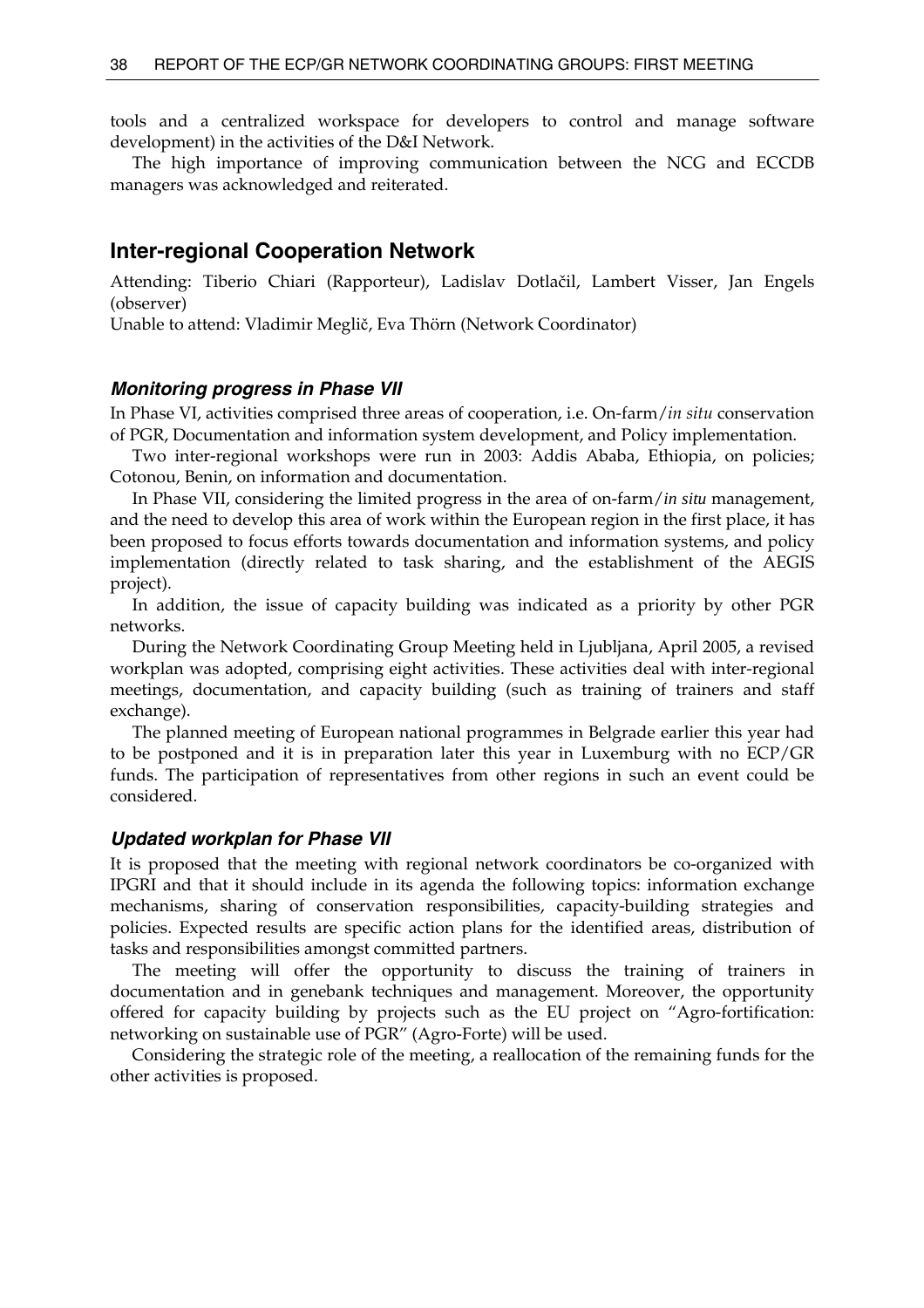#### *Issues of common interest within the Network*

Tiberio Chiari (from Istituto Agronomico per l'Oltremare - IAO, Florence, Italy) is a new member of the Network who replaces Marcello Broggio (IAO), who will be resident in Brazil for the coming months.

### *Issues of common interest across the Network*

Training in documentation and information constitutes one of the main requests for assistance from other regional networks. Therefore, an increased involvement of the D&I Network is foreseen.

### *Suggestions for Phase VIII (2009-2013)*

In order to enhance the collaboration between European partners and developing countries, the Inter-regional Cooperation Network could facilitate the identification of strategic areas for the preferential intervention of ECP/GR.

 The Inter-regional Cooperation Network would act as a pro-active forum for the development of cooperation proposals between ECP/GR and other regions for submission to funding agencies such as EU and GEF.

 The revised budget for Phase VII is included in Appendix II. The proposed budget for Phase VIII will be formulated in 2007.

#### *Discussion*

L. Frese explained that the World *Beta* Network (WBN) is an international forum and the need was expressed from other regions to see the establishment of crop genetic resources networks following the example of ECP/GR. A possible role of the Inter-regional Cooperation Network was envisaged.

 J. Engels specified that the planned workshop of regional coordinators would work in the direction of strengthening the network's coordination role and suggested that the specific needs expressed by the WBN should be channelled to IPGRI in preparation for the workshop mentioned above.

 N. Maxted stressed the importance of bidirectional flow of information from regions to Europe, specifically regarding the expertise that was developing in the establishment of genetic reserves, such as in the CWANA region.

# **Cereals Network**

Attending: Iva Faberová, Christoph Germeier (Rapporteur), Marja Jalli, Andreas Katsiotis, Gert Kleijer

Unable to attend: Helmut Knüpffer (Network Coordinator)

#### *Network-specific issues*

#### **Changes in positions**

Iva Faberová replaced Annick Leblanc in the Network Coordinating Group. Marcin Zaczyński is the new database manager for rye, replacing Wiesław Podyma. Andreas Katsiotis has replaced Mike Leggett, who has retired, as the Chair of the *Avena* Working Group. Further changes within the structure of the Network are not planned.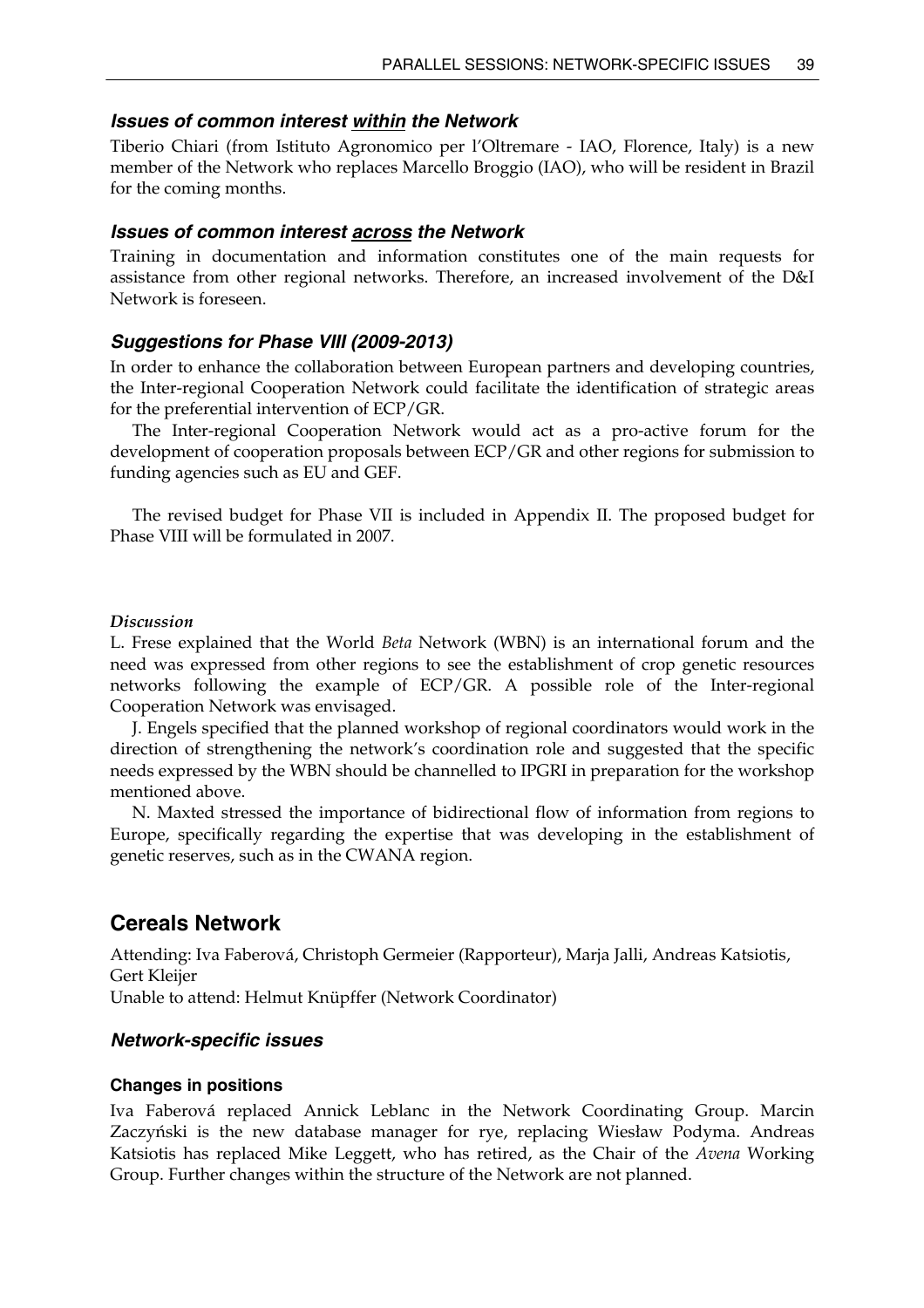### **Minor cereals**

The issue of the minor cereals is unclear. Anna Michalová, who represented this topic had left the Czech genebank and the group. Dagmar Janovská has now been appointed to succeed Anna. It is proposed to invite her into the Network.

### *Progress within the Working Groups*

Activity and progress are mainly reported within the Working Groups. Only the most important areas of progress are outlined, as follows:

- Databases and Web applications have been further developed in all cereal crops: a considerable expansion is seen in numbers of accessions in the Wheat Database. Data for *Aegilops* spp. within the European collections have been added to this database as well.
- A lot of characterization and evaluation data, resulting from EU projects, which have been completed, have been added into the Barley and Oat databases. These data are available on-line and downloadable from the respective Web pages.
- Additional evaluation descriptors have been agreed by the group and added to the Wheat Database.
- Contacts have been made with FAO for preparing a project on pre-breeding and broadening the genetic basis of breeding material within the barley genepool.
- Conservation facilities have been improved for the major wheat collections.
- A one-day *ad hoc* meeting with a limited number of scientists, to review the progress made and the workplan in rye and triticale genetic resources, is scheduled for September 2006.

### *Updating workplans*

There were no significant changes in workplans and budget plans for Phase VII. Some activities were postponed (see Appendix II).

### *Cross-cutting items for the Networks*

- Safety-duplication
- Cooperation of the CCDBs with EURISCO, GBIF and other international databases
- Quality of data and updates
- Harmonization of database structures
- Use of molecular markers
- Initiating EU and other international projects
- *In situ* and on-farm related topics such as designation of protected areas (e.g. *Aegilops* spp. in Israel, *Avena prostrata* in Spain)

# *Planning and prioritizing Phase VIII (2009-2013)*

Implementation of AEGIS will be a priority task for Phase VIII. This implies that all the Cereal Working Groups will have the same priority. It is anticipated that the implementation of AEGIS will require one meeting of the Network Coordinating Group and at least two meetings for each Cereal Working Group. All of the above-mentioned cross-cutting activities, with the exception of *in situ/*on-farm related topics will be part of the AEGIS implementation. Specific AEGIS activities will be the designation of coordinating institutions for each cereal crop, the designation of the AEGIS accessions and the development of quality standards. The implementation of AEGIS will necessarily increase the whole ECP/GR budget.

The proposed budget for Phase VIII is included in Appendix II.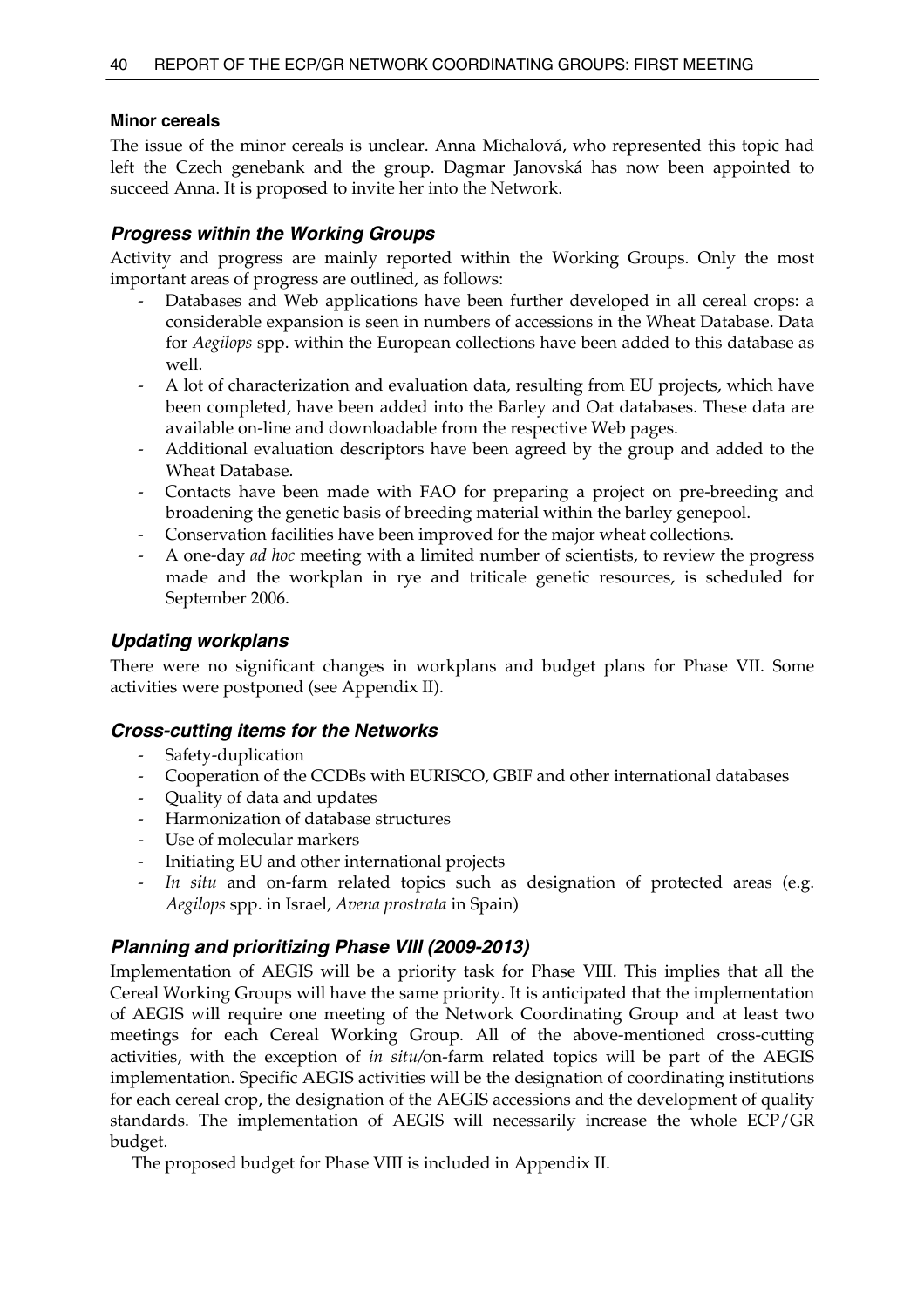### *Participation in Global Crop Strategies*

The Global Crop Diversity Trust is currently developing global conservation strategies for all five cereal crops (wheat, barley, oat, triticale and rye). Members of the Working Groups take part actively in these developments.

#### *Discussion*

K. Tobutt asked about the feasibility of harmonizing database structures.

 C. Germeier replied that in his opinion the objective is not harmonizing structures, but undertaking a common modelling of genetic resources information and that CropForge is the ideal platform to set up open source software development.

 L. Horváth raised the point of genetic resources of rice, considering their importance in a few countries in Europe and the existing risk of genetic erosion.

 G. Kleijer reminded the group that it is always possible for specific interest groups to initiate activities within the Network.

# **Forages Network**

Attending: Beat Boller (Network Coordinator), Lajos Horváth, Chris Kik, Petter Marum (Rapporteur), Valeria Negri, Magdalena Ševčíková, Evelin Willner

### *Workplan progress*

#### **Sharing of responsibilities**

#### **Identification of most original sample (MOS) and identification of primary holder**

In the major databases between 80 and 100% of the accessions have an assigned "Originality". "Primary holder" is assigned for 0 to 72% of the accessions. Data for some databases are still missing.

 There is still a lot of work to do to reach our final goal of sharing the responsibility of maintaining a European forage collection.

 Some countries have extremely large collections. As a group we feel that we can contribute to go one step further to rationalizing large national collections and give advice on how to select the most appropriate accessions for long-term conservation.

 There are communication problems with some DB managers. The NCG is considering suggesting new DB managers for those databases and/or to reduce the number of forage databases by merging several databases. To improve the contact with the DB managers, one idea might be to integrate them more into the activities of the WG.

 Difficulties are encountered in completing the workplan on the identification of primary holders because some of the database managers find it difficult to do the job without extra funding (this is a problem for all). The Group will send a letter to some DB managers (National Coordinators) and ask if he/she is still able and interested in doing the job.

 The harmonization of data structure of some of the CCDBs with the EURISCO data structure is still not completed and is a big problem. The method of data exchange must be improved.

#### **Safety-duplication and regeneration standards**

The table of capacities for hosting safety-duplication and the table of applied regeneration standards have been completed.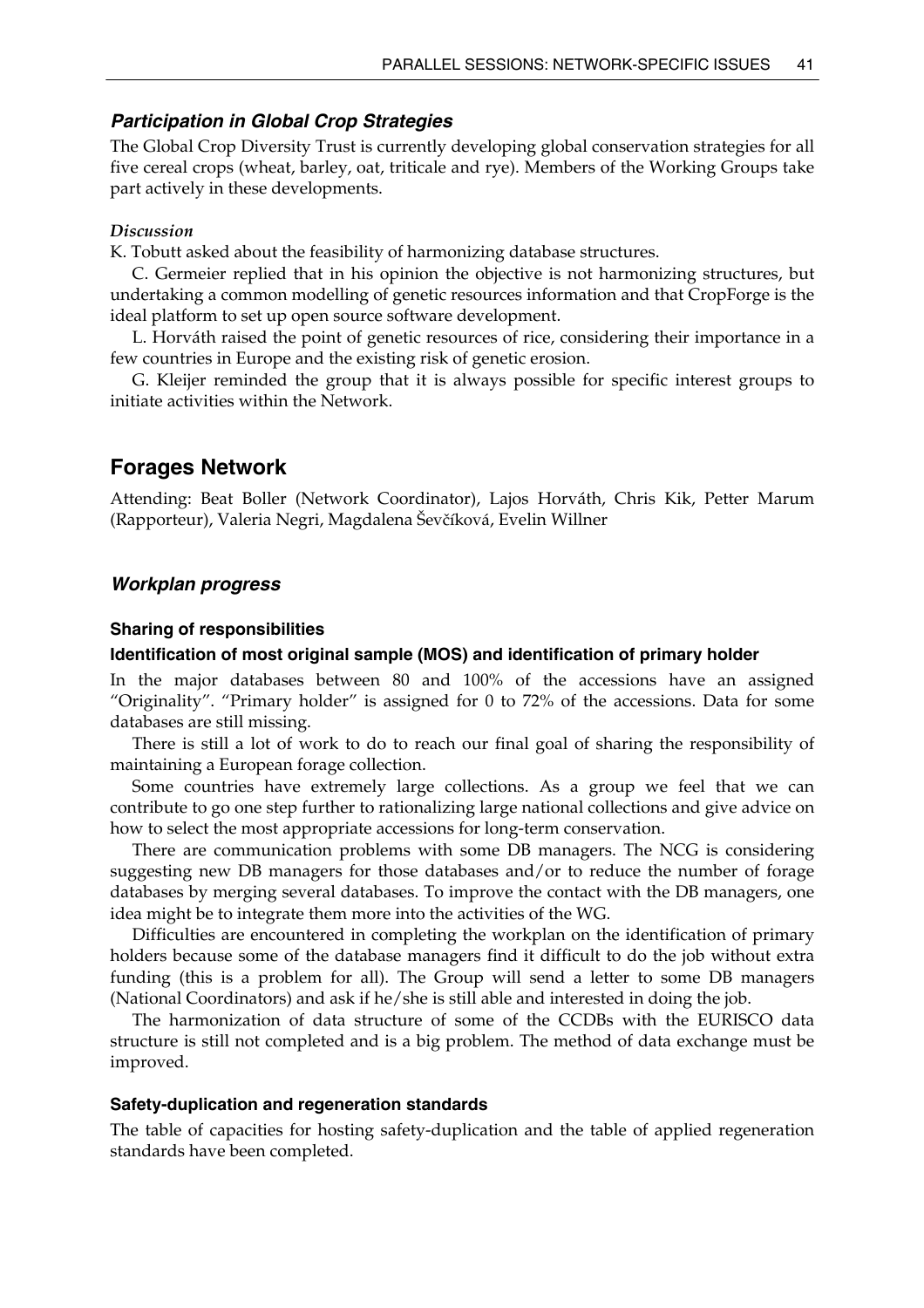### *Medicago* **core collection project**

It had been decided earlier to submit a project to EC 870/2004. The NCG expressed concern about the slow progress made in the preparation of the project. It was discussed whether a change in leadership of the project might be an appropriate solution to increase the chances of submitting the project to the second call, expected very soon in 2006. It was agreed to ask Jan Nedělník (RIFC, Troubsko, Czech Republic) if he was willing to provide substantial input, possibly as coordinator. Soon after the meeting, Jan Nedělník agreed to assume the role of project coordinator and to prepare the project in collaboration with Vladimir Meglič of the Agricultural Institute of Slovenia, Ljubljana.

### *Updating workplans*

- The workplan was updated in 2005 and the NCG has focused on the sharing of responsibilities and we still see this as the major task for the remaining part of Phase VII.
- The Forages NCG encourages the "Global Crop Diversity Trust" also to start work on some of the many forage species included in Annex I. The NCG suggests starting work on *Medicago, Trifolium, Lolium* and *Phleum* as models for the other genera and is willing to participate in this work.
- Revise the preferred standards of regeneration based on new knowledge.

There were no significant changes in workplans and budget plans for Phase VII (see Appendix II).

### *Suggestions for planning of Phase VIII (2009-2013)*

The Network consists of only the Forages WG.

- Carry out primary MOS identification of primary holders with the remaining forage CCDBs for inclusion in the European forages collection.
- Support genebanks in making proposals to assign AEGIS accessions.
- Produce a system for entering characterization and evaluation data in the forage CCDBs using the IPGRI common descriptor lists.
- Identification of European agricultural sites which harbour forage genetic resources. Carry out research to compare the genetic variation in European genebanks vs. the variation present in the above-mentioned agricultural systems. This may lead to the creation of a "core collection" of European grassland sites for in situ conservation.
- Raise public awareness of forage genetic resources, by the way of forage crop portals. The Working Group will identify members or institutes who are willing to host particular species.
- Support initiatives to investigate high throughput genotyping via SNP micro-arrays with the aim of identifying similar accessions in a more time-efficient way.

The proposed budget for Phase VIII is included in Appendix II.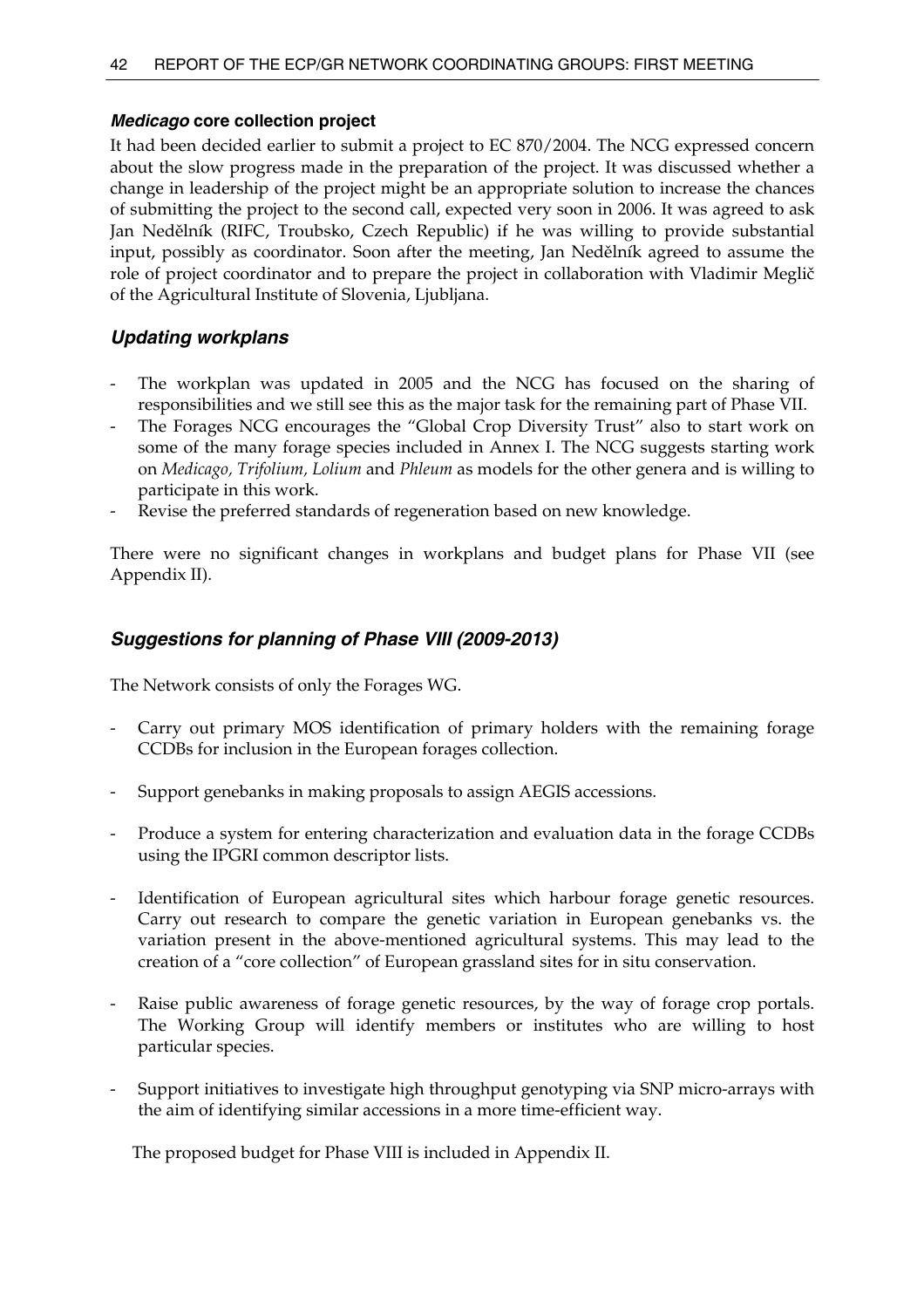# *Discussion*

Interest was expressed in the initiative to establish a network of conservation sites with high *in situ* genetic diversity. The identification of the unit of diversity (either accession or population), in order to apply the concept of core collections at the *in situ* level, was considered an issue to be clarified.

# **Fruit Network**

Attending: Emma-Jane Allen, Emilie Balsemin, Stein Harald Hjeltnes, Marc Lateur, Erika Maul, Robert Oger (observer), Jesus Maria Ortiz, Kenneth Tobutt (Network Coordinator, Rapporteur)

# *Monitoring progress*

• Chairmen and Database Managers (DBM) presented progress reports. Excellent progress has been made by all Working Groups (WGs). By 15 April 2006 ECP/GR report forms will be completed.

# *Updated workplans*

- We propose the four DBM should meet in 2007.
- It was recommended that the *Vitis* WG use its funds for the database to allow the adaptation to the EURISCO format and the incorporation of the Black Sea project data.
- *Malus/Pyrus* WG workplan will be revised during the WG meeting in November 2006. *Prunus* WG workplan was revised during the WG meeting in December 2005.
- *Malus* DBM will distribute annotated lists to the curators with suggested euonyms (agreed standard names chosen from among synonyms for database purposes) for members to supply any corrections at the meeting in November 2006. Global Crop Diversity Trust Global Strategy for apples should be discussed with the Global Strategy Coordinator at this meeting.
- The *Pyrus* database will adopt the EURISCO format.

# *Conclusions and recommendations of interest within the Network*

• It was agreed that the four databases should be harmonized as much as possible, e.g. *Vitis, Malus* and *Pyrus* DBs will adopt the *Prunus* DB homepage as a model, DBMs will share modules with each other and will adopt common AEGIS descriptors which are being developed by the *Prunus* group.

# *Conclusions and recommendations of common interest across Networks*

- It was agreed that euonyms will be added in the databases to aid solving synonym problems.
- Software developed at Gembloux for solving *Pyrus* synonym problems will be available for other ECCDB managers.
- Advice on incorporation of pedigree information into ECCDBs would be useful.
- The group recommends the use of standardized digital photographs with reference scales for developing photo galleries.
- The flow of information between curators, ECCDB, EURISCO and National Focal Points (NFPs) needs to be clarified.
- Clarifications of the EURISCO descriptors "Country of origin" and "Accession name" is essential.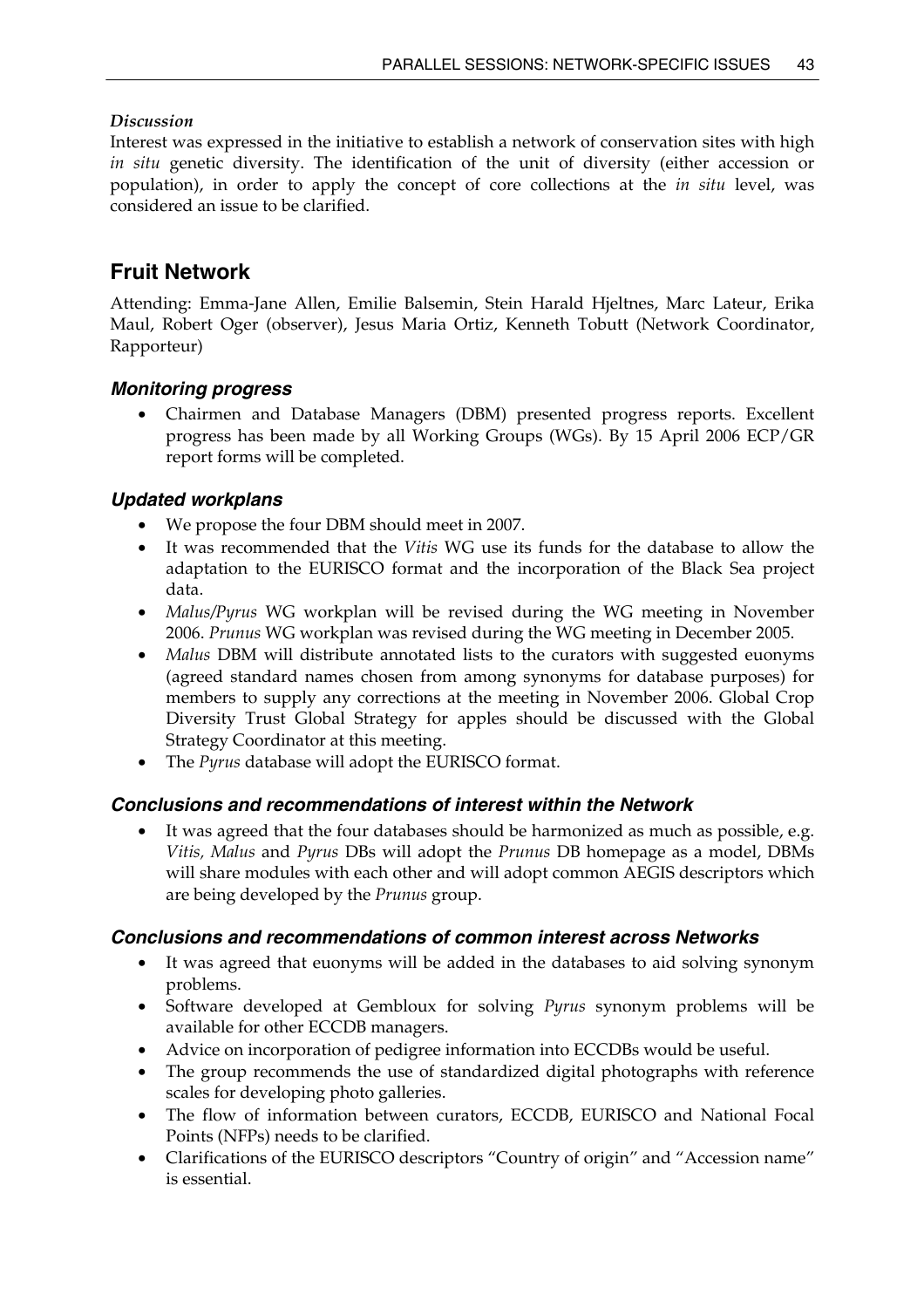Regarding microsatellite markers used for characterization, we recommend consideration of the "*Vitis*-method" n+2, n+4, …. instead of 110, 112, …, for incorporating data in the database.

### *Suggestions for Phase VIII (2009-2013)*

- All three WGs should be prioritized in Phase VIII, and an additional 18 000 euro will be required. *Ad hoc* meetings will allow for equal participation of the three groups.
- The *Prunus* Genetic Resources Newsletter will be expanded into a joint Fruit Genetic Resources Newsletter.
- At the moment vegetatively propagated crops are insufficiently represented in thematic Networks, e.g. Documentation and Information Network, *In Situ* and On-Farm Conservation Network. Therefore we recommend that these crops should be represented in the relevant Networks.
- Interaction with *Fragaria*, *Ribes* etc. genetic resources groups will be desirable and integration into ECP/GR should be considered.
- All WGs will seek to implement AEGIS and give priority to validation accessions of the ECCDBs by use of phenotypic, photographic and microsatellite descriptors.
- All WGs will try to incorporate into the ECCDBs data from other collections with which they are not currently in contact.
- *Malus/Pyrus* WG will develop better links between wild relatives and cultivars.

 The revised budget for Phase VII is included in Appendix II. The proposed budget for Phase VIII will be formulated in 2007.

#### *Discussion*

 $\ddot{\phantom{a}}$ 

Standardization of guidelines for displaying photographs on the Web was discussed as an ideal situation, for which technical solutions exist.<sup>8</sup> The types of solutions implemented by several European herbaria, which are displaying herbarium sheets on-line, will be worth studying.

 Regarding the interpretation of the descriptor "Accession name", I. Faberová clarified that this is quite well defined and that no taxonomic information should be included there, even if the field remains empty.

 It was recommended that any issue related to standardization of information be channelled to the Documentation and Information Network and that a process for problem discussion and resolution be created through an appropriate platform.

<sup>8</sup> H. Knüpffer informed that the EU project ENBI (European Network for Biodiversity Information), WP6, has published one of their deliverables as a book: *"Digital Imaging of Biological Type Specimens. A Manual of Best Practice. Results from a study of the European Network for Biodiversity Information"*. The book describes general subjects on digital imaging of biological objects, current approaches for different groups of organisms and a number of case studies. The book can be ordered as hardcopy from the ENBI bureau in Amsterdam (enbi@science.uva.nl) or from the authors in Stuttgart (chaeuser@gmx.de). From ENBI's Web platform, CIRCA, both the entire book (11.9 Mb) as well as the individual chapters can be downloaded.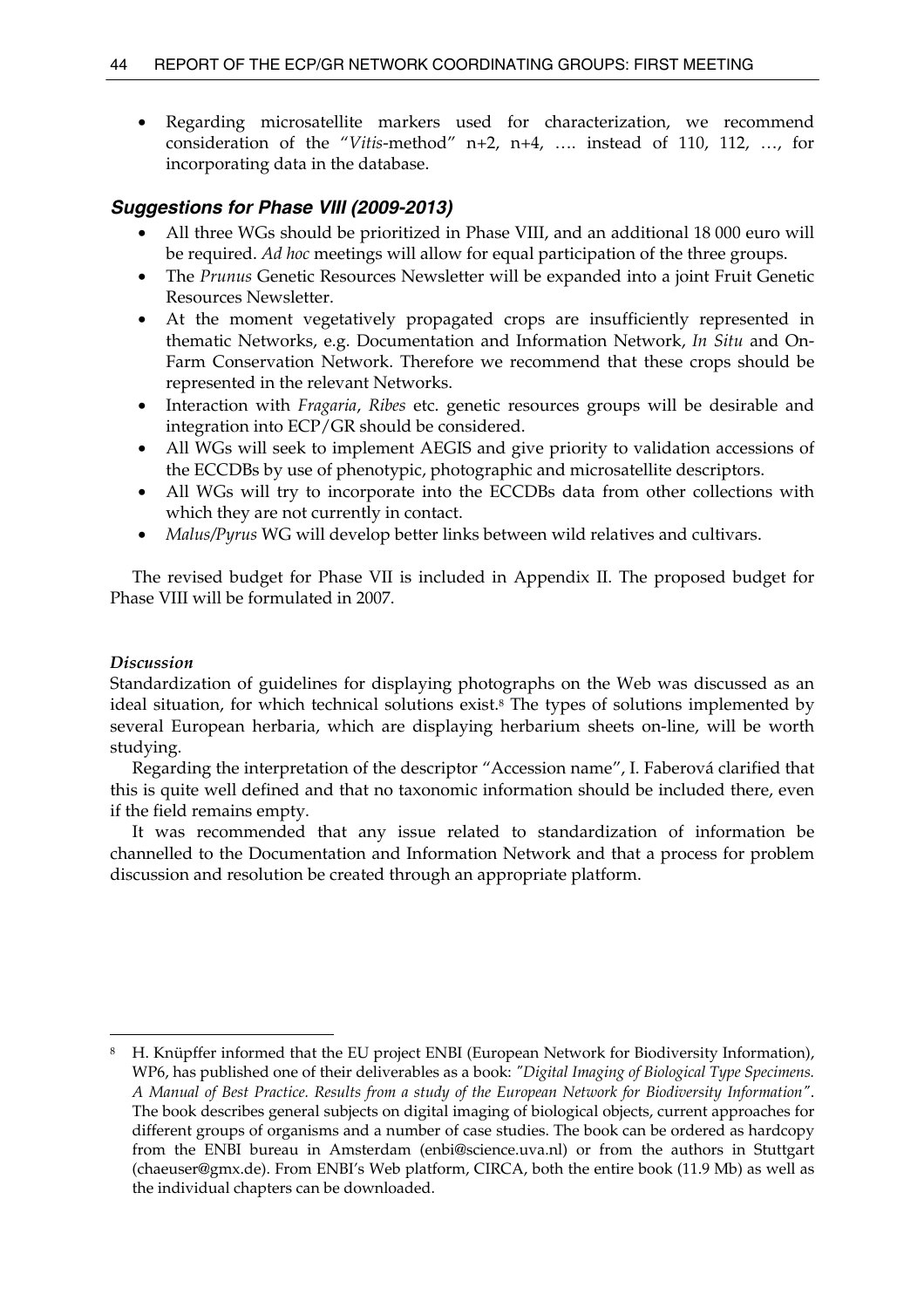# **Sugar, Starch and Fibre Crops Network**

Attending: Lothar Frese (Network Coordinator, Rapporteur), Roel Hoekstra Unable to attend: Andrea Carboni, Bruno Desprez, Martin Pavelek

# *Network-specific issues*

The Sugar, Starch and Fibre Crops Network (SS&F) encompasses crops with few agronomic or biological features in common. Hence our major joint interests are data documentation issues, and extensive knowledge in this field is available as we have been managing CCDBs for *Beta* and Potato for two decades. The Working Groups reported progress as follows:

# *Beta* **Working Group**

- Regeneration guidelines were compiled by all collection curators (as part of the quality management concept);
- GIS (Geographical Information System) tool was implemented in the IDBB (International Database for *Beta*) to visualize geographic distribution of species or distribution of traits;
- Good progress was achieved in the development of *in situ* management concepts.

# **Potato Working Group**

- European **cultivated potatoe**s: the Web site was completely renewed and a tool for password-protected data input by contributors via the Web is being developed by SASA (Scottish Agricultural Science Agency) which should be available by September 2006;
- European **wild potatoes** (including Andean landraces): good progress was made in updating passport data (e.g. VIR);
- Good progress was achieved in assembling MAS (Most Appropriate Samples) list to be proposed to curators of the collections.

# **Fibre crops**

 $\overline{a}$ 

- A Working Group for Flax and Hemp was established;
- Updating of the descriptor list for flax is in progress;
- Some progress in the Flax Database management (passport data and some characterization data by the Czech partner, evaluation data by the Slovak partner) was achieved and is quantified in the project proposal mentioned below.

# **Network-related progress**

During the NCG database managers meeting (July 2005, Braunschweig, Germany) it was decided to write a project proposal to be submitted to the Steering Committee. The Czech partner with involvement of all NCG database managers elaborated the proposal "Development of a reference implementation for access to and management of a Central Crop Database (*Linum* spp.) based on open source Internet technology".9 The major aim of the project consists in the improvement of the existing flax database operated by the Czech partner on the basis of the generic data model developed and successfully applied for *Beta* and *Avena*. The project can be considered as a case study hopefully leading to a broader application of the generic data model.

<sup>9</sup> Project proposal available on the Internet (http://www.ecpgr.cgiar.org/SteeringCommittee/ SC10/StandRep/IFDB-pp.pdf)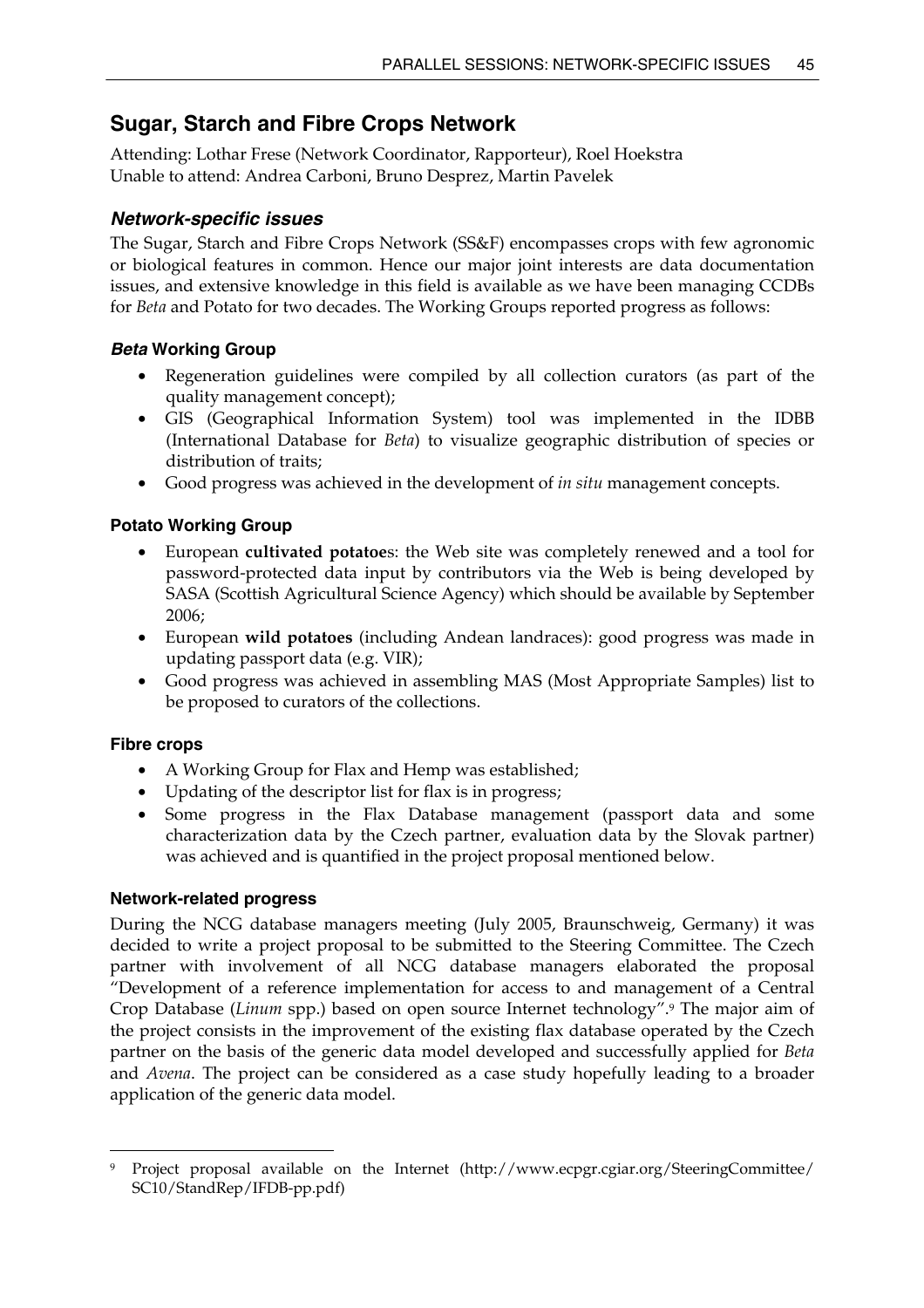# *Updating workplan*

- Potato WG meeting postponed to late 2006. It is planned to demonstrate the new Web site and software tools for uploading data to the participants.
- Participation in the Global Crop Diversity Trust programme. The ECP/GR Network should be involved in the development of crop conservation strategies for potato and *Beta* and the follow-up process.

### *Workplan for the rest of Phase VII*

### **All crops**

All crop representatives considered updating of the CCDBs, in particular characterization and evaluation data, as a major need. EURISCO was seen as an additional passport data source.

### *Beta*

The report of the *Beta* Working Group was more detailed as the Working Group had just met from 8-11 March, 2006 in Spain. The task- and responsibility-sharing issue is on hold until the end of the AEGIS feasibility study. The Group decided to designate target populations for *in situ* management (ISM) based on the rather detailed knowledge compiled during the meeting on suitable sites. The group identified the need for species-specific *Beta* descriptors for *in situ* data and a database module suited to document *Beta*-specific *in situ* data. The Working Group suggested organizing an *ad hoc* technical meeting to prepare this descriptor list and to discuss a data model for the new module including basic concepts for data exchange between national inventories, the IDBB and other relevant information systems. A baseline of genetic diversity for designated ISM target populations can be developed using input in kind from a breeding company carrying out genetic characterization.

### **Potato**

The Working Group plans the inclusion of passport data of several collections (e.g. East European countries) that have not yet been included in the database.

### **Flax**

Since the project applicant AGRITEC agreed to provide considerable input in kind to the proposed flax database project, this will be the major activity.

# *Synergies and common features*

Uploading mechanisms for characterization and evaluation data are required by all NCG databases and will be a matter of future discussion. Also in future synergies will mainly be generated through cooperation in the field of documentation. It is therefore proposed to invite the Flax and *Beta* CCDB managers to attend the potato meeting in late 2006.

# *Budget*

### **Potato (currently lower priority)**

The Potato Working Group will spend the budget for the meeting to be held late 2006 and for small cooperative projects to be discussed by the Working Group such as the preparation of VIR data by a VIR expert for uploading into the Potato Databases.

 The participation of the Flax and *Beta* DB managers in that meeting can be funded from the remaining budget of the *Beta* and Flax Working Groups.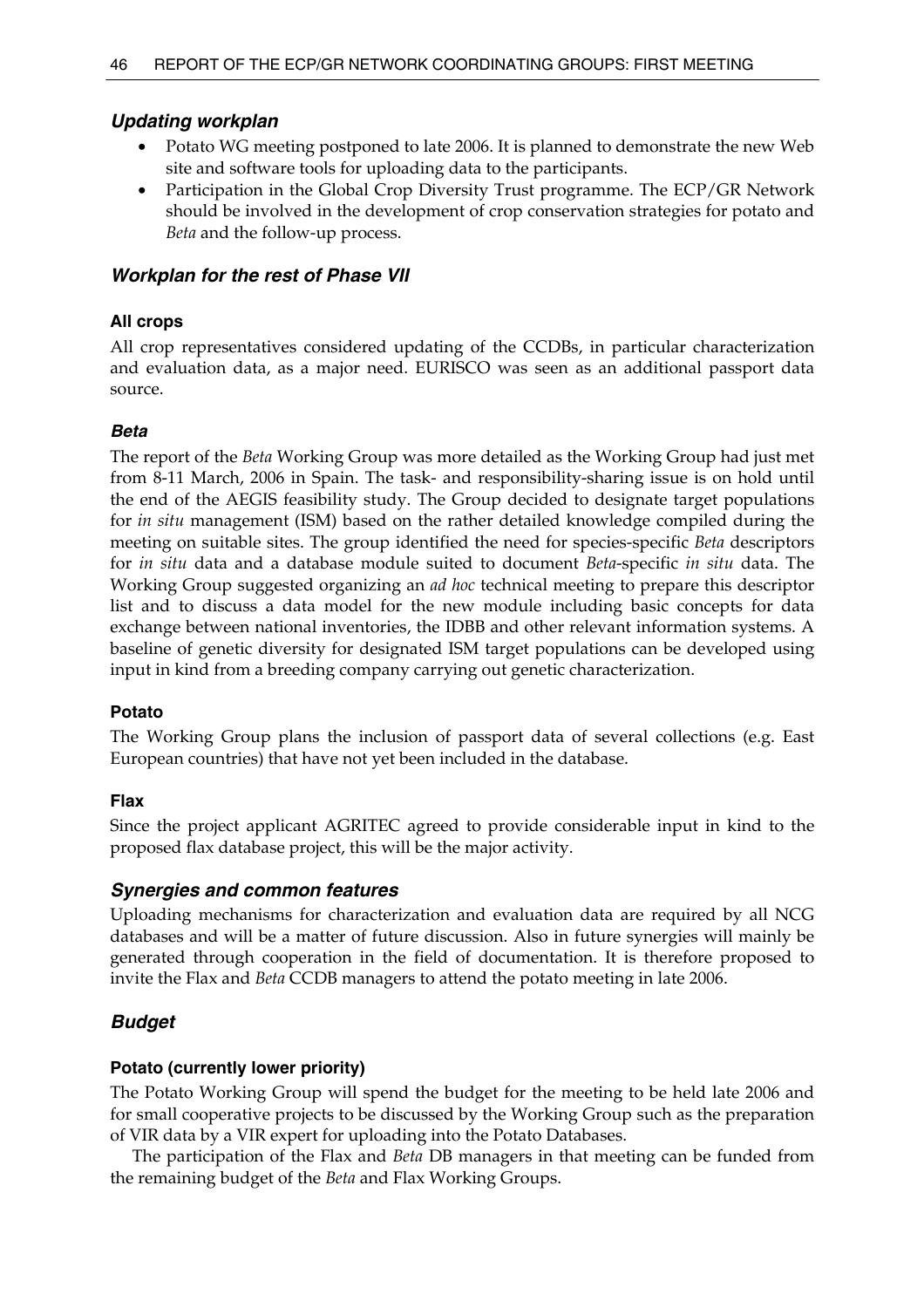# *Ad hoc* **technical meetings**

The remaining budget will also be spent for small *ad hoc* meetings required to develop cropspecific ISM descriptors, the ISM data model. To facilitate the interaction between the thematic networks and the crop-specific networks, the SS&F Crop NCG plans to invite and fund the representatives of the thematic Networks from its own remaining budget.

# *Suggestions for Phase VIII (2009-2013)*

All Working Groups should give equal priority to all WGs in future and share the budget according to needs. The NCG stressed that in particular the well-established older WGs with detailed workplans would prefer to spend a significant part of the budget for actions rather than for just another meeting. The slow work progress is often due to lack of staff and as can be seen from the Flax Database proposal, considerable work progress may be achieved if a part of the budget is invested in a suitable manner. The Network Coordinating Group suggests the following meetings and actions:

# **Working group meetings including publication of reports**

- *Beta*
- Potato
- Flax and Hemp combined with NCG meeting

### *Ad hoc* **meetings on various issues**

Three working groups

### **Actions**

- *Beta*: Uploading of C&E data from VIR, and other collections. We would like to apply for a small ECP/GR project such as we had in the past for garden beet evaluation with the Czech Republic, Poland and Russia:
- *Beta*: Monitoring of genetic reserves (Beta). Travel cost reimbursement for local experts.
- Preparation of MAS of Garden and Leaf Beet accession suitable as conservation varieties, perhaps in cooperation with the vegetable network or with NGOs. Funded as small ECP/GR project.
- Preparation of MAS for obsolete potato varieties suitable as conservation varieties (Genetic fingerprinting: 5000 euro, virus eradication: 10000 euro). Specific priorities will be determined at the WG meeting, perhaps in co-operation with NGOs. The work could be advertised within the ECP/GR to make the best possible use of the available funds.

 The revised budget for Phase VII and proposed budget for Phase VIII are included in Appendix II.

# *General suggestions*

The NCG recognizes the need for improved cooperation, information exchange and knowledge transfer between crop-specific working groups and thematic networks.

 The 60 CCDBs provided by institutions as input in kind to the whole ECP/GR system, are essential elements of the ECP/GR. They were developed virtually without significant project funding during the past two decades. In view of the emerging central information systems the CCDB managers need a clear perspective for their future work and role in a network of national and European information systems. The position of CCDB managers should be defined by a clear assignment of functions, tasks and facilities through national or European authorities, which may not necessarily mean additional funding since the goal may also be achieved by slight organizational rearrangements which will give genetic resources work a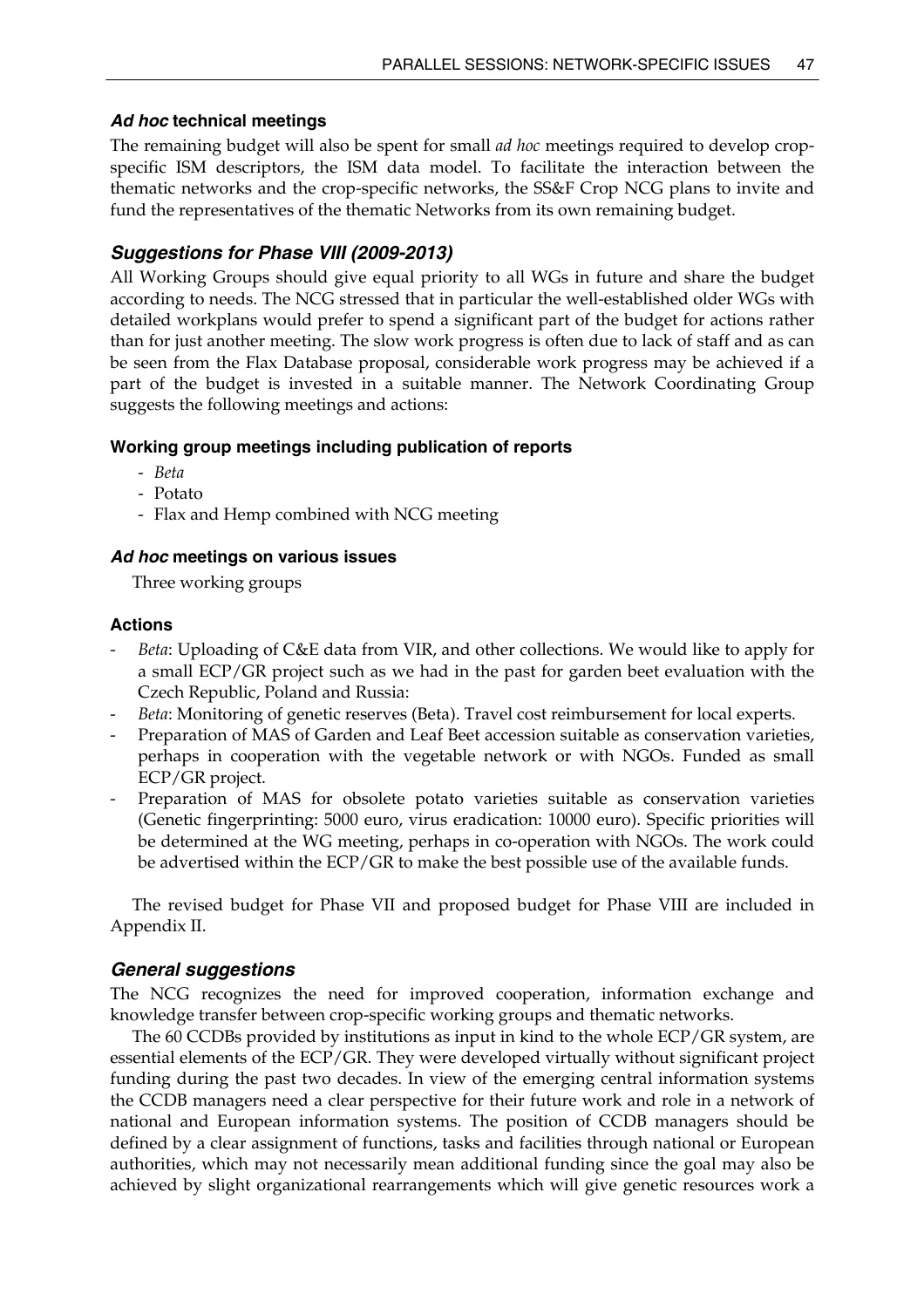higher priority. A clear commitment by decision-makers interested to establish an efficient and effective European genetic resources programme following the principles laid out by the AEGIS strategy may suffice.

 Past experiences have shown that some milestones set by working groups can easily be achieved through small amounts of money for targeted actions. Older working groups in particular have less need to meet and discuss workplans; rather, they need additional staff capacity to suit the action to the word. For that very reason the NCG has submitted the flax proposal and is suggesting various actions for Phase VIII. As the EU regulation 870/2004 will probably not be continued there is a clear need for a funding mechanism which will allow working groups to really progress with their work.

#### *Discussion*

Following the proposal from the Network to reduce the number of meetings and dedicate more funds to activities, F. Begemann asked the meeting whether this could be considered a generalized need and what would be the right balance between funds spent for meetings or actions.

 D. Astley replied that, in the case of the Vegetables, Medicinal and Aromatic Plants Network, there was agreement that it is important to have meetings to keep continuity of the WGs, but small injections of funds for activities can be very effective.

 A. Katsiotis enquired whether it could be appropriate to consider activities on cotton genetic resources, considering that this crop is important in Greece and Turkey. The meeting took note of this proposal.

# **Vegetables, Medicinal and Aromatic Plants Network**

Attending: Dave Astley (Network Coordinator, Rapporteur), Dea Baričevič, Ietje Boukema, Marie-Christine Daunay, Maria José Díez Niclós, Willem van Dooijeweert, Joachim Keller

The VEGMAP Network involves seven Working Groups: *Allium, Brassica*, Cucurbits, Leafy Vegetables, Medicinal and Aromatic Plants, Solanaceae, and Umbellifer Crops.

### *Structure of the VEGMAP NCG*

Grégoire Thomas resigned as Coordinator of the NCG and Eduardo Rosa resigned as the *Brassica* Working Group representative. Dave Astley agreed to take over the function of the NCG Coordinator until the Full Network Meeting in June 2007.

 There was no representative of the *Brassica* WG in the NCG meeting. The *Brassica* report was presented on the basis of information supplied by Eduardo Rosa and Noortje Bas.

#### *Network-specific issues*

i. This was the first meeting of the VEGMAPNET Coordinating Group since the Steering Committee included the MAP Working Group in VEGNET without consultation. The members of the Network Coordinating Group presented their reports on the achievements of the Working Groups. It was immediately apparent that the MAP Working Group has a different basis, workplan and objectives to the crop-based vegetable Working Groups. The members of the VEGMAPNET all agree that the MAP WG and the vegetable WGs would be better served by reversing the Steering Committee decision and removing the MAP WG to re-establish the Vegetable Network. Dr Dea Baričevič, Chair of the MAP WG was in full agreement with this recommendation. The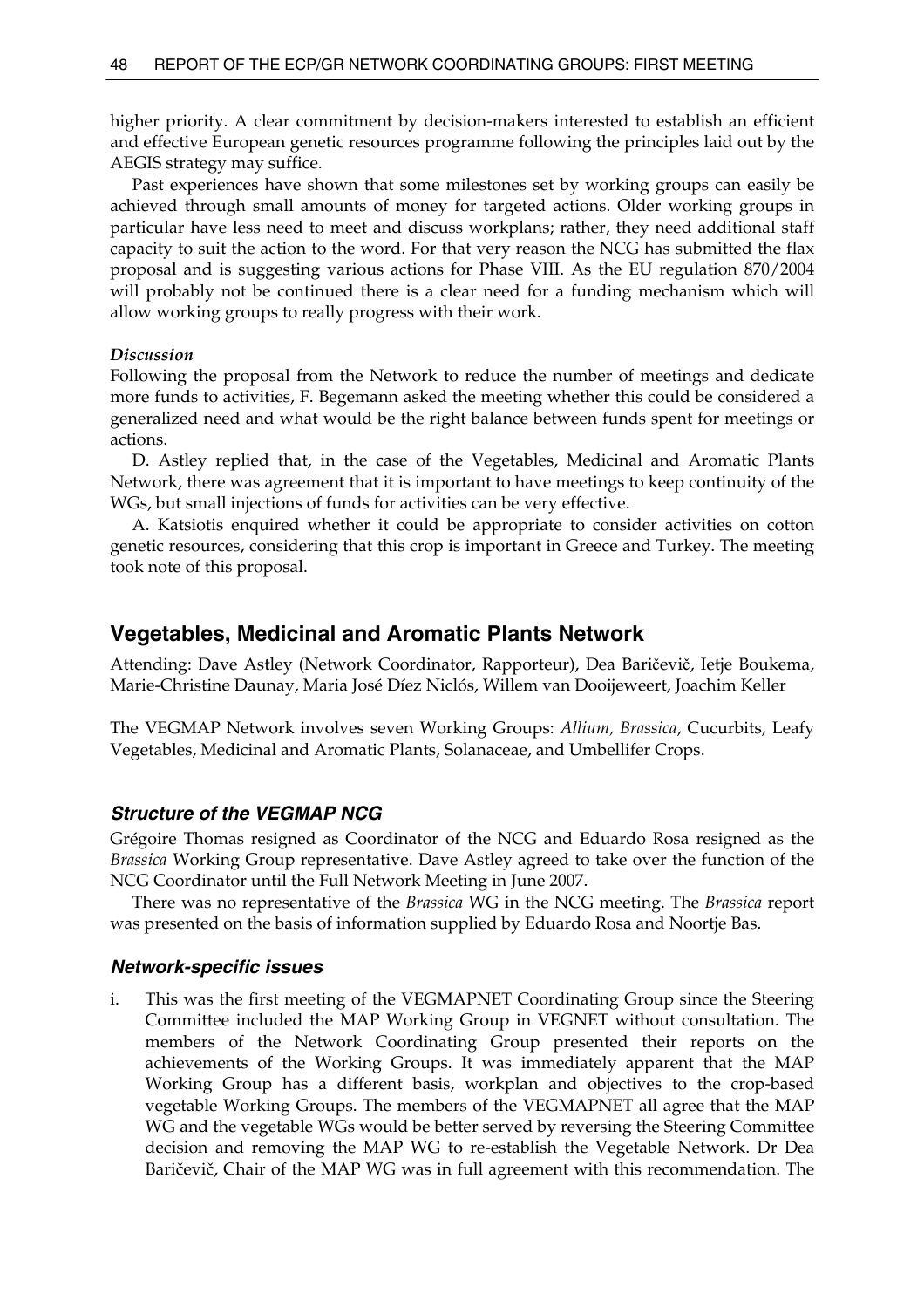MAP WG deals with >400 wild taxa as potential sources of medicinal and/or aromatic products and as such will benefit from collaborative support from the *In-situ* and Onfarm Network. We believe that the MAP WG requirements for the development of their practical, strategic and policy activities will best be served by incorporation in another crop-based network.

- ii. Based on recent surveys, all WGs recognize that safety-duplication is still a significant problem. We recommend that the members of the SC promote the essential nature of safety-duplication within their national programmes in order to safeguard their national collections and the broader international genepool.
- iii. Working Group members are appointed by national programmes. But the Working Groups find that some nominees are not always competent in the crop or plant genetic resources of the WG or may lack a sufficient level of language understanding. In addition, regular changes in national representation on Working Groups make the continuity of the workplans extremely difficult. National PGR Coordinators should be aware of the need for competence in their delegates for specific Working Groups and the benefits that accrue from the continuity of the membership within the Working Groups.
- iv. A new GENRES Project focused on vegetatively propagated *Allium* will be submitted by the *Allium* WG to the 2nd call of EC Regulation 870/2004. The project proposes the use and integration of biotechnological tools (molecular markers and cryopreservation) in the rationalization of the material to create well-defined cryopreserved European collections.
- v. While searching the European databases, the Working Group members observed an increasing level of inaccuracy in taxonomic names with respect to spelling and synonymy. A higher level of accuracy and validation is required in European databases and this can only be achieved by regular input from taxonomic specialists. The NCG recognizes that the EPGRIS2 project proposal has a taxonomy validation component and looks forward to the implementation of such a system.
- vi. The VEGMAP NCG highlighted five areas of interest, namely ecogeographical surveys, gap analysis, strategy development for *in situ* conservation, landrace surveys and technical clarifications, for collaboration with the *In-situ* and On-Farm Network. The NCG supports the proposal to develop a new project proposal for the  $2<sup>nd</sup>$  call of 870/2004 for the integrated approach to European conservation implementing genetic reserve and on-farm concepts including *Brassica* and MAP work programmes.
- vii. The NCG noted that the new Working Groups (Cucurbits, Leafy Vegetable and Vegetable Solanaceae) have shown very good progress in achieving their workplans particularly for documentation, development of descriptors, etc. But the older Working groups (*Allium* and *Brassica*) exhibited signs of having reached saturation point where further development has been limited by the lack of financial inputs. However, it was noted positively that workplan development has been revitalized for the *Allium* and the *Brassica* groups by AEGIS, but the financial limitation is still the major constraint to progress.
- viii. The Medicinal and Aromatic Plant Working Group will organize the 4th Symposium of Breeding research on MAPs with special reference to Conservation Strategies in Slovenia at the end of September 2008. The MAP Working Group will meet in the 2nd half of Phase VII and may run in tandem with the international symposium.
- ix. The VEGMAP NCG agreed to discuss and formulate a budget for Phase VIII at the Full Network meeting in June 2007. The delay was justified because we await clarifications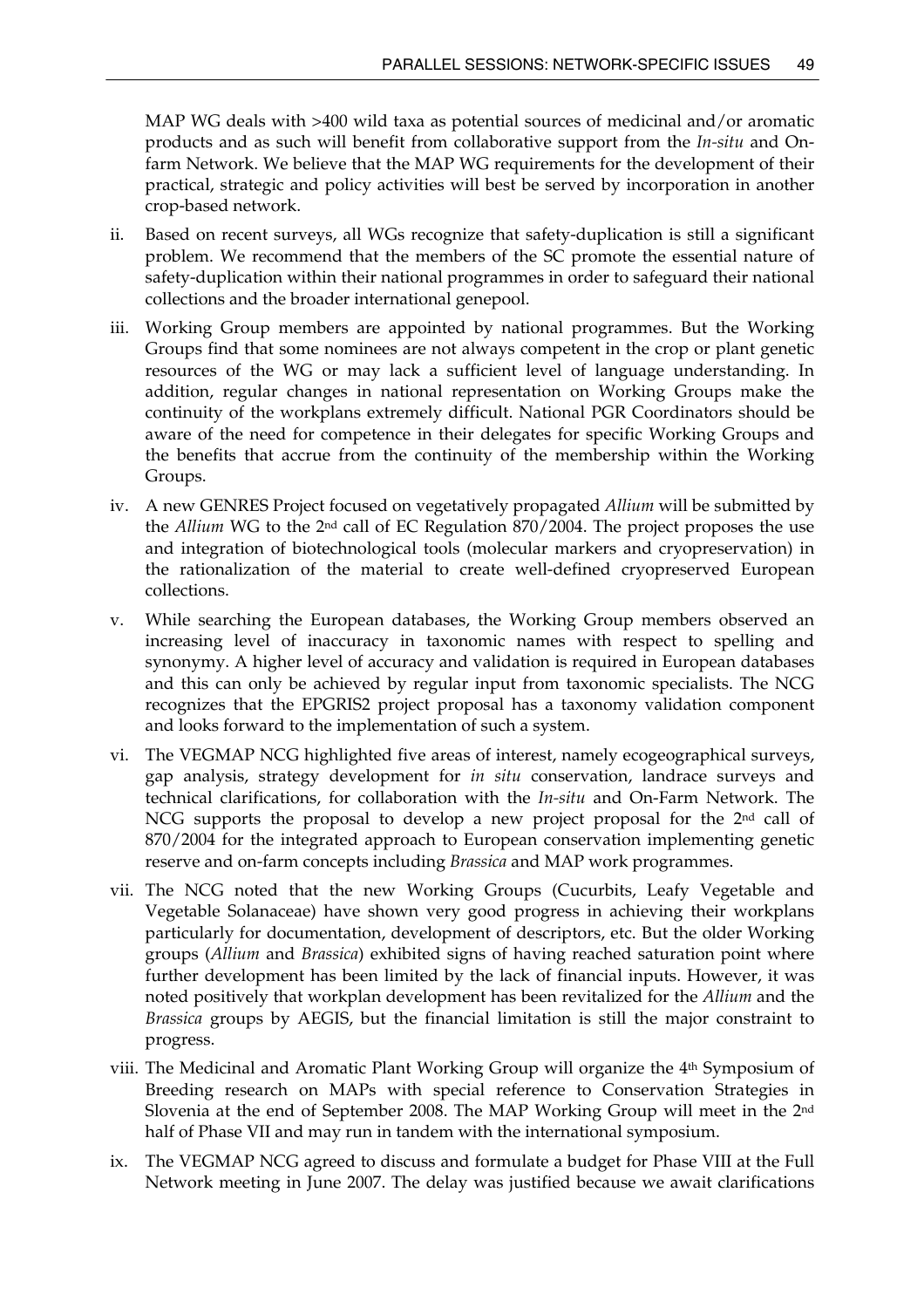on GENRES projects and on the structure of the VEGMAP Network highlighted above, both of which have consequences for budget development.

#### *Recommendations for Phase VIII (2009-2013)*

- 1. All Network Working Groups need funds to drive their work and the NCG recognized that the WGs have benefited tremendously from involvement in GENRES projects. However, it was also recognized that the time and effort required to develop a GENRES proposal are out of proportion to the rewards received. The VEGMAP NCG would like to see stronger interactions between the ECP/GR Secretariat, the ECP/GR Steering Committee and the various divisions of the European Commission to promote genetic resources in Framework Programmes and to link more directly into the development of GENRES programmes at a political level through the European Parliament and national programmes holding the Presidency of the EU.
- 2. The VEGMAPNET proposes that the Steering Committee consider the development of a new thematic group for cryopreservation including the under-pinning requirement for *in vitro* work (phytosanitation by meristem culture). In considering the high labour and cost requirements for the field maintenance of vegetatively propagated germplasm (potato, fruit crops, garlic and shallot, MAP species like mint) cross-cutting initiatives should be used to support information exchange to promote the technical developments between these crop groups. There are significant advantages for groups which are developing protocols for crops previously not stored in cryopreservation to benefit from links with specialist groups. In addition, taking account of the investment required to establish cryo facilities, in terms of equipment and training, and the economies of scale to be achieved, it is essential to promote the use of centres of technical excellence for the cryopreservation of multiple crops.
- 3. The members of the NCG were encouraged by the results reported from the AEGIS project and are keen to recommend the implementation of the various technical aspects of AEGIS as far as they can be applied to the different WGs within the VEGMAP Network (e.g. the definition of Most Original Accession/Most Appropriate Accession).
- 4. The NCG was divided on the question of prioritizing Working Groups within the Network. All six vegetable Working Group representatives felt strongly that there is no benefit to such a priority ranking between the Vegetable Working Groups, while the MAP representative was wholly in favour of prioritizing groups within the Network.

 The status of the budget for Phase VII is included in Appendix II. The proposed budget for Phase VIII will be formulated in 2007.

#### **Discussion**

A question was asked about safety-duplication, enquiring whether the insufficient implementation is due to lack of capacity or other reasons.

 D. Astley replied that generally the problem consists in lack of implementation at the national level, following the agreement reached during the WG meeting. This problem is sometimes related to the insufficient delegation of governmental authority assigned to the WG members participating in the meetings.

 The case of the MAP WG and its most suitable allocation to a given Network was debated. It was concluded that any suggestion to split the VEGMAP Network should be accompanied by a clear justification.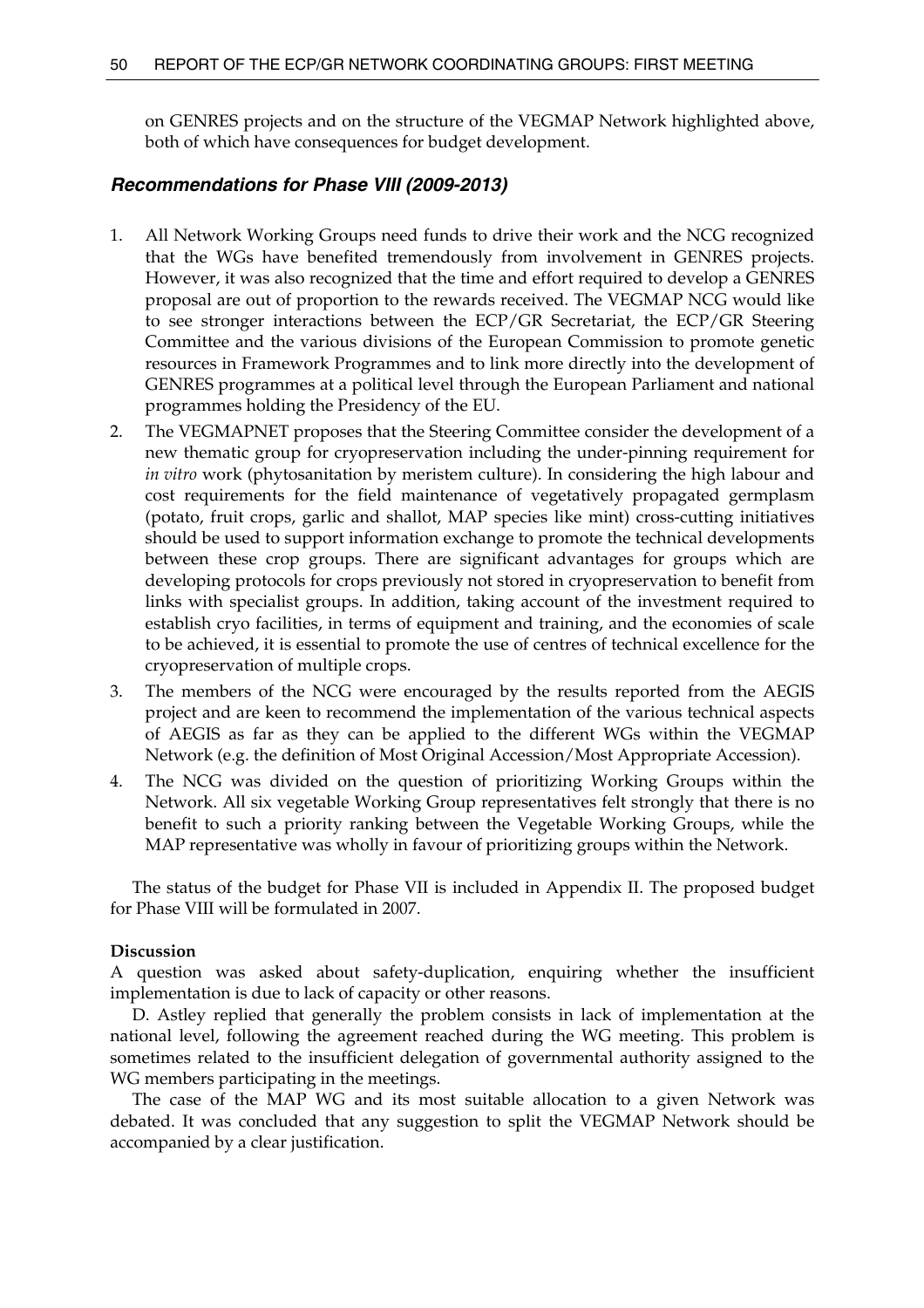# **PART III. RECOMMENDATIONS AND CONCLUSIONS**

# **Recommendations from the NCG meeting to the ECP/GR Steering Committee**

Chair of the afternoon session: Gert Kleijer

 Based on the wrap-up of the Networks' cross-cutting issues discussed throughout the meeting, a set of operational and strategic recommendations to be presented to the ECP/GR Steering Committee was drafted. These recommendations were discussed at the closing session and endorsed with a few modifications, as below:

# *AEGIS*

The meeting acknowledged a broad appreciation by the networks of the concept of AEGIS as outlined in the Strategy Framework Paper, and the application of AEGIS in order to create European Crop Collections. It also recognized its impact on the stimulation of several WGs (i.e. *Allium* and *Brassica*).

 The meeting recommends to the Steering Committee to support the broad implementation of AEGIS, especially including the need to accept obligations related to the national programmes.

# *Global Conservation System*

It was noted that several global initiatives on PGR conservation are ongoing (Convention on Biological Diversity, Global Crop Diversity Trust, International Treaty, Global Plant Conservation Strategy). It was considered important that ECP/GR continues to support these processes by making i.e. its knowledge, germplasm, training and capacity building available in this global context. In this context, AEGIS could be seen as a model contribution.

# *Efficiency in conservation, documentation and facilitated use of PGR*

The Networks reported some progress in improvement of quality and quantity of information and management of resources. However, agreement was reached to prioritize in the future on quality (i.e. quality vs. quantity of data, focus on characterization and evaluation data). Improvements in sharing of responsibilities in cryopreservation, *in vitro* infrastructure, as well as *in situ* and on-farm conservation areas (for instance through survey of present status) should be considered.

# *Increase inter-regional cooperation (Europe with other regions)*

The value of cooperation was recognized as being reciprocal. The meeting encourages reinforced inter-network relationships, as well as strengthening inter-relations with national and international development agencies.

# *Role of EURISCO as a central platform of* **ex situ, in situ** *and on-farm data*

The participants recognized the increasing key role of Documentation and Information in conservation and utilization of PGR. In this respect EURISCO was appreciated as a central platform, which in future will cover *ex situ, in situ* and on-farm data on PGR.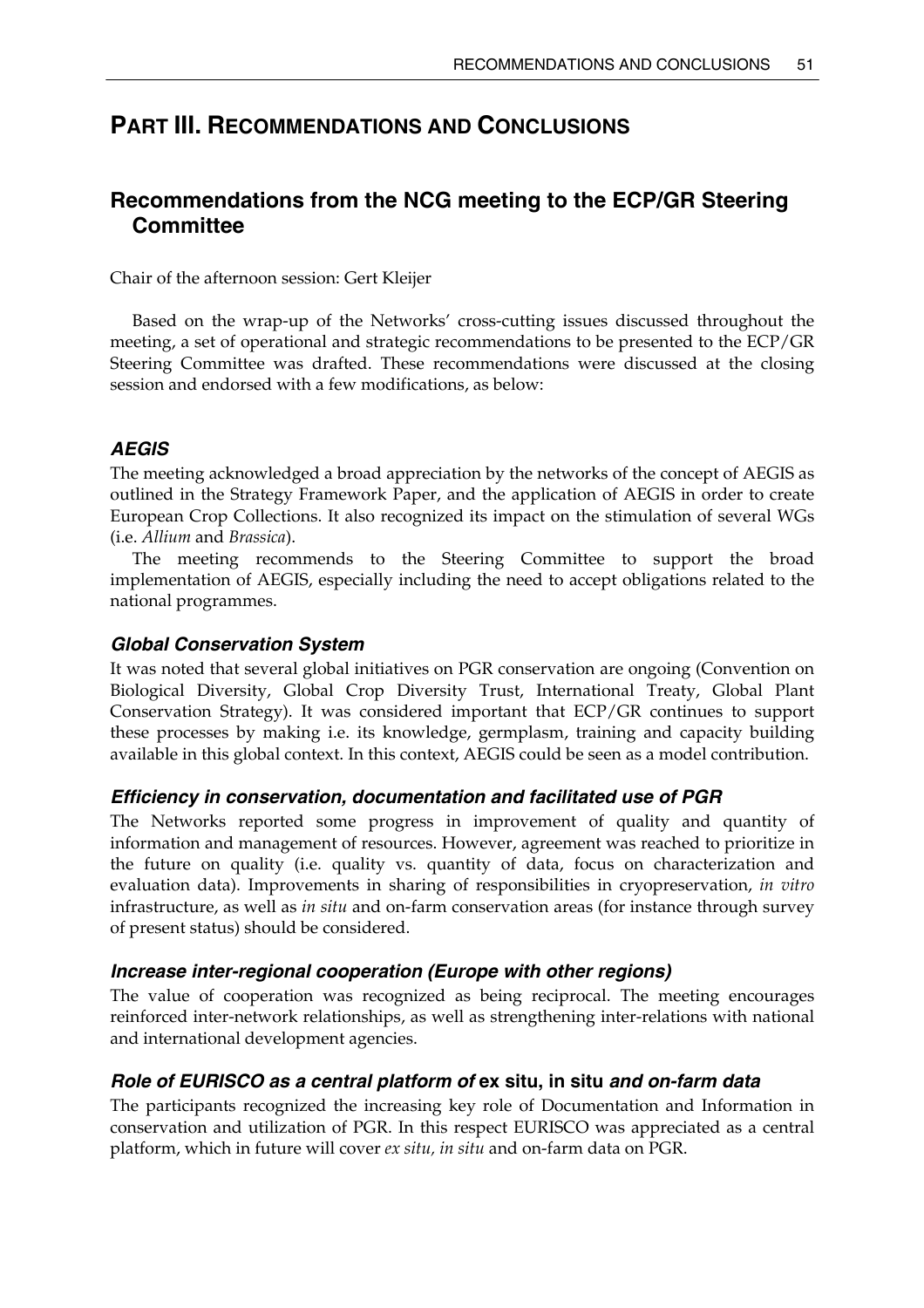EURISCO, the NI/NFPs and the CCDBs are at the centre of the process. Their relationship needs to be clarified and the conditions for the functioning of the CCDBs need to be strengthened.

### *Implications of the International Treaty*

The meeting took note of the upcoming meeting of the Governing Body of the ITPGRFA and was informed of the possible implications at the international level, i.e. the sMTA. The Steering Committee was requested to investigate further implications at the international level for national programmes (designation of accessions to the MLS, data structures, use of MTAs and their documentation).

#### *Strengthening efficiency of national programmes*

While progress was noted for most of the networks and WGs, the level of activities has developed very differently. This difference is partly due to insufficient levels of inputs and participation by individual national programmes. It is recommended that the National Coordinators assess the selection process for country representatives in the various activities and enable their operation at the ECP/GR level.

#### *Coverage of crops*

After the last SC meeting the coverage of crops was expanded and positive experience was reported from the Networks. However, additional proposals came up from the Networks to further broaden the coverage of crops to be taken care by  $ECP/GR$  (e.g. rice, cotton, currant, strawberry, minor cereals). It is recommended that the Steering Committee consider such a broadening process and presents clear guidance to the Networks on this matter.

#### *Budget implications*

The meeting is aware that ECP/GR used to work on the basis of strong inputs-in-kind by national programmes by means of providing a platform to exploit synergies among these, i.e. working through improved coordination, communication, meetings, training, PR activities. It was noted that ECP/GR provided substantial input into the preparation of projects that had been funded by external sources such the EU GEN RES programmes. However, such external funding is not sustainable and the above-mentioned tasks raise concern due to the limitations of the present ECP/GR budget. It is therefore suggested that the SC should not only consider maintaining the present budget line, but also consider an increase along the priorities outlined above, for Phase VIII.

 The past experience of ECP/GR showed that besides funding meetings, a certain amount of funds need to be reserved to targeted *ad hoc* actions. Attention to a fund-raising role is also recommended.

#### *ECP/GR and EU relationship*

The meeting noted that the current and future EU legislation has an increasing impact on ECP/GR activities. It is therefore suggested that communication between ECP/GR and the relevant European Commission services be improved (AGRI, Environment, SANCO and RESEARCH being the most important ones).

 Steering Committee members are encouraged to facilitate this process via their national inter-department links.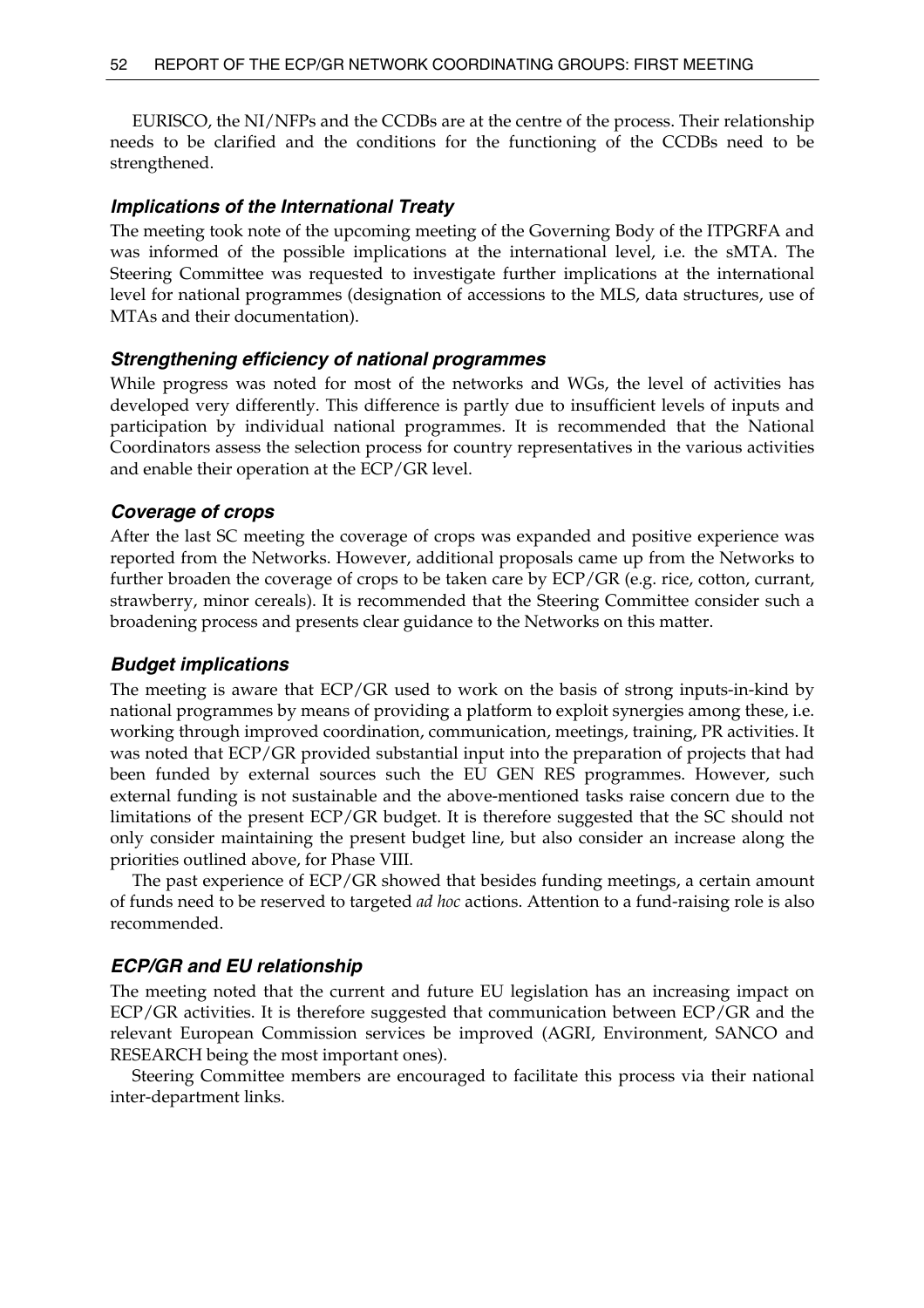# **APPENDICES**

| Appendix I. Report of the ECP/GR Oil and Protein Crops Network Coordinating<br>Group Meeting, 16-17 May 2006, Paris | 54 |
|---------------------------------------------------------------------------------------------------------------------|----|
| <b>Appendix II. Networks' Budgets</b>                                                                               | 59 |
| Appendix III. Acronyms and abbreviations                                                                            | 74 |
| <b>Appendix IV. Agenda</b>                                                                                          | 76 |
| Appendix V. List of participants                                                                                    | 78 |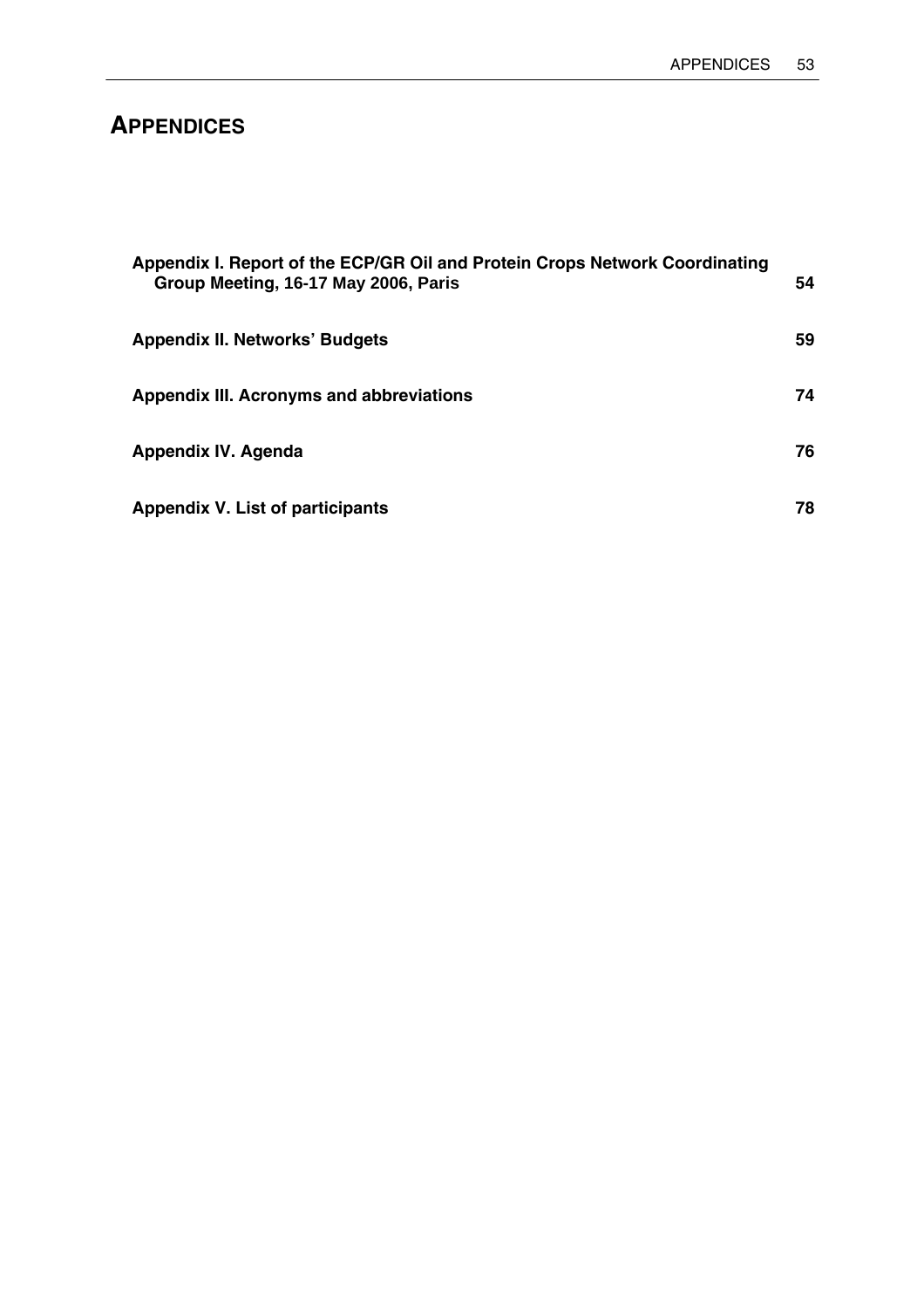# **Appendix I. Report of the ECP/GR Oil and Protein Crops Network Coordinating Group Meeting, 16-17 May 2006, Paris**

Attending members: Mike Ambrose (Chair), Gérard Duc, Sijka Angelova, Maria José Suso (co-opted for meeting for specific expertise).

# *1. Network Coordinating Group discussion*

The Working Group on Grain Legumes (WGGL) remains the only operative Working Group in this Network although new initiatives from other potential groups relevant to the coverage of the network would be welcome. The members of the Network Coordinating Group (NCG) had been unable to attend the meeting of all ECP/GR NCGs in Bonn at the end of March so this meeting was organized to address issues raised at that meeting. The discussion therefore focused on the operation, workplan, budget and future workplans for the WGGL.

# **1.1. Current workplan**

The workplan proposed at the end of the 3rd meeting of the WGGL was considered realistic and achievable with the resources available within the Group.

• **Sharing of information about general genebank practices with special reference to regeneration procedures** 

A task force of WGGL members had worked effectively and efficiently in planning and collating information concerning the regeneration protocols for grain legume (GL) species. This developed into an on-line consultation on the conservation, management and regeneration of grain legume genetic resources hosted by the ECP/GR secretariat and IPGRI Web site in the first part of 2005. The NCG expressed their appreciation to task force members and those associated with ECP/GR secretariat in their contributions to making this a useful and successful operation. Preliminary analysis of the findings had been undertaken at IPGRI. The targeted mailing to encourage contributions to the on-line exercise was viewed as very successful, resulting as it had in submissions from 23 countries. It was evident that there was interest in the issues raised and awareness was generated across the whole of the GL community and not just restricted to Europe.

# • **Sharing of germplasm for molecular diversity studies**

As outlined in section 4.1, an extended set of some 1900 *Pisum* accessions have been sourced from WGGL members. DNA samples have been prepared and the resulting data will be used to address questions of the structure of diversity held in European collections, putative duplicates and the "most original sample" concept. This was viewed as a very successful action on behalf of the WGGL in collaboration and delivery into a large research initiative.

# • **Organization of a short workshop on regeneration of allogamous GL species**

The meeting was held in Valladolid, Spain, over 22-23 September 2005 and was attended by 26 people including a number of experts and interested parties from other regions including North Africa, Canada, Syria (ICARDA, International Center for Agricultural Research in the Dry Areas, Aleppo) and Mexico (CIMMYT, Centro Internacional de Mejoramiento de Maíz y Trigo, Mexico). A report of the meeting and slides of the talks were posted on the ECP/GR Web site within a few weeks of the meeting. Reports of the meeting were published in 2005 in the IPGRI Newsletter for Europe (31:5), and in 2006 in Grain Legumes (45:6) and in the Spanish magazine Agricultura (882:136-137). The meeting was deemed very successful in disseminating the work of the on-line survey and in helping to identify remaining gaps.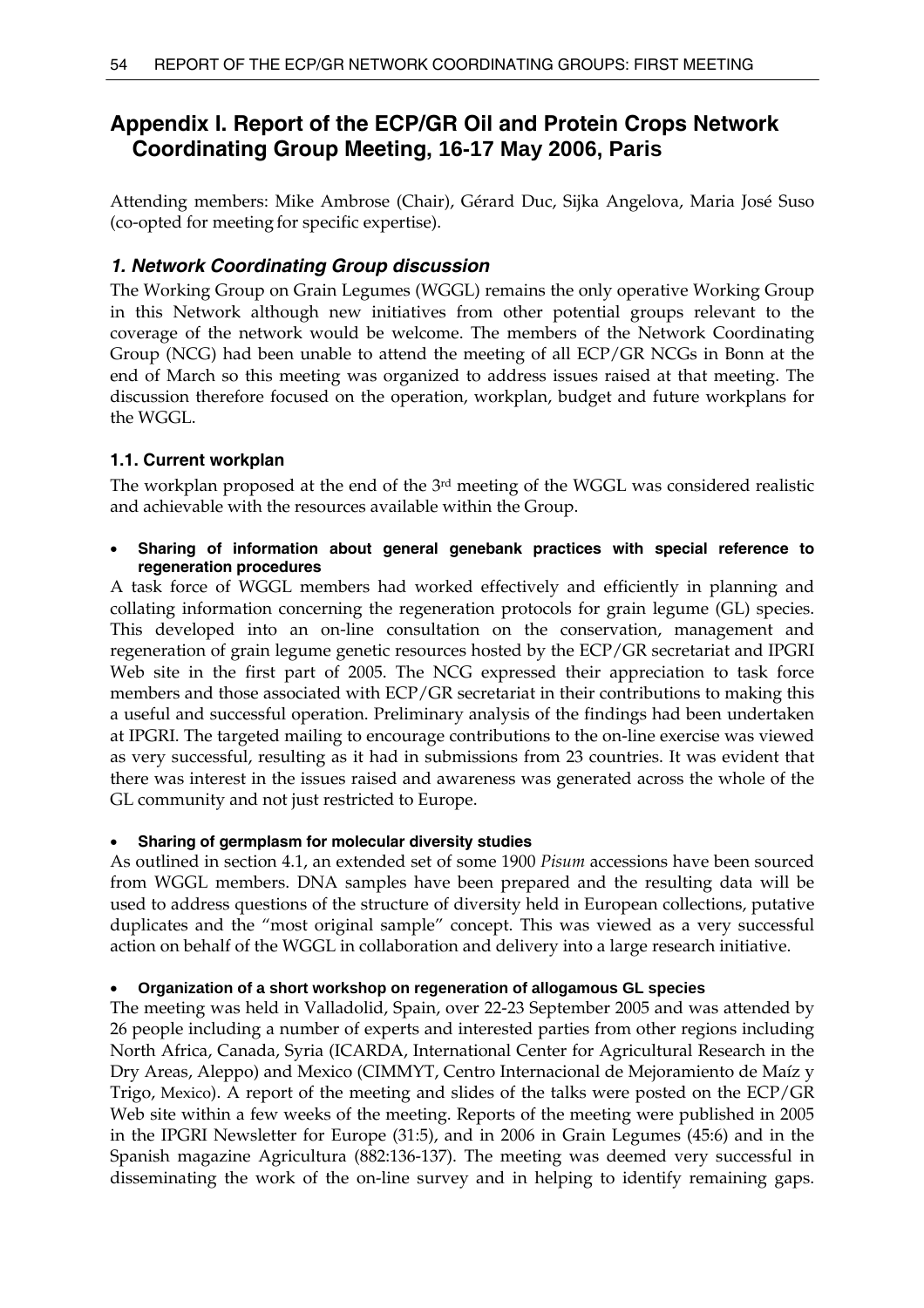Important interactions and networking were achieved in the out-of-session periods that will be taken forward in the work of the WGGL.

### • **Monitor and collate cases of on-farm conservation of GLs**

This point had been covered as part of the on-line consultation exercise conducted in 2005. Sijka Angelova outlined particular cases that she was involved with in Bulgaria, and others that she was aware of in the region. She offered to contact other WGGL members and collate the findings into a short report this summer.

### • **Documentation and information**

While progress in this area has been achieved, the efforts were still rather fragmented. In the absence of a current summary, the NCG decided that a review of the current status of the Central Crop Databases (CCDBs) relating to GL was needed urgently to feed the planning for Phase VIII.

### • **Full meeting of the WGGL 2007**

A formal approach had been made in February to the organizers of the AEP Grain Legume Conference (Lisbon, Nov. 2007) for a session on genetic resources. During past conferences, this workshop had been well supported and a similar event during the 2007 conference would also be scheduled. The NCG agreed that scheduling a full meeting of the WGGL in the days immediately prior to the AEP conference was a good way of ensuring that the group had the additional opportunity to interact with a wide group of users of GL genetic resources. Tentative dates for the 4th WGGL meeting were fixed for 9-10 November 2007.

# **1.2. Budget**

The budget requested in Phase VII for the short *ad hoc* meeting and a full meeting of the WGGL were still considered appropriate by the NCG and no further requests were noted.

# **1.3. Discussion of issues arising from the Bonn meeting**

The NCG regretted that representation of the Oil and Protein Network Coordinating Group had not been possible at the Bonn meeting. The NCG expressed their thanks to the ECP/GR Secretariat for all the pre-meeting papers and for making available a draft of the parallel sessions dealing with network-specific issues and the recommendations and conclusions of the meeting.

# • **AEGIS**

The NCG noted the important work undertaken within this project and the stimulation to those WGs currently engaged in the project. The development of the framework was supported in outline but there was a strong feeling from within the Group that the strength of ECP/GR was its inclusivity. There may be were dangers that a two-tier system may start to develop which could be divisive if it calls for obligations that may not be readily met across member countries.

### • **EURISCO**

The NCG supported the developments that had been ongoing within the Documentation and Information Network during Phase VII. Difficulties were envisaged in extending the coverage of EURISCO to cover *in situ* resources but the aim of integration within a single system was desirable and should be pursued. The current difficulties with the system were known to the Group and would no doubt be resolved in the near future. The NCG supported the continuation of effort in relation to CCDBs and their associated expertise.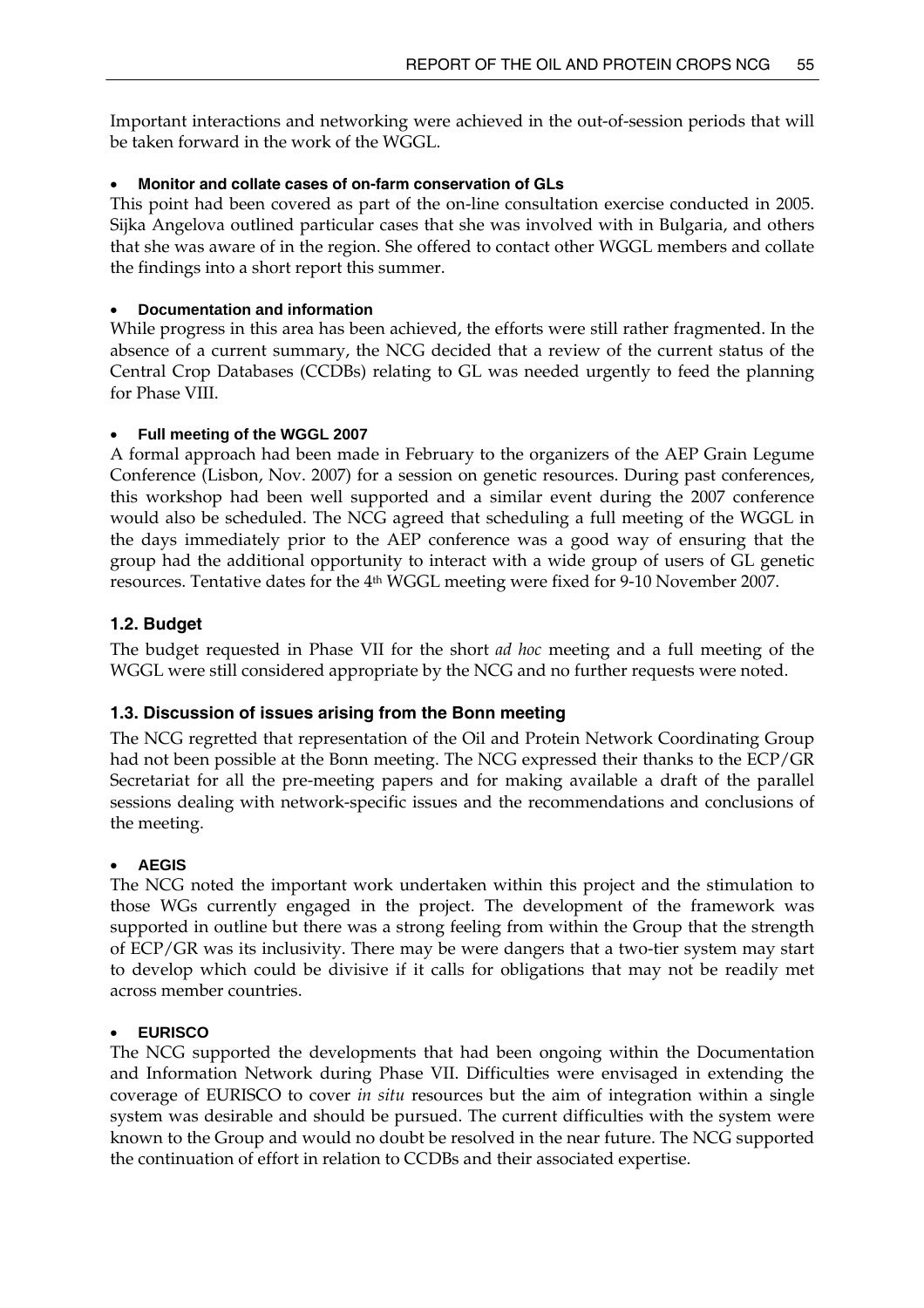#### • **Increase inter-regional cooperation**

The NCG strongly supported this point and is actively engaged in initiatives that are contributing to this effort (see 4).

### **1.4. Promotion and profile raising of the WGGL**

The NCG discussed activities relating to raising awareness of the existence and work of the WGGL. It was felt that the short articles written following meetings and published in the IPGRI Newsletter for Europe and the AEP journal Grain Legumes were well placed for their target audience. These and mention of the WGGL in talks would be collated for the mid-term report to the Steering Committee. It was felt that more could be made of the WGGL Web page in terms of links to relevant initiatives with which the Group was associated, such as the EU Grain Legumes Genetic Improvement Programme. These links should be reciprocal. Mike Ambrose undertook to deal with these.

 Maria José Suso mentioned that there was a forthcoming meeting relating to the International Treaty to be held in Madrid next month and she undertook to approach the organizers to see whether it would be possible to provide information on the work of the WGGL at the meeting.

#### **1.5. Future workplans**

A discussion on future workplans took the form of a brainstorming session on issues and initiatives that will help shape future discussions within the Group and the future work plans of the WGGL. The discussion is summarized as a series of bullet points.

#### • **Evaluation of regeneration methods (Priority action. See 2.)**

- o *Ex situ*/on-farm complementation
	- Pooled populations
	- Use of male sterility
	- Role of floral structure
- o Development of lists of new characters and associated descriptors

#### • **Integration of informatics (Priority action)**

- o Facilitate and monitor database projects which feature GL germplasm as an integral feature
- o Broker communication between IPIS, GERMINATE and SIREGAL to ensure complementarity between systems and approaches and EURISCO
- o Recommend a better profile should be given to recombinant inbred populations, mutant collections within CCDBs and EURISCO

#### • **New characterization (new traits)**

- o Climate change. Adaptive traits, drought, freezing, heat
- o Interaction with pollinators
- o Screening for *Aphanomyces* resistance in *Pisum*
- o Resistance/tolerance to aphids and bruchids
- o Bioenergy. Biomass and starch production, N use and water use efficiency

#### • **Further characterization (classical traits)**

- o Lodging in *Pisum*. Easy to score and therefore should result in a high level of participation across the community. Scored high on breeders' priority list. Need to agree on descriptor states.
- o Seed quality
- o *Orobanche* resistance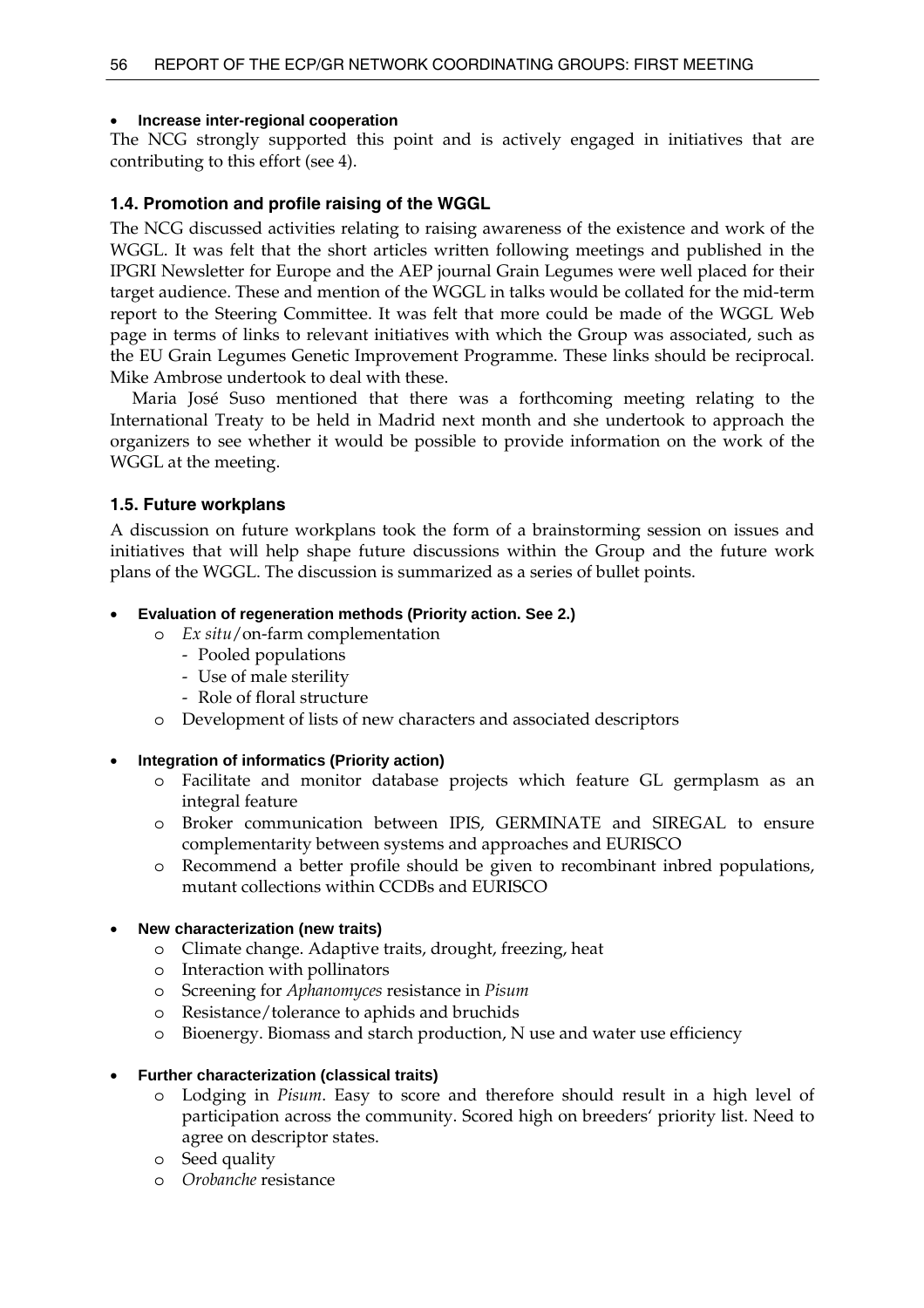- **Phenotyping of core collection (see 4.3. M. Ambrose to coordinate)**
- **DNA collections (Priority action. G. Duc to coordinate)** 
	- o Collate capacity across the WGGL/methodologies
	- o Current programmes for *Pisum* and *Vicia*. What of the others?
- **Adaptation to new crop management systems** 
	- o Intercropping
	- o Low input systems
	- o Participatory breeding (on-farm conservation)

### *2.* **Ad hoc** *Meeting on the conservation, management and regeneration of GL genetic resources*

The discussion focused on the follow-up actions listed at the end of the report of the Valladolid meeting. It was still considered important to continue with the agreed targets. Maria José Suso would contact ECP/GR to request assistance with the cross-tabulation of the results of all the returned information from the on-line survey. This had not been available at the time of the meeting. Once this had been done, it was agreed that a publication would be written based on the results to raise the profile and significance of the findings. It was agreed that we should aim for publication of the work in GRACE in the first instance.

 The production of revised guidelines for regeneration protocols that addressed the findings of the meeting for more species-specific and practical information where it was available should be progressed this year so as to maintain momentum. The NCG was of the view that these could be developed as a Web document with the entry level being the species. A common structure to all entries would aid clarity. As a Web document it would also be easy to update and revise as new data became available.

 A strong theme at the meeting in Valladolid had been the increase in complementarity between *in situ* and on-farm conservation for allogamous GL species. This is an area that clearly links to the *In situ* and On-farm Conservation Thematic Network and the NCG was of the view that it would be a worthwhile exercise to develop a small exemplar project to go forward to the Steering Committee for one-off funding. Maria José Suso undertook to draft a short preliminary project outline for discussion by the NCG prior to communicating with the ECP/GR Secretariat as to its suitability prior to its submission to the Steering Committee.

#### *3. EU GENRES 870/2004*

The NCG discussed the possibility of developing a proposal focused on grain legumes for submission to the  $2<sup>nd</sup>$  call for proposals. The general view was that none of us were in a position to coordinate such a proposal due to either time constraints or lack of institutional stability and that grain legumes were too narrow a framework for such a proposal. It was noted that activities within the Group were reflected in a range of funded initiatives that linked the resources into ongoing research projects. These represented a wiser investment of time and resources than regulation 870/2004 for the WGGL at the present time.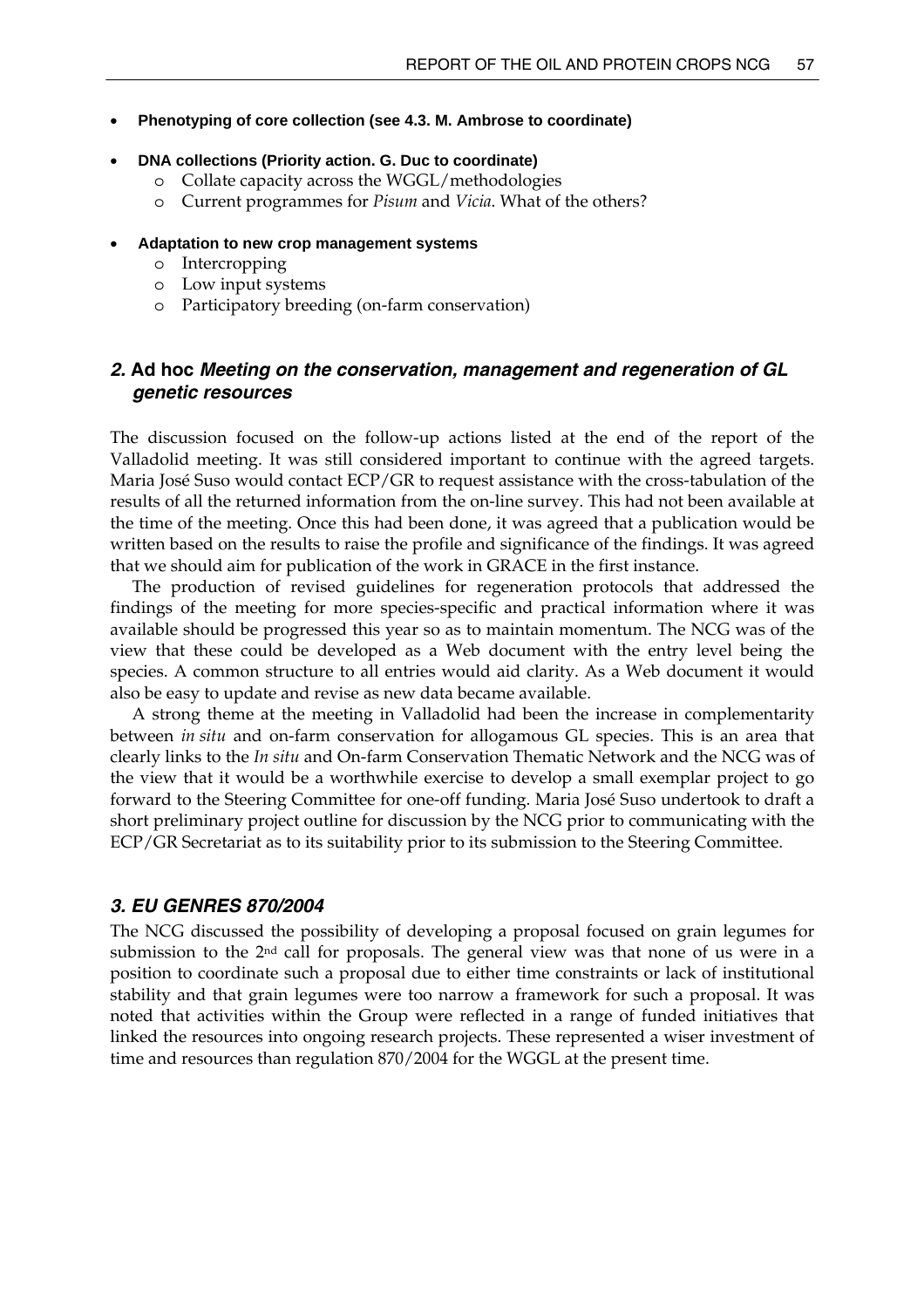# *4. Grain Legume initiatives*

### **4.1. EU Grain Legume Integrated Project (GLIP)**

Mike Ambrose has been involved with coordinating WGGL members in providing *Pisum* germplasm to the EU Grain Legume Integrated Project. DNA samples derived from single plants from each accession have been prepared and will be used in diversity screening using a set of 70 molecular markers anchored to the genetic map. The data generated will be made available to those who submitted material and will be made public at the end of the project. Contributions from seven European collections had resulted in 1900 accessions being made available. DNA samples had been completed in April of this year. Marker work was not due for completion until into 2007. This has been a valuable contribution to the project and a good example of contributing to one of the four ECP/GR Phase VII priorities.

### **4.2. Global Challenge:** *Vicia faba* **molecular characterisation**

Gérard Duc outlined a project coordinated at ICARDA that would result in 50 SNP markers being scored across 1000 *Vicia faba* accessions selected for maximum diversity from the collections held in Spain, France and ICARDA. This was a one-year project and would result in the formation of a core collection for *Vicia.*

### **4.3.** *Pisum* **germplasm resources international consortium (PeaGRIC)**

Mike Ambrose reported in a meeting held at the John Innes Centre in Norwich. This meeting brought together key players from ICARDA, USDA-ARS and ATFCC-AUS to discuss the formation of an International consortium for *Pisum* germplasm resources. This was instigated to address a need, in the absence of a CGIAR centre with a mandate for *Pisum.* The consortium would be open to all those with resources who wished to participate and would focus on coordinating input into the growing number of GL research projects internationally and ensuring greater integration in the area of informatics development linked to GL resources. One of the main priorities initially would be to raise the issue of developing an international core collection for *Pisum* out of the various core collection initiatives that have already been developed. A draft document of the consortium would be circulated publicly during the summer of 2006.

# *5. Interaction with EU GLIP Technology Transfer Platform (TTP)*

The NCG were grateful to Gérard Duc for organizing a session with Catherine Goldstein who is the manager of the TTP to discuss communication and interactions. While the EU GLIP project is primarily Europe-based, the TTP is aiming at the international GL community. Germplasm and data generated within the EU GLIP project is one of the key outputs for researchers and breeders. This already utilizes contributions made by WGGL members. The delivery of outputs is an area where the WGGL could usefully have input and be promoted. It was agreed that the TTP Web site will host a link to the WGGL Web page and WGGL would aim to reciprocate this arrangement as part of its devised Web page. The discussion was very much on the need for two-way dialogue between TTP and the WGGL and Catherine would outline information relating to genetic resources where the WGGL could assist.

Budget for Phase VII is presented in Appendix II. The proposed budget for Phase VIII will be formulated in 2007.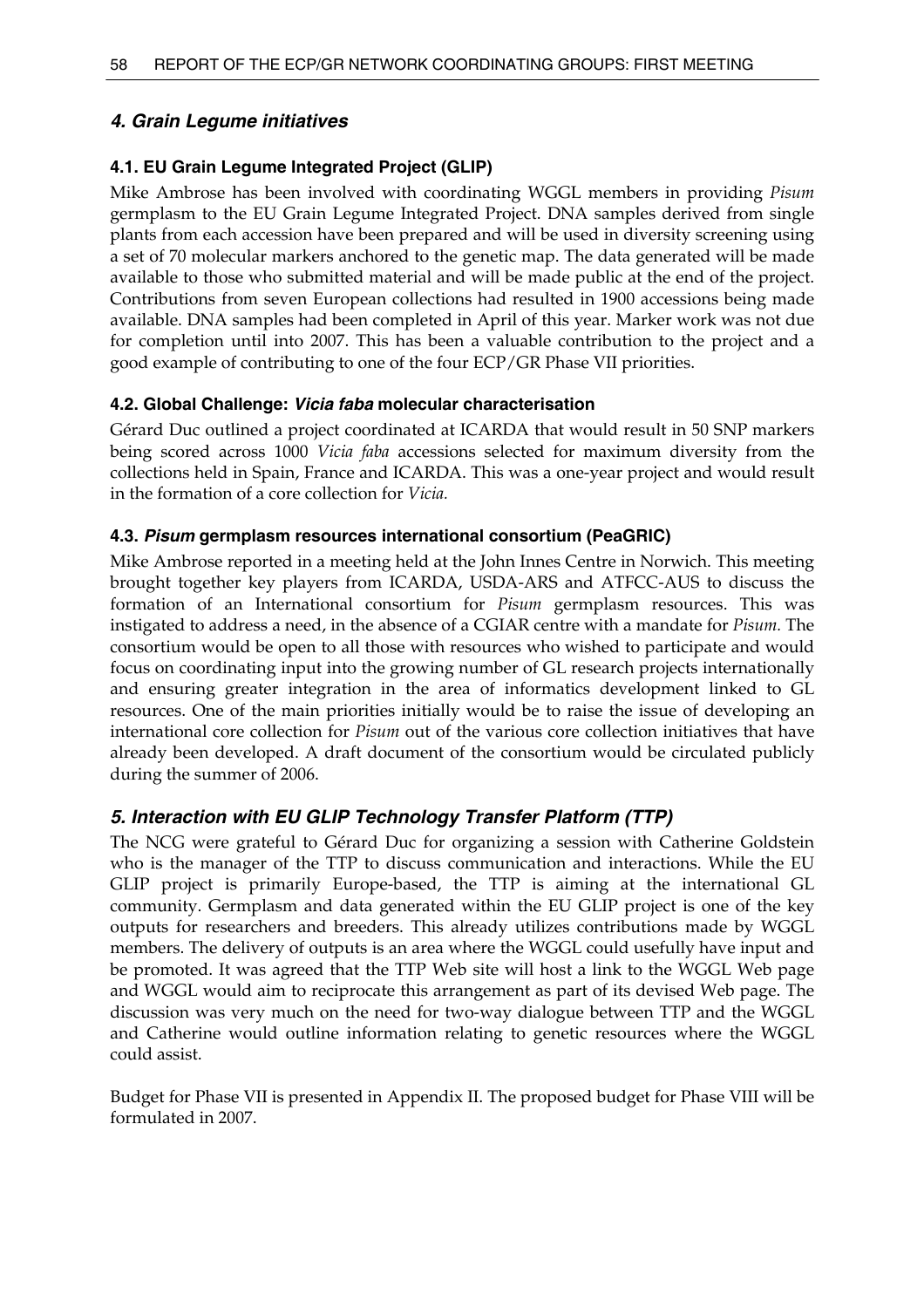# **Appendix II. Networks' Budgets**

# *Budgets for Phase VII*

| In situ and On-farm Conservation Network                 | 60 |
|----------------------------------------------------------|----|
| Documentation and Information Network                    | 61 |
| Inter-regional Cooperation Network                       | 62 |
| <b>Cereals Network</b>                                   | 63 |
| <b>Forages Network</b>                                   | 64 |
| <b>Fruit Network</b>                                     | 65 |
| Oil and Protein Crops Network                            | 66 |
| Sugar, Starch and Fibre Crops Network                    | 67 |
| <b>Vegetables, Medicinal and Aromatic Plants Network</b> | 68 |

# *Proposed budgets for Phase VIII*

| In situ and On-farm Conservation Network | 69 |
|------------------------------------------|----|
| Documentation and Information Network    | 70 |
| <b>Cereals Network</b>                   | 71 |
| <b>Forages Network</b>                   | 72 |
| Sugar, Starch and Fibre Crops Network    | 73 |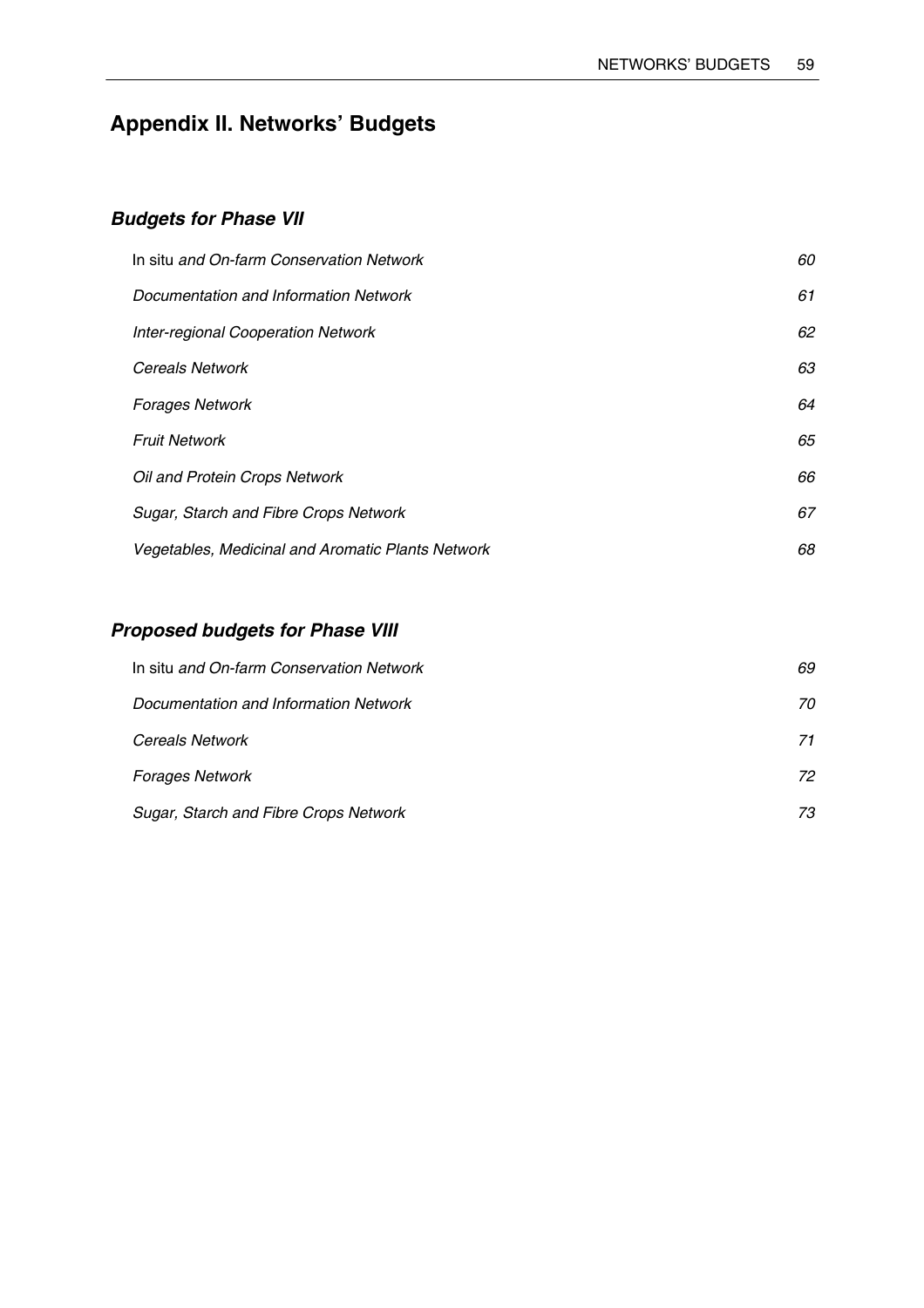# *In situ* **and On-farm Conservation Network – Status of expenditures as of March 2006**

*(N.B. The NCG plans to revise the budget at a later date)* 

### **Euro 42 353 + Euro 13 959 (Phase VI) + Euro 10 400 (cross-cutting issues budget) = Euro 66 712**

| <b>Date</b> | <b>Activity</b>                                                                                        |             | <b>Expenses</b><br>(euro)   |                             | <b>Balance</b>   |
|-------------|--------------------------------------------------------------------------------------------------------|-------------|-----------------------------|-----------------------------|------------------|
|             |                                                                                                        | (euro)      | <b>Expenditures</b><br>2004 | <b>Expenditures</b><br>2005 | <b>Phase VII</b> |
|             | Wild Species Conservation in Genetic Reserves Task Force                                               |             |                             |                             |                  |
|             | 50% publication cost <sup>(1)</sup> of "Genetic Reserve Management" in IPGRI Technical Bulletin series | 1750        | 0                           | <sup>0</sup>                | 1750             |
| Sep. 05     | 5 PGR NGO representatives to attend Crop Wild Relative Conference <sup>(2)</sup>                       | 4500        | 0                           | 4500                        |                  |
| Sep. 05     | 2 Protected areas management representatives to attend Crop Wild Relative Conference                   | 1500        | 0                           | 1500                        |                  |
| Sep. 05     | 2 Botanic garden representatives to attend Crop Wild Relative Conference                               | 1500        | 0                           | 1500                        | $\Omega$         |
| 2006,       | Production costs of "Crop Wild Relative" x 3 <sup>(3)</sup>                                            | 6000        |                             |                             | 6000             |
| 2007,       |                                                                                                        |             |                             |                             |                  |
| 2008        |                                                                                                        |             |                             |                             |                  |
| Sep. 07     | 50% cost <sup>(4)</sup> of Genetic reserve subgroup meeting 1                                          | 5000        |                             |                             | 5000             |
|             | <b>On-farm Conservation and Management Task Force</b>                                                  |             |                             |                             |                  |
| June 05     | Home garden / on-farm conservation definition meeting (5)                                              | 7500        | 0                           | 0                           | 7500             |
| June 06     | On-farm meeting 1                                                                                      | 11000       | 0                           | O                           | 11000            |
| Sep. 07     | On-farm meeting 2                                                                                      | 12600       | 0                           | 0                           | 12600            |
|             | Publication cost of "European landrace conservation" in IPGRI Technical Bulletin series                | 5000        | 0                           | $\Omega$                    | 5000             |
|             | Thematic cross-cutting issues                                                                          |             |                             |                             | 0                |
| Sep. 05     | 6 PGR genebank representatives to attend Crop Wild Relative Conference                                 | 5400        | 0                           | 3503                        | 1897             |
|             | NGO and PGR networking meeting (6)                                                                     | 5000        | 0                           | O                           | 5000             |
|             |                                                                                                        |             |                             |                             |                  |
|             | Total                                                                                                  | 66750 $(7)$ | 0                           | 11003                       | 55747            |

(1) The other 50% will come from PGR Forum.<br>(2) The Crop Wild Belative Conference will be t

The Crop Wild Relative Conference will be the final dissemination conference for PGR Forum and will open to non-PGR Forum members.

<sup>(3)</sup> The first five editions of "Crop Wild Relative" will be funded by PGR Forum.<br>
<sup>(4)</sup> It is assumed that the remaining 50% will come from wild species conservation grants.<br>
<sup>(4)</sup> The objective of this meeting would be

<sup>(7)</sup> This is made up of a budget for 2004-2008 of 42 353 euro, plus the remaining Network operation funds from Phase VI of 9792 euro (US\$11 750) for *In situl* On-farm Task Force meetings and 4167 euro (US\$5000) for the NGO meeting. Euro 10 400 are requested from the thematic cross-cutting budget.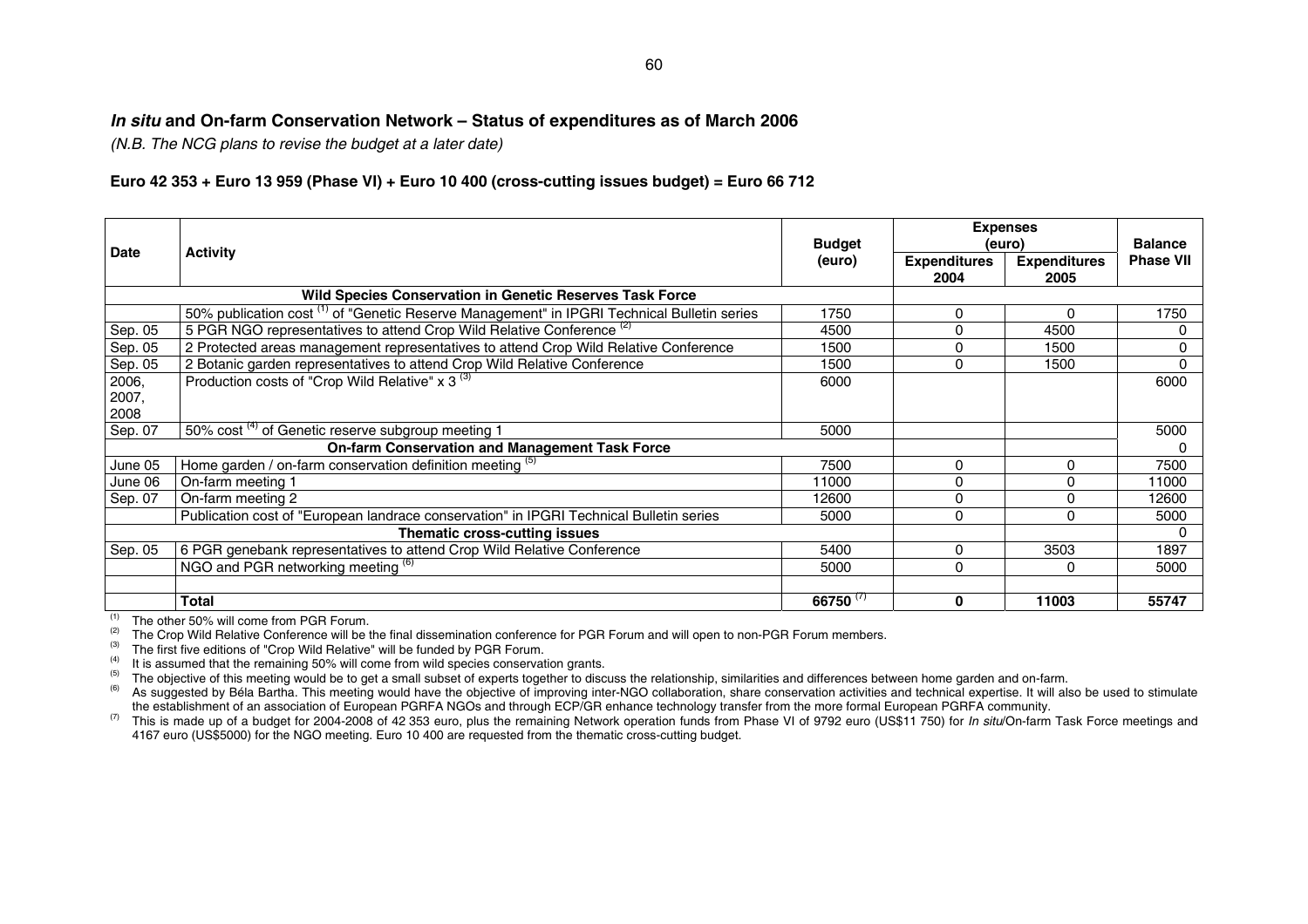# **Documentation and Information Network – Revised budget for Phase VII and status of expenditures as of March 2006**

| <b>Date</b> |                                                                                                                   | <b>ECP/GR</b><br>contribution | (euro)                      | <b>Expenses</b>             | <b>Balance</b>   |  |
|-------------|-------------------------------------------------------------------------------------------------------------------|-------------------------------|-----------------------------|-----------------------------|------------------|--|
|             | <b>Activity</b>                                                                                                   | (euro)                        | <b>Expenditures</b><br>2004 | <b>Expenditures</b><br>2005 | <b>Phase VII</b> |  |
|             |                                                                                                                   |                               |                             |                             |                  |  |
|             | <b>Part A: Meetings</b>                                                                                           |                               |                             |                             |                  |  |
|             | (Such meetings should ideally be organized "back-to-back" with other meetings in such a way as to exploit maximum |                               |                             |                             |                  |  |
| synergies)  |                                                                                                                   |                               |                             |                             |                  |  |
| 2004-2005   | Meetings of EURISCO Advisory Group & NCG                                                                          | 5976                          | 1247                        | 4729                        | 0                |  |
| 2006 or     | Training/meeting of National Inventory Focal Points (NFP/NI); (on a self-financing basis;                         | 5000                          | 0                           | 0                           | 5000             |  |
| 2007        | limited support upon request if justified)                                                                        |                               |                             |                             |                  |  |
| 2007        | Full Network Meeting (NFP/NI, ECCDB managers, EURISCO Advisory Group); (possibly                                  | 10000                         | 0                           | 0                           | 10000            |  |
|             | back-to-back with EPGRIS2 and seeking additional funding as far as possible)                                      |                               |                             |                             |                  |  |
| 2008        | NCG Meeting (perhaps together with EURISCO Advisory Group, depending on available                                 | 6377                          | 0                           | 0                           | 6377             |  |
|             | funds)                                                                                                            |                               |                             |                             |                  |  |
|             |                                                                                                                   |                               |                             |                             |                  |  |
|             | Part B: Projects                                                                                                  |                               |                             |                             |                  |  |
|             | Limited support to highly-relevant D&I Network-related activities upon request and in                             | 15000                         | $\Omega$                    | 0                           | 15000            |  |
|             | selected cases to be approved by the D&I Network coordinating group                                               |                               |                             |                             |                  |  |
|             | Total                                                                                                             | 42353                         | 1247                        | 4729                        | 36377            |  |
|             |                                                                                                                   |                               |                             |                             |                  |  |
|             | <b>Part C: EURISCO</b>                                                                                            |                               |                             |                             |                  |  |
|             | Future maintenance and selected development activities to be funded through specific ECP/GR budget line           | 50000                         | 9744                        | 0                           | 40256            |  |
| "EURISCO"   |                                                                                                                   |                               |                             |                             |                  |  |

# **Euro 42 353 + Euro 50 000 (EURISCO Budget)**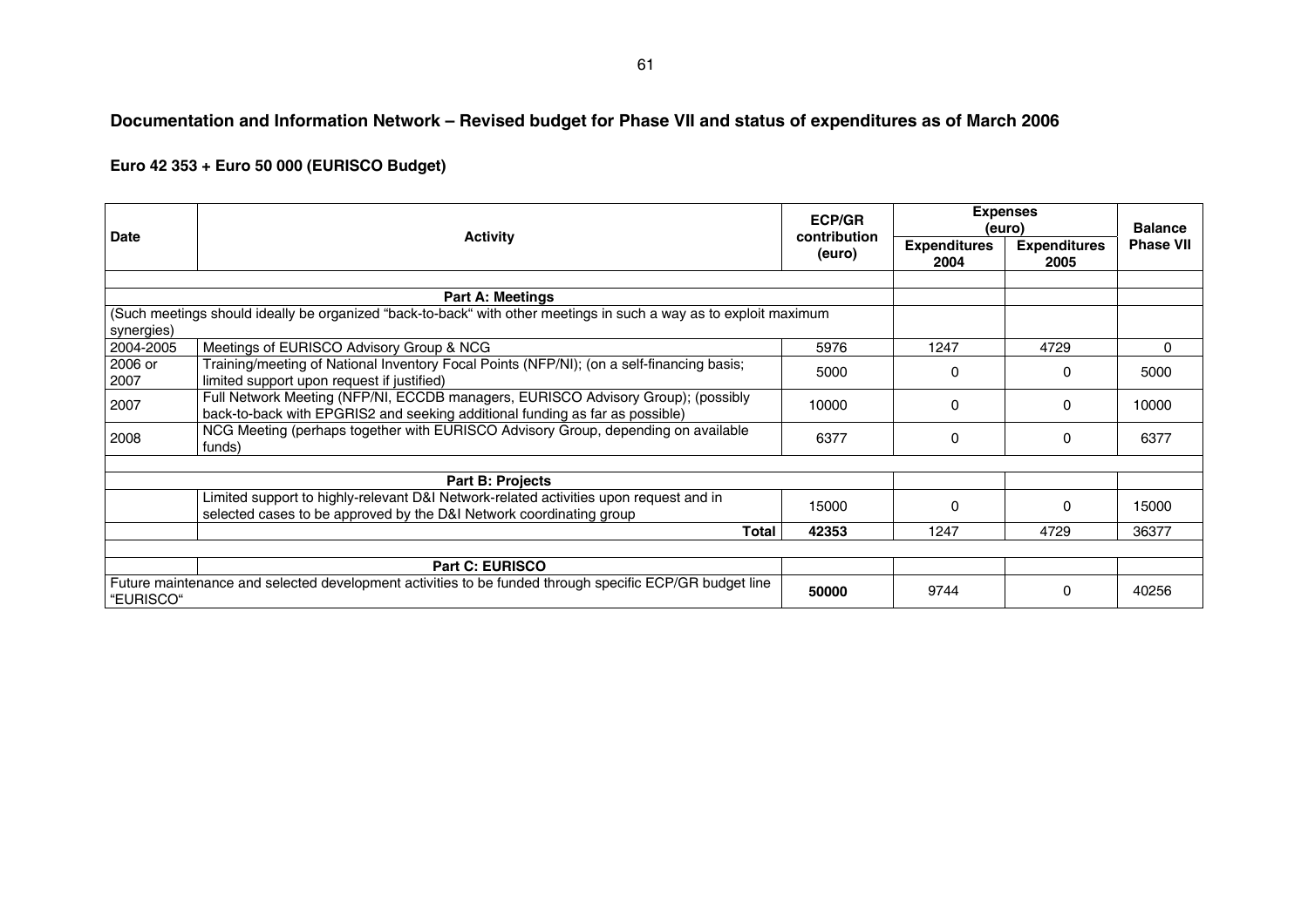# **Inter-regional Cooperation Network – Revised budget for Phase VII and status of expenditures as of March 2006**

#### **Euro 21 177**

| <b>Date</b>        | <b>Activity</b>                                                       | <b>ECP/GR</b><br>contribution | <b>Expenses</b><br>(euro)   | <b>Balance Phase</b>        |       |
|--------------------|-----------------------------------------------------------------------|-------------------------------|-----------------------------|-----------------------------|-------|
|                    |                                                                       | (euro)                        | <b>Expenditures</b><br>2004 | <b>Expenditures</b><br>2005 | VII   |
| <b>March 2005</b>  | Meeting of the Network Coordinating Group                             | 2378                          |                             | 2378                        |       |
| Nov. 2006          | Invitation of key persons to European workshop in Luxemburg           | 2000                          |                             |                             | 2000  |
| First half of 2007 | Meeting between regional network coordinators co-organised with IPGRI | 13000                         |                             |                             | 13000 |
| 2007               | Meeting of the Network Coordinating Group                             | 3622                          |                             |                             | 3622  |
|                    | <b>Total</b>                                                          | 21000                         |                             | 2378                        | 18622 |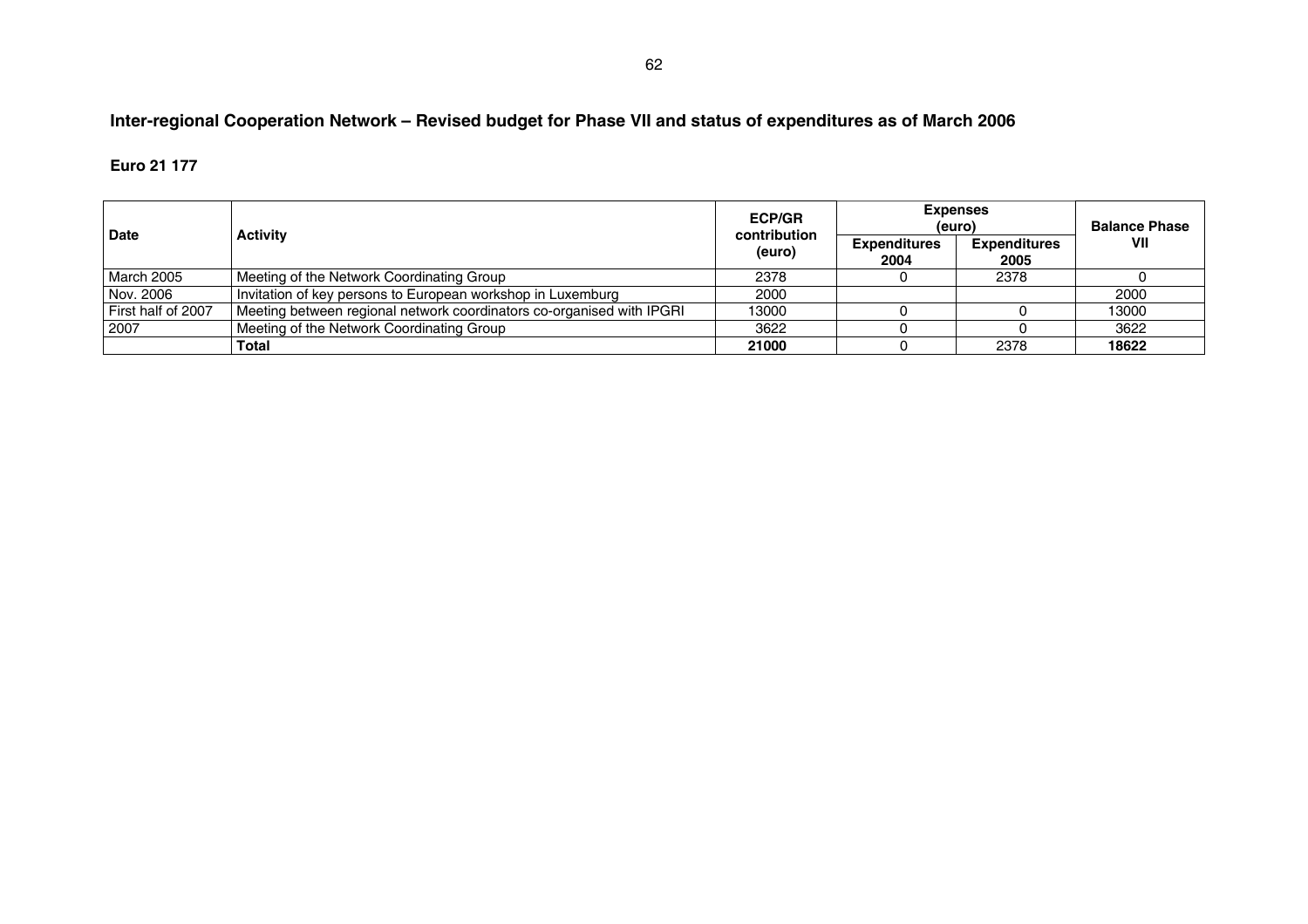# **Cereals Network – Status of expenditures as of August 2006**

### **Euro 83 125 + Euro 7300 (lower priority crops) + Euro 1000 (Phase VI module funds) = Euro 91 425**

|            |                                                                                                                                                                                                                                                                                                                                                                                              |                                            | <b>Budget</b><br>(euro)                |                             | <b>Expenses</b><br>(euro)   |                                                            |                                              |  |
|------------|----------------------------------------------------------------------------------------------------------------------------------------------------------------------------------------------------------------------------------------------------------------------------------------------------------------------------------------------------------------------------------------------|--------------------------------------------|----------------------------------------|-----------------------------|-----------------------------|------------------------------------------------------------|----------------------------------------------|--|
| Year       | <b>Activity</b>                                                                                                                                                                                                                                                                                                                                                                              | <b>Cereals</b><br><b>Network</b><br>budget | <b>Other</b><br>budgets <sup>(1)</sup> | <b>Expenditures</b><br>2004 | <b>Expenditures</b><br>2005 | <b>Estimated</b><br>expenditures<br>2006 (as of<br>August) | <b>Balance</b><br><b>Phase VII</b><br>(euro) |  |
| 2004       | Barley WG: ad hoc meeting in conjunction with the 9 <sup>th</sup> International<br>Barley Genetics Symposium, Brno, 20 June 2004                                                                                                                                                                                                                                                             | 0                                          | 2000                                   | 866                         | 0                           |                                                            | 1134                                         |  |
| 2004       | Avena WG: ad hoc meeting in conjunction with the VII <sup>th</sup> International<br>Oat Conference (Helsinki, Finland, 17-22 July 2004)                                                                                                                                                                                                                                                      | 800                                        | $\Omega$                               | 1061                        |                             |                                                            | $-261$                                       |  |
| 2004       | Avena WG: 1-day meeting to prepare a GENRES project proposal (3-<br>5 participants)                                                                                                                                                                                                                                                                                                          | 2000                                       | $1000^{(2)}$                           | 953                         |                             |                                                            | 2047                                         |  |
| 2005       | Wheat WG: full meeting (La Rochelle, France, 14-18 September 2005)                                                                                                                                                                                                                                                                                                                           | 15000                                      | 0                                      | $\mathbf 0$                 | 19946                       |                                                            | $-4946$                                      |  |
| 2005, 2007 | Avena WG: Collecting wild oats in Spain, Italy & Morocco, 2 collectors,<br>3 weeks <sup>(3)</sup>                                                                                                                                                                                                                                                                                            | 10000                                      | $\Omega$                               | $\Omega$                    | 0                           |                                                            | 10000                                        |  |
| 2005       | Wheat WG: rescue collections and ex situ preservation of Aegilops<br>from endangered wild locations in Israel                                                                                                                                                                                                                                                                                | 1625                                       | $\mathbf{0}$                           | $\mathbf 0$                 | 0                           | 1625                                                       | 0                                            |  |
| 2006       | Triticale and Rye ad hoc meeting in Nyon, Switzerland, 28 September                                                                                                                                                                                                                                                                                                                          | 6000                                       | $\Omega$                               | 0                           | $\Omega$                    | 4200                                                       | 1800                                         |  |
| 2007       | Barley WG: ad hoc technical meeting in Rome (IPGRI) or Aleppo<br>(ICARDA) to link European Barley DB (IPK) and Barley Genetic<br>Stocks DB (NGB) with SINGER (IPGRI) and Global Inventory of<br>Barley Genetic Resources (ICARDA), travel for EBDB and BGS DB<br>managers (4 days incl. travel); in connection with implementation of<br>barley crop portal in EPGRIS2 project (if accepted) |                                            | 3500                                   | 0                           |                             |                                                            | 3500                                         |  |
| 2007       | Cereals Network full meeting - entire Network, ca. 45 participants, 5<br>working days (3 days for one-day WG meetings for each WG $+$ 2 days<br>plenary meeting + arrival/departure)                                                                                                                                                                                                         | 47700                                      | 1800                                   | 0                           | 0                           |                                                            | 49500                                        |  |
|            | Total (calculated)                                                                                                                                                                                                                                                                                                                                                                           | 83125                                      | 8300                                   | 2880                        | 19946                       | 5825                                                       | 62774                                        |  |
|            | <b>Grand Total:</b>                                                                                                                                                                                                                                                                                                                                                                          |                                            | 91425                                  |                             |                             |                                                            | 62774                                        |  |
| 2006       | Cereals NCG meeting (7 members) (timing according to Table 2 of                                                                                                                                                                                                                                                                                                                              | 0                                          | 6320                                   | 0                           |                             | 6320                                                       | $\mathbf{0}$                                 |  |

Steering Committee Report)

(1) Specific funds for lower priority groups during Phase VII (Table 2 of Izmir Report, p. 10), average 7300 euro per such group<br>(2) Module funds for non-EU participation in Gen Res projects (carried over from Phase VI).<br>(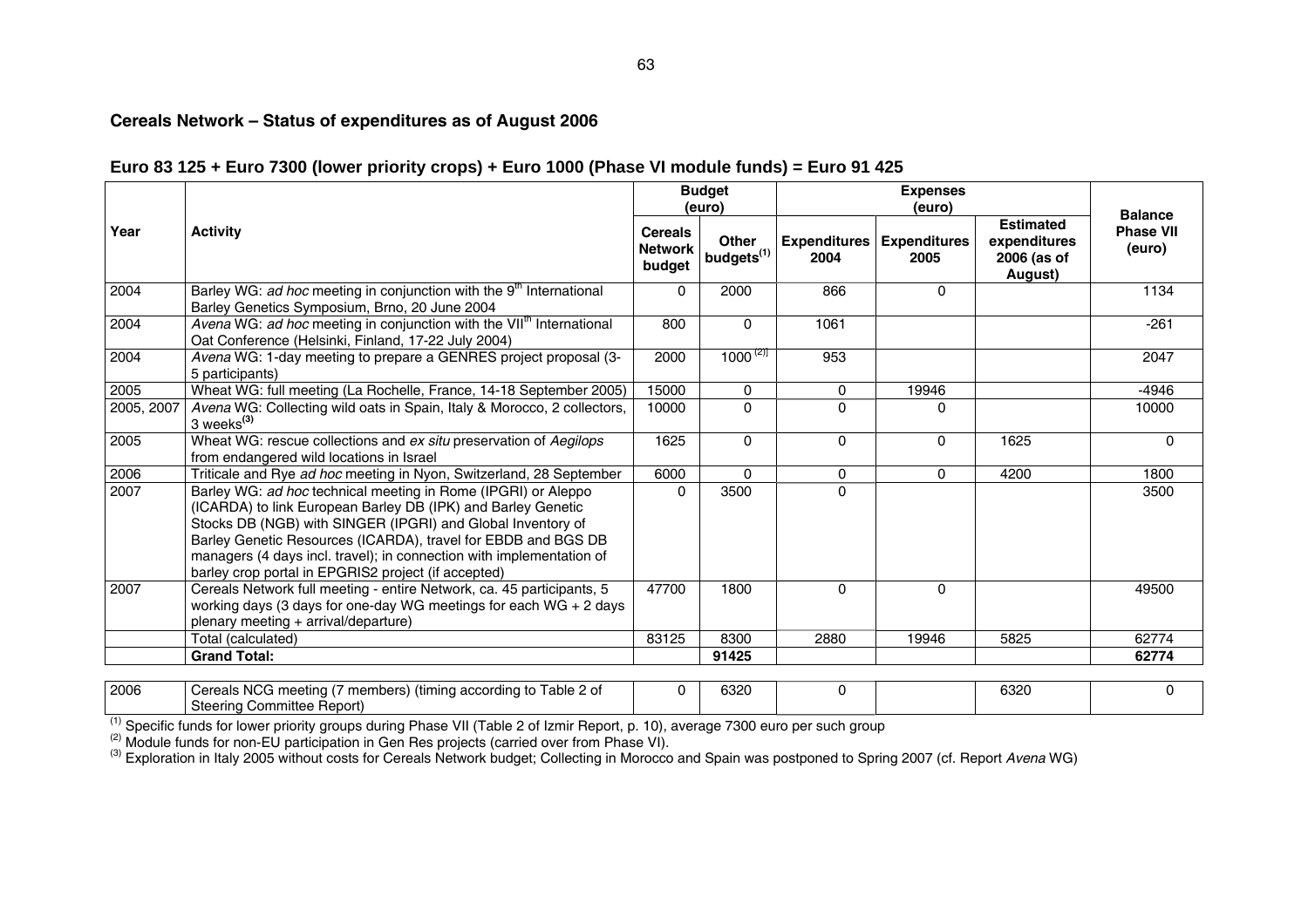# **Forages Network – Status of expenditures as of March 2006**

#### **Euro 27 709**

| <b>Date</b> | <b>Activity</b>                             | <b>Budget</b><br>(euro) | <b>Expenses</b><br>(euro) | <b>Balance</b><br><b>Phase VII</b> |       |
|-------------|---------------------------------------------|-------------------------|---------------------------|------------------------------------|-------|
|             |                                             |                         | <b>Expenditures 2004</b>  | <b>Expenditures 2005</b>           |       |
| 2005        | Forages NCG and ECCDB meeting               | 6500                    |                           | 6789                               | -289  |
| 2007        | <b>ECP/GR Forages Working Group Meeting</b> | 17709                   |                           |                                    | 17709 |
|             | Report of the $9m$ meeting                  | 3500                    |                           |                                    | 3500  |
|             | <b>Total</b>                                | 27709                   |                           | 6789                               | 20920 |

Note: The NCG members opted for holding a full Working Group meeting in 2007 as well as a two-day NCG meeting in 2005, extended to the forage ECCDB managers. This would mean 10 to 12 participants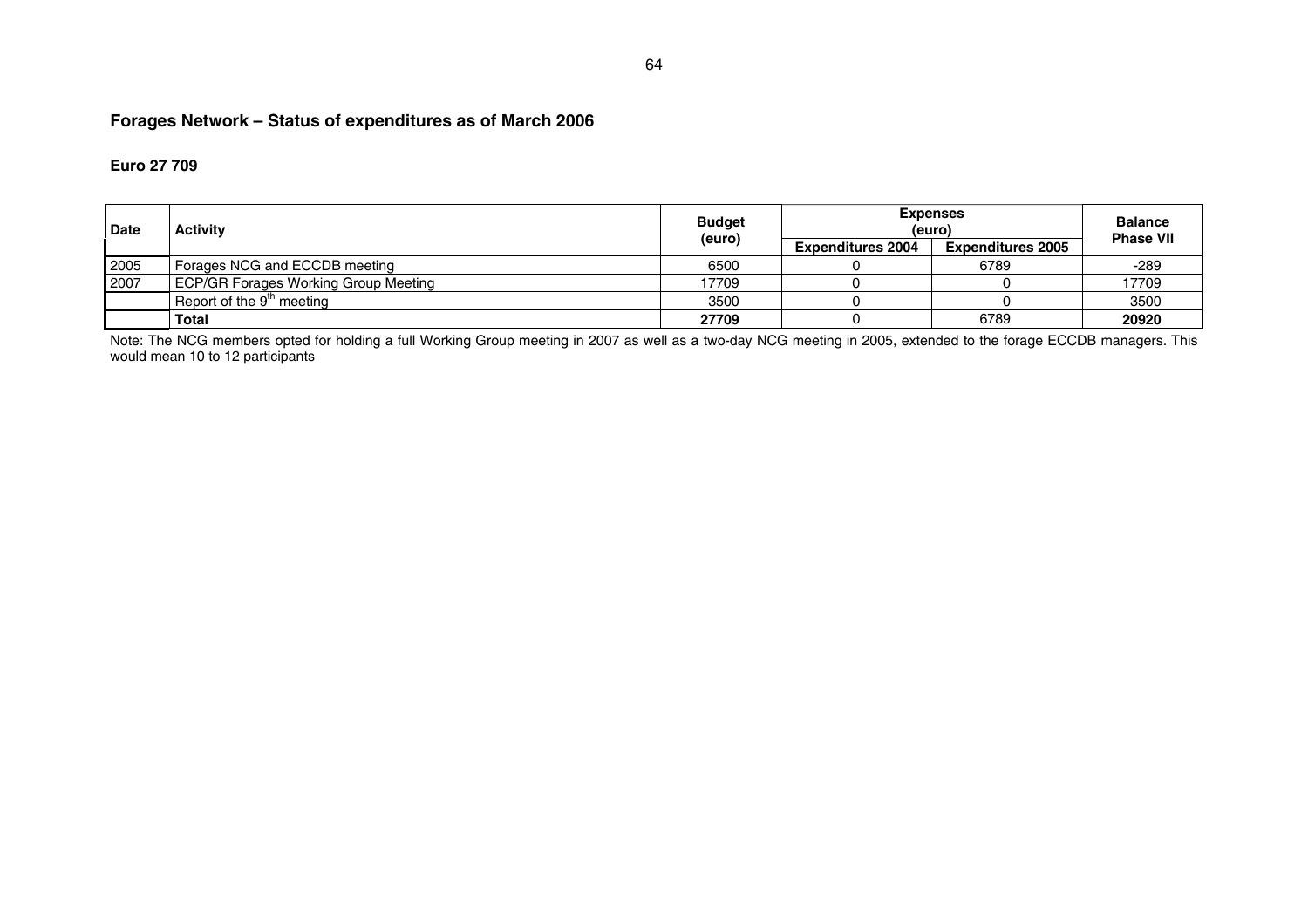# **Fruit Network – Revised budget for Phase VII and status of expenditures as of March 2006**

#### **Euro 83 125**

|                                   |                                                                                                                                                 | <b>Budget</b>        | <b>Expenses</b><br>(euro)   | <b>Balance</b>              |                  |
|-----------------------------------|-------------------------------------------------------------------------------------------------------------------------------------------------|----------------------|-----------------------------|-----------------------------|------------------|
| <b>Date</b>                       | <b>Activity</b>                                                                                                                                 | (euro)               | <b>Expenditures</b><br>2004 | <b>Expenditures</b><br>2005 | <b>Phase VII</b> |
| 2004                              | Ad hoc meeting for EU proposal                                                                                                                  | 4200                 |                             | 2030                        | 2170             |
| 2006<br>East Malling, UK          | Fruit Network: Ad hoc meeting on fingerprinting of Malus, Pyrus, Prunus and<br>Vitis microsatellite markers and genotyping)                     |                      | 0                           | 0                           | 9600             |
| 2005<br>Larnaca, Cyprus           | Seventh meeting of the Prunus Working Group                                                                                                     |                      |                             | 21833                       | -3833            |
| 2007<br>Gembloux.<br>Belgium      | Ad hoc meeting to resolve synonymy in Malus, Pyrus, Prunus and Vitis<br>cultivars                                                               |                      | $\mathbf{0}$                | 0                           | 9600             |
| 2006-2007                         | Electronic publication on details of 10 microsatellites for Prunus and 10 for<br>Malus/Pyrus/Cydonia and reference scores to aid fingerprinting | $\Omega$             | $\Omega$                    | $\Omega$                    | $\Omega$         |
| 2006 (tbc)                        | A newsletter                                                                                                                                    | $\Omega$             | $\mathbf{0}$                | 0                           | 0                |
| 2006                              | Network Coordinating Group                                                                                                                      | separate<br>ECP/GR   |                             |                             |                  |
| 2006                              | Third meeting of the Malus/Pyrus Working Group                                                                                                  | budget line<br>18000 | $\mathbf 0$                 | 0                           | 18000            |
| 2006                              | Technical leaflets showing how to score 15 useful characters in Malus/Pyrus                                                                     | 1125                 | $\Omega$                    | $\Omega$                    | 1125             |
| 2007                              | Meeting of the four database managers (Malus, Prunus, Pyrus and Vitis)                                                                          | 3200                 |                             |                             | 3200             |
| 2007                              | Newsletter                                                                                                                                      | $\Omega$             | 0                           | 0                           | $\Omega$         |
| 2008<br>Dresden,<br>Germany (tbc) | Fruit Network ad hoc meeting on in situ and on-farm conservation of<br>Malus/Pyrus, Prunus and Vitis                                            |                      | $\Omega$                    | $\Omega$                    | 10400            |
| 2008                              | Printed catalogues of the various crops                                                                                                         | 4000                 | 0                           | 0                           | 4000             |
| (tbc)                             | Laboratory production of microsatellite fingerprints of five cultivars from each<br>of 25 countries                                             |                      | $\Omega$                    | $\Omega$                    | 3000             |
| (tbc)                             | Training of staff in molecular techniques                                                                                                       | if available         |                             |                             |                  |
| (tbc)                             | Technical leaflets with protocols for in situ and on-farm conservation                                                                          | 2000                 | 0                           | $\Omega$                    | 2000             |
| <b>Total</b>                      |                                                                                                                                                 | 83125                | $\mathbf{0}$                | 23863                       | 59262            |

The *Vitis* WGs will make use of the lower priority funds budget line, consisting of approximately 7300 euro, to organize small meetings or to carry out other actions. (tbc = to be confirmed)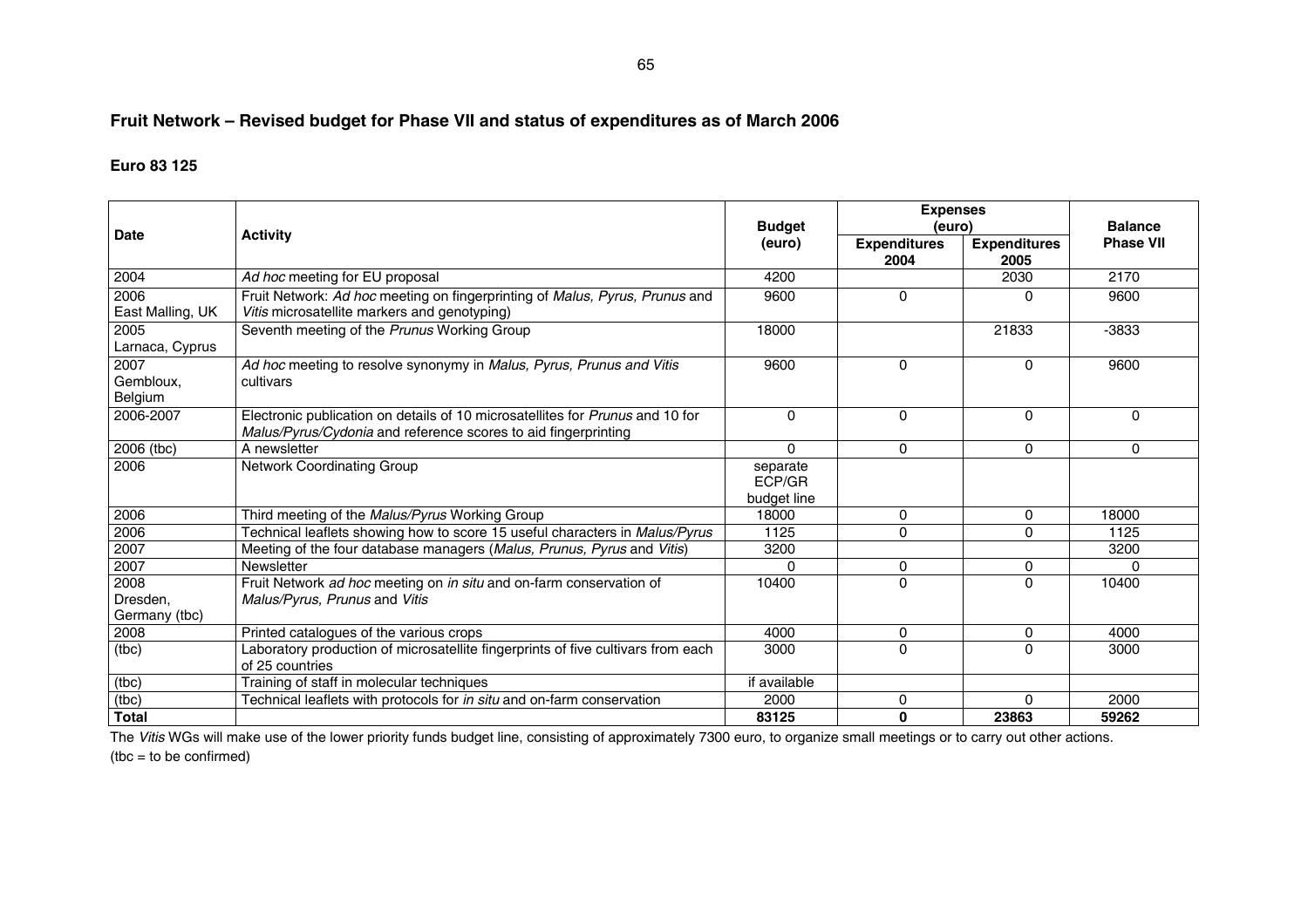# **Oil and Protein Crops Network – Revised budget for Phase VII and status of estimated expenditures as of March 2006**

# **Euro 27 709 + US\$ 5819 (Phase VI)**

| <b>Date</b>       | <b>Activity</b>                                                                                               | <b>Budget</b>                  | <b>Expenses</b><br>(euro)   | <b>Balance Phase VII</b>    |       |
|-------------------|---------------------------------------------------------------------------------------------------------------|--------------------------------|-----------------------------|-----------------------------|-------|
|                   |                                                                                                               | (euro)                         | <b>Expenditures</b><br>2004 | <b>Expenditures</b><br>2005 |       |
| September<br>2005 | Ad hoc meeting on regeneration methods for Grain Legume genetic<br>resources (15 experts) (Valladolid, Spain) | 9000                           | 0                           | 6853                        | 2147  |
|                   |                                                                                                               | <b>US\$ 5819</b><br>(Phase VI) | 0                           | \$5819                      |       |
| 2007              | meeting of the Grain Legumes Working Group<br>4'                                                              | 18700                          |                             | 0                           | 18700 |
| <b>Total</b>      |                                                                                                               | 27700                          |                             | euro 6853<br>and US\$ 5819  | 20847 |
|                   |                                                                                                               | $(+US$5819)$                   |                             |                             |       |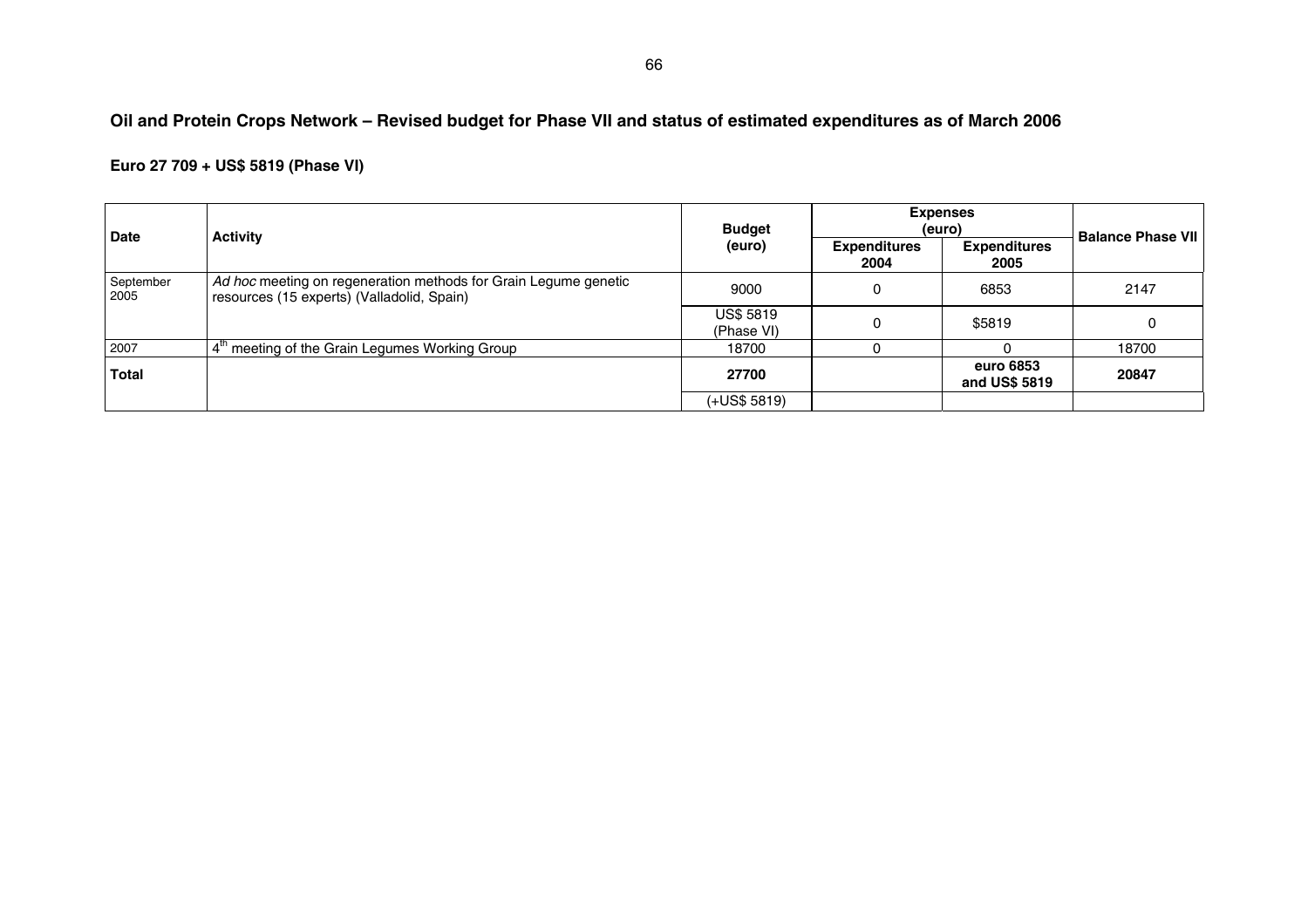# **Sugar, Starch and Fibre Crops Network – Revised budget for Phase VII and status of estimated expenditures as of March 2006**

# **Euro 83 125+ 7300 lower priority budget**

|      |                                                                                                                                                           | <b>Estimated</b> | <b>Expenses</b><br>(euro)   |                             |                                       |                                               |                                    |
|------|-----------------------------------------------------------------------------------------------------------------------------------------------------------|------------------|-----------------------------|-----------------------------|---------------------------------------|-----------------------------------------------|------------------------------------|
| Date | <b>Activity</b><br>budget<br>(euro)                                                                                                                       |                  | <b>Expenditures</b><br>2004 | <b>Expenditures</b><br>2005 | <b>Estimated</b><br>expenditures 2006 | <b>Estimated</b><br>expenditures<br>2007/2008 | <b>Balance</b><br><b>Phase VII</b> |
| 2006 | Beta WG meeting, Spain, 2006 (3-day<br>meeting)                                                                                                           | 11500            | 0                           | $\Omega$                    | 11500                                 | $\Omega$                                      | $\Omega$                           |
| 2006 | Beta report                                                                                                                                               | 4000             | $\Omega$                    | $\mathbf{0}$                |                                       | 4000                                          | $\Omega$                           |
| 2006 | Beta in situ-assessment day in connection<br>with the Beta WG meeting, Canary Islands,<br>Spain - 2006                                                    | 3600             | $\Omega$                    | $\Omega$                    | 3040                                  | $\Omega$                                      | 560                                |
| 2006 | Beta WG subcoordinators ad hoc meeting<br>back to the NCG meeting in 2006 (changed<br>into Beta in situ management descriptors<br>and data model meeting) | 2000             | $\Omega$                    | $\Omega$                    | 2000                                  | $\Omega$                                      | $\Omega$                           |
| 2006 | Potato WG meeting, UK, late 2006 (only 1<br>dav)                                                                                                          | 11600            | 0                           | $\Omega$                    | 11600                                 | $\Omega$                                      | $\mathbf{0}$                       |
| 2006 | Fibre crops (flax and hemp) WG meeting,<br>(3-day meeting)                                                                                                | 16500            | 0                           | $\Omega$                    | 16500                                 | $\mathbf{0}$                                  | 0                                  |
| 2005 | Network Database managers meeting at<br>Braunschweig: 4 persons x three days                                                                              | 3600             | 0                           | 665                         | 0                                     | $\Omega$                                      | 2935                               |
| 2007 | Flax and hemp report                                                                                                                                      | 4000             | 0                           | $\Omega$                    | 0                                     | 4000                                          | $\mathbf{0}$                       |
| 2007 | Employment of a scientist by the Network<br>(flax DB project)                                                                                             | 33600            | 0                           | $\Omega$                    | 0                                     | 38800                                         | $-5200$                            |
|      | Total                                                                                                                                                     | 90400            | 0                           | 665                         | 48640                                 | 42800                                         | $-1705$                            |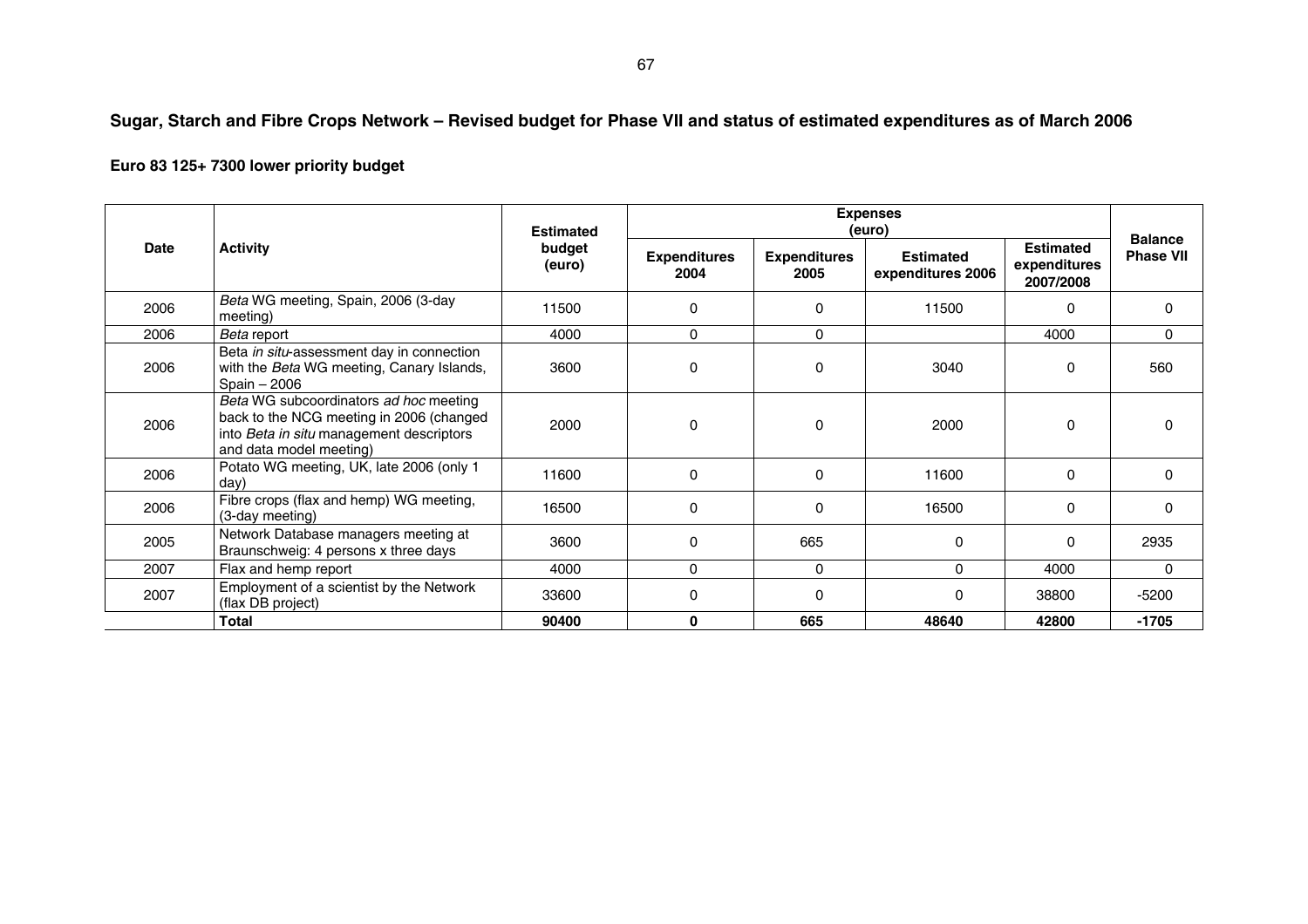# **Vegetables, Medicinal and Aromatic Plants Network - Status of expenditures as of March 2006**

#### **Euro 193 957**

| <b>Date</b> | <b>Activity</b>                                                                                                              | <b>Budget</b><br>(euro) |                             |                             |                                                           |                                    |
|-------------|------------------------------------------------------------------------------------------------------------------------------|-------------------------|-----------------------------|-----------------------------|-----------------------------------------------------------|------------------------------------|
|             |                                                                                                                              |                         | <b>Expenditures</b><br>2004 | <b>Expenditures</b><br>2005 | <b>Estimated</b><br>expenditures<br>2006<br>(as of March) | <b>Balance</b><br><b>Phase VII</b> |
| 2004        | meeting of the MAP WG                                                                                                        | 16000                   | 18625                       | -1498                       |                                                           | $-1127$                            |
| 2005        | meeting of the Cucurbits WG                                                                                                  | 16000                   |                             | 7383                        |                                                           | 8617                               |
| 2005        | meeting of the Leafy Vegetables WG                                                                                           | 16000                   |                             | 4725                        |                                                           | 11275                              |
| 2006        | <sup>t</sup> meeting of the Umbellifer Crops WG                                                                              | 16000                   |                             | 0                           |                                                           | 16000                              |
| 2007        | Vegetables and MAP Network meeting (all 7 WGs)                                                                               | 80000                   |                             | 0                           |                                                           | 80000                              |
|             | 5 meeting reports                                                                                                            | 20000                   |                             |                             |                                                           | 20000                              |
|             | Reserve funds for priority groups (EU project preparatory meetings, data<br>or sample acquisition, public awareness actions) | 30000                   |                             | 573                         |                                                           | 29427                              |
|             | <b>Total</b>                                                                                                                 | 194000                  | 18625                       | 11184                       |                                                           | 164191                             |

*Brassica*, *Allium* and Solanaceae WGs will make use of the **lower priority funds** budget line, consisting of approximately 7300 euro per group, to organize small meetings or to carry out other actions.

| 2006 | Ad hoc ECP/GR<br>Brassica and Allium<br>र meetina on<br>european collection ו | 14600 |  | 9140 | 5460 |
|------|-------------------------------------------------------------------------------|-------|--|------|------|
|      | Brassica and Allium                                                           |       |  |      |      |
| 2006 | Turkey mission (Pepper database)<br>Solanaceae                                | 7300  |  | 1700 | 5600 |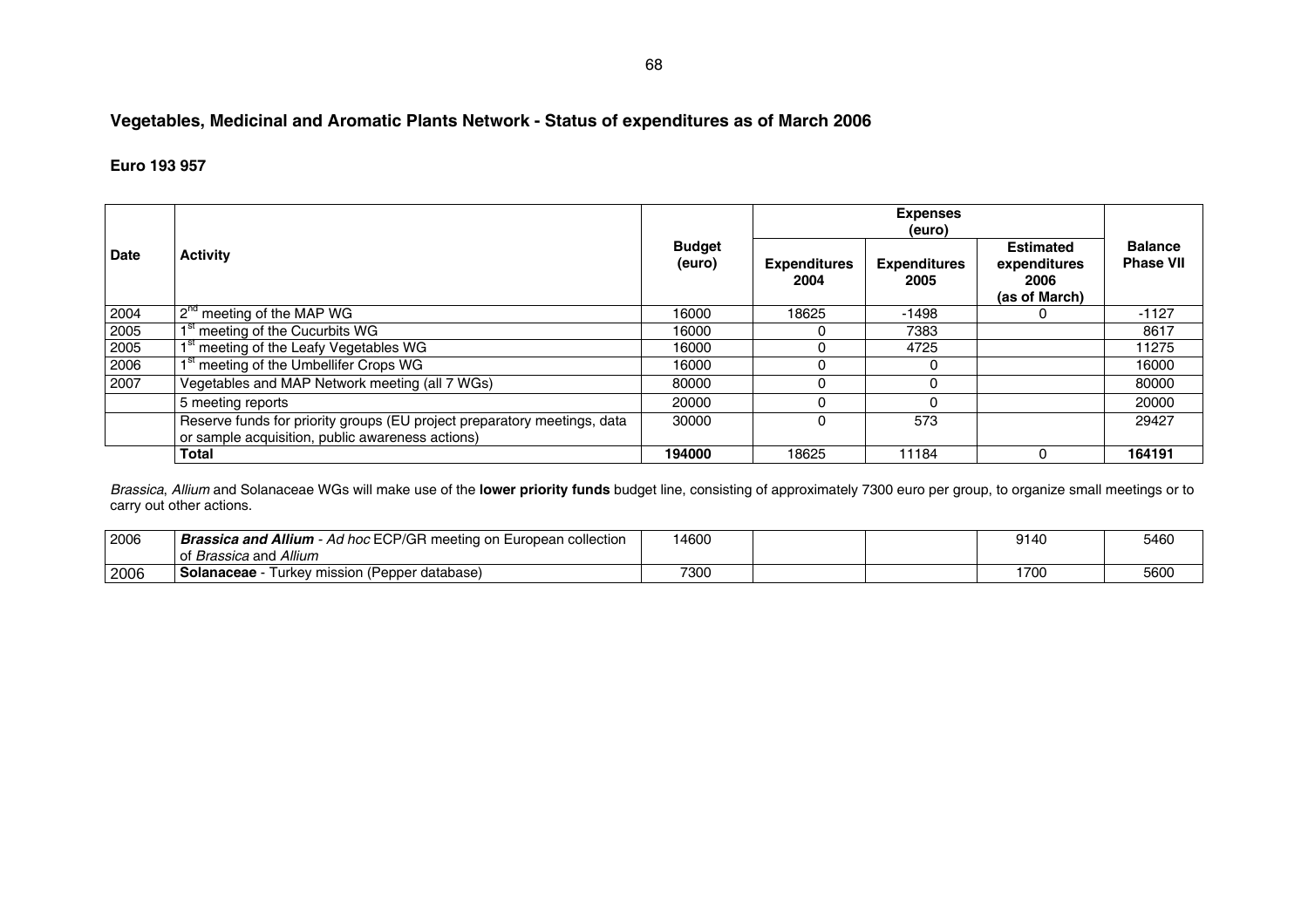# *In situ* **and On-farm Conservation Network – Proposed budget for Phase VIII**

| Date    | <b>Activity</b>                                                                                    | <b>Budget</b><br>(euro) |
|---------|----------------------------------------------------------------------------------------------------|-------------------------|
|         | <b>Wild Species Conservation in Genetic Reserves Task Force</b>                                    |                         |
| Sep. 10 | Publication of genetic reserve case study (e.g. Vitis) Technical Bulletin with Vitis Working Group | 6000                    |
| Sep. 09 | Two issues of Crop Wild Relative                                                                   | 5000                    |
| Sep. 10 | Meeting 1                                                                                          | 6000                    |
| Sep. 12 | Meeting 2                                                                                          | 10000                   |
|         | <b>On-farm Conservation and Management Task Force</b>                                              |                         |
| Sep. 09 | Publication of newsletter on on-farm conservation (two issues)                                     | 5000                    |
| Jun. 09 | On-farm subgroup meeting 1                                                                         | 12000                   |
| Sep. 11 | On-farm subgroup meeting 2                                                                         | 12000                   |
|         | Publication case study                                                                             | 6000                    |
|         | Thematic cross-cutting issues                                                                      |                         |
| Sep. 09 | Joint In Situ / Crop Network meeting                                                               | 20000                   |
| Sep. 12 | Public awareness brochure for LRs conservation and use                                             | 6000                    |
| Sep. 12 | Public awareness brochure for CWRs conservation and use                                            | 6000                    |
|         | Total                                                                                              | 94000                   |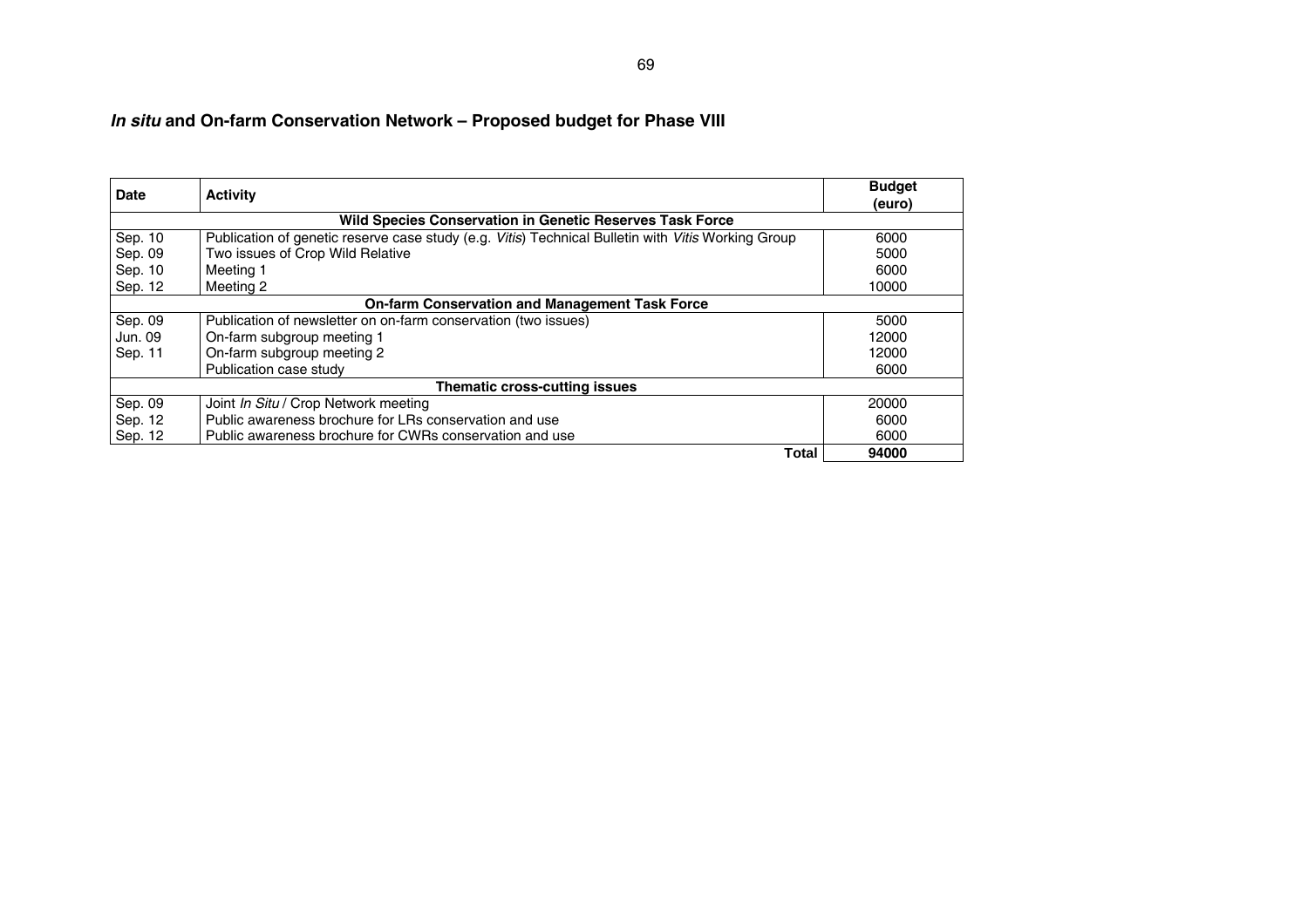# **Documentation and Information Network – Proposed budget for Phase VIII**

# **Euro 42 353 + Euro 50 000 (EURISCO Budget)**

| Date                                                                                                                 | <b>Activity</b>                                                                                                                                              | <b>ECP/GR</b><br>contribution<br>(euro) |              | <b>Expenses</b><br>(euro) |                                     |
|----------------------------------------------------------------------------------------------------------------------|--------------------------------------------------------------------------------------------------------------------------------------------------------------|-----------------------------------------|--------------|---------------------------|-------------------------------------|
|                                                                                                                      |                                                                                                                                                              |                                         |              |                           | <b>Balance</b><br><b>Phase VIII</b> |
|                                                                                                                      |                                                                                                                                                              |                                         |              |                           |                                     |
|                                                                                                                      | <b>Part A: Meetings</b>                                                                                                                                      |                                         |              |                           |                                     |
| synergies)                                                                                                           | (Such meetings should ideally be organized "back-to-back" with other meetings in such a way as to exploit maximum                                            |                                         |              |                           |                                     |
| 2009                                                                                                                 | NCG-Meeting (perhaps together with EURISCO Advisory Group, depending on available<br>funds)                                                                  | 5000                                    | $\Omega$     | 0                         | 5000                                |
| 2009 or<br>2010                                                                                                      | Training/meeting of National Inventory Focal Points (NFP/NI); (on a self-financing basis;<br>limited support upon request if justified)                      | 5000                                    | $\Omega$     | 0                         | 5000                                |
| 2011                                                                                                                 | NCG Meeting together with EURISCO Advisory Group                                                                                                             | 7353                                    | $\mathbf{0}$ | 0                         | 7353                                |
| 2013                                                                                                                 | Full Network Meeting (NFP/NI, ECCDB managers, EURISCO Advisory Group, NCG)                                                                                   | 10000                                   | $\Omega$     | $\Omega$                  | 10000                               |
|                                                                                                                      |                                                                                                                                                              |                                         |              |                           |                                     |
|                                                                                                                      | <b>Part B: Projects</b>                                                                                                                                      |                                         |              |                           |                                     |
|                                                                                                                      | Limited support to highly-relevant D&I Network-related activities upon request and in<br>selected cases to be approved by the D&I Network-coordinating group | 15000                                   | $\Omega$     | $\Omega$                  | 15000                               |
|                                                                                                                      | Total                                                                                                                                                        | 42353                                   | $\Omega$     | 0                         | 42353                               |
|                                                                                                                      |                                                                                                                                                              |                                         |              |                           |                                     |
|                                                                                                                      | Part C: EURISCO                                                                                                                                              |                                         |              |                           |                                     |
| Future maintenance and selected development activities to be funded through specific ECP/GR budget line<br>"EURISCO" |                                                                                                                                                              | 50000                                   | $\Omega$     | 0                         | 50000                               |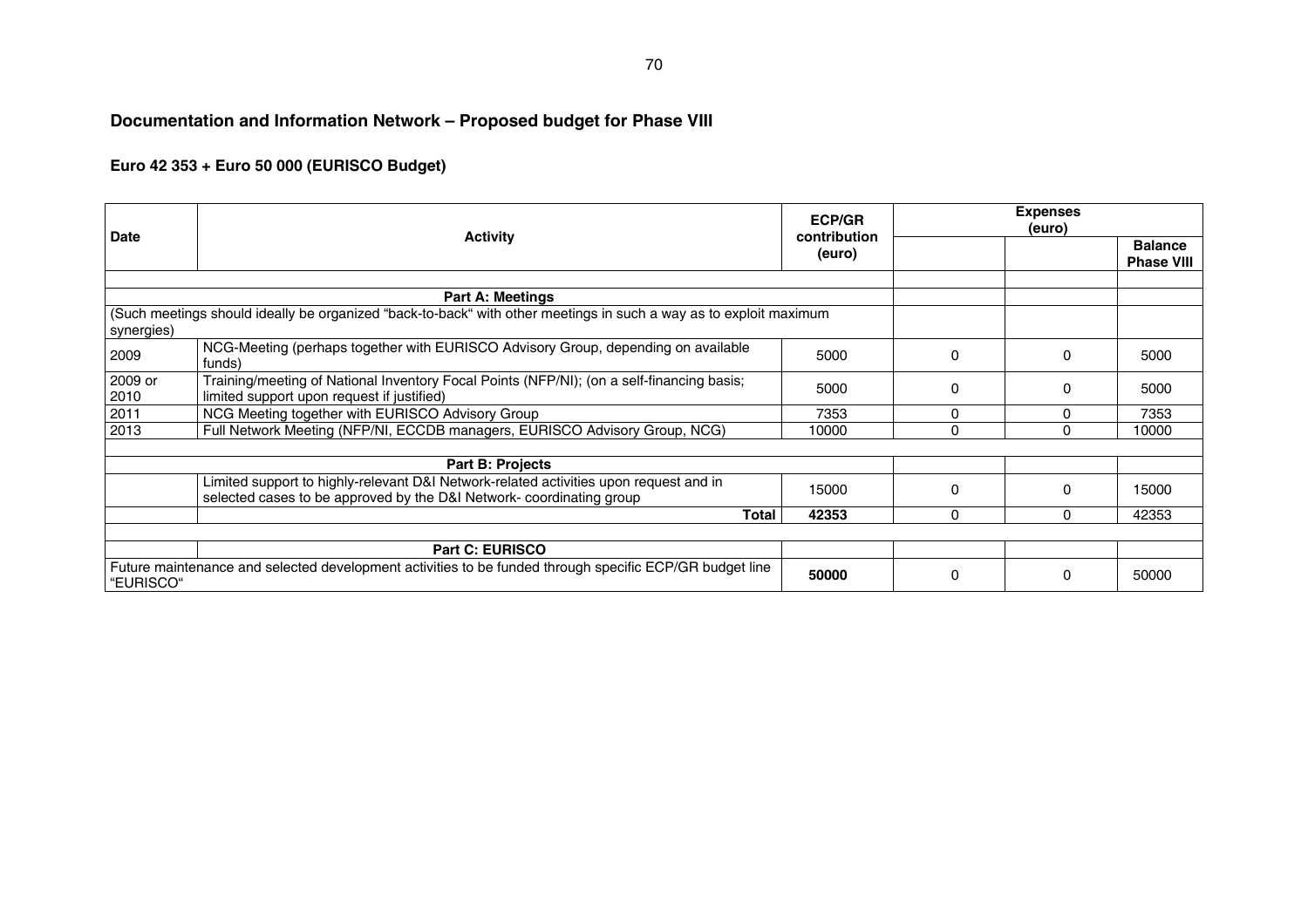# **Cereals Network – Proposed budget for Phase VIII**

| Year              | <b>Activity</b>                                                                                                                  | <b>Budget</b> |
|-------------------|----------------------------------------------------------------------------------------------------------------------------------|---------------|
|                   |                                                                                                                                  | (euro)        |
| 2009              | Avena WG: Full meeting                                                                                                           | 20000         |
| 2009              | Barley WG: Full meeting                                                                                                          | 20000         |
| 2009              | Wheat WG: Full meeting                                                                                                           | 20000         |
| 2010              | Triticale and Rye ad hoc meeting                                                                                                 | 8000          |
| 2011 (first half) | Cereals NCG meeting (7 members)                                                                                                  | 6000          |
| 2012              | Cereals Network full meeting - entire Network, ca. 45 participants, 5 working days (3 days for one-day WG meetings for each WG + | 60000         |
|                   | 2 days plenary meeting + arrival/departure)                                                                                      |               |
| 2009-2013         | Specific activities on request by working groups, to be specified later                                                          | 5000          |
|                   | <b>Total (calculated)</b>                                                                                                        | 139000        |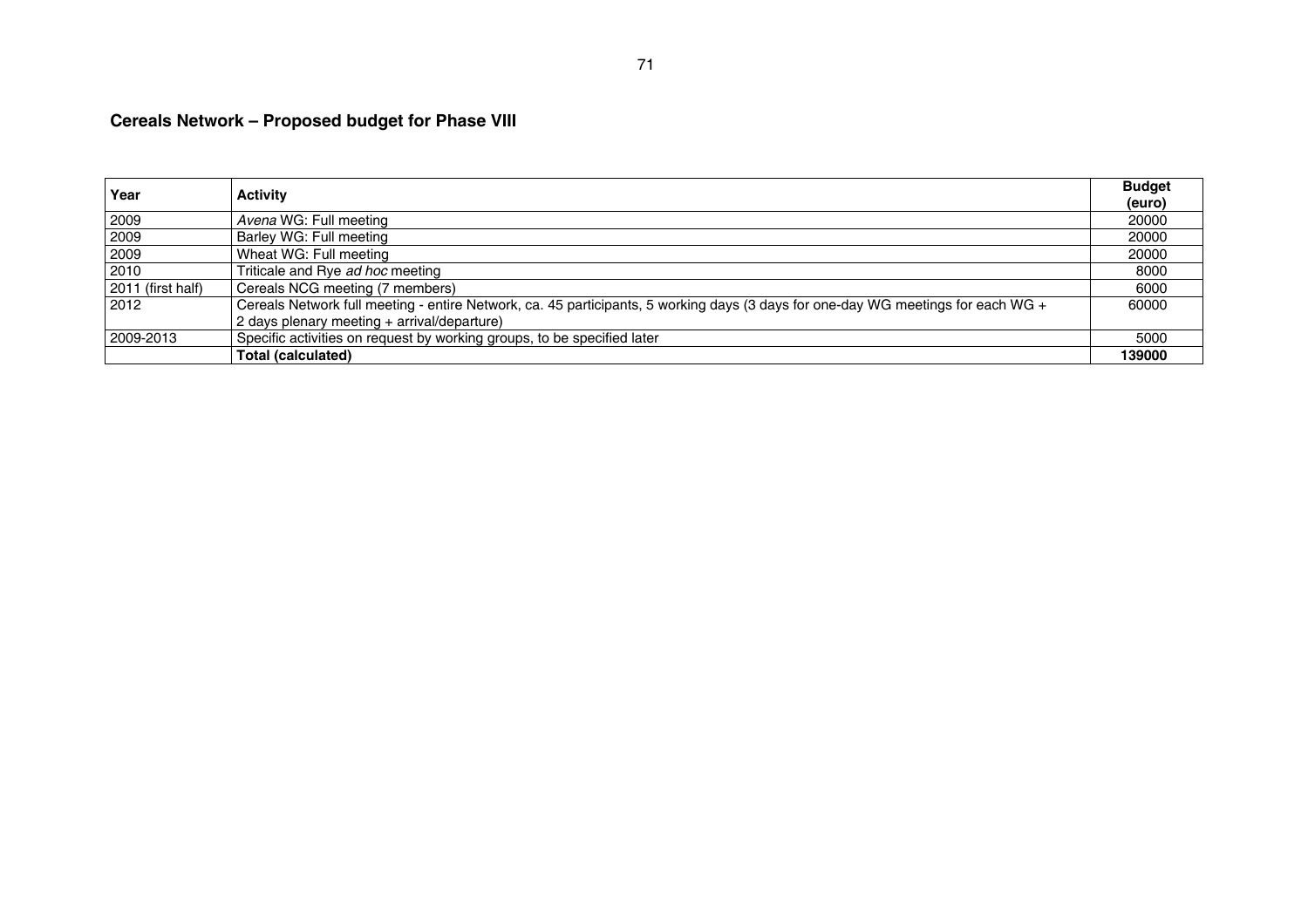# **Forages Network – Proposed budget for Phase VIII**

| <b>Activity</b>                                                           | <b>Budget</b><br>(euro) |
|---------------------------------------------------------------------------|-------------------------|
| l One full Working Group meeting                                          | 20000                   |
| Two NCG meetings including DB managers                                    | 14000                   |
| Three ad hoc meetings with experts (portals, molecular, in situ)<br>10000 |                         |
| <b>Total</b>                                                              | 44000                   |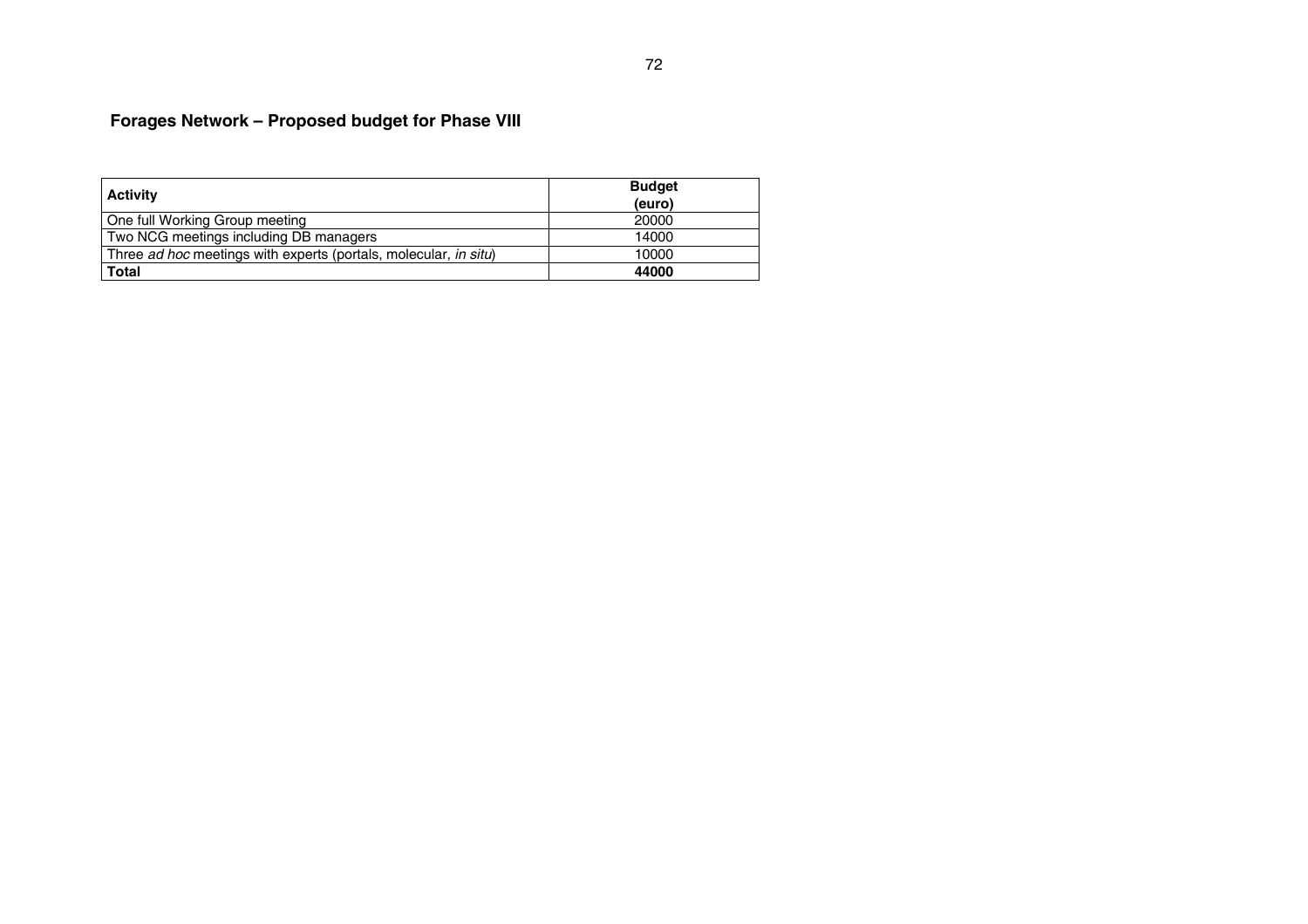# **Sugar, Starch and Fibre Crops Network – Proposed budget for Phase VIII**

| <b>Activity</b>                                                                                                                                          | <b>Estimated cost</b> |
|----------------------------------------------------------------------------------------------------------------------------------------------------------|-----------------------|
|                                                                                                                                                          | (euro)                |
| 1. Working group meetings including publication of reports                                                                                               |                       |
| Beta: 1500 € to facilitate participation of non-European expert (e.g. Asia) included                                                                     | 17500                 |
| Potato                                                                                                                                                   | 16000                 |
| Flax and Hemp combined with NCG meeting                                                                                                                  | 18000                 |
|                                                                                                                                                          |                       |
| 2. Ad hoc meetings on various issues                                                                                                                     |                       |
| Three working groups x 2000 $\epsilon$                                                                                                                   | 6000                  |
|                                                                                                                                                          |                       |
| 3. Actions                                                                                                                                               |                       |
| Beta: Uploading of C&E data from VIR, and other collections. We would like to apply for a small ECP/GR project such as we had in the past for garden     | 3000                  |
| beet evaluation with the Czech Republic, Poland and Russia                                                                                               |                       |
| Beta: Monitoring of genetic reserves (Beta). Travel cost reimbursement for local experts.                                                                | 2000                  |
| Preparation of MAS of Garden and Leaf Beet accession suited as conservation varieties, perhaps in cooperation with the Vegetables Network or with        | 5000                  |
| NGOs. Funded as small ECP/GR project.                                                                                                                    |                       |
| Preparation of MAS for obsolete potato varieties suited as conservation varieties (genetic fingerprinting: 5000 €, virus eradication: 10000 €). Specific | 15000                 |
| priorities will be determined at the WG meeting, perhaps in cooperation with NGOs. The work could be advertised within the ECP/GR to make the best       |                       |
| possible use of the available funds.                                                                                                                     |                       |
|                                                                                                                                                          |                       |
| <b>Total budget</b>                                                                                                                                      | 82500                 |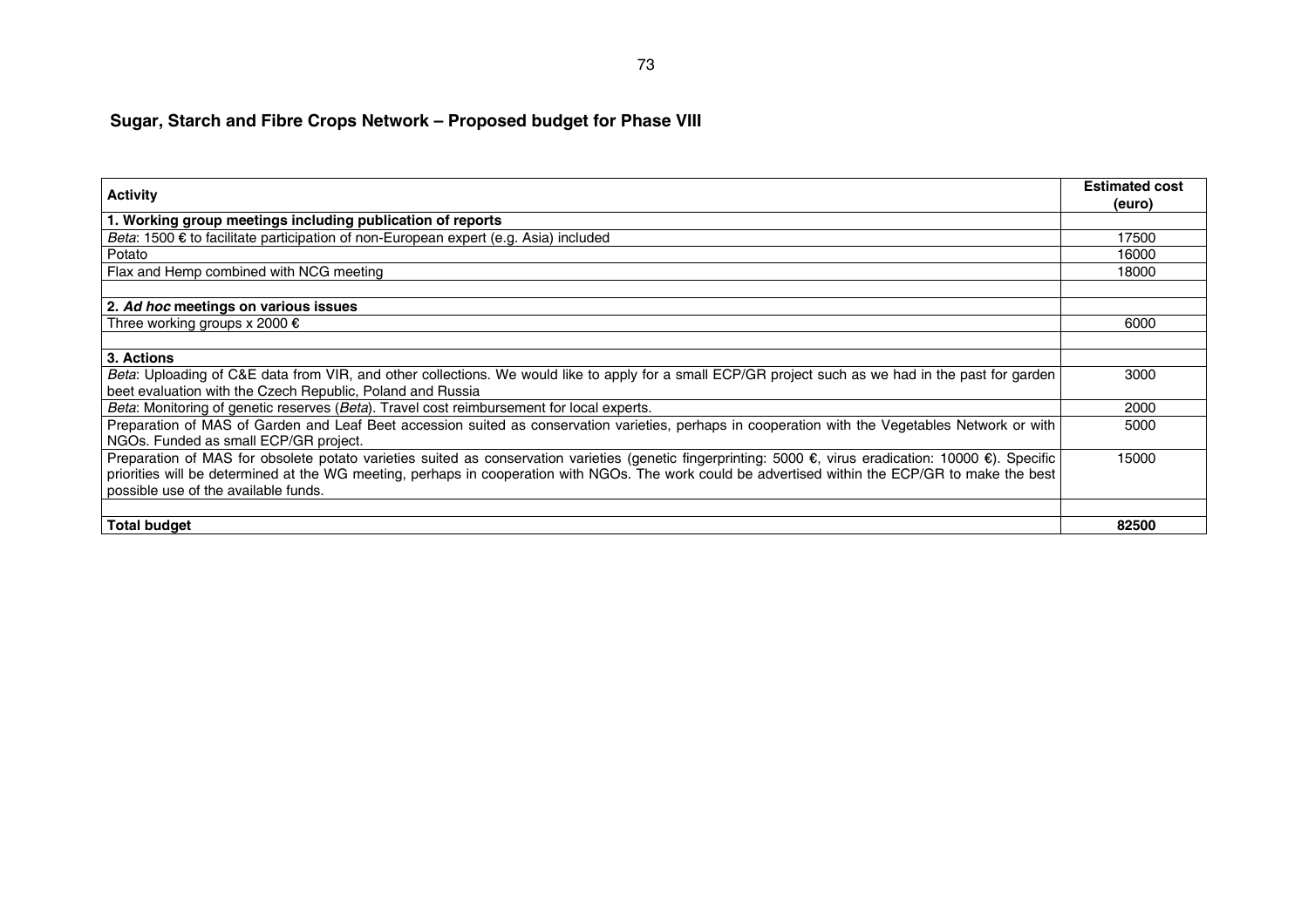# **Appendix III. Acronyms and abbreviations**

| <b>AEGIS</b><br>AEGRO | A European Genebank Integrated System<br>An Integrated European In situ Management Workplan: Implementing Genetic<br>Reserves and On Farm Concepts (project submitted under Council Regulation (EC)<br>870/2004) |
|-----------------------|------------------------------------------------------------------------------------------------------------------------------------------------------------------------------------------------------------------|
| AEP                   | Association Européenne de recherche sur les Protéagineux (European Association for<br>Grain Legume Research), Paris, France                                                                                      |
| ARS                   | Agricultural Research Service (USDA)                                                                                                                                                                             |
| ATFCC-AUS             | Australian Temperate Field Crops Collection                                                                                                                                                                      |
| <b>ATSAF</b>          | Arbeitsgemeinschaft für Tropische und Subtropische Agrarforschung (Council for<br>Agricultural Research in the Tropics and Subtropics), Germany                                                                  |
| BAZ                   | Bundesanstalt für Züchtungsforschung an Kulturpflanzen (Federal Centre for<br>Breeding Research on Cultivated Plants), Germany                                                                                   |
| <b>BLE</b>            | Bundesanstalt für Landwirtschaft und Ernährung, (Federal Agency for Agriculture<br>and Food), Germany                                                                                                            |
| <b>BMELV</b>          | Bundesministerium für Ernährung, Landwirtschaft und Verbraucherschutz (Federal<br>Ministry of Food, Agriculture and Consumer Protection), Germany                                                                |
| <b>BÖLW</b>           | Bund Ökologische Lebensmittelwirtschaft (Federation of the Organic Food Industry),<br>Germany                                                                                                                    |
| <b>CBD</b>            | Convention on Biological Diversity                                                                                                                                                                               |
| <b>CCDB</b>           | Central Crop Database                                                                                                                                                                                            |
| <b>CGIAR</b>          | Consultative Group on International Agricultural Research                                                                                                                                                        |
| <b>CHM</b>            | Clearing House Mechanism (of the CBD)                                                                                                                                                                            |
| <b>CIMMYT</b>         | Centro Internacional de Mejoramiento de Maíz y Trigo (International Wheat and<br>Maize Improvement Center), Mexico (CGIAR)                                                                                       |
| <b>CWANA</b>          | Central West Asia and North Africa                                                                                                                                                                               |
| <b>CWR</b>            | Crop wild relative                                                                                                                                                                                               |
| <b>CWRIS</b>          | Crop Wild Relative Information System                                                                                                                                                                            |
| DB                    | Database                                                                                                                                                                                                         |
| <b>DBM</b>            | Database manager                                                                                                                                                                                                 |
| EADB                  | European Allium Database                                                                                                                                                                                         |
| <b>EAFRD</b>          | European Agricultural Fund for Rural Development                                                                                                                                                                 |
| <b>EAPGREN</b>        | Eastern Africa Plant Genetic Resources Network                                                                                                                                                                   |
| <b>ECCDB</b>          | European Central Crop Database                                                                                                                                                                                   |
| ECP/GR                | European Cooperative Programme for Crop Genetic Resources Networks                                                                                                                                               |
| <b>EGRISI</b>         | European Genetic Resources In Situ Inventory (project submitted under Council<br>Regulation (EC) 870/2004)                                                                                                       |
| <b>EPCS</b>           | <b>European Plant Conservation Strategy</b>                                                                                                                                                                      |
| <b>EPGRIS</b>         | European Plant Genetic Resources Information Infra-Structure                                                                                                                                                     |
| ESA                   | European Seed Association                                                                                                                                                                                        |
| ${\rm EU}$            | European Union                                                                                                                                                                                                   |
| <b>EURISCO</b>        | European Plant Genetic Resources Search Catalogue                                                                                                                                                                |
| FAL                   | Bundesforschungsanstalt für Landwirtschaft (Federal Agricultural Research Centre),<br>Braunschweig, Germany                                                                                                      |
| FAO                   | Food and Agriculture Organization of the United Nations, Rome, Italy                                                                                                                                             |
| <b>GBIF</b>           | Global Biodiversity Information Facility                                                                                                                                                                         |
| <b>GEF</b>            | Global Environment Facility                                                                                                                                                                                      |
| GFP                   | Gemeinschaft zur Förderung der privaten deutschen Pflanzenzüchtung (Society for<br>advancement of private German plant breeding), Germany                                                                        |
| GIS                   | Geographical information system                                                                                                                                                                                  |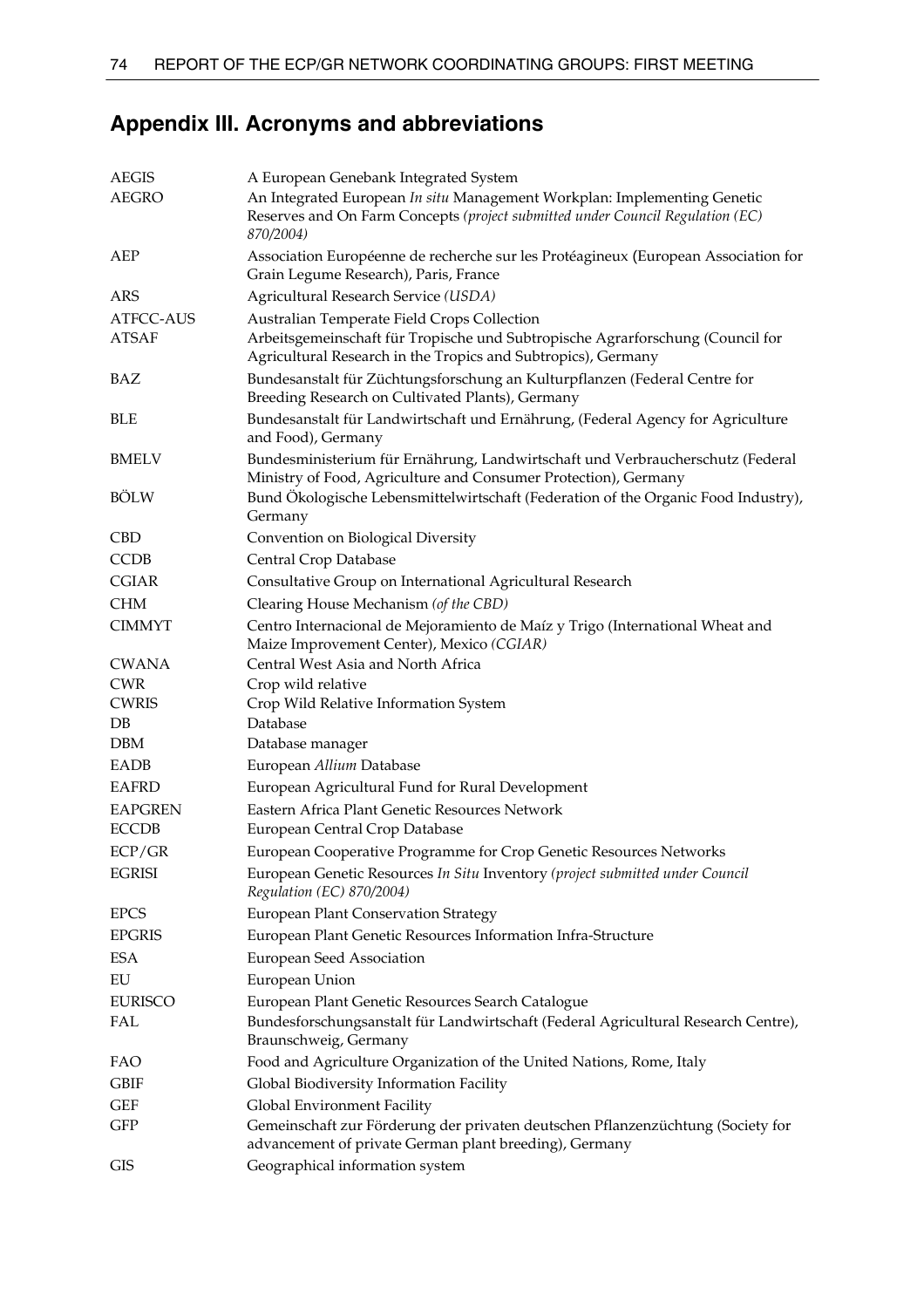| <b>GPA</b>       | Global Plan of Action for the Conservation and Sustainable Utilization of Plant Genetic<br>Resources for Food and Agriculture                 |
|------------------|-----------------------------------------------------------------------------------------------------------------------------------------------|
| GPZ              | Gesellschaft für Pflanzenzüchtung (Plant Breeding Society), Germany                                                                           |
| <b>GRENEWECA</b> | Genetic Resources Network for West and Central Africa                                                                                         |
| <b>GRPI</b>      | Genetic Resources Policy Initiative                                                                                                           |
| <b>GSPC</b>      | Global Strategy for Plant Conservation                                                                                                        |
| GTZ              | Gesellschaft für Technische Zusammenarbeit (German Agency for Technical<br>Cooperation), Germany                                              |
| <b>IBV</b>       | Information and Coordination Centre for Biological Diversity, Bonn, Germany                                                                   |
| <b>ICARDA</b>    | International Center for Agricultural Research in the Dry Areas, Aleppo, Syria<br>(CGIAR)                                                     |
| <b>IDBB</b>      | International Database for Beta                                                                                                               |
| IOZ              | Institut für Obstzüchtung (Institute of Fruit Breeding), Dresden-Pillnitz, Germany                                                            |
| <b>IPK</b>       | Leibniz Institute of Plant Genetics and Crop Plant Research, Gatersleben, Germany                                                             |
| IRRI             | International Rice Research Institute, Manila, Philippines (CGIAR)                                                                            |
| <b>IRZ</b>       | Institut für Rebenzüchtung (Institute of Grapevine Breeding), Siebeldingen, Germany                                                           |
| <b>ISM</b>       | In situ management                                                                                                                            |
| <b>ITPGRFA</b>   | International Treaty on Plant Genetic Resources for Food and Agriculture                                                                      |
| Kern             | Kulturpflanzen erhalten, rekultivieren und nutzen (Network for the Conservation,<br>Recultivation and Utilization of Crop Diversity), Germany |
| MAP              | Medicinal and aromatic plants                                                                                                                 |
| <b>MAS</b>       | Most appropriate sample                                                                                                                       |
| <b>MCPD</b>      | Multi-crop Passport Descriptors (FAO/IPGRI)                                                                                                   |
| MLS              | Multilateral System of Access and Benefit-sharing                                                                                             |
| <b>MOS</b>       | Most original sample                                                                                                                          |
| <b>MTA</b>       | Material Transfer Agreement                                                                                                                   |
| <b>NCG</b>       | Network Coordinating Group (ECP/GR)                                                                                                           |
| <b>NFP</b>       | National Focal Point (EURISCO)                                                                                                                |
| <b>NGB</b>       | Nordic Gene Bank, Alnarp, Sweden                                                                                                              |
| <b>NGO</b>       | Non-governmental organization                                                                                                                 |
| NI               | National Inventory (EURISCO)                                                                                                                  |
| ONFARMSAFE       | On-Farm Safeguard of Plant Genetic Resources (project submitted under Council<br>Regulation (EC) 870/2004)                                    |
| PGR              | Plant genetic resources                                                                                                                       |
| <b>PGRFA</b>     | Plant genetic resources for food and agriculture                                                                                              |
| <b>SASA</b>      | Scottish Agricultural Science Agency                                                                                                          |
| <b>SEBI 2010</b> | Streamlining European Biodiversity Indicators 2010 project                                                                                    |
| SEEDNet          | South East Europe Development Network on Plant Genetic Resources                                                                              |
| <b>SINGER</b>    | System-wide Information Network for Genetic Resources (CGIAR)                                                                                 |
| <b>sMTA</b>      | Standard Material Transfer Agreement                                                                                                          |
| <b>UNEP</b>      | United Nations Environment Programme                                                                                                          |
| <b>UPOV</b>      | Union internationale pour la protection des obtentions végétales (International Union                                                         |
|                  | for the Protection of New Varieties of Plants), Geneva, Switzerland                                                                           |
| <b>USDA</b>      | United States Department of Agriculture                                                                                                       |
| VEGMAPNET        | Vegetables, Medicinal and Aromatic Plants Network (ECP/GR)                                                                                    |
| VIR              | N.I. Vavilov Research Institute of Plant Industry, St. Petersburg, Russian Federation                                                         |
| <b>VLK</b>       | Verband der Landwirtschaftskammern (Association of Chambers of Agriculture),<br>Germany                                                       |
| WBN              | World Beta Network                                                                                                                            |
| WG               | Working Group                                                                                                                                 |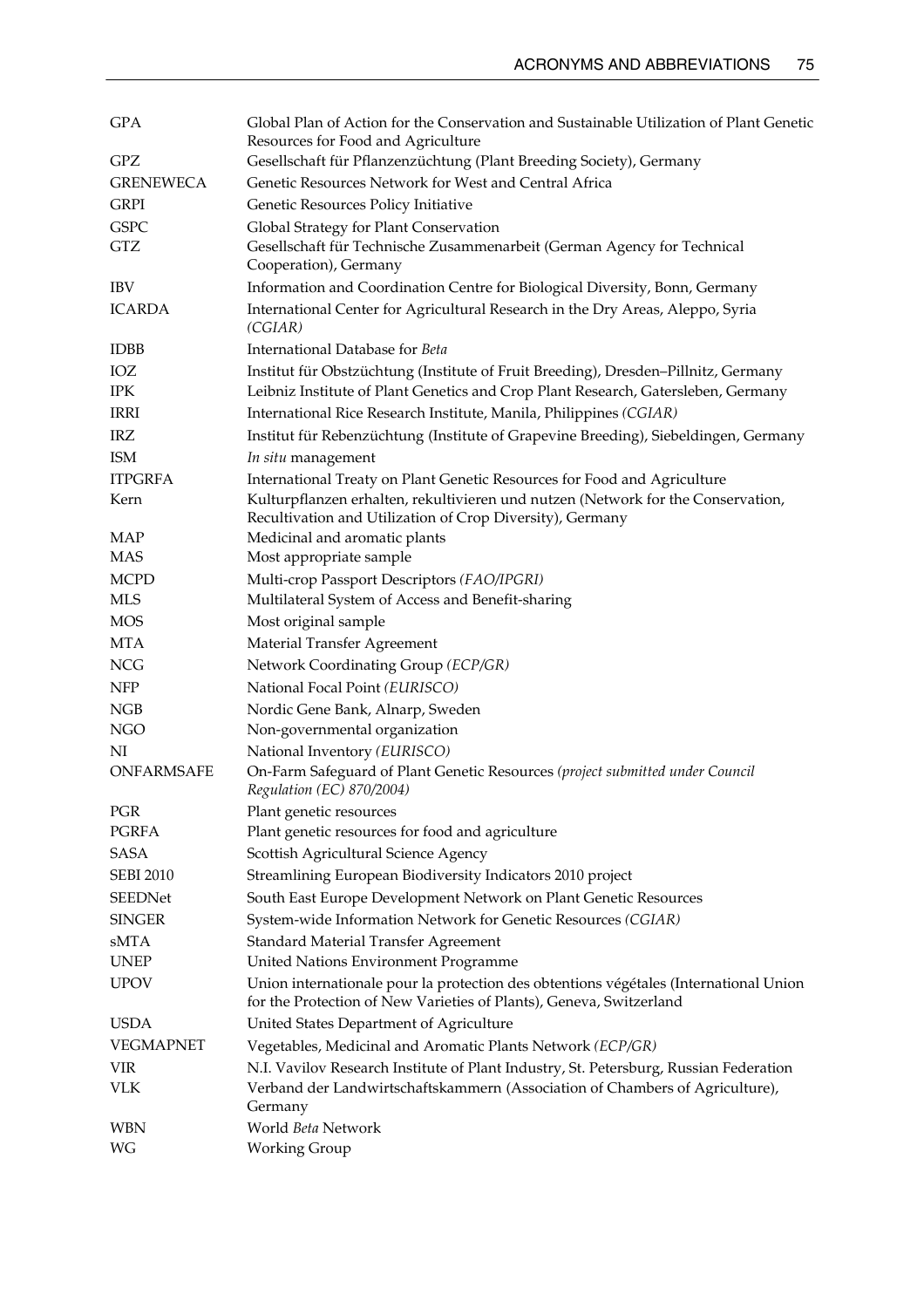# **Appendix IV. Agenda**

## *Meeting of the ECP/GR Network Coordinating Groups, Phase VII 29-31 March 2006, Bonn, Germany*

### **Tuesday 28 March 2006**

Arrival of participants

### **Wednesday 29 March 2006**

| <b>Chair of the morning session: Ken Tobutt</b>                                                        |                                                                                                                                                                                                                                                                                                                                                                                                                                                                                                                                                                                                                                   |  |  |
|--------------------------------------------------------------------------------------------------------|-----------------------------------------------------------------------------------------------------------------------------------------------------------------------------------------------------------------------------------------------------------------------------------------------------------------------------------------------------------------------------------------------------------------------------------------------------------------------------------------------------------------------------------------------------------------------------------------------------------------------------------|--|--|
| 8:30-9:10<br>10'<br>10'<br>10'<br>10'                                                                  | Plenary session - Introduction<br>Introductory welcome from local host (IBV)<br>Presentation of the agenda and adjustments (Chair)<br>Self-introduction of participants (name, affiliation/position and role in the<br>Network)<br>Briefing on ECP/GR Phase VII (L. Maggioni)                                                                                                                                                                                                                                                                                                                                                     |  |  |
| 9:10-10:30<br>20'<br>10'<br>20'<br>20'<br>10'                                                          | Changes in the operating environment<br>International Treaty (J. Engels)<br>Update on standard MTA negotiation process (F. Begemann)<br>European Information System - EURISCO (S. Dias)<br>European Seed Association (G. Kley)<br>Discussion                                                                                                                                                                                                                                                                                                                                                                                      |  |  |
| 10:30-11:00                                                                                            | Coffee break                                                                                                                                                                                                                                                                                                                                                                                                                                                                                                                                                                                                                      |  |  |
| 11:00-12:40<br>10'<br>20'<br>Discussion<br>10'<br>10'<br>Discussion<br>20'<br>20'<br>Discussion<br>10' | Network cross-cutting issues<br>Introduction to cross-cutting issues, including terms of reference of NCGs<br>(L. Maggioni)<br>Documentation issues (CCDBs and their relationship with EURISCO; The in situ<br>component; The workshop "Inventorying European Cultivated Plant Species";<br>The new EU project(s)) (Introduced by F. Begemann)<br>Suggested elements to link In situ/On-farm Network and Crop Networks<br>activities (Introduced by N. Maxted and V. Negri), followed by a discussion with<br>inputs from the Crop Networks on their needs/requirements<br>Inter-regional Cooperation (Introduced by L. Dotlačil) |  |  |
| 12:40-14:00                                                                                            | Lunch                                                                                                                                                                                                                                                                                                                                                                                                                                                                                                                                                                                                                             |  |  |
|                                                                                                        | Chair of the afternoon session: Frank Begemann                                                                                                                                                                                                                                                                                                                                                                                                                                                                                                                                                                                    |  |  |
| 14:00-15:15<br>25'<br>25'<br>25'                                                                       | Network cross-cutting issues (cont.)<br>Suggested elements to link Network operations to national programmes<br>(S. Harrer and F. Begemann)<br>AEGIS project (B. Lund)<br>AEGIS Vision for the future (G. Kleijer, D. Astley and B. Lund)                                                                                                                                                                                                                                                                                                                                                                                         |  |  |

*15:15-16:00 Coffee break* 

| 16:00-18:00 | Network cross-cutting issues (cont.)                                                |
|-------------|-------------------------------------------------------------------------------------|
|             | 30' Lessons learnt and future mode of operation of ECP/GR (Introduced by B. Visser) |
|             | 1h 30' Discussion                                                                   |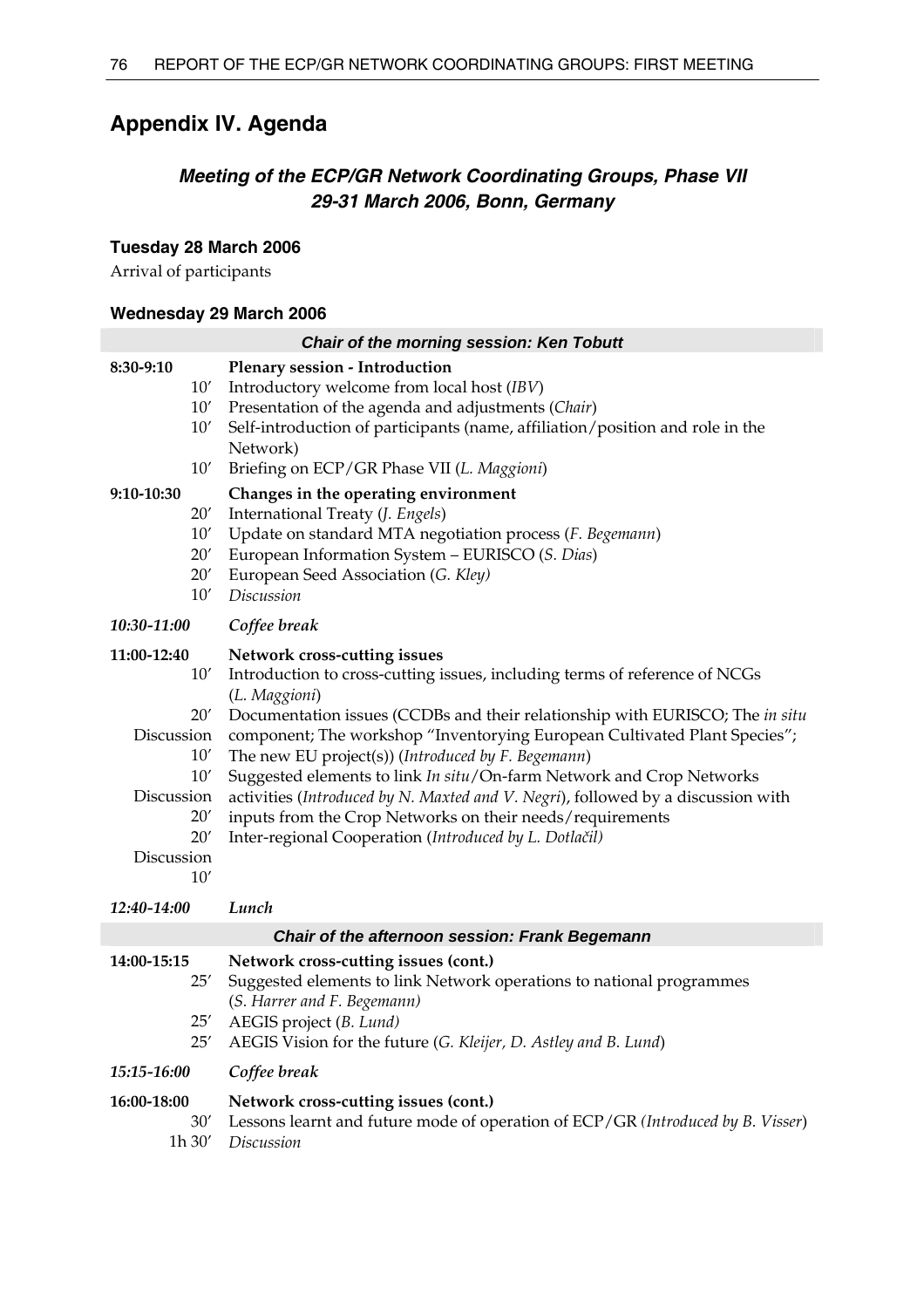## **Thursday 30 March 2006**

| <b>Chair: Lorenzo Maggioni</b>        |                                                                                                                                                                                                                                                                                            |  |  |
|---------------------------------------|--------------------------------------------------------------------------------------------------------------------------------------------------------------------------------------------------------------------------------------------------------------------------------------------|--|--|
| 8:30-9:00<br>20'<br>Discussion<br>10' | <b>Global Crop Diversity Trust</b><br>Update on the Global Crop Diversity Trust and crop strategies (B. Laliberté)                                                                                                                                                                         |  |  |
| 9:00-10:30                            | Parallel Sessions - Network-specific issues<br>Each Network's specific agenda<br>- Identify chairman and rapporteur for each NCG session, to take notes and prepare<br>recommendations during afternoon, so that they can be discussed and agreed in the<br>plenary session next morning - |  |  |
| 10:30-11:00                           | Coffee break                                                                                                                                                                                                                                                                               |  |  |
| 11:00-12:30                           | Parallel Sessions continued - Network-specific issues<br>Status Quo and assessment of progress                                                                                                                                                                                             |  |  |
| 12:30-14:00                           | Lunch                                                                                                                                                                                                                                                                                      |  |  |
| 14:00-15:30                           | Parallel Sessions continued - Network-specific issues<br>Suggestions for updating the Workplan of Phase VII (2006-2008)                                                                                                                                                                    |  |  |
| 15:30-16:00                           | Coffee break                                                                                                                                                                                                                                                                               |  |  |
| 16:00-17:30                           | Suggestions for planning and prioritizing Phase VIII (2009-2013) – for<br>consideration of the Steering Committee meeting in September 2006                                                                                                                                                |  |  |
|                                       | Social dinner                                                                                                                                                                                                                                                                              |  |  |

## **Friday 31 March 2006**

| <b>Chair of the morning session: Marie-Christine Daunay</b> |                                                                                                                                                                                                                                                                                                                                             |  |
|-------------------------------------------------------------|---------------------------------------------------------------------------------------------------------------------------------------------------------------------------------------------------------------------------------------------------------------------------------------------------------------------------------------------|--|
| 9:00-10:40                                                  | <b>Plenary session</b><br>- Identify a small group of 3-4 people, to take notes and prepare recommendations during<br>early afternoon, so that they can be discussed and agreed in the final wrap-up session -<br>Each NCG reports in plenary main items of general interest<br>(Operational issues and strategic issues) (20' per Network) |  |
| 10:40-11:00                                                 | Coffee break                                                                                                                                                                                                                                                                                                                                |  |
| 11:00-12:45                                                 | Plenary session (cont.)                                                                                                                                                                                                                                                                                                                     |  |
|                                                             | Each NCG reports in plenary main items of general interest<br>(Operational issues and strategic issues) (20' per Network)                                                                                                                                                                                                                   |  |
| 12:45-14:00                                                 | Lunch                                                                                                                                                                                                                                                                                                                                       |  |
| 14:00-15:30                                                 | Preparation of general recommendations (operational and strategic) for final<br>wrap-up discussion by the group of rapporteurs                                                                                                                                                                                                              |  |
| 15:30-16:00                                                 | Coffee break                                                                                                                                                                                                                                                                                                                                |  |
| <b>Chair of the afternoon session: Gert Kleijer</b>         |                                                                                                                                                                                                                                                                                                                                             |  |
| 16:00-17:30                                                 | Presentation and discussion of results, preparation of the draft report<br>Wrap-up of Network cross-cutting issues and recommendations to the SC<br>(operational and strategic)                                                                                                                                                             |  |
| 17:30-18:00                                                 | <b>Closing remarks</b>                                                                                                                                                                                                                                                                                                                      |  |

## **Saturday 1 April 2006**

Departure of participants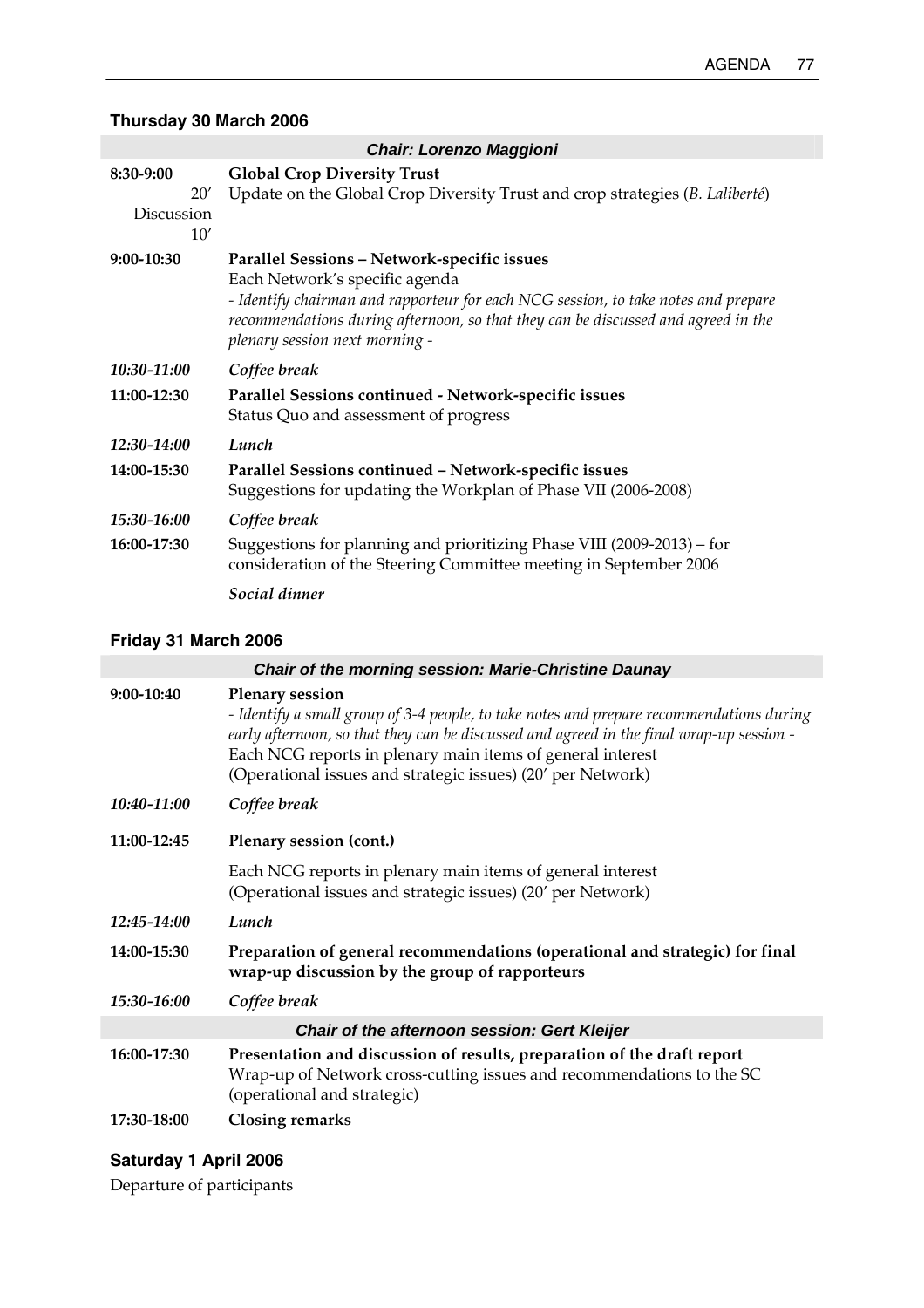## **Appendix V. List of participants**

Note: Abbreviations for the various Network Coordinating Groups:  $[C]$  = Cereals;  $[FO]$  = Forages; [FR] = Fruit; [OP] = Oil and Protein Crops; [SSF] = Sugar, Starch and Fibre Crops; [VM] = Vegetables, Medicinal and Aromatic Plants; [DI] = Documentation and Information; [IS-OF] = *In situ* and on-farm conservation; [IR] = Inter-regional Cooperation

#### **Network Coordinating Group Members**

Paul Freudenthaler [IS-OF] AGES - Austrian Agency for Health and Food Safety Ltd. Institute for Potatoes and Plant Genetic Resources Wieningerstrasse 8 4020 Linz **Austria**  Tel: (43-732) 381261/260 Fax: (43-732) 385482 Email: paul.freudenthaler@ages.at

Marc Lateur [FR] Dept. of Biological Control and Plant Genetic Resources Centre de Recherches Agronomiques (CRA) Rue de Liroux 4 5030 Gembloux **Belgium**  Tel: (32) 81 620333 Fax: (32) 81 620348 Email: lateur@cra.wallonie.be

Iva Faberová [C] Genebank Department Research Institute of Crop Production (RICP) Drnovská 507 161 06 Praha 6-Ruzyně **Czech Republic**  Tel: (420) 233022478 Fax: (420) 233022286 (genebank)/233310636 (institute) Email: faberova@vurv.cz

Magdalena Ševčíková [FO] OSEVA PRO Ltd. Grassland Research Station (GRS) Hamerská 698 756 54 Zubří **Czech Republic**  Tel: (420) 571 658195 Fax: (420) 571 658197 Email1: sevc@iol.cz Email2: vstroz@iol.cz

Zdeněk Stehno [IS-OF] Genebank Department Research Institute for Crop Production (RICP) Drnovská 507 161 06 Praha 6-Ruzyně **Czech Republic**  Tel: (420) 233022364 Fax: (420) 233022286/233310636 Email: stehno@vurv.cz

Ladislav Dotlačil [IR] Genebank Department Research Institute for Crop Production (RICP) Drnovská 507 161 06 Praha 6-Ruzyně 507 **Czech Republic**  Tel: (420) 233022364 Fax: (420) 233022286 Email: dotlacil@vurv.cz

Marja Jalli [C] MTT Agrifood Research Finland Plant Protection 31600 Jokioinen **Finland**  Tel: (358-3) 4188 2555 Fax: (358-3) 4188 2584 Email: marja.jalli@mtt.fi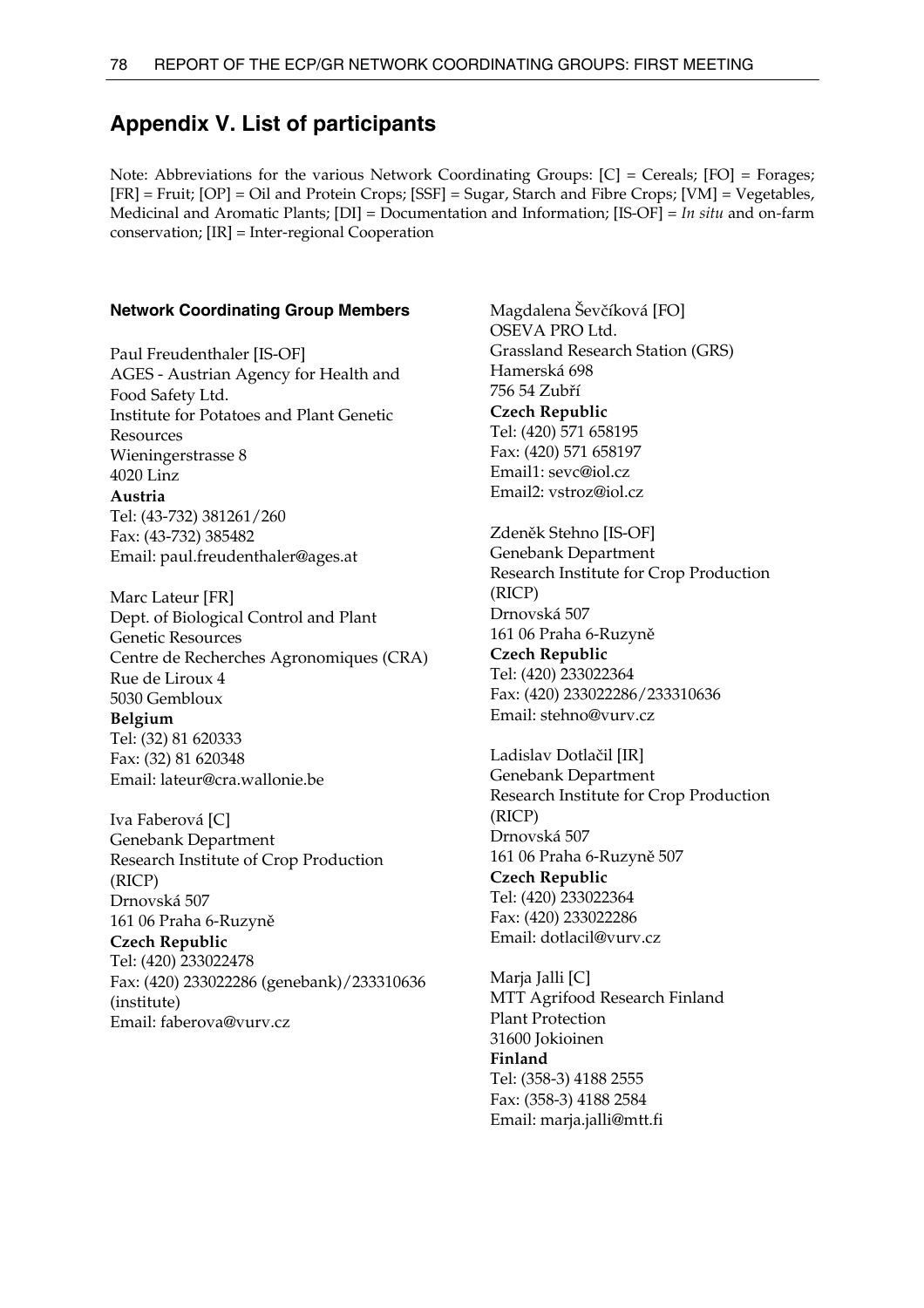Emilie Balsemin [FR] INRA Centre de Bordeaux-Aquitaine UREFV 71 avenue Edouard Bourlaux 33883 Villenave d'Ornon **France**  Tel: (33) 557122445 Fax: (33) 557122439 Email: emilie.balsemin@bordeaux.inra.fr

Marie-Christine Daunay [VM] Unité de génétique et amélioration des fruits et légumes INRA, Domaine St-Maurice BP 94 84143 Montfavet cedex **France**  Tel: (33) 432722724 Fax: (33) 432722702 Email: daunay@avignon.inra.fr

Christoph Germeier [C] Federal Centre for Breeding Research on Cultivated Plants (BAZ) - Gene Bank Bundesallee 50 38116 Braunschweig **Germany**  Tel: (49-531) 5962459

Fax: (49-531) 5962457 Email: c.germeier@bafz.de

Frank Begemann [DI] 513 - Information and Coordination Centre for Biological Diversity (IBV) Federal Agency for Agriculture and Food (BLE) Deichmanns Aue 29 53179 Bonn **Germany**  Tel: (49-228) 6845 3239 Fax: (49-228) 6845 3787 Email: frank.begemann@ble.de

Evelin Willner [FO] Leibniz Institute of Plant Genetics and Crop Plant Research (IPK) - Genebank Außenstelle Nord Inselstr. 9 23 999 Malchow/Poel **Germany**  Tel: (49-38425) 20316 Fax: (49-38425) 429808 Email: e.willner@so.hs-wismar.de

Erika Maul [FR] Institut für Rebenzüchtung Geilweilerhof BAFZ 76833 Siebeldingen **Germany**  Tel: (49-6345) 41122 Fax: (49-6345) 919050 Email: e.maul@bafz.de

Lothar Frese [SSF; IS-OF] Federal Centre for Breeding Research on Cultivated Plants (BAZ) Bundesallee 50 38116 Braunschweig **Germany**  Tel: (49-531) 5962451 Fax: (49-531) 5962457 Email: l.frese@bafz.de

Joachim Keller [VM] Leibniz Institute of Plant Genetics and Crop Plant Research (IPK) - Genebank Corrensstrasse 3 06466 Gatersleben **Germany**  Tel: (49-39482) 5267 Fax: (49-39482) 5741 Email: keller@ipk-gatersleben.de

Andreas Katsiotis [C] Dept. of Plant Breeding and Biometry Agricultural University of Athens Iera Odos 75 118 55 Athens Votanikos **Greece**  Tel: (30-210) 5294634 Fax: (30-210) 5294622 Email: katsioti@aua.gr

Lajos Horváth [FO] National Institute for Agricultural Quality Control Research Centre for Agrobotany Külsömezö 15 2766 Tápiószele **Hungary**  Tel: (36-53) 380070/071 Fax: (36-53) 380072 Email: lhorvath@agrobot.rcat.hu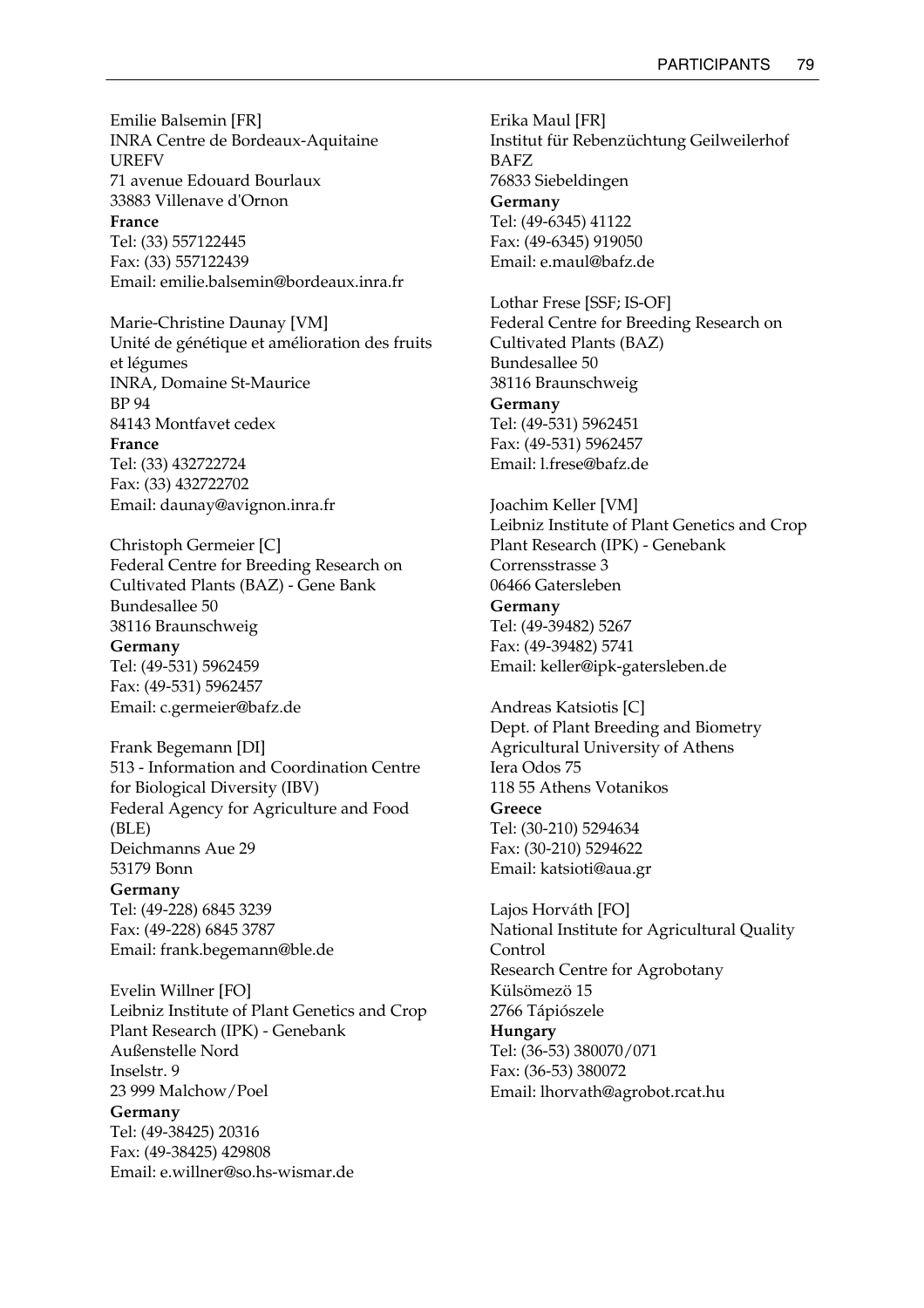Valeria Negri [FO; IS-OF] Genetica e Miglioramento genetico Dipt. Biologia Vegetale & Biotech. Agroambientale Facoltà di Agraria, Università degli Studi di Perugia Borgo XX Giugno, 74 06100 Perugia **Italy**  Tel: (39) 075-5856218 Fax: (39) 075-5856224 Email: vnegri@unipg.it

Tiberio Chiari [IR] Istituto Agronomico per l'Oltremare Via A. Cocchi, 4 50131 Firenze **Italy**  Tel: (39) 055 5061212 Fax: (39) 055 5061333 Email: chiari@iao.florence.it

Ietje W. Boukema [VM] Centre for Genetic Resources, the Netherlands (CGN) Wageningen University and Research Centre PO Box 16 6700 AA Wageningen **The Netherlands**  Tel: (31-317) 477077 Fax: (31-317) 423110 Email: ietje.boukema@wur.nl

Roel Hoekstra [SSF] Centre for Genetic Resources, the Netherlands (CGN) PO Box 16 6700 AA Wageningen **The Netherlands**  Tel: (31-317) 477077 Fax: (31-317) 423110 Email: roel.hoekstra@wur.nl

Chris Kik [FO] Centre for Genetic Resources, the Netherlands (CGN) PO Box 16 6700 AA Wageningen **The Netherlands**  Tel: (31-317) 477011/45 Fax: (31-317) 423110 Email: chris.kik@wur.nl

Willem van Dooijeweert [VM] Centre for Genetic Resources, the Netherlands (CGN) Wageningen University and Research **Centre** PO Box 16 6700 AA Wageningen **The Netherlands**  Tel: (31-317) 477083 Fax: (31-317) 423110 Email: willem.vandooijeweert@wur.nl

Lambert Visser [IR] Centre for Genetic Resources, the Netherlands (CGN) Wageningen University and Research Centre PO Box 16 6700 AA Wageningen **The Netherlands**  Tel: (31-317) 477184 Fax: (31-317) 418094 Email: Bert.Visser@wur.nl

Petter Marum [FO] Graminor AS Bjørke Research Station 2344 Ilseng **Norway**  Tel: (47) 62 555514 Fax: (47) 62 555501 Email: petter.marum@graminor.no

Stein Harald Hjeltnes [FR] Norwegian Institute for Agricultural and Environmental Research Bioforsk Njøs PO Box 42 6861 Leikanger **Norway**  Tel: (47-57) 656063 Fax: (47-57) 656061 Email: stein.harald.hjeltnes@bioforsk.no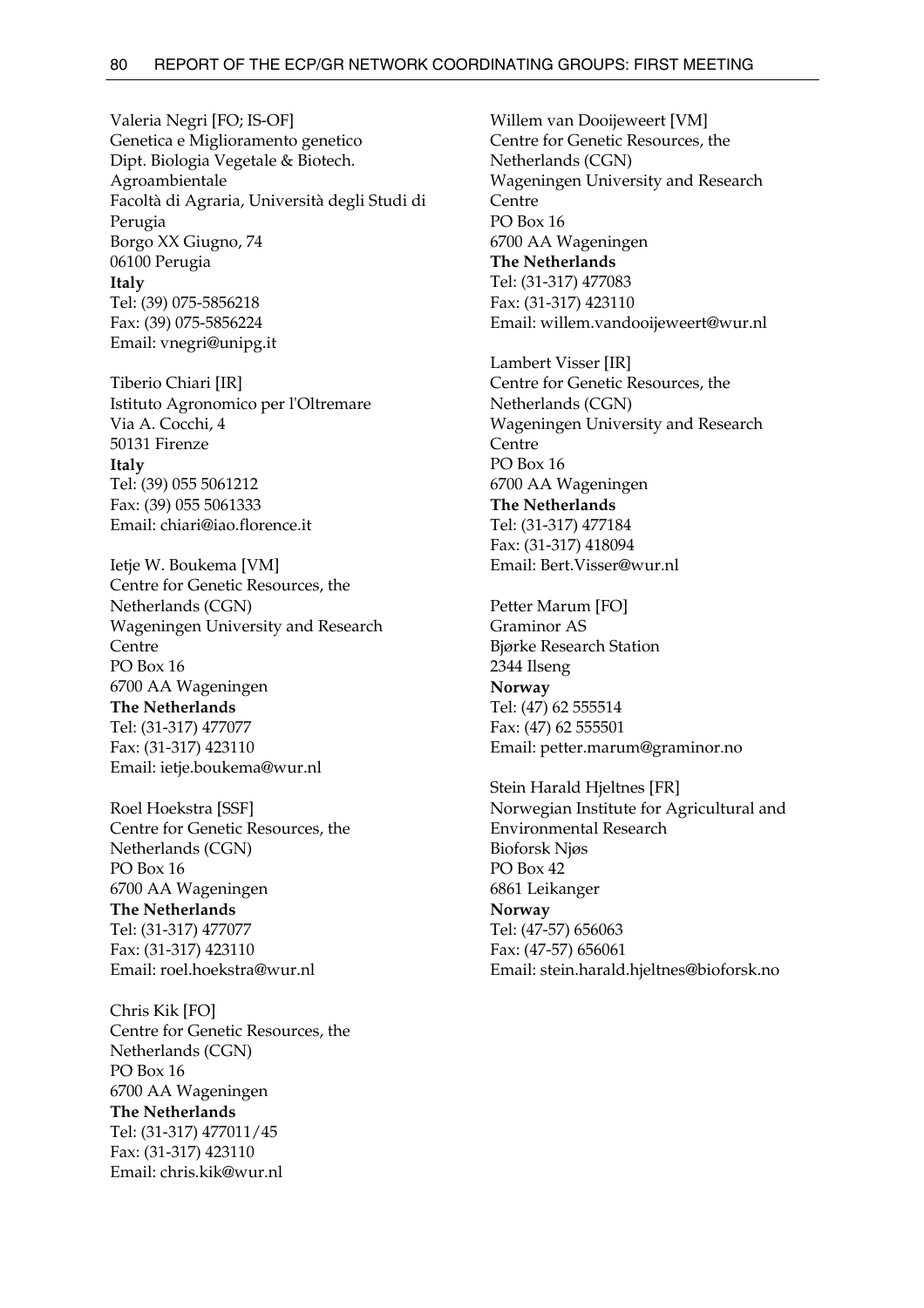Dea Baričevič [VM] Agronomy Department - Biotechnical Faculty University of Ljubljana Jamnikarjeva 101 1000 Ljubljana **Slovenia**  Tel: (386-1) 4231161 Fax: (386-1) 4231088 Email: dea.baricevic@bf.uni-lj.si

Jesús María Ortiz [FR] Escuela Técnica Superior de Ingenieros Agrónomos (ETSIA) Universidad Politécnica de Madrid Ciudad Universitaria s/n 28040 Madrid **Spain**  Tel: (34-91) 3365658 Fax: (34-91) 3365656 Email: jesusmaria.ortizm@upm.es

José María Iriondo Alegría [IS-OF] Dpto. de Biología Vegetal, EUIT Agricola Universidad Politécnica de Madrid Ciudad Universitaria s/n. 28040 Madrid **Spain**  Tel: (34-91) 3365435 Fax: (34-91) 3365406 Email: jose.iriondo@upm.es

Maria José Díez Niclós [VM] Biotechnology Department Universidad Politécnica de Valencia Camino de Vera S/N 46022 Valencia **Spain**  Tel: (34-963) 879421 Fax: (34-963) 879422 Email: mdiezni@btc.upv.es

Beat Boller [FO] Eidgenössische Forschungsanstalt für Agrarökologie und Landbau Reckenholzstr. 191 8046 Zurich **Switzerland**  Tel: (41-1) 3777363 Fax: (41-1) 3777201 Email: beat.boller@fal.admin.ch

Gert Kleijer [C] Ressources Génétiques/Qualité Agroscope Changins-Wädenswil Station Fédérale de Recherches Agronomiques de Changins Case postale 1012 1260 Nyon 1 **Switzerland**  Tel: (41-22) 3634444/4726 (dir) Fax: (41-22) 3634690 Email: geert.kleijer@acw.admin.ch

Dave Astley [VM] Genetic Resources Unit Warwick HRI Wellesbourne, Warwick CV35 9EF **United Kingdom**  Tel: (44-24) 7657 5014 Fax: (44-24) 7657 4500 Email: dave.astley@warwick.ac.uk

Emma-Jane Allen [FR] National Fruit Collections Imperial College Brogdale Road ME13 8X2 Faversham, Kent **United Kingdom**  Tel: (44-1795) 590272 Email: e.lamont@imperial.ac.uk

Nigel Maxted [IS-OF] School of Biosciences University of Birmingham Edgbaston Birmingham B15 2TT **United Kingdom**  Tel: (44-121) 4145571 Fax: (44-121) 4145925 Email1: N.Maxted@bham.ac.uk Email2: nigel.maxted@dial.pipex.com

Ian D. Thomas [DI] Institute of Grassland and Environmental Research (IGER) Plas Gogerddan Aberystwyth, Ceredigion SY23 3EB **United Kingdom**  Tel: (44-1970) 823 226 Fax: (44-1970) 823 243 Email: ian.thomas@bbsrc.ac.uk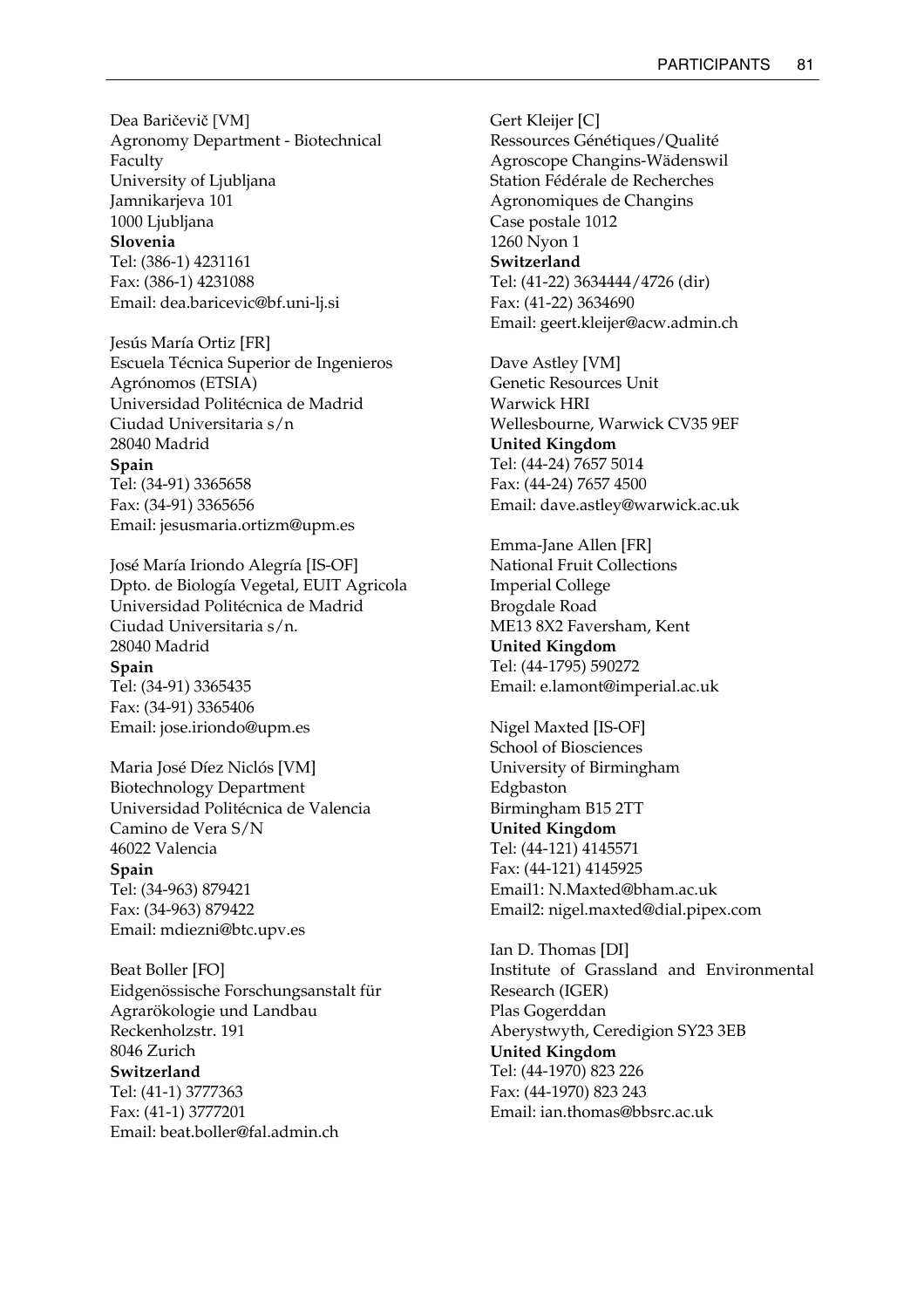Kenneth Tobutt [FR] East Malling Research New Road East Malling, Kent ME19 6BJ **United Kingdom**  Tel: (44-1732) 843833 Fax: (44-1732) 849067 Email1: angela.chapple@emr.ac.uk Email2: ken.tobutt@emr.ac.uk

### **Observers**

Lene Krøl Christensen **Nordic Gene Bank**  PO Box 41 23053 Alnarp Sweden Tel: (46-40) 536646 Fax: (46-40) 536650 Email1: lene@ngb.se Email2: lene.k.christensen@ngb.se

Gisbert Kley European Seed Association (ESA) rue du Luxembourg 23/15 1000 Brussels **Belgium**  Tel: (32) (0)2 743 28 60 Fax: (32) (0)2 743 28 69 Email1: vonessen@euroseeds.org Email2: gekley@t-online.de

Robert Oger Centre de Recherches Agronomiques (CRA) Rue de Liroux, 9 5030 Gembloux **Belgium**  Tel: (32-81) 626578 Fax: (32-81) 626559 Email: oger@cra.wallonie.be

Siegfried Harrer 513 - Information and Coordination Centre for Biological Diversity (IBV) Federal Agency for Agriculture and Food (BLE) Deichmanns Aue 29 53179 Bonn **Germany**  Tel: (49-228) 6845 3240 Fax: (49-228) 6845 3787 Email: siegfried.harrer@ble.de

Brigitte Laliberté **Global Crop Diversity Trust**  c/o International Plant Genetic Resources Institute Via dei Tre Denari 472/a 00057 Maccarese (Fiumicino) Italy Tel: (39) 06 6118272 Fax: (39)06 61979661 Email:b.laliberte@cgiar.org

### **IPGRI**

Sónia Dias Regional Office for Europe **International Plant Genetic Resources Institute (IPGR** Via dei Tre Denari 472/a 00057 Maccarese (Fiumicino) Italy Tel: (39) 06 6118 204 Fax: (39) 06 61979661 Email: s.dias@cgiar.org

Jan Engels **International Plant Genetic Resources Institute (IPGRI)**  Via dei Tre Denari 472/a 00057 Maccarese (Fiumicino) Italy Tel: (39) 06 6118 222 Fax: (39) 06 61979661 Email: j.engels@cgiar.org

Elinor Lipman Regional Office for Europe **International Plant Genetic Resources Institute (IPGRI)**  Le Golf 2 421 rue Croix de las Cazes 34000 Montpellier France Tel: (33) (0) 467041303 Fax: (33) (0) 467610334 Email: e.lipman@cgiar.org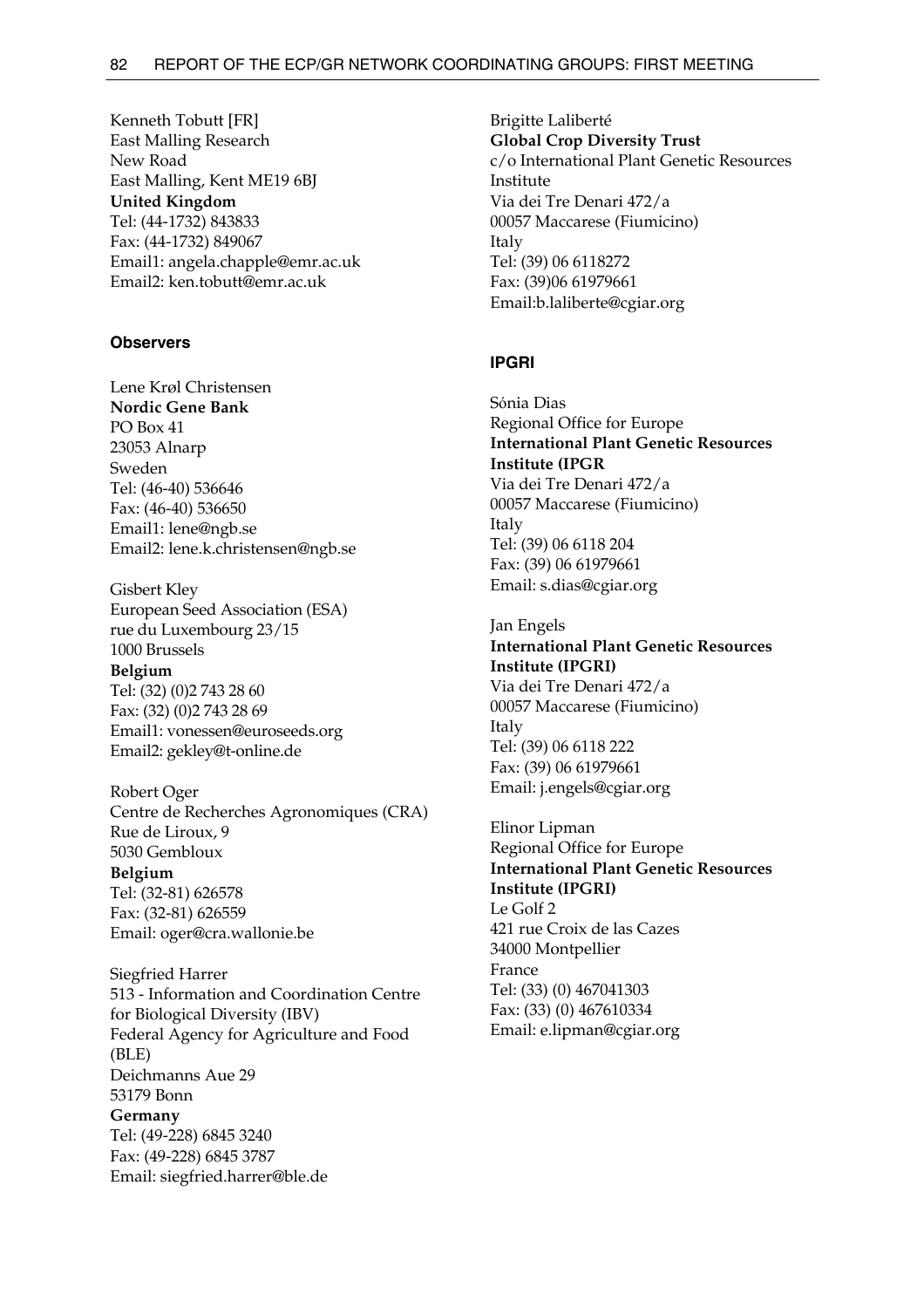Birgitte Lund Regional Office for Europe **International Plant Genetic Resources Institute (IPGRI)**  Via dei Tre Denari 472/a 00057 Maccarese (Fiumicino) Italy

Email: b.lund@cgiar.org

Lorenzo Maggioni Regional Office for Europe **International Plant Genetic Resources Institute (IPGRI)**  Via dei Tre Denari 472/a 00057 Maccarese (Fiumicino) Italy Tel: (39) 06 6118 231 Fax: (39) 06 61979661 Email: l.maggioni@cgiar.org

#### **Unable to attend**

Siyka Angelova [OP] Institute of Plant Genetic Resources "K. Malkov" (IPGR) Str. Drujba 2 4122 Sadovo, Plovdiv district **Bulgaria**  Tel: (359-32) 629026 Fax: (359-32) 629026/270270 (post) Email1: angelova@ipgr-bg.org Email2: siika\_angelova@yahoo.com

Martin Pavelek [SSF] AGRITEC Research, Breeding and Service, Ltd. Zemedelská Street 16 787 01 Šumperk **Czech Republic**  Tel: (420) 583 382106 Fax: (420) 583 382999 Email: pavelek@agritec.cz

Bruno Desprez [SSF] Florimond Desprez Créations Variétales BP 41 59242 Cappelle-en-Pévèle **France**  Tel: (33) 320849490 Fax: (33) 320596601 Email: bruno.desprez@florimond-desprez.fr Gérard Duc [OP] Institut National de la Recherche Agronomique (INRA) URLEG BP 86510 21065 Dijon cedex **France**  Tel: (33) 380693148 Fax: (33) 380693263 Email: duc@epoisses.inra.fr

Grégoire Thomas [VM] Agrocampus Rennes Institut national d'enseignement supérieur et de recherche agronomique et agroalimentaire de Rennes 65 rue de Saint Brieuc CS 84215 35042 Rennes cedex **France**  Tel: (33) 223 48 55 01 Fax: (33) 223 48 55 15 Email: gregoire.thomas@agrocampus-rennes.fr

Helmut Knüpffer [C; DI] Leibniz Institute of Plant Genetics and Crop Plant Research (IPK) - Genebank Corrensstrasse 3 06466 Gatersleben **Germany**  Tel: (49-39482) 5283 Fax: (49-39482) 5155 Email: knupffer@ipk-gatersleben.de

Andrea Carboni [SSF] Istituto Sperimentale per le Colture Industriali (ISCI) Via di Corticella, 133 40129 Bologna **Italy**  Tel: (39-051) 6316832 / operator: (39-051) 6316811 Fax: (39-051) 374857 Email: a.carboni@isci.it